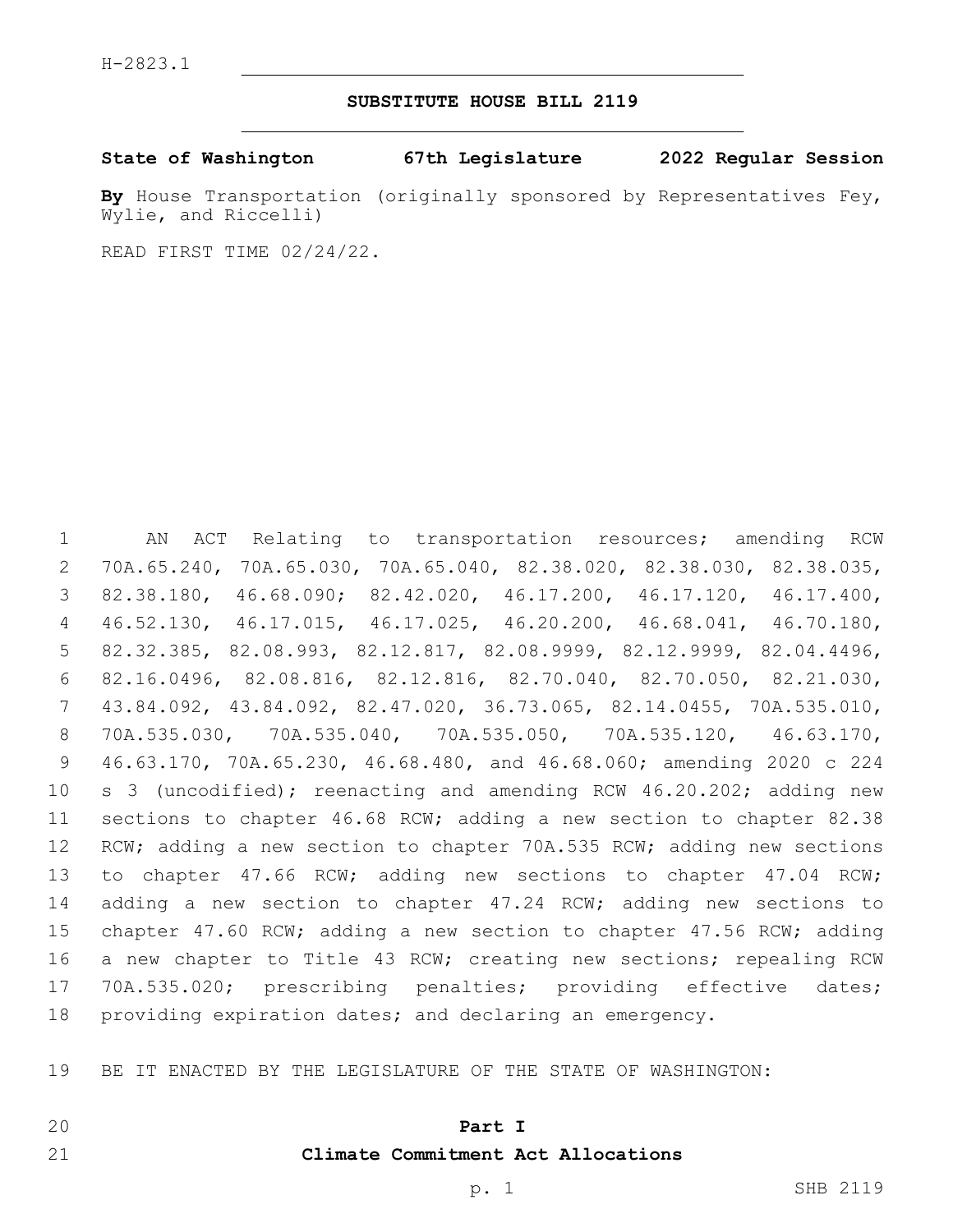**Sec. 101.** RCW 70A.65.240 and 2021 c 316 s 27 are each amended to 2 read as follows:

 (1) The carbon emissions reduction account is created in the state treasury. Moneys in the account may be spent only after appropriation. Expenditures from the account are intended to affect reductions in transportation sector carbon emissions through a variety of carbon reducing investments. These can include, but are not limited to: Transportation alternatives to single occupancy passenger vehicles; reductions in single occupancy passenger vehicle miles traveled; reductions in per mile emissions in vehicles, including through the funding of alternative fuel infrastructure and incentive programs; and emission reduction programs for freight transportation, including motor vehicles and rail, as well as for ferries and other maritime and port activities. Expenditures from the account may only be made for transportation carbon emission reducing purposes and may not be made for highway purposes authorized under the 18th Amendment of the Washington state Constitution, other than 18 specified in this section, and shall be made in accordance with 19 subsection (2) of this section. It is the legislature's intent that expenditures from the account used to reduce carbon emissions be made with the goal of achieving equity for communities that historically have been omitted or adversely impacted by past transportation 23 policies and practices.

# (2) Appropriations in an omnibus transportation appropriations 25 act from the carbon emissions reduction account shall be made exclusively to fund the following activities:

- (a) Active transportation;
- 28 (b) Transit programs and projects;
- (c) Alternative fuel and electrification;
- (d) Ferries; and
- (e) Rail.

 NEW SECTION. **Sec. 102.** The legislature intends to program funding from the carbon emissions reduction account, the climate active transportation account, and the climate transit programs account for the activities identified in LEAP Transportation Document 2022-A as developed February 8, 2022.

 NEW SECTION. **Sec. 103.** A new section is added to chapter 46.68 38 RCW to read as follows: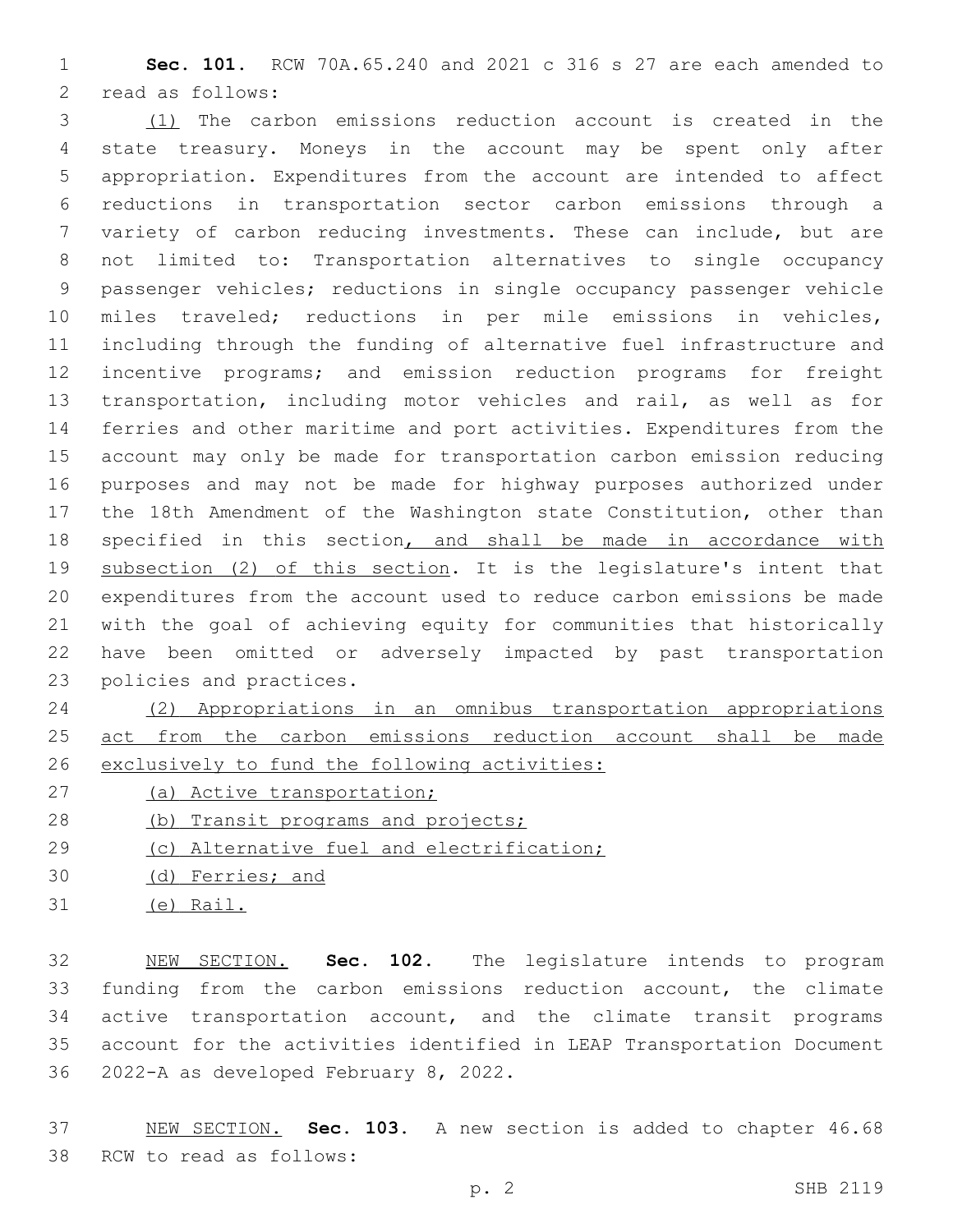(1) The climate active transportation account is hereby created in the state treasury. Moneys in the account may be spent only after appropriation. Expenditures from the account may be used only for the following active transportation grant programs: Safe routes to schools, school-based bike program, bicycle and pedestrian grant program, complete streets grants program, and connecting communities grant program, as well as pedestrian and bicycle or other active transportation projects identified in an omnibus transportation 9 appropriations act as move ahead WA projects.

 (2) Beginning July 1, 2022, the state treasurer shall annually transfer 24 percent of the revenues accruing annually to the carbon emissions reduction account created in RCW 70A.65.240 to the climate 13 active transportation account.

 NEW SECTION. **Sec. 104.** A new section is added to chapter 46.68 15 RCW to read as follows:

 (1) The climate transit programs account is hereby created in the state treasury. Moneys in the account may be spent only after appropriation. Expenditures from the account may be used only for the following transit grant programs: Transit support grant program, tribal transit mobility grants, transit coordination grants, special needs transit grants, bus and bus facility grant program, green transit grants, and transportation demand management grants, as well as transit projects identified in an omnibus transportation 24 appropriations act as move ahead WA projects.

 (2) Beginning July 1, 2022, the state treasurer shall annually transfer 56 percent of the revenues accruing annually to the carbon emissions reduction account created in RCW 70A.65.240 to the climate 28 transit programs account.

 **Sec. 105.** RCW 70A.65.030 and 2021 c 316 s 4 are each amended to 30 read as follows:

 (1) Each year or biennium, as appropriate, when allocating funds from the carbon emissions reduction account created in RCW 70A.65.240, the climate investment account created in RCW 70A.65.250, (( $\Theta$ )) the air quality and health disparities improvement account created in RCW 70A.65.280, the climate transit programs account 36 created in section 104 of this act, or the climate active transportation account created in section 103 of this act, or administering grants or programs funded by the accounts, agencies p. 3 SHB 2119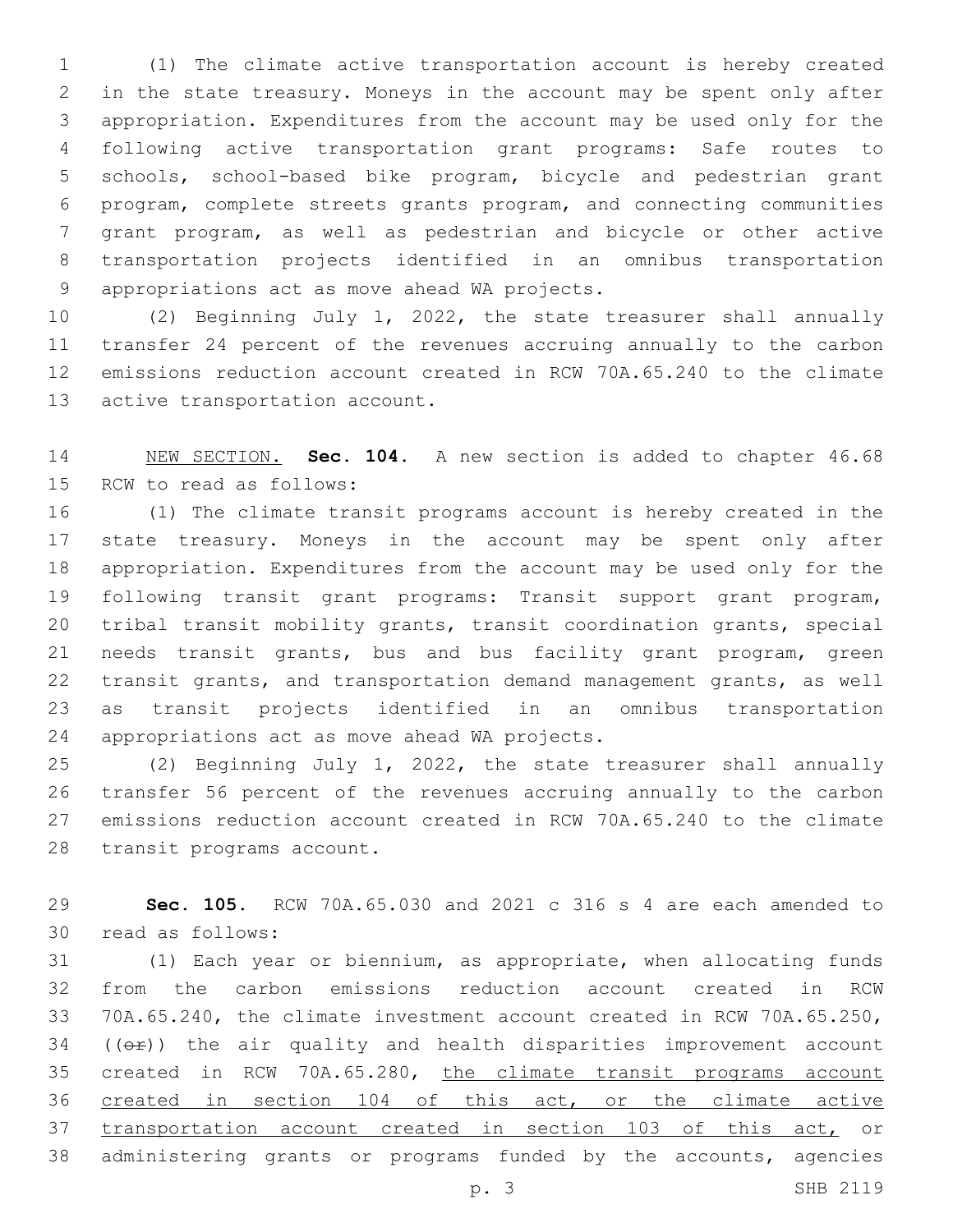shall conduct an environmental justice assessment consistent with the requirements of RCW 70A.02.060 and establish a minimum of not less than 35 percent and a goal of 40 percent of total investments that provide direct and meaningful benefits to vulnerable populations within the boundaries of overburdened communities through: (a) The direct reduction of environmental burdens in overburdened communities; (b) the reduction of disproportionate, cumulative risk from environmental burdens, including those associated with climate change; (c) the support of community led project development, planning, and participation costs; or (d) meeting a community need identified by the community that is consistent with the intent of 12 this chapter or RCW 70A.02.010.

 (2) The allocation of funding under subsection (1) of this section must adhere to the following principles, additional to the requirements of RCW 70A.02.080: (a) Benefits and programs should be directed to areas and targeted to vulnerable populations and overburdened communities to reduce statewide disparities; (b) investments and benefits should be made roughly proportional to the health disparities that a specific community experiences, with a goal of eliminating the disparities; (c) investments and programs should focus on creating environmental benefits, including eliminating health burdens, creating community and population resilience, and raising the quality of life of those in the community; and (d) efforts should be made to balance investments and benefits across the state and within counties, local jurisdictions, and unincorporated areas as appropriate to reduce disparities by location and to ensure efforts contribute to a reduction in disparities that exist based on 28 race or ethnicity, socioeconomic status, or other factors.

 (3) State agencies allocating funds or administering grants or programs from the carbon emissions reduction account created in RCW 70A.65.240, the climate investment account created in RCW 70A.65.250, (( $\Theta$ ) the air quality and health disparities improvement account 33 created in RCW 70A.65.280, the climate transit programs account created in section 104 of this act, or the climate active transportation account created in section 103 of this act, must:

 (a) Report annually to the environmental justice council created in RCW 70A.02.110 regarding progress toward meeting environmental 38 justice and environmental health goals;

 (b) Consider recommendations by the environmental justice 40 council; and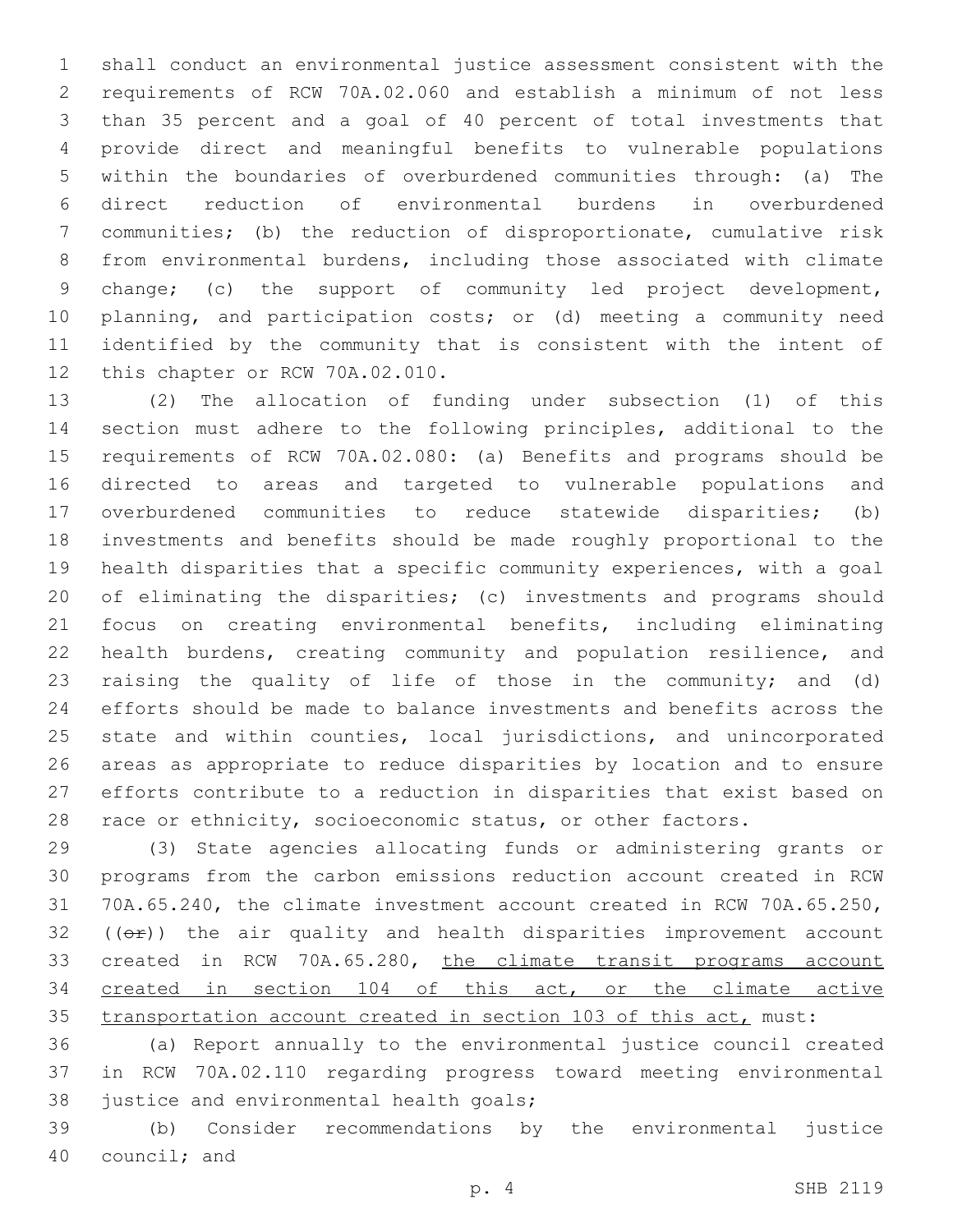(c)(i) If the agency is not a covered agency subject to the requirements of chapter 314, Laws of 2021, create and adopt a community engagement plan to describe how it will engage with overburdened communities and vulnerable populations in allocating funds or administering grants or programs from the climate investment account.6

 (ii) The plan must include methods for outreach and communication with those who face barriers, language or otherwise, to 9 participation.

 **Sec. 106.** RCW 70A.65.040 and 2021 c 316 s 5 are each amended to read as follows:11

 (1) The environmental justice council created in RCW 70A.02.110 must provide recommendations to the legislature, agencies, and the governor in the development and implementation of the program established in RCW 70A.65.060 through 70A.65.210, and the programs funded from the carbon emissions reduction account created in RCW 17 70A.65.240 ((and from)), the climate investment account created in RCW 70A.65.250, the climate transit programs account created in 19 section 104 of this act, and the climate active transportation 20 account created in section 103 of this act.

 (2) In addition to the duties and authorities granted in chapter 70A.02 RCW to the environmental justice council, the environmental 23 justice council must:

 (a) Provide recommendations to the legislature, agencies, and the 25 governor in the development of:

 (i) The program established in RCW 70A.65.060 through 70A.65.210 including, but not limited to, linkage with other jurisdictions, protocols for establishing offset projects and securing offset credits, designation of emissions-intensive and trade-exposed industries under RCW 70A.65.110, and administration of allowances 31 under the program; and

 (ii) Investment plans and funding proposals for the programs funded from the climate investment account created in RCW 70A.65.250 for the purpose of providing environmental benefits and reducing environmental health disparities within overburdened communities;

 (b) Provide a forum to analyze policies adopted under this chapter to determine if the policies lead to improvements within 38 overburdened communities;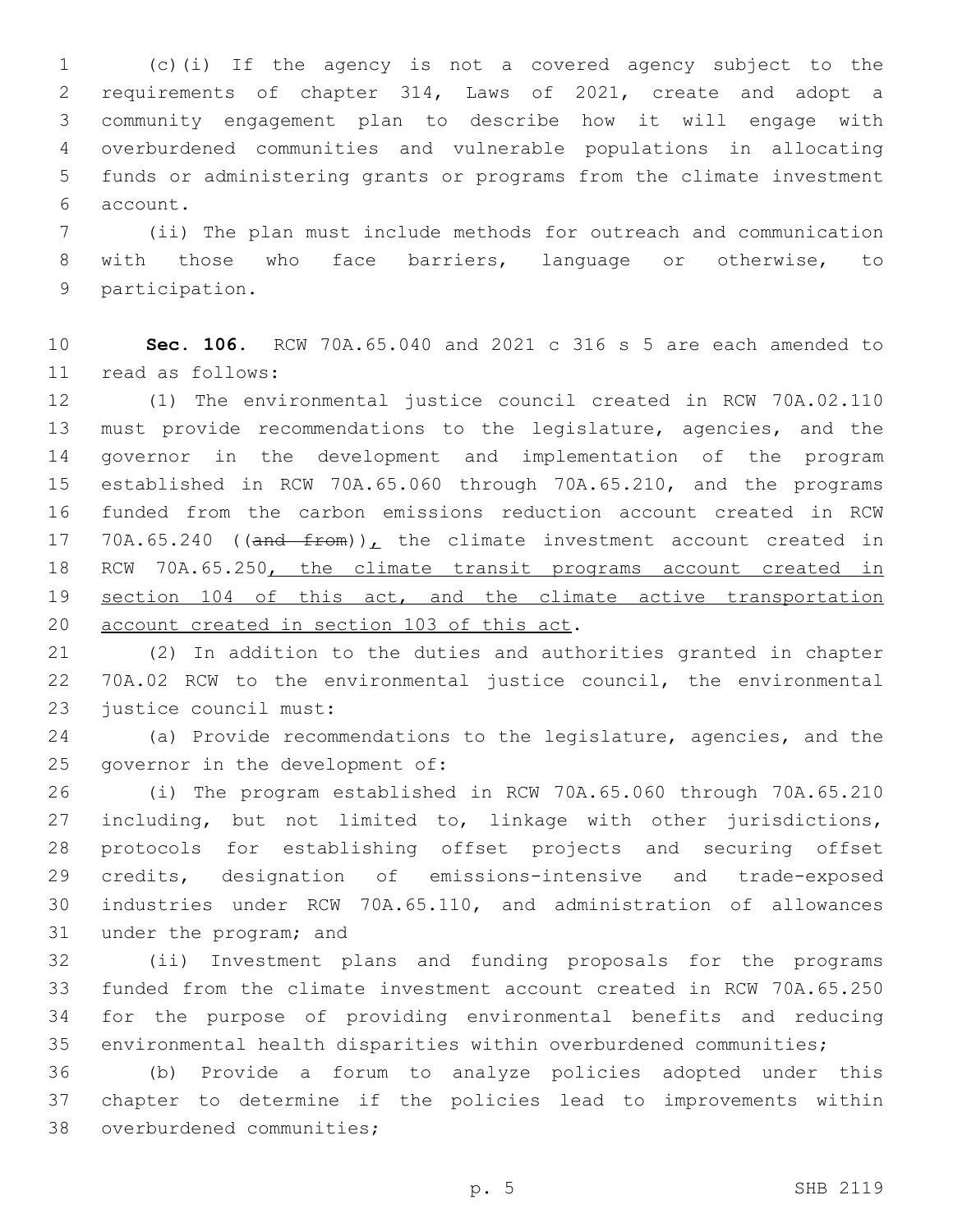(c) Recommend procedures and criteria for evaluating programs, 2 activities, or projects;

 (d) Recommend copollutant emissions reduction goals in 4 overburdened communities;

 (e) Evaluate the level of funding provided to assist vulnerable populations, low-income individuals, and impacted workers and the funding of projects and activities located within or benefiting 8 overburdened communities;

 (f) Recommend environmental justice and environmental health goals for programs, activities, and projects funded from the climate investment account, and review agency annual reports on outcomes and 12 progress toward meeting these goals;

 (g) Provide recommendations to implementing agencies for meaningful consultation with vulnerable populations, including community engagement plans under RCW 70A.65.020 and 70A.65.030; and

 (h) Recommend how to support public participation through 17 capacity grants for participation.

 (3) For the purpose of performing the duties under subsection (2) of this section, two additional tribal members are added to the 20 council.

 **Part II Exported Fuel Tax, Aircraft Fuel Tax, Stolen Vehicle Check, Dealer Temporary Permit, Enhanced Driver's License and Identicard, Driver's Abstract, License Plate, Documentary Service, and Other Driver and Vehicle Fees**

 NEW SECTION. **Sec. 201.** FINDINGS AND INTENT. (1) The legislature finds that a portion of the state's greenhouse gas emissions are directly related to petroleum fuel products produced by the state's five refineries that are exported to other states and jurisdictions. These carbon emissions have a real impact on the citizens of the state of Washington and these impacts are not adequately compensated for under the existing taxing structures.

 (2) The legislature further finds that carbon emissions directly attributable to just the refining process associated with petroleum fuel products that are subsequently exported has been estimated at 36 3,300,000 metric tons per year.

 (3) The legislature further finds that the costs associated with carbon emissions are global in nature and the impacts associated with

p. 6 SHB 2119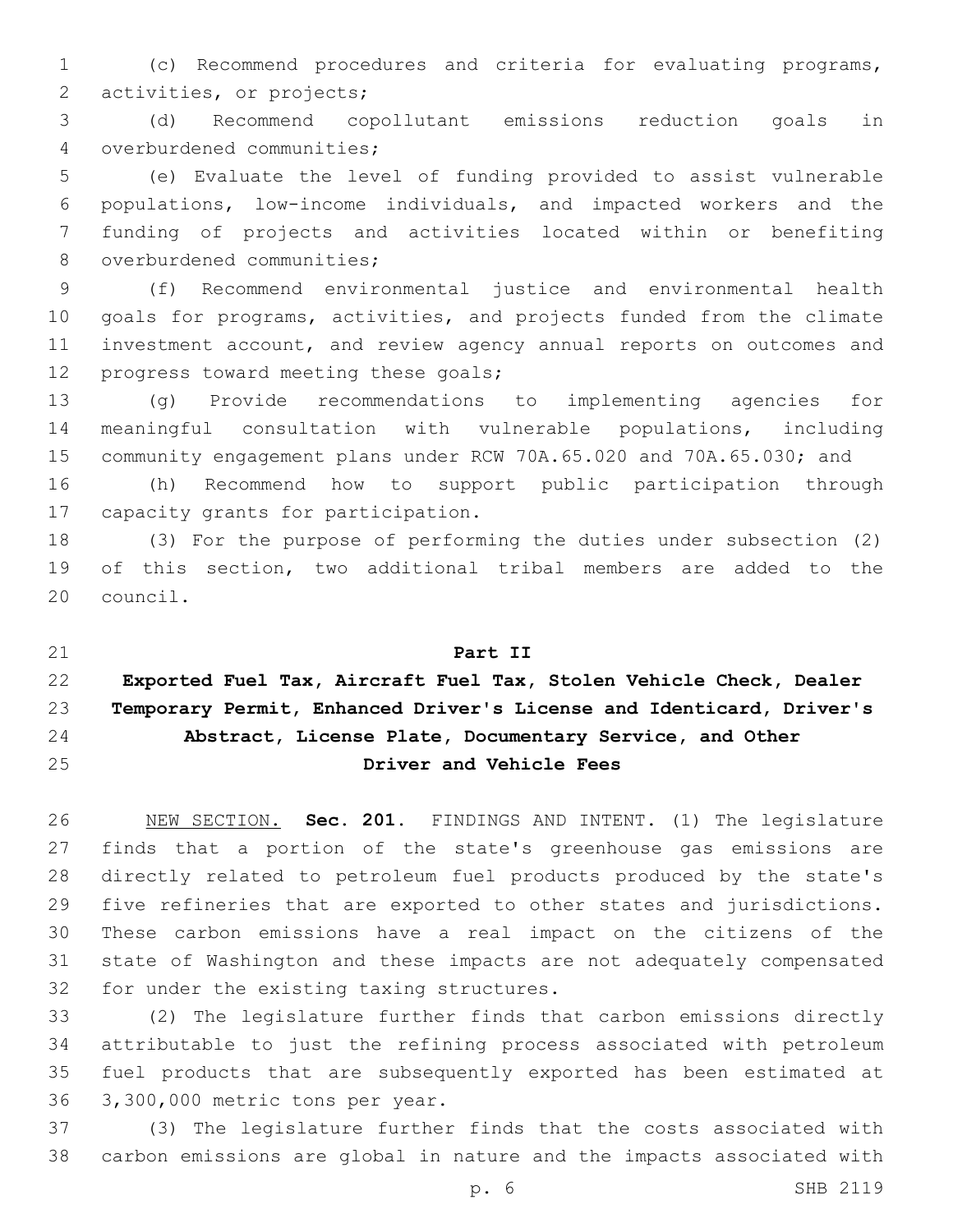carbon emissions are not simply felt by those within a state's geographic boundary. However, applying a standard societal costs of carbon method results in estimated annual impacts over \$250,000,000 associated with the current amount of exported petroleum fuel 5 products.

 (4) Therefore, the legislature intends to modify state fuel tax law in a manner that compensates the state for a portion of the societal costs of carbon attributable to the refining process associated with petroleum fuel products that are subsequently exported, but also ensures that the current favorable tax treatment for petroleum fuel products that are exported continues.

 **Sec. 202.** RCW 82.38.020 and 2013 c 225 s 102 are each amended to 13 read as follows:

 The definitions in this section apply throughout this chapter 15 unless the context clearly requires otherwise.

 (1) "Biofuel" means fuel derived from biomass that has at least 40 percent lower greenhouse gas emissions based on a full life-cycle analysis when compared to petroleum fuel for which biofuel is capable of serving as a substitute.

 (2) "Blended fuel" means a mixture of fuel and another liquid, 21 other than a de minimis amount of the liquid.

22  $((+2+))$   $(3)$  "Blender" means a person who produces blended fuel 23 outside the bulk transfer-terminal system.

 ( $(\overline{3})$ )  $(4)$  "Bond" means a bond duly executed with a corporate surety qualified under chapter 48.28 RCW payable to the state of Washington conditioned upon faithful performance of all requirements 27 of this chapter.

 $((4)$ ) (5) "Bulk transfer-terminal system" means the fuel distribution system consisting of refineries, pipelines, vessels, and terminals. Fuel in a refinery, pipeline, vessel, or terminal is in 31 the bulk transfer-terminal system.

 (( $(45)$ )) (6) "Bulk transfer" means a transfer of fuel by pipeline 33 or vessel.

 (( $(46)$ )) (7) "Bulk storage" means the placing of fuel into a receptacle other than the fuel supply tank of a motor vehicle.

36  $((+7+))$   $(8)$  "Department" means the department of licensing.

37 (((48)) (9) "Distributor" means a person who acquires fuel outside the bulk transfer-terminal system for importation into Washington, from a terminal or refinery rack located within

p. 7 SHB 2119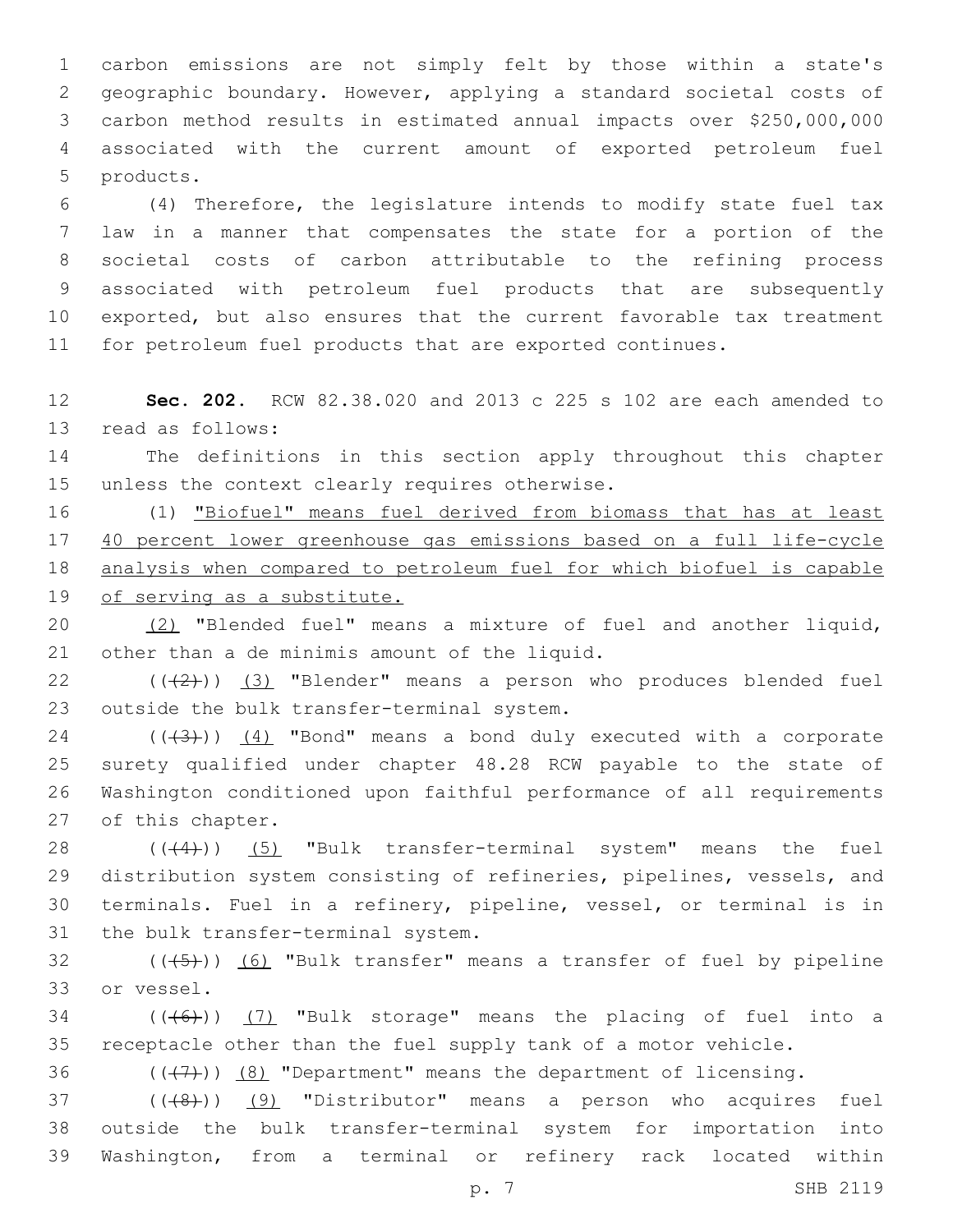1 Washington for distribution within Washington, or for immediate 2 export outside the state of Washington.

3 (((49))) (10) "Dyed special fuel user" means a person authorized 4 by the internal revenue code to operate a motor vehicle on the 5 highway using dyed special fuel, in which the use is not exempt from 6 the fuel tax.

7 (((10))) (11) "Evasion" or "evade" means to diminish or avoid the 8 computation, assessment, or payment of authorized taxes or fees 9 through:

10 (a) A knowing: False statement; omission; misrepresentation of 11 fact; or other act of deception;

12 (b) An intentional: Failure to file a return or report; or other 13 act of deception; or

14 (c) The unlawful use of dyed special fuel.

15  $((+11))$   $(12)$  "Exempt sale" means the sale of fuel to a person 16 whose use of fuel is exempt from the fuel tax.

17 (((412))) (13) "Export" means to obtain fuel in this state for sales or distribution outside the state. Fuel distributed to a federally recognized Indian tribal reservation located within the state of Washington is not considered exported outside this state.

21 ((+13))) (14) "Exporter" means a person who purchases fuel physically located in this state at the time of purchase and directly exports the fuel by a means other than the bulk transfer-terminal system to a destination outside of the state. If the exporter of record is acting as an agent, the person for whom the agent is acting is the exporter. If there is no exporter of record, the owner of the 27 fuel at the time of exportation is the exporter.

28 (((414))) (15) "Fuel" means motor vehicle fuel or special fuel.

29  $((+15))$   $(16)$  "Fuel user" means a person engaged in uses of fuel 30 that are not specifically exempted from the fuel tax imposed under 31 this chapter.

 $(16)$  (( $(16)$ )) (17) "Highway" means every way or place open to the use 33 of the public, as a matter of right, for the purpose of vehicular 34 travel.

35  $((+17))$   $(18)$  "Import" means to bring fuel into this state by a 36 means of conveyance other than the fuel supply tank of a motor 37 vehicle.

38 (((418))) (19) "Importer" means a person who imports fuel into the 39 state by a means other than the bulk transfer-terminal system. If the 40 importer of record is acting as an agent, the person for whom the

p. 8 SHB 2119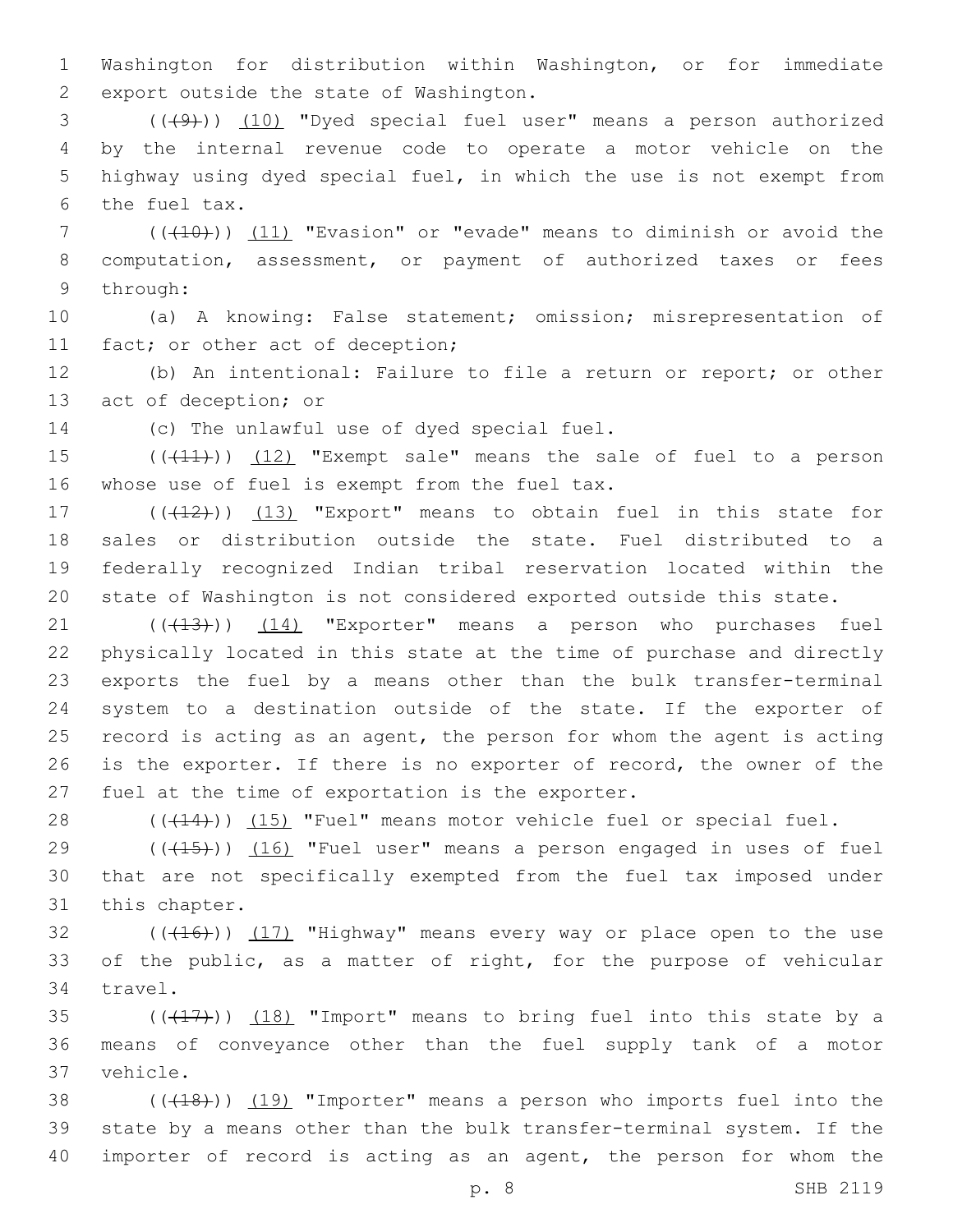1 agent is acting is the importer. If there is no importer of record, 2 the owner of the fuel at the time of importation is the importer.

3 (( $(19)$ )) (20) "International fuel tax agreement licensee" means a 4 fuel user operating qualified motor vehicles in interstate commerce 5 and licensed by the department under the international fuel tax agreement.6

7 (( $(20)$ )) (21) "Licensee" means a person holding a license issued 8 under this chapter.

9 (( $(21)$ )) (22) "Motor vehicle" means a self-propelled vehicle 10 utilizing fuel as a means of propulsion.

11 (((22))) (23) "Motor vehicle fuel" means gasoline and any other 12 inflammable gas or liquid, by whatsoever name the gasoline, gas, or 13 liquid may be known or sold the chief use of which is as a fuel for 14 the propulsion of motor vehicles or vessels.

15  $((+23))$   $(24)$  "Natural gas" means naturally occurring mixtures of 16 hydrocarbon gases and vapors consisting principally of methane, 17 whether in gaseous or liquid form.

 $((24))$   $(25)$  "Person" means any individual, partnership, association, public or private corporation, limited liability company, or any other type of legal or commercial entity, including their members, managers, partners, directors, or officers.

 $((+25))$   $(26)$  "Position holder" means a person who holds the inventory position in fuel, as reflected by the records of the terminal operator. A person holds the inventory position if the person has a contractual agreement with the terminal for the use of storage facilities and terminating services. "Position holder" includes a terminal operator that owns fuel in their terminal.

28 (((26))) (27) "Rack" means a mechanism for delivering fuel from a 29 refinery or terminal into a truck, trailer, railcar, or other means 30 of nonbulk transfer.

31  $((+27)$ )  $(28)$  "Refiner" means a person who owns, operates, or 32 otherwise controls a refinery.

33 (((28))) (29) "Removal" means a physical transfer of fuel other 34 than by evaporation, loss, or destruction.

35 (((29))) (30) "Special fuel" means diesel fuel, propane, natural 36 gas, kerosene, biodiesel, and any other combustible liquid or gas by 37 whatever name the liquid or gas may be known or sold for the 38 generation of power to propel a motor vehicle on the highways, except 39 it does not include motor vehicle fuel.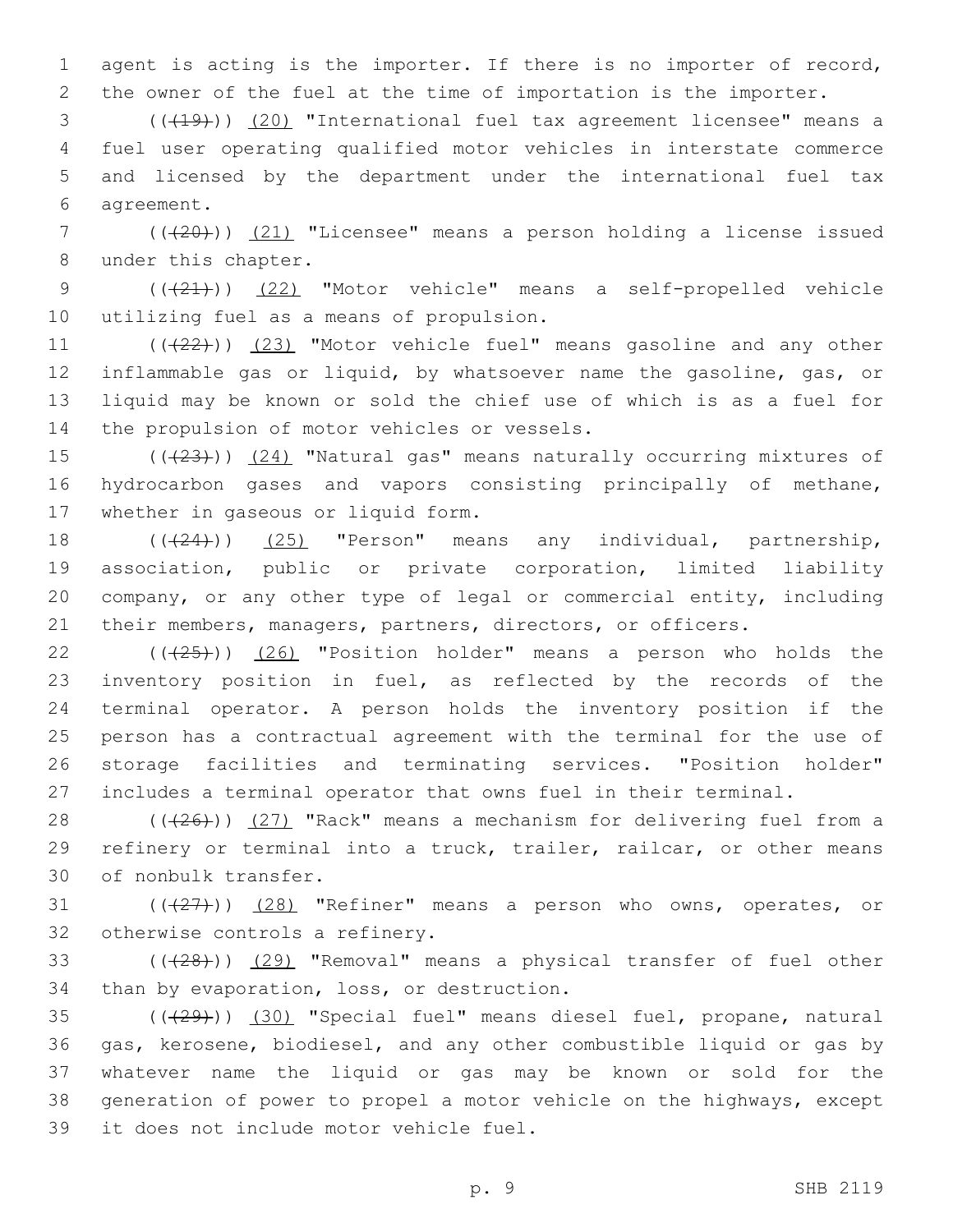(((30))) (31) "Supplier" means a person who holds a federal certificate of registry issued under the internal revenue code and authorizes the person to engage in tax-free transactions of fuel in 4 the bulk transfer-terminal system.

 (((31))) (32) "Terminal" means a fuel storage and distribution facility that has been assigned a terminal control number by the 7 internal revenue service.

8 (( $(32)$ )) (33) "Terminal operator" means a person who owns, 9 operates, or otherwise controls a terminal.

10 (( $\left(\frac{33}{1}\right)$ ) (34) "Two-party exchange" or "buy-sell agreement" means a transaction in which taxable fuel is transferred from one licensed supplier to another licensed supplier whereby the supplier that is the position holder agrees to deliver taxable fuel to the other supplier or the other supplier's customer at the terminal at which 15 the delivering supplier is the position holder.

 (35) "United States" means a state of the United States, the District of Columbia, the Commonwealth of Puerto Rico, or a territory 18 or insular possession subject to the jurisdiction of the United States. "United States" also includes all federally recognized tribal reservations and federal trust lands within the geographic boundaries 21 of the United States as they exist now or in the future.

 **Sec. 203.** RCW 82.38.030 and 2015 3rd sp.s. c 44 s 103 are each 23 amended to read as follows:

 (1) There is levied and imposed upon fuel licensees a tax at the 25 rate of ((twenty-three)) 23 cents per gallon of fuel.

 (2) Beginning July 1, 2003, an additional and cumulative tax rate of five cents per gallon of fuel is imposed on fuel licensees. This subsection (2) expires when the bonds issued for transportation 2003 29 projects are retired.

 (3) Beginning July 1, 2005, an additional and cumulative tax rate of three cents per gallon of fuel is imposed on fuel licensees.

 (4) Beginning July 1, 2006, an additional and cumulative tax rate of three cents per gallon of fuel is imposed on fuel licensees.

 (5) Beginning July 1, 2007, an additional and cumulative tax rate of two cents per gallon of fuel is imposed on fuel licensees.

 (6) Beginning July 1, 2008, an additional and cumulative tax rate of one and one-half cents per gallon of fuel is imposed on fuel 38 licensees.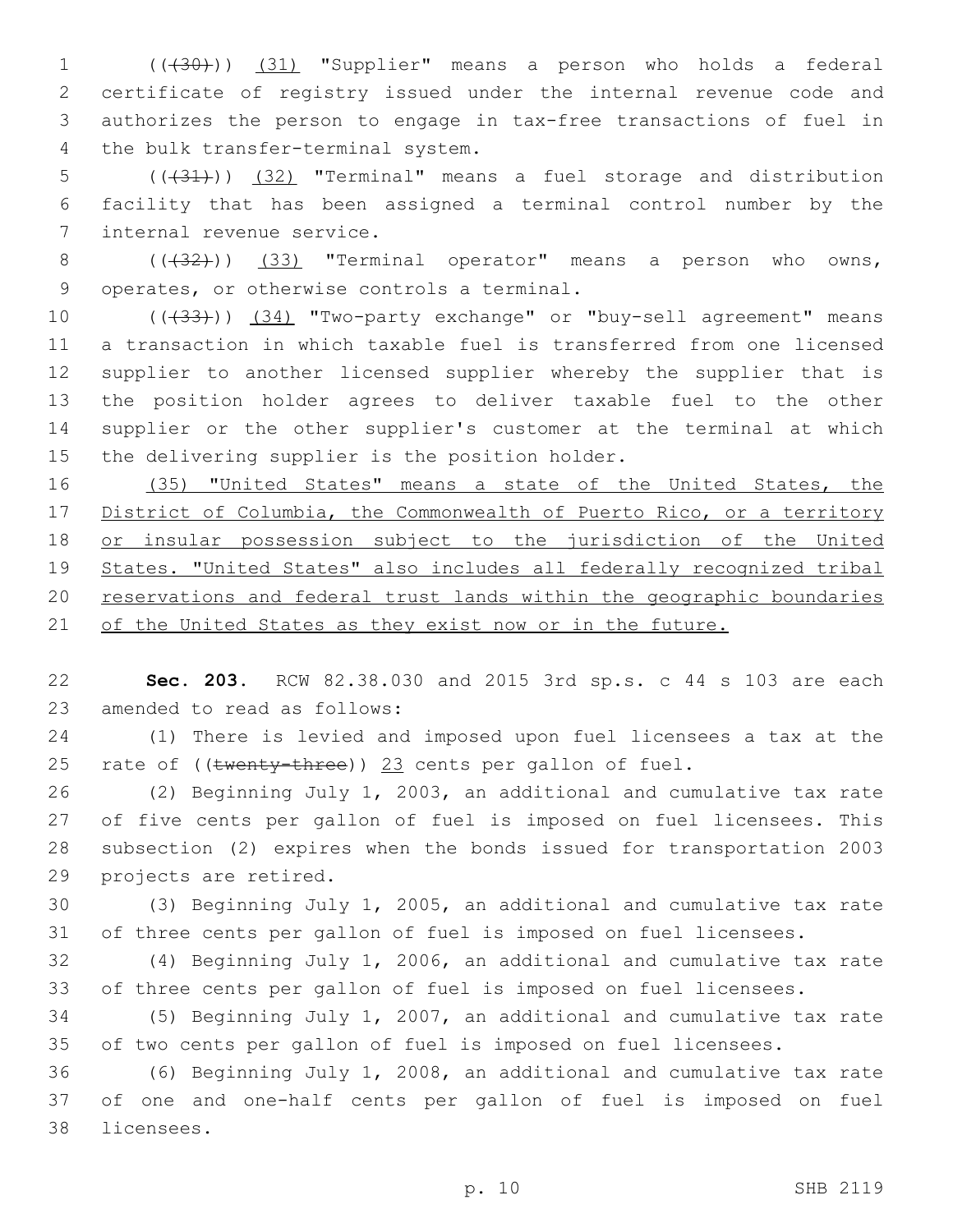1 (7) Beginning August 1, 2015, an additional and cumulative tax 2 rate of seven cents per gallon of fuel is imposed on fuel licensees.

3 (8) Beginning July 1, 2016, an additional and cumulative tax rate 4 of four and nine-tenths cents per gallon of fuel is imposed on fuel 5 licensees.

6 (9) ((Taxes)) Except as provided in subsection (10) of this 7 section, taxes are imposed when:

8 (a) Fuel is removed in this state from a terminal ((if the fuel 9 is removed at the rack)) unless the removal is by a licensed supplier 10 or distributor for direct delivery to a destination outside of the 11 ((state)) United States, or the removal is by a fuel supplier for 12 direct delivery to an international fuel tax agreement licensee under 13 RCW 82.38.320;

14 (b) Fuel is removed in this state from a refinery if either of 15 the following applies:

16 (i) The removal is by bulk transfer and the refiner or the owner 17 of the fuel immediately before the removal is not a licensed 18 supplier; or

19 (ii) The removal is at the refinery rack or by bulk transfer 20 unless the removal is to a licensed supplier or distributor for 21 direct delivery to a destination outside of the ((state)) United 22 States, or the removal is to a licensed supplier for direct delivery 23 to an international fuel tax agreement licensee under RCW 82.38.320;

 (c) Fuel enters into this state for sale, consumption, use, or storage, unless the fuel enters this state for direct delivery to an international fuel tax agreement licensee under RCW 82.38.320, if 27 either of the following applies:

28 (i) The entry is by bulk transfer and the importer is not a 29 licensed supplier; or

30 (ii) The entry is not by bulk transfer;

31 (d) Fuel enters this state by means outside the bulk transfer-32 terminal system and is delivered directly to a licensed terminal 33 unless the owner is a licensed distributor or supplier;

34 (e) Fuel is sold or removed in this state to an unlicensed entity 35 unless there was a prior taxable removal, entry, or sale of the fuel;

 (f) Blended fuel is removed or sold in this state by the blender of the fuel. The number of gallons of blended fuel subject to tax is the difference between the total number of gallons of blended fuel removed or sold and the number of gallons of previously taxed fuel 40 used to produce the blended fuel;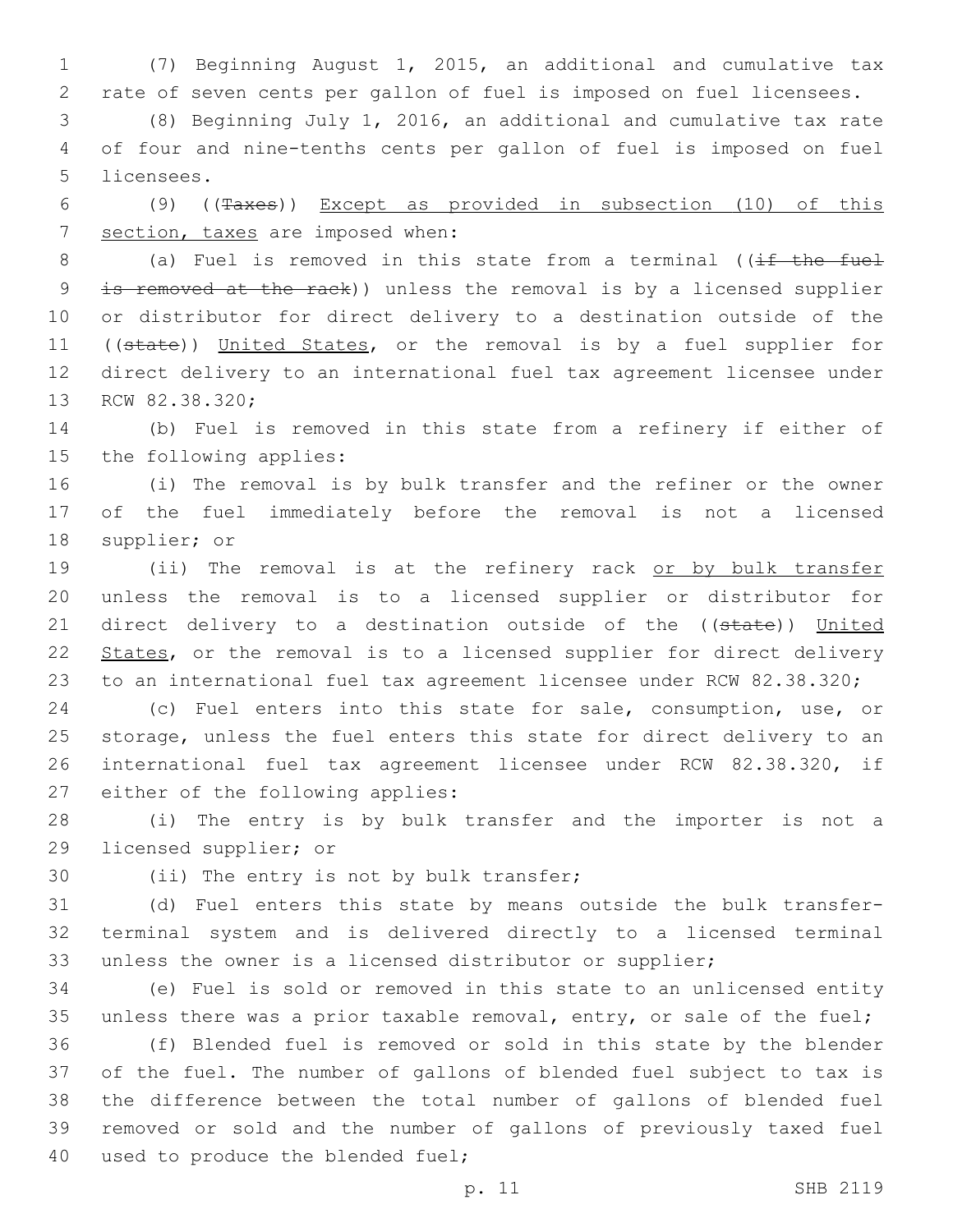(g) Dyed special fuel is used on a highway, as authorized by the internal revenue code, unless the use is exempt from the fuel tax;

 (h) Dyed special fuel is held for sale, sold, used, or is 4 intended to be used in violation of this chapter;

 (i) Special fuel purchased by an international fuel tax agreement licensee under RCW 82.38.320 is used on a highway; and

 (j) Fuel is sold by a licensed fuel supplier to a fuel distributor or fuel blender and the fuel is not removed from the bulk 9 transfer-terminal system.

 (10) Taxes are not imposed under subsection (9) of this section when the fuel is a biofuel and the removal is for export.

 **Sec. 204.** RCW 82.38.035 and 2013 c 225 s 105 are each amended to 13 read as follows:

 (1) A licensed supplier is liable for and must pay tax on fuel as 15 provided in RCW  $82.38.030((+7))$   $(9)$  (a) and (i). On a two-party exchange, or buy-sell agreement between two licensed suppliers, the receiving exchange partner or buyer shall be liable for and pay the 18 tax.

 (2) A refiner is liable for and must pay tax on fuel removed from 20 a refinery as provided in RCW  $82.38.030((\frac{7}{7}))$   $(9)(b)$ .

 (3) A licensed distributor is liable for and must pay tax on fuel 22 as provided in RCW 82.38.030( $(\frac{7}{7})$ ) (9)(c).

 (4) A licensed blender is liable for and must pay tax on fuel as 24 provided in RCW 82.38.030(((7))) (9)(f).

 (5) A licensed dyed special fuel user is liable for and must pay 26 tax on fuel as provided in RCW 82.38.030( $(\frac{7}{7})$ ) (9)(q).

 (6) A terminal operator is jointly and severally liable for and 28 must pay tax on fuel if, at the time of removal:

 (a) The position holder of the fuel is a person other than the 30 terminal operator and is not a licensee;

(b) The terminal operator is not a licensee;

 (c) The position holder has an expired internal revenue 33 notification certificate;

 (d) The terminal operator has reason to believe that information on the internal revenue notification certificate is false.

 (7) A terminal operator is jointly and severally liable for and must pay tax on special fuel if the special fuel is removed and is not dyed or marked in accordance with internal revenue service requirements, and the terminal operator provides a person with a bill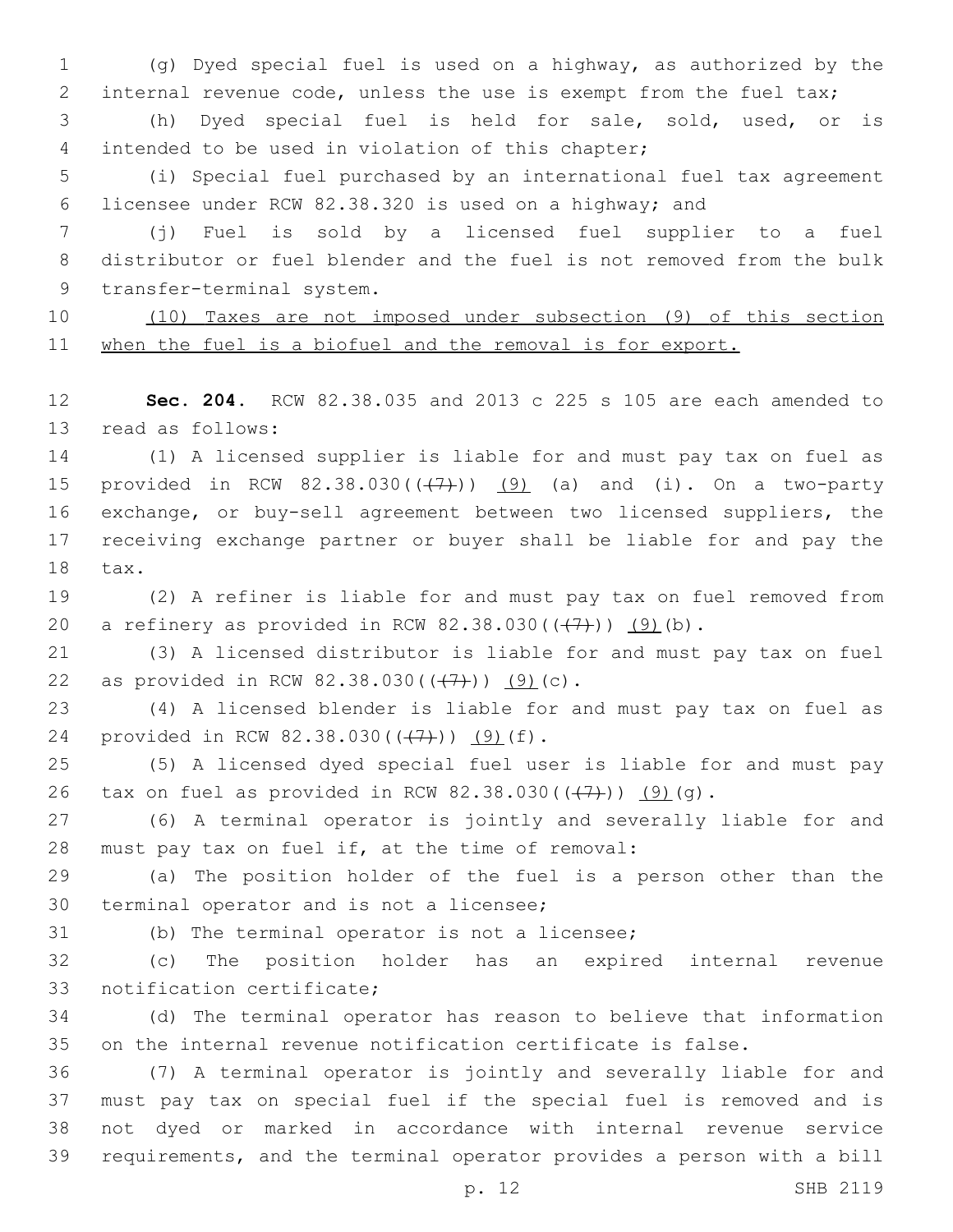of lading, shipping paper, or similar document indicating the special fuel is dyed or marked in accordance with internal revenue service 3 requirements.

 (8) International fuel tax agreement licensees, or persons operating motor vehicles under other reciprocity agreements entered into with the state of Washington, are liable for and must pay tax on fuel used to operate motor vehicles on state highways.

 (9) Dyed special fuel users are liable for and must pay tax on dyed special fuel used on state highways unless the use of the fuel 10 is exempt from the tax.

 (10) The department shall adopt rules under RCW 82.38.260 to ensure compliance with this chapter with respect to fuel exported 13 from the state, including necessary audits and data reporting requirements.

 NEW SECTION. **Sec. 205.** A new section is added to chapter 82.38 16 RCW to read as follows:

 (1) In computing the tax imposed under this chapter, a credit is allowed for fuel exported from the state. Except as provided in subsection (2) of this section, the credit is equal to the number of gallons of fuel exported multiplied by the total rate of tax imposed under this chapter, less six cents per gallon. Fuel distributed to a federally recognized Indian tribal reservation located within the state of Washington is not considered exported from this state.

 (2) If the total rate of a comparable fuel tax imposed by the importing state exceeds the total rate of tax imposed under this chapter less six cents per gallon, the credit is equal to the number of gallons of fuel exported multiplied by the total rate of tax 28 imposed by the importing state.

 (3) The amount of credit earned under this section may not exceed the tax otherwise due under this chapter with respect to the fuel 31 exported.

 (4) The department may adopt rules under chapter 34.05 RCW regarding the administration of the credit under this section.

 **Sec. 206.** RCW 82.38.180 and 2013 c 225 s 119 are each amended to read as follows:35

 (1) Any person who has purchased fuel on which tax has been paid may file a claim with the department for a refund of the tax for: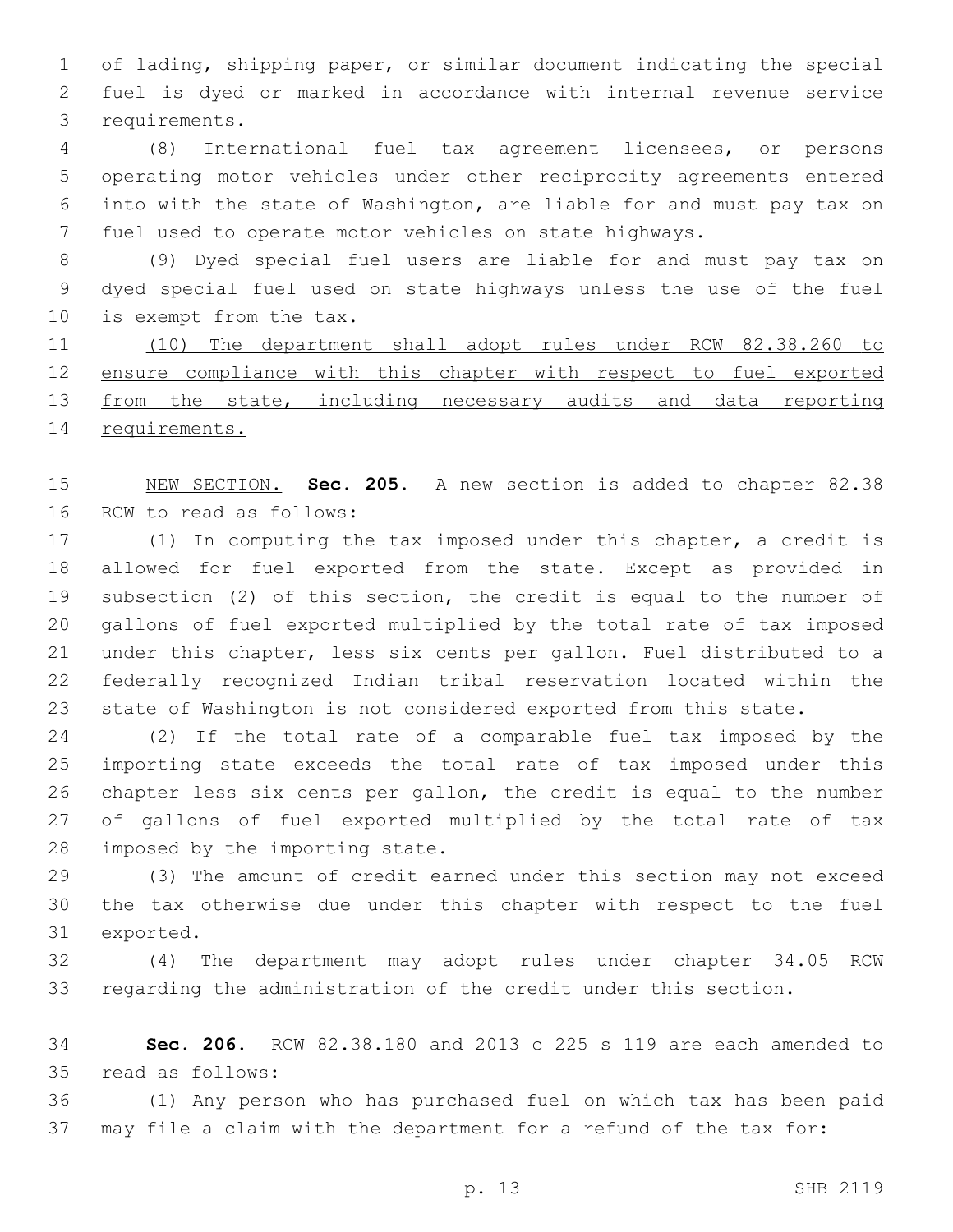(a) Fuel used for purposes other than for the propulsion of motor vehicles upon the public highways in this state. However, a refund may not be made under this subsection (1)(a) for motor vehicle fuel consumed by a motor vehicle required to be registered under chapter 46.16A RCW or under a comparable motor vehicle registration 6 requirement in an importing state.

7 (b) Fuel exported for use outside of ((this state)) the United 8 States. Fuel carried from this state outside of the United States in the fuel tank of a motor vehicle is deemed to be exported from this 10 state under this subsection (1)(b). Fuel distributed to a federally recognized Indian tribal reservation located within the state of 12 Washington is not considered exported outside ((this state)) of the 13 United States.

 (c) Tax, penalty, or interest erroneously or illegally collected 15 or paid.

 (d) Fuel which is lost or destroyed, while the licensee is the owner thereof, through fire, lightning, flood, windstorm, or 18 explosion.

19 (e) Fuel of ((<del>five hundred</del>)) 500 gallons or more which is lost or destroyed while the licensee is the owner thereof, through leakage or 21 other casualty except evaporation, shrinkage, or unknown causes.

 (f) Fuel used in power pumping units or other power take-off equipment of any motor vehicle which is accurately measured by metering devices that have been specifically approved by the department or by a formula determined by the department.

 (2) Any person who has purchased special fuel on which tax has been paid may file a claim with the department for a refund of tax 28 for:

 (a) Special fuel used for the operation of a motor vehicle as a part of or incidental to logging operations upon a highway under federal jurisdiction within the boundaries of a federal area if the federal government requires a fee for the privilege of operating the motor vehicle upon the highway, the proceeds of which are reserved for constructing or maintaining roads in the federal area, or requires maintenance or construction work to be performed on the highway for the privilege of operating the motor vehicle on the 37 highway;

 (b) Special fuel used by special mobile equipment as defined in 39 RCW 46.04.552;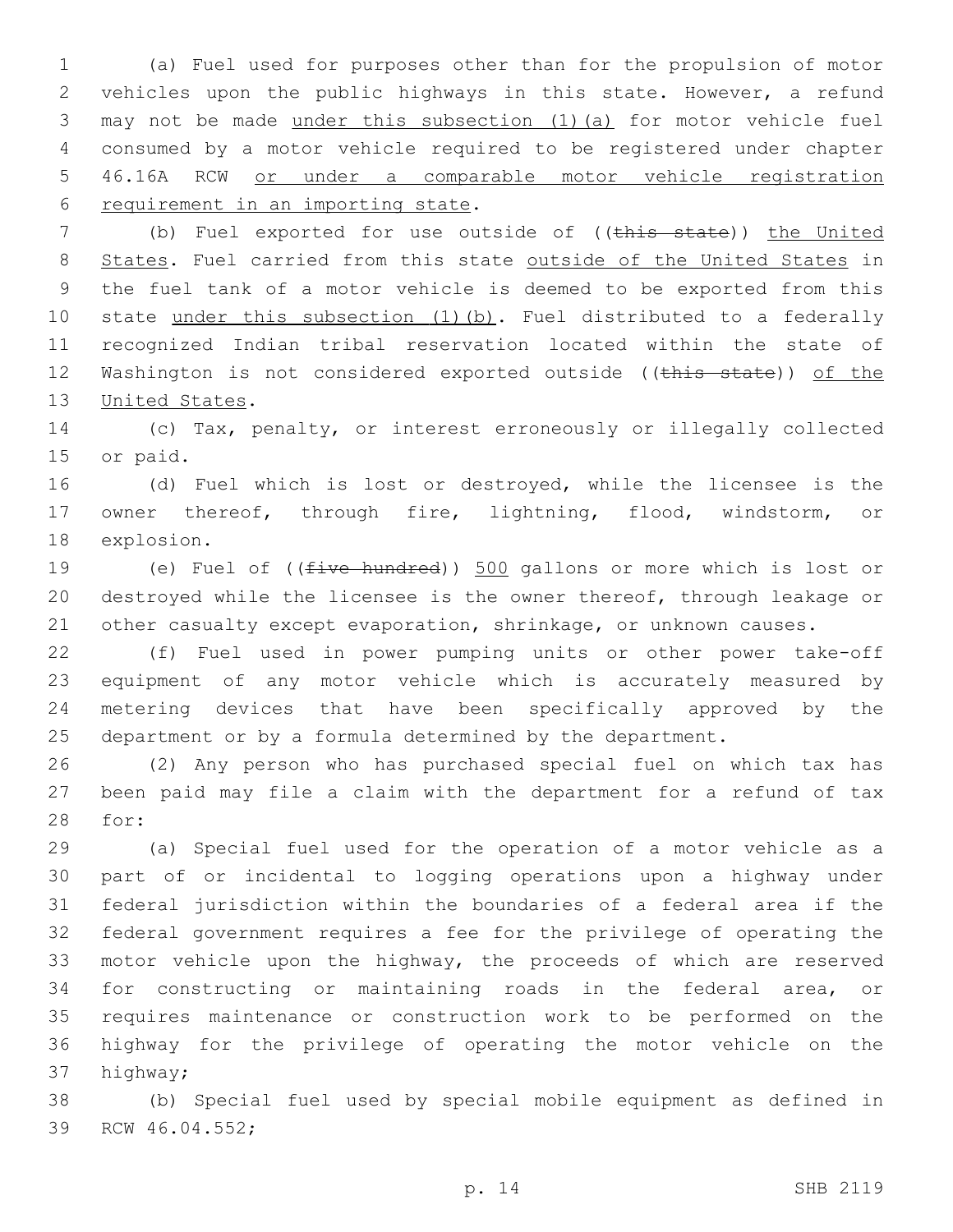(c) Special fuel used in a motor vehicle for movement between two pieces of private property wherein the movement is incidental to the 3 primary use of the vehicle; and

(d) Special fuel inadvertently mixed with dyed special fuel.

 (3) Any person who has purchased motor vehicle fuel on which tax has been paid may file a claim with the department for a refund of 7 tax for:

 (a) Motor vehicle fuel used by a private, nonprofit 9 transportation provider regulated under chapter 81.66 RCW or under a comparable regulation in an importing state to provide transportation 11 services for persons with special transportation needs; and

 (b) Motor vehicle fuel used by an urban passenger transportation system. For purposes of this subsection "urban passenger transportation system" means every transportation system, publicly or privately owned, having as its principal source of revenue the income from transporting persons for compensation by means of motor vehicles or trackless trolleys, each having a seating capacity of over 18 ((fifteen)) 15 persons, over prescribed routes in such a manner that the routes of such motor vehicles or trackless trolleys, either alone or in conjunction with routes of other such motor vehicles or trackless trolleys subject to the routing by the same transportation 22 system, do not extend for a distance exceeding ( $(fifteen)$ ) 15 road miles beyond the corporate limits of the city in which the original starting points of such motor vehicles or trackless trolleys are located. No refunds are authorized for fuel used on any trip where 26 any portion of the trip is more than ( $(f$ ifteen)) 15 road miles beyond the corporate limits of the city in which the trip originated.

 (4) Recovery for such loss or destruction under subsections (1)(d) or (e) or (2)(d) of this section must be susceptible to positive proof thereby enabling the department to conduct such investigation and require such information as it may deem necessary. In the event that the department is not satisfied that the fuel was lost, destroyed, or contaminated as claimed because information or proof as required hereunder is not sufficient to substantiate the accuracy of the claim, it may deem such as sufficient cause to deny all right relating to the refund or credit for the excise tax paid on 37 fuel alleged to be lost or destroyed.

 (5) No refund or claim for credit may be approved by the department unless the gallons of fuel claimed as nontaxable satisfy the conditions specifically set forth in this section and the

p. 15 SHB 2119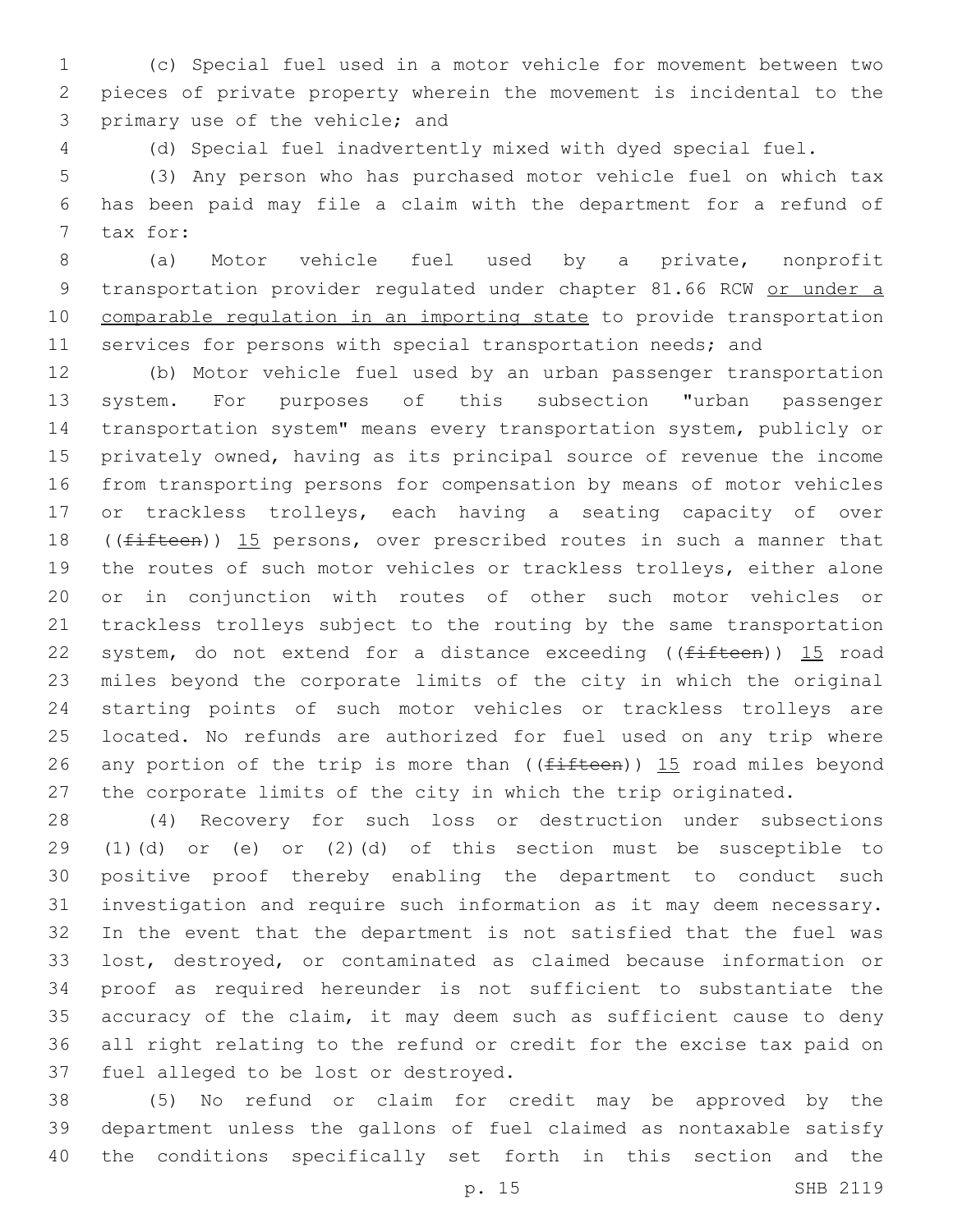nontaxable event or use occurred during the period covered by the 2 refund claim. Refunds or claims for credit are not ((be [are not])) 3 allowed for anticipated nontaxable use or events.

 (6) The department shall establish, by rule, minimum acceptable requirements and conditions on refunds subject to the authority in this section.

 **Sec. 207.** RCW 46.68.090 and 2015 3rd sp.s. c 44 s 105 are each 8 amended to read as follows:

 (1) ((All)) Except as provided in subsection (8) of this section, 10 all moneys that have accrued or may accrue to the motor vehicle fund from the fuel tax must be first expended for purposes enumerated in (a) and (b) of this subsection. The remaining net tax amount must be distributed monthly by the state treasurer in accordance with 14 subsections (2) through  $((+8+))$  (9) of this section.

 (a) For payment of refunds of fuel tax that has been paid and is 16 refundable as provided by law;

 (b) For payment of amounts to be expended pursuant to appropriations for the administrative expenses of the offices of state treasurer, state auditor, and the department of licensing of the state of Washington in the administration of the fuel tax, which 21 sums must be distributed monthly.

 (2) All of the remaining net tax amount collected under RCW 82.38.030(1) must be distributed as set forth in (a) through (j) of 24 this subsection.

 (a) For distribution to the motor vehicle fund an amount equal to 44.387 percent to be expended for highway purposes of the state as 27 defined in RCW 46.68.130;

 (b)(i) For distribution to the special category C account, hereby created in the motor vehicle fund, an amount equal to 3.2609 percent to be expended for special category C projects. Special category C projects are category C projects that, due to high cost only, will 32 require bond financing to complete construction.

 (ii) The following criteria, listed in order of priority, must be used in determining which special category C projects have the 35 highest priority:

36 (A) Accident experience;

37 (B) Fatal accident experience;

 (C) Capacity to move people and goods safely and at reasonable 39 speeds without undue congestion; and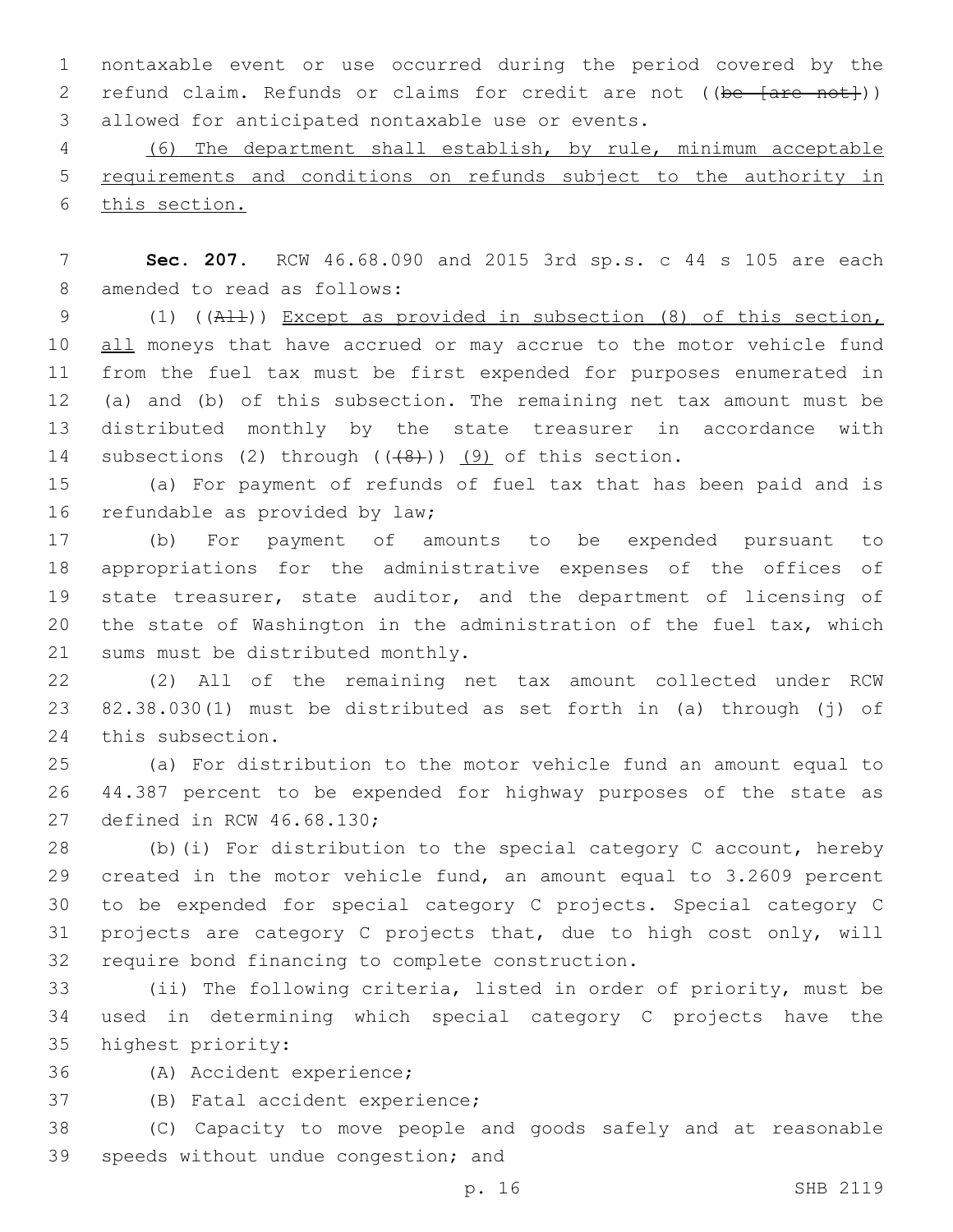(D) Continuity of development of the highway transportation 2 network.

 (iii) Moneys deposited in the special category C account in the motor vehicle fund may be used for payment of debt service on bonds the proceeds of which are used to finance special category C projects 6 under this subsection  $(2)(b)$ ;

 (c) For distribution to the Puget Sound ferry operations account 8 in the motor vehicle fund an amount equal to 2.3283 percent;

 (d) For distribution to the Puget Sound capital construction 10 account in the motor vehicle fund an amount equal to 2.3726 percent;

 (e) For distribution to the transportation improvement account in 12 the motor vehicle fund an amount equal to 7.5597 percent;

 (f) For distribution to the transportation improvement account in the motor vehicle fund an amount equal to 5.6739 percent and expended 15 in accordance with RCW 47.26.086;

 (g) For distribution to the cities and towns from the motor vehicle fund an amount equal to 10.6961 percent in accordance with 18 RCW 46.68.110;

 (h) For distribution to the counties from the motor vehicle fund an amount equal to 19.2287 percent: (i) Out of which there must be distributed from time to time, as directed by the department of transportation, those sums as may be necessary to carry out the provisions of RCW 47.56.725; and (ii) less any amounts appropriated to the county road administration board to implement the provisions of RCW 47.56.725(4), with the balance of such county share to be distributed monthly as the same accrues for distribution in 27 accordance with RCW 46.68.120;

 (i) For distribution to the county arterial preservation account, hereby created in the motor vehicle fund an amount equal to 1.9565 percent. These funds must be distributed by the county road administration board to counties in proportions corresponding to the number of paved arterial lane miles in the unincorporated area of each county and must be used for improvements to sustain the structural, safety, and operational integrity of county arterials. The county road administration board must adopt reasonable rules and develop policies to implement this program and to assure that a 37 pavement management system is used;

 (j) For distribution to the rural arterial trust account in the motor vehicle fund an amount equal to 2.5363 percent and expended in 40 accordance with RCW 36.79.020.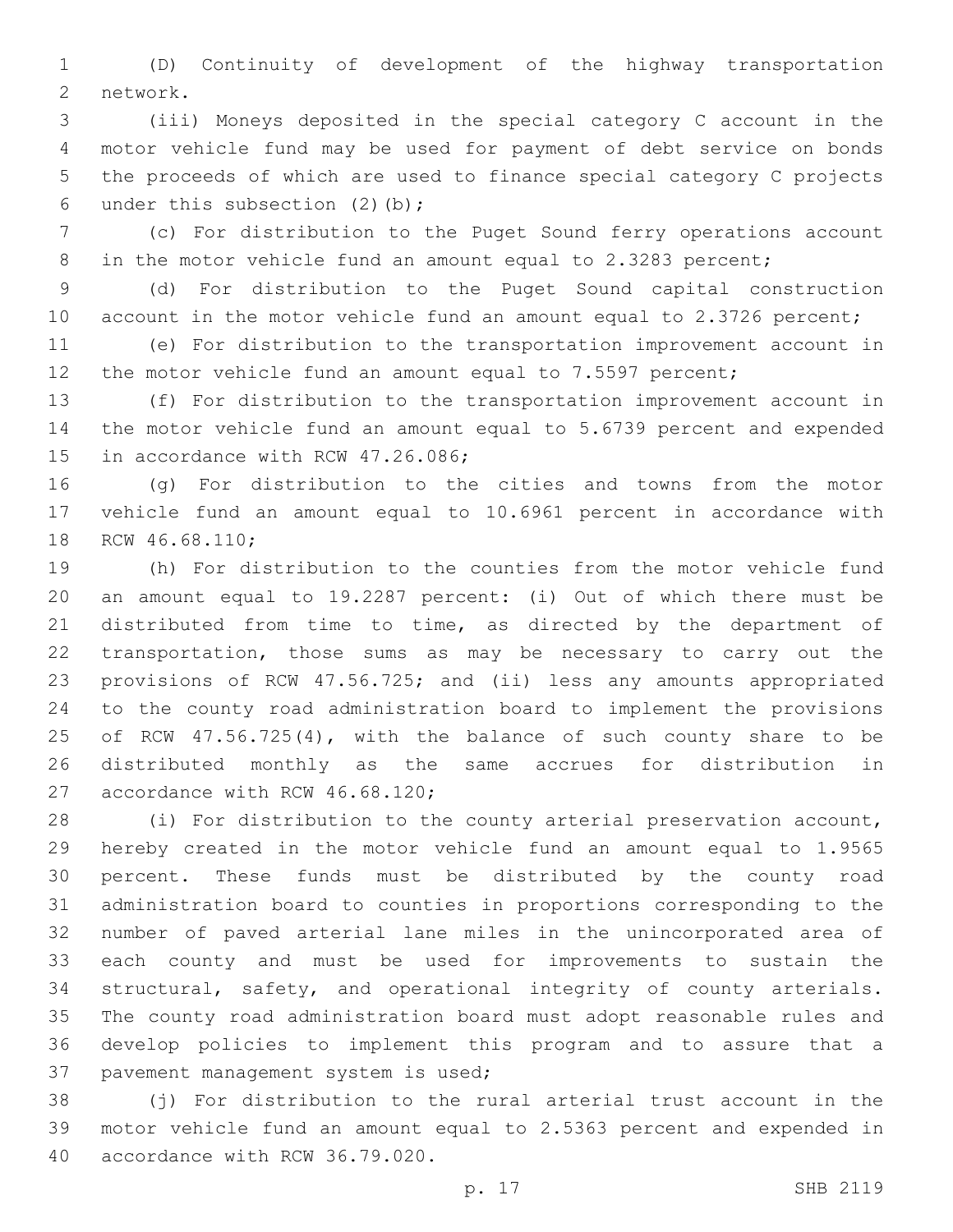(3) The remaining net tax amount collected under RCW 82.38.030(2) must be distributed to the transportation 2003 account (nickel 3 account).

 (4) The remaining net tax amount collected under RCW 82.38.030(3) 5 must be distributed as follows:

 (a) 8.3333 percent must be distributed to the incorporated cities 7 and towns of the state in accordance with RCW 46.68.110;

 (b) 8.3333 percent must be distributed to counties of the state 9 in accordance with RCW 46.68.120; and

 (c) The remainder must be distributed to the transportation 11 partnership account created in RCW 46.68.290.

 (5) The remaining net tax amount collected under RCW 82.38.030(4) 13 must be distributed as follows:

 (a) 8.3333 percent must be distributed to the incorporated cities 15 and towns of the state in accordance with RCW 46.68.110;

 (b) 8.3333 percent must be distributed to counties of the state 17 in accordance with RCW 46.68.120; and

 (c) The remainder must be distributed to the transportation 19 partnership account created in RCW 46.68.290.

 (6) The remaining net tax amount collected under RCW 82.38.030 (5) and (6) must be distributed to the transportation partnership 22 account created in RCW 46.68.290.

 (7) The remaining net tax amount collected under RCW 82.38.030 (7) and (8) must be distributed to the connecting Washington account 25 created in RCW 46.68.395.

 (8) Revenues generated from the fuel tax imposed on fuel exported from the state under chapter 82.38 RCW must be deposited into the move ahead WA account created in section 401 of this act.

 (9) Nothing in this section or in RCW 46.68.130 may be construed so as to violate any terms or conditions contained in any highway construction bond issues now or hereafter authorized by statute and whose payment is by such statute pledged to be paid from any excise 33 taxes on fuel.

 **Sec. 208.** RCW 82.42.020 and 2013 c 225 s 302 are each amended to read as follows:35

 There is levied upon every distributor of aircraft fuel, an 37 excise tax at the rate of  $($  (eleven))  $18$  cents on each gallon of aircraft fuel sold, delivered, or used in this state. There must be collected from every user of aircraft fuel either the use tax imposed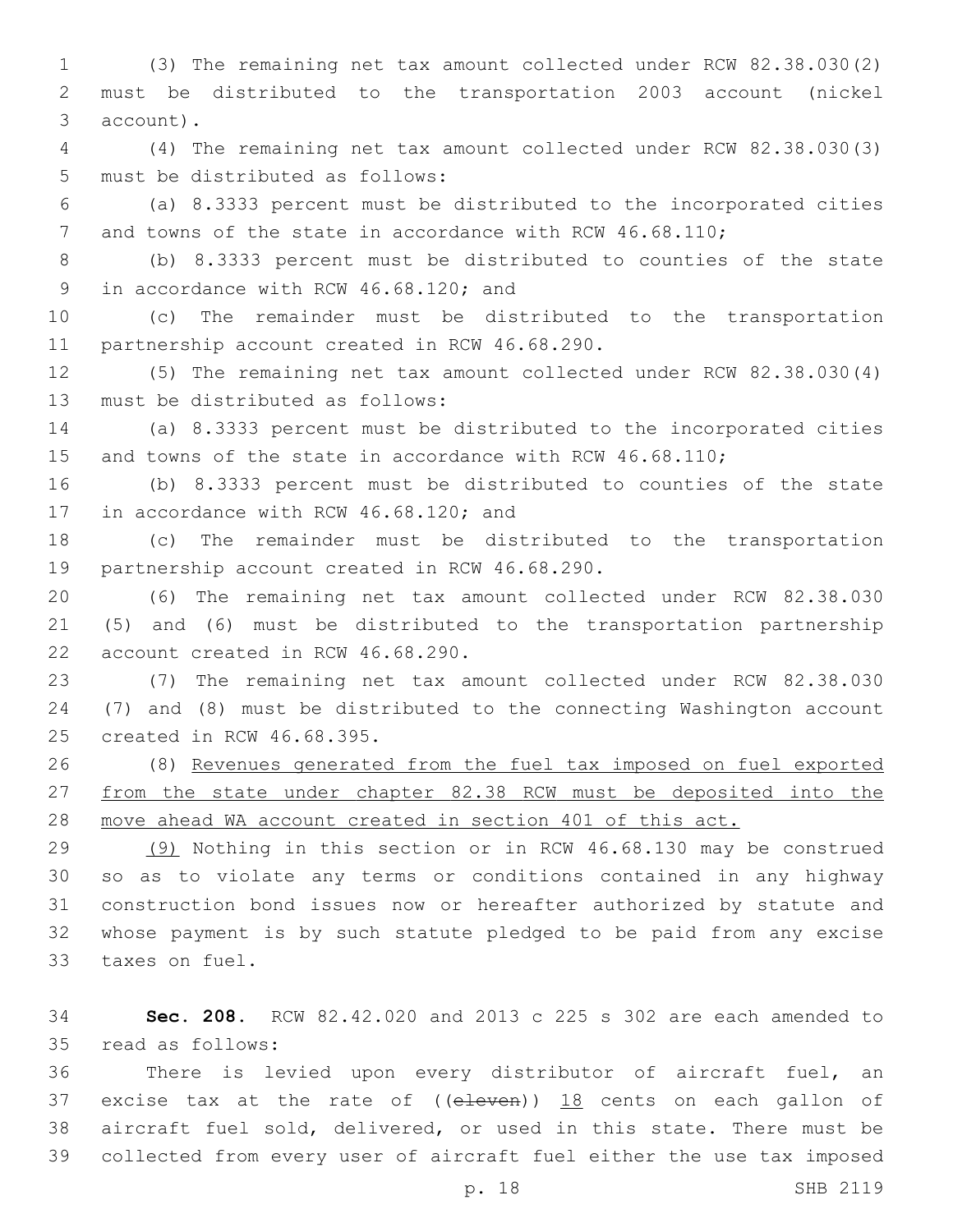1 by RCW 82.12.020 or the retail sales tax imposed by RCW 82.08.020. 2 The taxes imposed by this chapter must be collected and paid to the 3 state but once in respect to any aircraft fuel.

4 **Sec. 209.** RCW 46.17.200 and 2014 c 80 s 4 are each amended to 5 read as follows:

6 (1) In addition to all other fees and taxes required by law, the 7 department, county auditor or other agent, or subagent appointed by 8 the director shall charge:

9 (a) The following license plate fees for each license plate, 10 unless the owner or type of vehicle is exempt from payment or 11 qualifies for a reduced original license plate fee as provided in (e) 12 of this subsection:

| 13 | FEE TYPE        | <b>FEE</b> |         | <b>DISTRIBUTION</b> |
|----|-----------------|------------|---------|---------------------|
| 14 | Original issue  | $($ (\$)   | (10.00) | RCW 46.68.070       |
| 15 |                 |            | \$50.00 |                     |
| 16 | Reflectivity    | \$         | 2.00    | RCW 46.68.070       |
| 17 | Replacement     | $($ (\$)   | (10.00) | RCW 46.68.070       |
| 18 |                 |            | \$30.00 |                     |
| 19 | Original issue, | $($ (\$    | 4.00)   | RCW 46.68.070       |
| 20 | motorcycle      |            | \$20.00 |                     |
| 21 | Replacement,    | $($ (\$)   | 4.00)   | RCW 46.68.070       |
| 22 | motorcycle      |            | \$12.00 |                     |
| 23 | Original issue, | \$         | 1.50    | RCW 46.68.070       |
| 24 | moped           |            |         |                     |

 (b) A license plate retention fee, as required under RCW  $46.16A.200(9)(a)$ , of ((twenty dollars))  $$20$  if the owner wishes to retain the current license plate number upon license plate replacement, unless the owner or type of vehicle is exempt from 29 payment. The  $((\text{twenty dollar}))$  \$20 fee must be deposited in the multimodal transportation account created in RCW 47.66.070.

31 (c) A ((ten dollar)) \$10 license plate transfer fee, as required 32 under RCW 46.16A.200(8)(a), when transferring standard issue license 33 plates from one vehicle to another, unless the owner or type of 34 vehicle is exempt from payment. The ((ten dollar)) \$10 license plate 35 transfer fee must be deposited in the motor vehicle fund created in 36 RCW 46.68.070.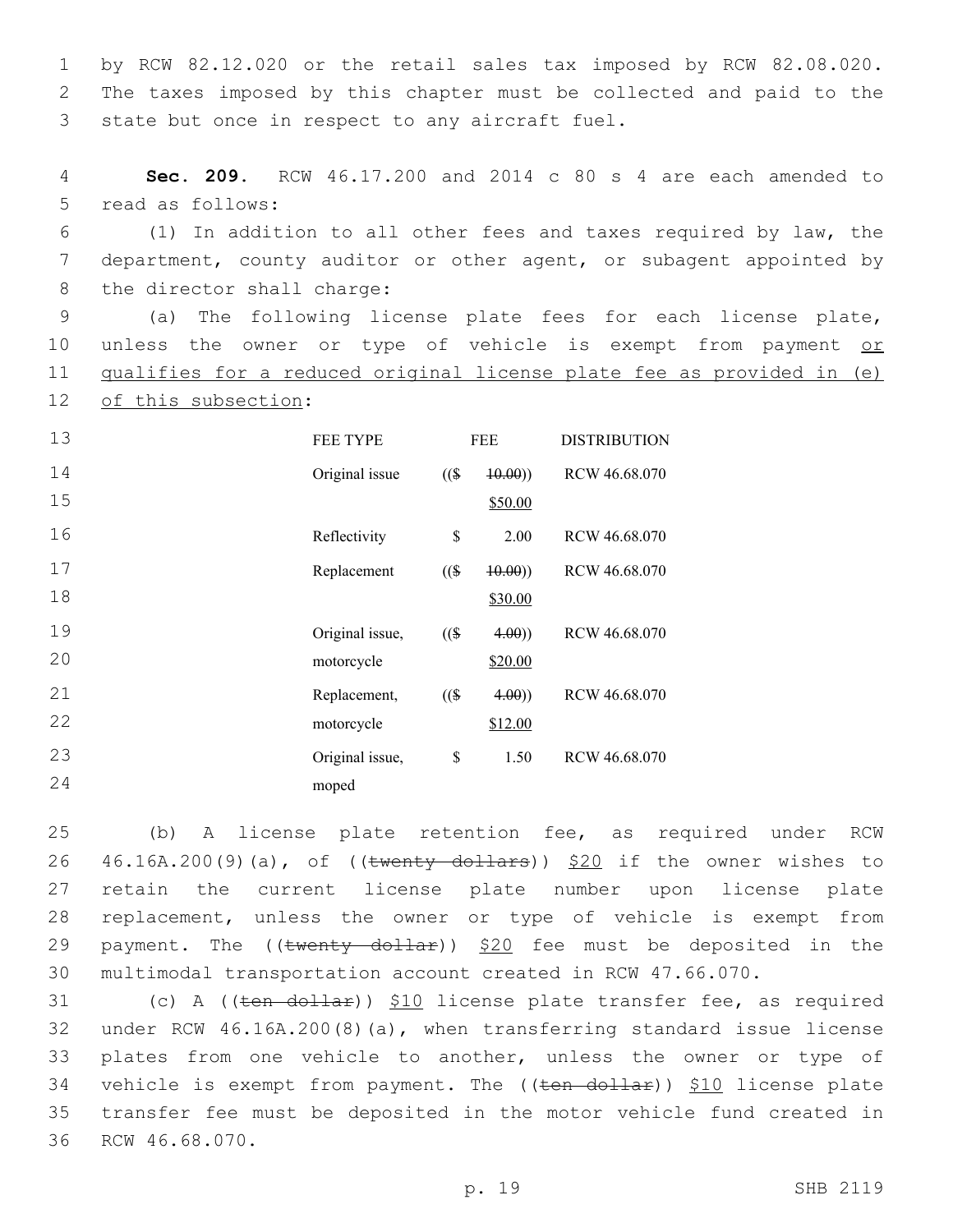(d) Former prisoner of war license plates, as described in RCW 46.18.235, may be transferred to a replacement vehicle upon payment 3 of a ((five dollar)) \$5 license plate fee, in addition to any other 4 fee required by law.

 (e) An original issue license plate fee of \$40 for each plate if the vehicle is a used car as defined in RCW 46.04.660.

 (2) The department may, upon request, provide license plates that have been used and returned to the department to individuals for 9 nonvehicular use. The department may charge a fee of up to  $($  (five 10 dollars)) \$5 per license plate to cover costs or recovery for postage and handling. The department may waive the fee for license plates used in educational projects and may, by rule, provide standards for the fee waiver and restrictions on the number of license plates provided to any one person. The fee must be deposited in the motor 15 vehicle fund created in RCW 46.68.070.

 (3) \$40 of the original issue license plate fee imposed under subsection (1)(a) of this section, \$30 of the original issue license plate fee imposed under subsection (1)(e) of this section, and \$16 of the original issue motorcycle license plate fee imposed under subsection (1)(a) of this section must be deposited in the move ahead 21 WA account created in section 401 of this act.

 (4) \$20 of the replacement license plate fee imposed under 23 subsection (1)(a) of this section and \$8 of the replacement motorcycle license plate fee imposed under subsection (1)(a) of this section must be deposited in the move ahead WA account created in section 401 of this act.

 **Sec. 210.** RCW 46.17.120 and 2020 c 239 s 1 are each amended to read as follows:28

 (1) Before accepting an application for a certificate of title for a vehicle previously registered in any other state or country, the department, county auditor or other agent, or subagent appointed 32 by the director shall require the applicant to pay a fee of  $($  (fifteen dollars)) \$50. ((The fifteen dollar fee))

 (a) \$15 of the fee required by this section must be distributed under RCW 46.68.020.35

 (b) \$35 of the fee required by this section must be deposited in the move ahead WA account created in section 401 of this act.

38 (2) An applicant is exempt from the ((fifteen dollar)) \$50 fee if the applicant previously registered the vehicle in Washington state

p. 20 SHB 2119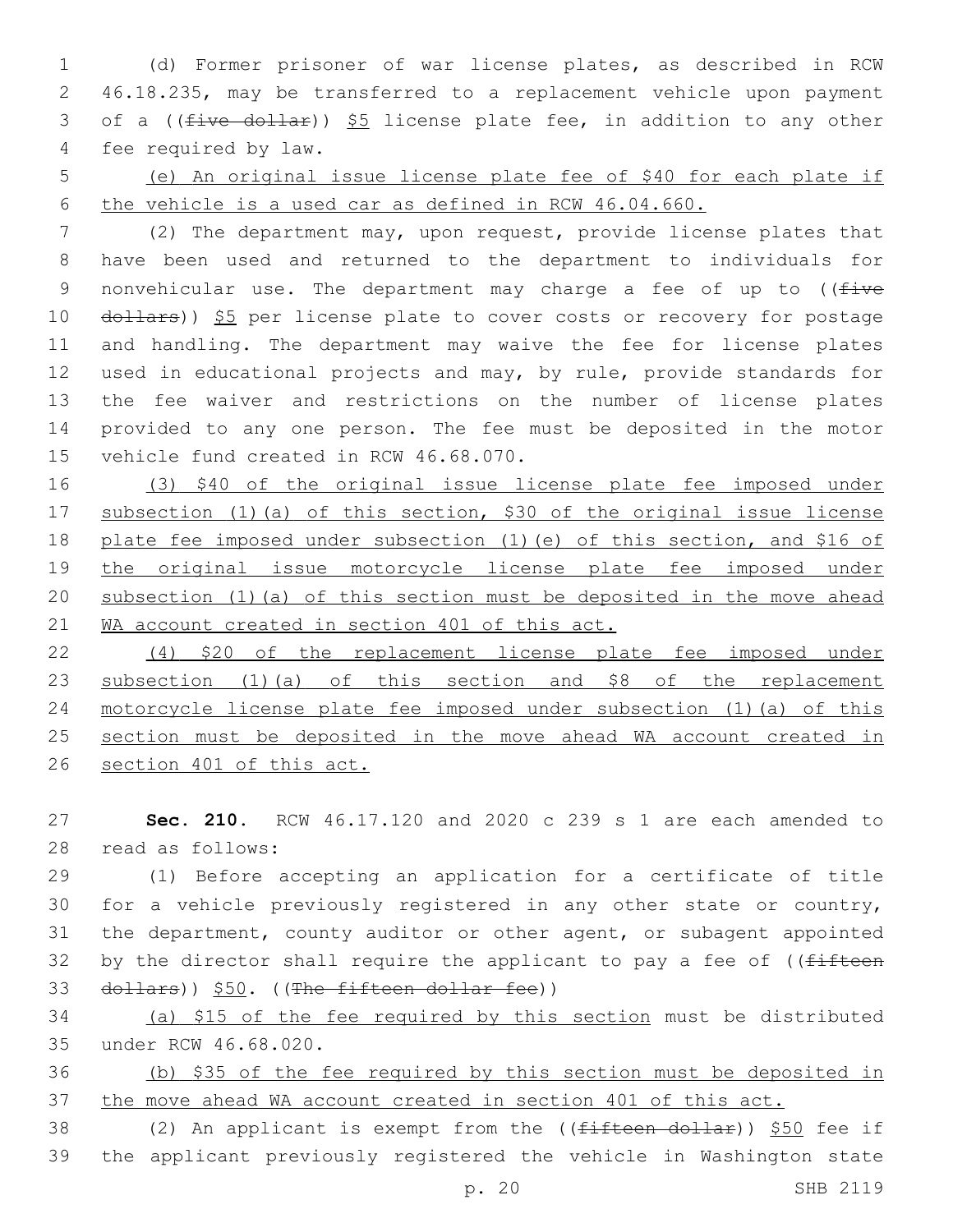1 and maintained ownership of the vehicle while registered in another 2 state or country.

3 **Sec. 211.** RCW 46.17.400 and 2011 c 171 s 62 are each amended to 4 read as follows:

 (1) Before accepting an application for one of the following permits, the department, county auditor or other agent, or subagent appointed by the director shall require the applicant to pay the following permit fee by permit type in addition to any other fee or 9 tax required by law:

| 10 | PERMIT TYPE           |    | <b>FEE</b>     | <b>AUTHORITY</b>    | <b>DISTRIBUTION</b> |
|----|-----------------------|----|----------------|---------------------|---------------------|
| 11 | (a) Dealer temporary  |    | $((\$ 15.00))$ | RCW 46.16A.300      | RCW 46.68.030       |
| 12 |                       |    | \$40.00        |                     |                     |
| 13 | (b) Department        | \$ | .50            | RCW 46.16A.305      | RCW 46.68.450       |
| 14 | temporary             |    |                |                     |                     |
| 15 | (c) Farm vehicle trip | \$ |                | 6.25 RCW 46.16A.330 | RCW 46.68.035       |
| 16 | (d) Nonresident       | S  | 10.00          | RCW 46.16A.340      | RCW 46.68.070       |
| 17 | military              |    |                |                     |                     |
| 18 | (e) Nonresident       | \$ | 5.00           | RCW 46.10.450       | RCW 46.68.350       |
| 19 | temporary             |    |                |                     |                     |
| 20 | snowmobile            |    |                |                     |                     |
| 21 | (f) Special fuel trip | \$ | 30.00          | RCW 82.38.100       | RCW 46.68.460       |
| 22 | (g) Temporary ORV     | \$ | 7.00           | RCW 46.09.430       | RCW 46.68.045       |
| 23 | use                   |    |                |                     |                     |
| 24 | (h) Vehicle trip      | \$ | 25.00          | RCW 46.16A.320      | RCW 46.68.455       |

25 (2) Permit fees as provided in subsection (1) of this section are 26 in addition to the filing fee required under RCW 46.17.005, except an 27 additional filing fee may not be charged for:

- 
- 28 (a) Dealer temporary permits;
- 29 (b) Special fuel trip permits; and
- 30 (c) Vehicle trip permits.

31 (3) ((Five dollars)) \$5 of the ((fifteen dollar)) \$40 dealer temporary permit fee provided in subsection (1)(a) of this section must be credited to the payment of vehicle license fees at the time 34 application for registration is made. \$25 of the \$40 dealer temporary permit fee provided in subsection (1)(a) of this section must be deposited in the move ahead WA account created in section 401 of this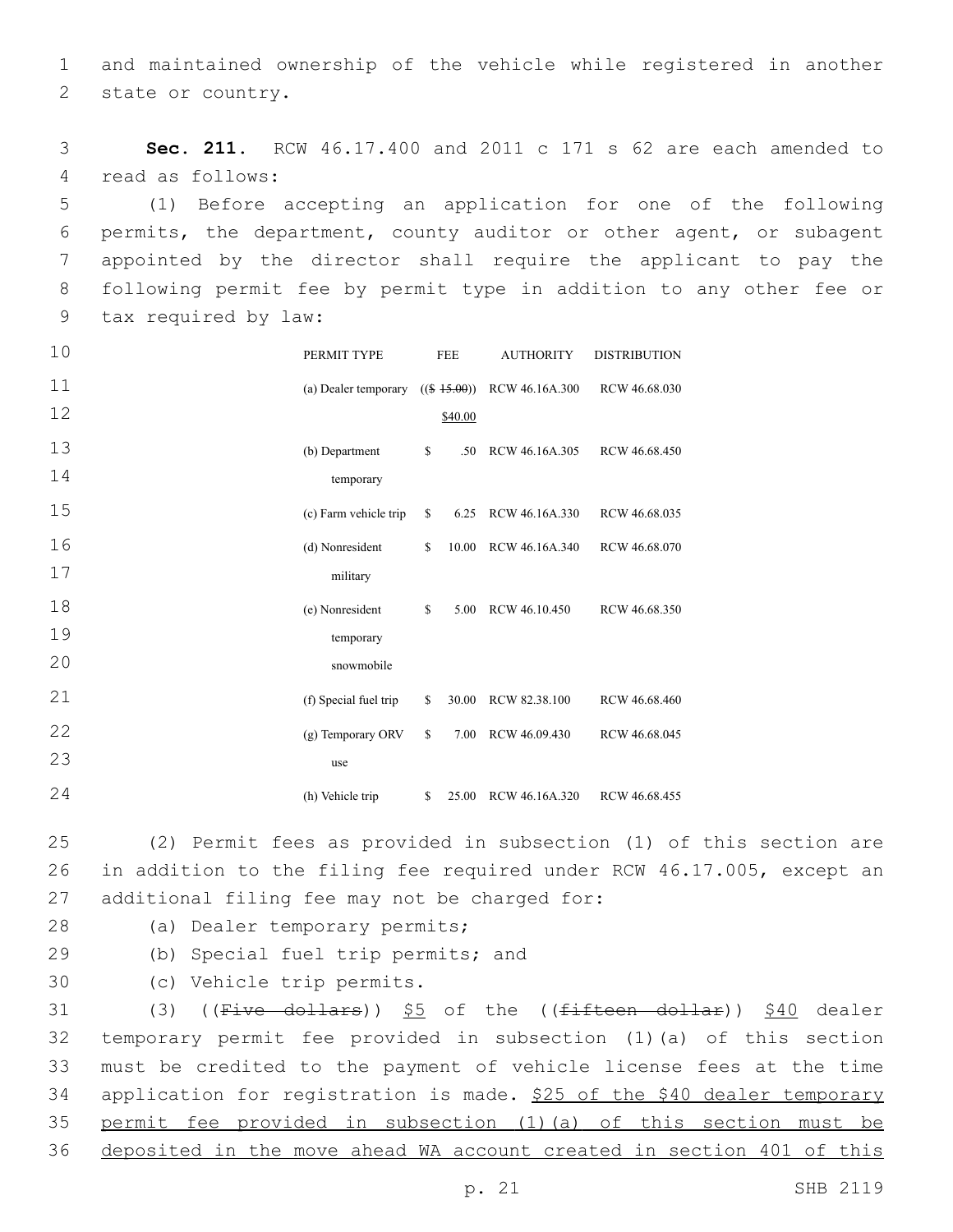1 act. The remainder must be deposited to the state patrol highway 2 account created in RCW 46.68.030.

 **Sec. 212.** RCW 46.20.202 and 2021 c 317 s 21 and 2021 c 158 s 9 are each reenacted and amended to read as follows:4

 (1) The department may enter into a memorandum of understanding with any federal agency for the purposes of facilitating the crossing of the border between the state of Washington and the Canadian 8 province of British Columbia.

 (2) The department may enter into an agreement with the Canadian province of British Columbia for the purposes of implementing a 11 border-crossing initiative.

 (3)(a) The department may issue an enhanced driver's license or identicard for the purposes of crossing the border between the state of Washington and the Canadian province of British Columbia to an applicant who provides the department with proof of: United States citizenship, identity, and state residency. The department shall continue to offer a standard driver's license and identicard. If the department chooses to issue an enhanced driver's license, the department must allow each applicant to choose between a standard driver's license or identicard, or an enhanced driver's license or 21 identicard.

 (b) The department shall implement a one-to-many biometric matching system for the enhanced driver's license or identicard. An applicant for an enhanced driver's license or identicard shall submit a biometric identifier as designated by the department. The biometric identifier must be used solely for the purpose of verifying the identity of the holders and for any purpose set out in RCW 46.20.037. Applicants are required to sign a declaration acknowledging their 29 understanding of the one-to-many biometric match.

 (c) The enhanced driver's license or identicard must include reasonable security measures to protect the privacy of Washington state residents, including reasonable safeguards to protect against unauthorized disclosure of data about Washington state residents. If the enhanced driver's license or identicard includes a radio frequency identification chip, or similar technology, the department shall ensure that the technology is encrypted or otherwise secure 37 from unauthorized data access.

 (d) The requirements of this subsection are in addition to the requirements otherwise imposed on applicants for a driver's license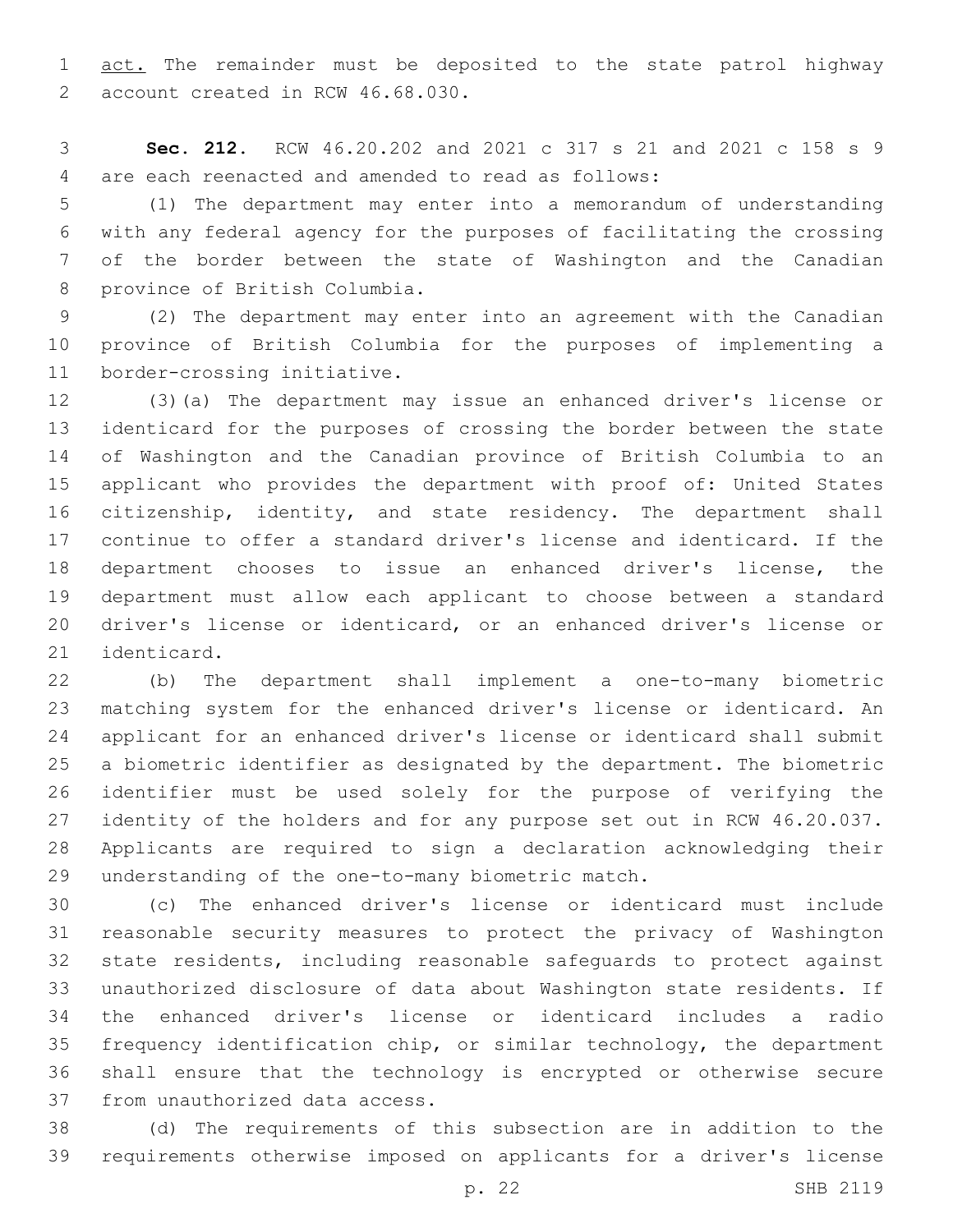or identicard. The department shall adopt such rules as necessary to meet the requirements of this subsection. From time to time the department shall review technological innovations related to the security of identity cards and amend the rules related to enhanced driver's licenses and identicards as the director deems consistent with this section and appropriate to protect the privacy of 7 Washington state residents.

 (e) Notwithstanding RCW 46.20.118, the department may make images associated with enhanced drivers' licenses or identicards from the negative file available to United States customs and border agents 11 for the purposes of verifying identity.

12 (4) Beginning ((on July 23, 2017)) October 1, 2022, the fee for 13 an enhanced driver's license or enhanced identicard is ((thirty-two 14 dollars)) \$56, which is in addition to the fees for any regular 15 driver's license or identicard. If the enhanced driver's license or 16 enhanced identicard is issued, renewed, or extended for a period 17 other than eight years, the fee for each class is ((four dollars)) \$7 18 for each year that the enhanced driver's license or enhanced 19 identicard is issued, renewed, or extended.

20 (5)(a) The first \$4 per year of issuance, to a maximum of \$32 of 21 the enhanced driver's license and enhanced identicard fee under this 22 section must be deposited into the highway safety fund unless prior 23 to July 1, 2023, the actions described in (a)(i) or  $((+b+))$  (ii) of 24 this subsection occur, in which case the portion of the revenue that 25 is the result of the fee increased in section 209, chapter 44, Laws 26 of 2015 3rd sp. sess. must be distributed to the connecting 27 Washington account created under RCW 46.68.395.

 $((+a))$   $(i)$  Any state agency files a notice of rule making under chapter 34.05 RCW, absent explicit legislative authorization enacted subsequent to July 1, 2015, for a rule regarding a fuel standard based upon or defined by the carbon intensity of fuel, including a 32 low carbon fuel standard or clean fuel standard.

33 (((b))) (ii) Any state agency otherwise enacts, adopts, orders, 34 or in any way implements a fuel standard based upon or defined by the 35 carbon intensity of fuel, including a low carbon fuel standard or 36 clean fuel standard, without explicit legislative authorization 37 enacted subsequent to July 1, 2015.

38  $((\text{(+e)}))$   $(iii)$  Nothing in this subsection acknowledges, 39 establishes, or creates legal authority for the department of ecology 40 or any other state agency to enact, adopt, order, or in any way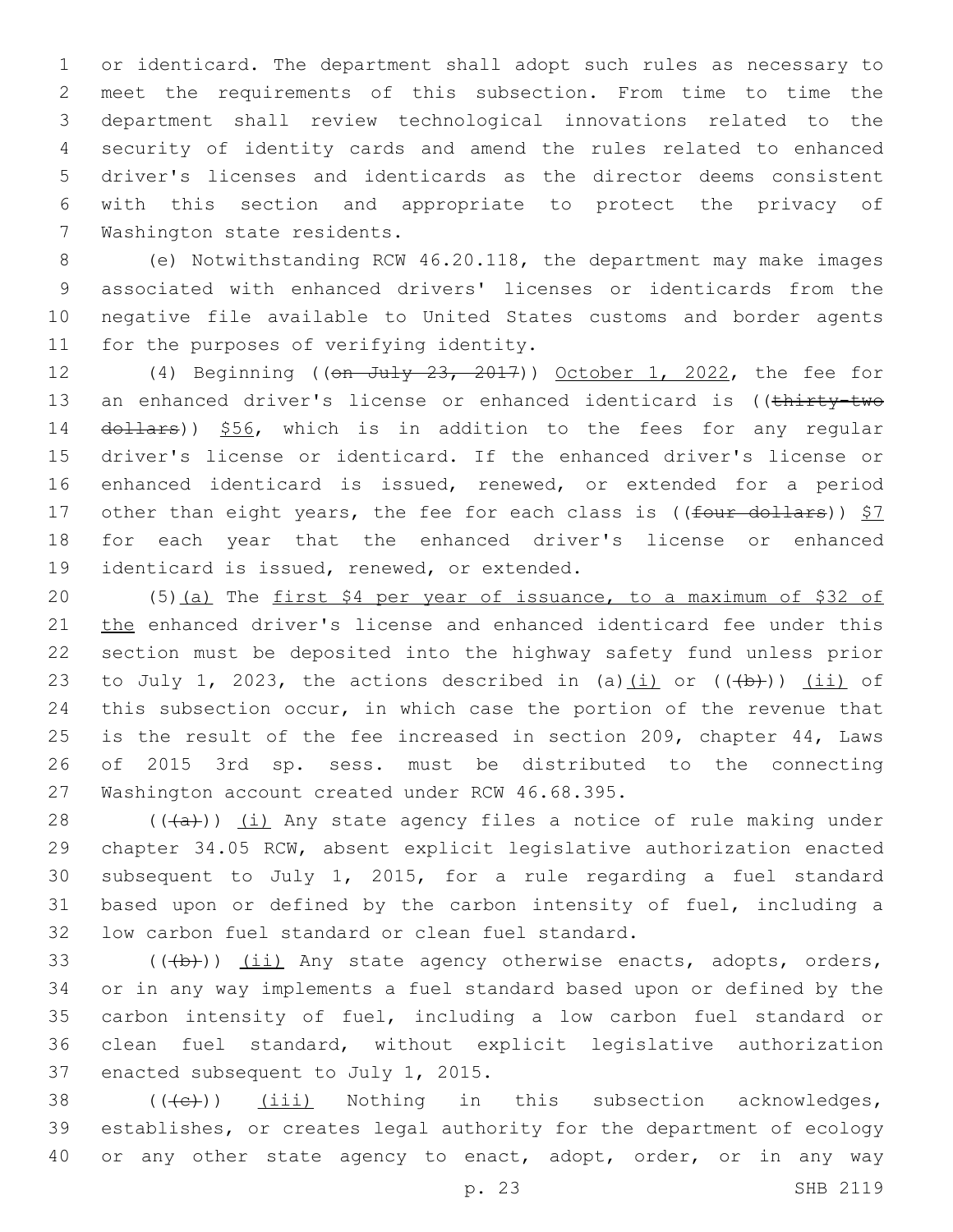implement a fuel standard based upon or defined by the carbon intensity of fuel, including a low carbon fuel standard or clean fuel 3 standard. (b) \$24 of the enhanced driver's license and enhanced identicard fee under this section must be deposited into the move ahead WA flexible account created in section 402 of this act. If the enhanced driver's license or enhanced identicard is issued, renewed, or extended for a period other than eight years, the amount deposited into the move ahead WA flexible account created in section 402 of 10 this act is \$3 for each year that the enhanced driver's license or enhanced identicard is issued, renewed, or extended. **Sec. 213.** RCW 46.52.130 and 2021 c 93 s 8 are each amended to 13 read as follows: 14 Upon a proper request, the department may only furnish information contained in an abstract of a person's driving record as 16 permitted under this section. (1) **Contents of abstract of driving record.** An abstract of a person's driving record, whenever possible, must include: (a) An enumeration of motor vehicle accidents in which the person 20 was driving, including: (i) The total number of vehicles involved; (ii) Whether the vehicles were legally parked or moving; (iii) Whether the vehicles were occupied at the time of the 24 accident; and (iv) Whether the accident resulted in a fatality; (b) Any reported convictions, forfeitures of bail, or findings that an infraction was committed based upon a violation of any motor 28 vehicle law; (c) The status of the person's driving privilege in this state; 30 and (d) Any reports of failure to appear in response to a traffic citation or failure to respond to a notice of infraction served upon 33 the named individual by an arresting officer. (2) **Release of abstract of driving record.** Unless otherwise required in this section, the release of an abstract does not require a signed statement by the subject of the abstract. An abstract of a person's driving record may be furnished to the following persons or 38 entities: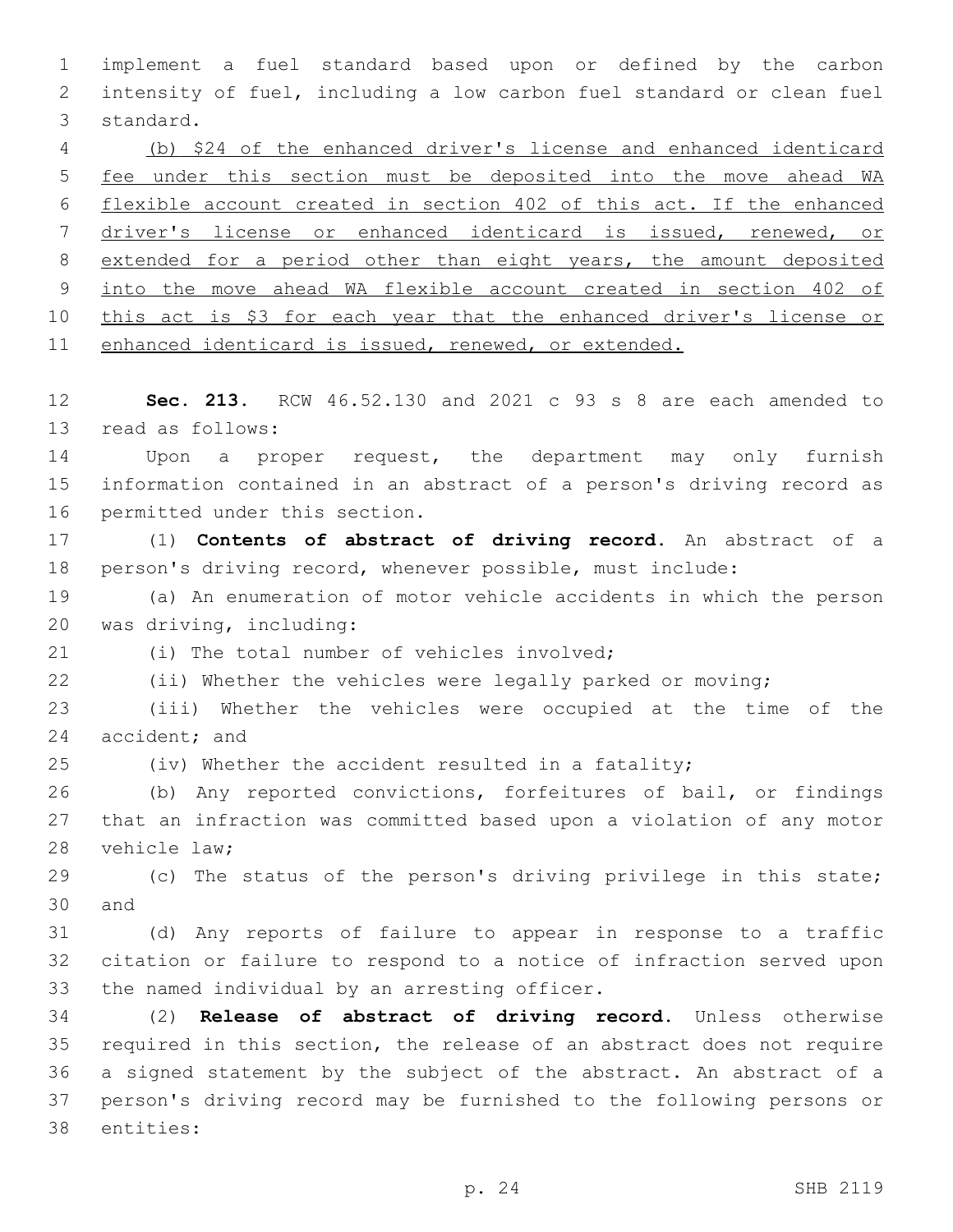(a) **Named individuals.** (i) An abstract of the full driving record maintained by the department may be furnished to the individual named 3 in the abstract.

 (ii) Nothing in this section prevents a court from providing a copy of the driver's abstract to the individual named in the abstract or that named individual's attorney, provided that the named individual has a pending or open infraction or criminal case in that court. A pending case includes criminal cases that have not reached a disposition by plea, stipulation, trial, or amended charge. An open infraction or criminal case includes cases on probation, payment agreement or subject to, or in collections. Courts may charge a reasonable fee for the production and copying of the abstract for the 13 individual.

 (b) **Employers or prospective employers.** (i) An abstract of the full driving record maintained by the department may be furnished to an employer or prospective employer or agents acting on behalf of an employer or prospective employer of the named individual for purposes related to driving by the individual as a condition of employment or 19 otherwise at the direction of the employer.

 (ii) The department may provide employers or their agents a three-year insurance carrier driving record of existing employees only for the purposes of sharing the driving record with its insurance carrier for underwriting. Employers may not provide the employees' full driving records to its insurance carrier.

 (iii) An abstract of the full driving record maintained by the department may be furnished to an employer or prospective employer or the agent(s) acting on behalf of an employer or prospective employer of the named individual for purposes unrelated to driving by the individual when a driving record is required by federal or state law, or the employee or prospective employee will be handling heavy 31 equipment or machinery.

 (iv) Release of an abstract of the driving record of an employee or prospective employee requires a statement signed by: (A) The employee or prospective employee that authorizes the release of the record; and (B) the employer attesting that the information is necessary for employment purposes related to driving by the individual as a condition of employment or otherwise at the direction of the employer. If the employer or prospective employer authorizes agents to obtain this information on their behalf, this must be noted in the statement. The statement must also note that any information

p. 25 SHB 2119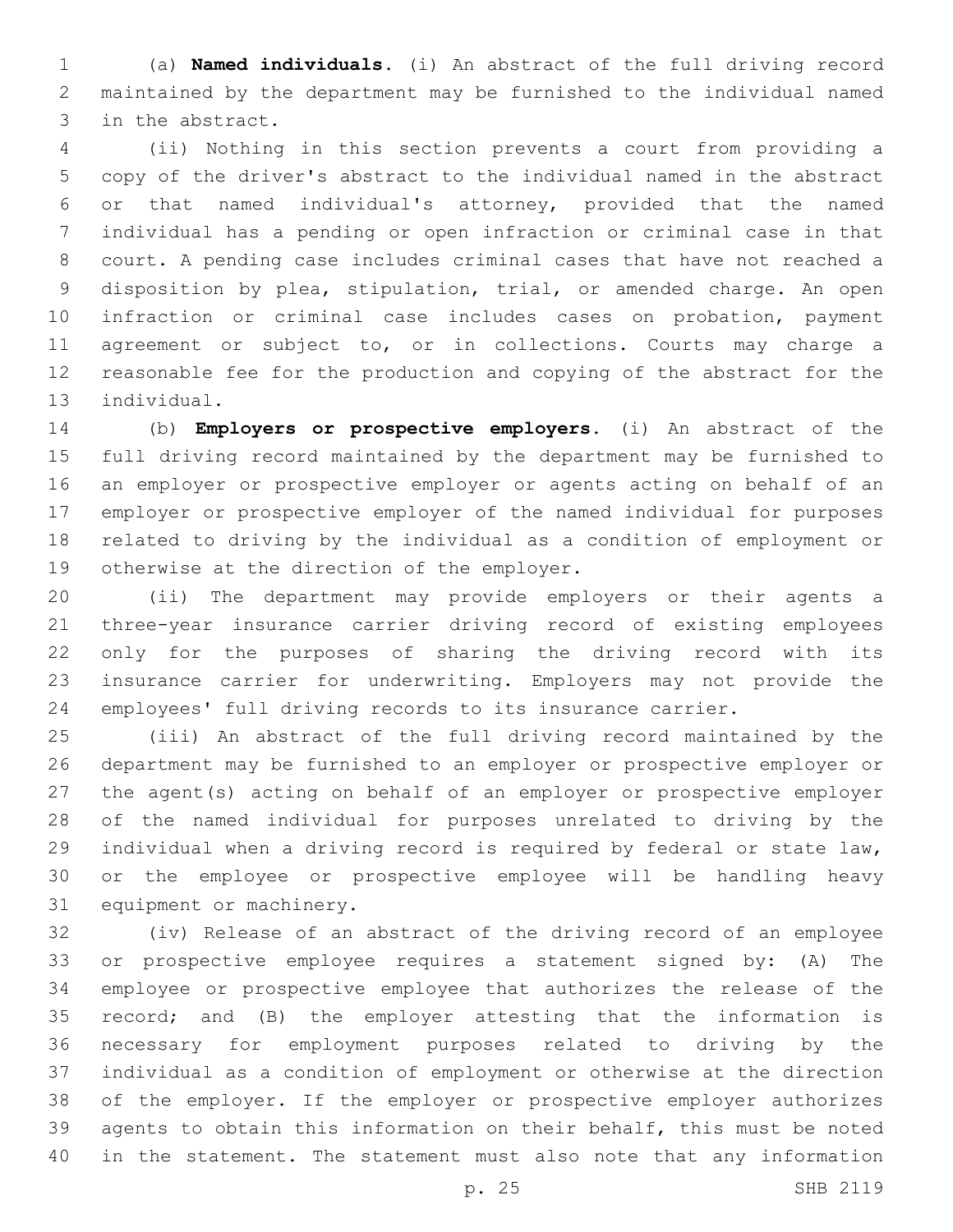contained in the abstract related to an adjudication that is subject to a court order sealing the juvenile record of an employee or prospective employee may not be used by the employer or prospective employer, or an agent authorized to obtain this information on their behalf, unless required by federal regulation or law. The employer or prospective employer must afford the employee or prospective employee an opportunity to demonstrate that an adjudication contained in the abstract is subject to a court order sealing the juvenile record.

 (v) Upon request of the person named in the abstract provided under this subsection, and upon that same person furnishing copies of court records ruling that the person was not at fault in a motor vehicle accident, the department must indicate on any abstract provided under this subsection that the person was not at fault in 14 the motor vehicle accident.

 (vi) No employer or prospective employer, nor any agents of an employer or prospective employer, may use information contained in the abstract related to an adjudication that is subject to a court order sealing the juvenile record of an employee or prospective employee for any purpose unless required by federal regulation or law. The employee or prospective employee must furnish a copy of the court order sealing the juvenile record to the employer or prospective employer, or the agents of the employer or prospective employer, as may be required to ensure the application of this 24 subsection.

 (c) **Volunteer organizations.** (i) An abstract of the full driving record maintained by the department may be furnished to a volunteer organization or an agent for a volunteer organization for which the named individual has submitted an application for a position that would require driving by the individual at the direction of the 30 volunteer organization.

 (ii) Release of an abstract of the driving record of a prospective volunteer requires a statement signed by: (A) The prospective volunteer that authorizes the release of the record; and (B) the volunteer organization attesting that the information is necessary for purposes related to driving by the individual at the direction of the volunteer organization. If the volunteer organization authorizes an agent to obtain this information on their 38 behalf, this must be noted in the statement.

 (d) **Transit authorities.** An abstract of the full driving record maintained by the department may be furnished to an employee or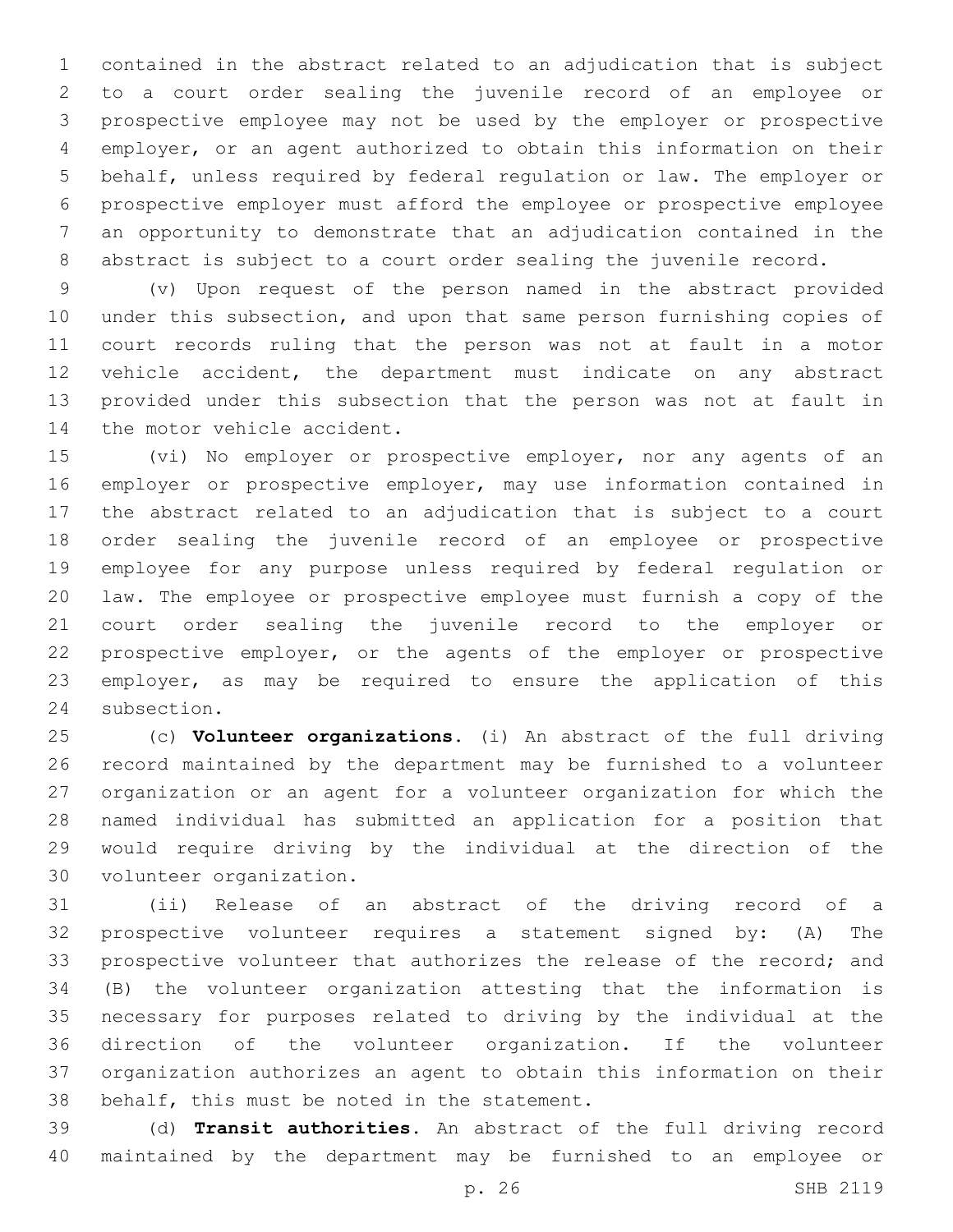agents of a transit authority checking prospective or existing volunteer vanpool drivers for insurance and risk management needs.

 (e) **Insurance carriers.** (i) An abstract of the driving record maintained by the department covering the period of not more than the last three years may be furnished to an insurance company or its agents:6

 (A) That has motor vehicle or life insurance in effect covering 8 the named individual;

(B) To which the named individual has applied; or

 (C) That has insurance in effect covering the employer or a 11 prospective employer of the named individual.

(ii) The abstract provided to the insurance company must:

 (A) Not contain any information related to actions committed by law enforcement officers or firefighters, as both terms are defined in RCW 41.26.030, or by Washington state patrol officers, while driving official vehicles in the performance of their occupational duty, or by registered tow truck operators as defined in RCW 46.55.010 in the performance of their occupational duties while at the scene of a roadside impound or recovery so long as they are not issued a citation. This does not apply to any situation where the vehicle was used in the commission of a misdemeanor or felony;

 (B) Include convictions under RCW 46.61.5249 and 46.61.525, except that the abstract must report the convictions only as negligent driving without reference to whether they are for first or 25 second degree negligent driving; and

 (C) Exclude any deferred prosecution under RCW 10.05.060, except that if a person is removed from a deferred prosecution under RCW 10.05.090, the abstract must show the deferred prosecution as well as 29 the removal.

 (iii) Any policy of insurance may not be canceled, nonrenewed, denied, or have the rate increased on the basis of information regarding an accident included in the abstract of a driving record, unless the policyholder was determined to be at fault.

 (iv) Any insurance company or its agents, for underwriting purposes relating to the operation of commercial motor vehicles, may not use any information contained in the abstract relative to any person's operation of motor vehicles while not engaged in such employment. Any insurance company or its agents, for underwriting purposes relating to the operation of noncommercial motor vehicles, may not use any information contained in the abstract relative to any

p. 27 SHB 2119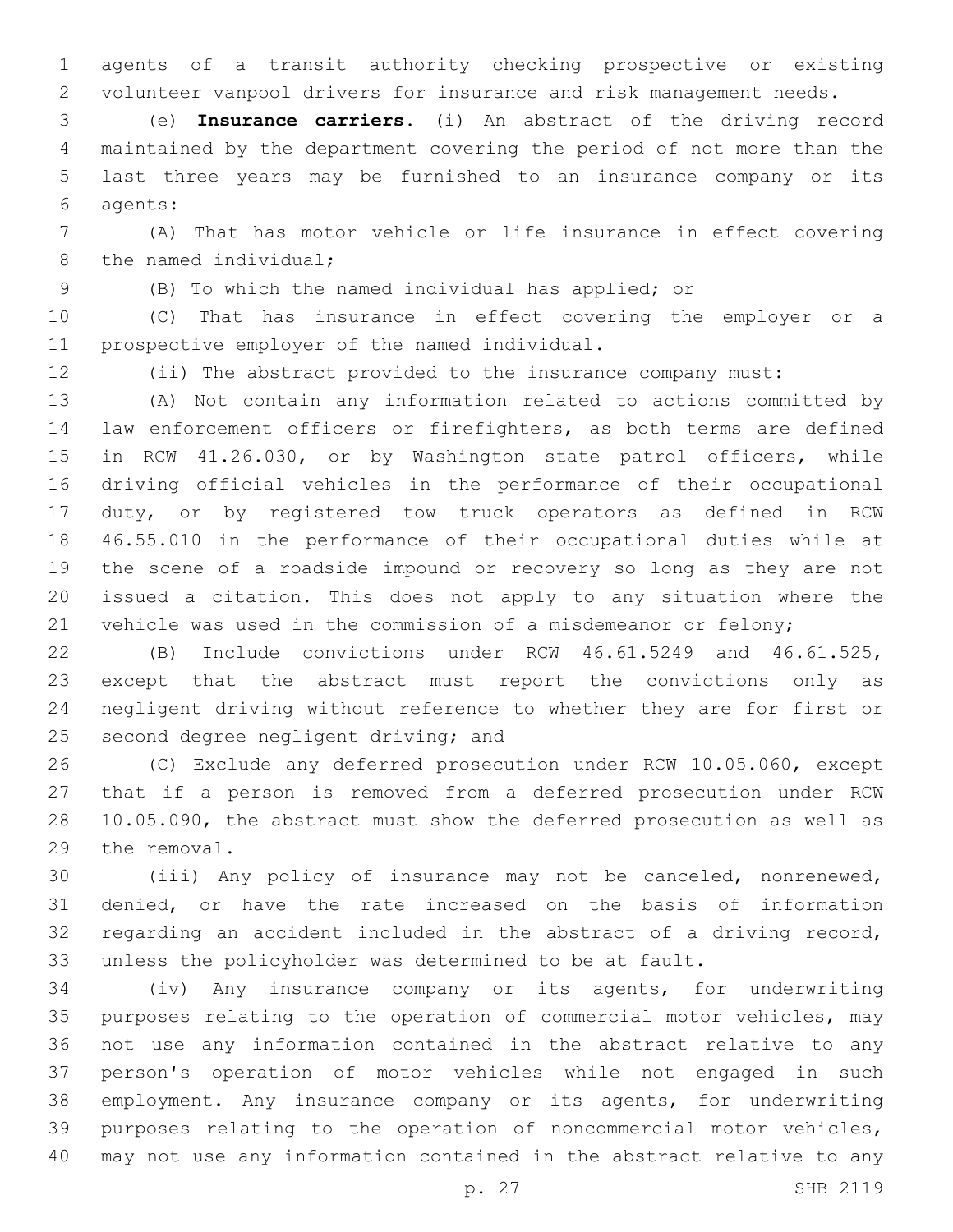person's operation of commercial motor vehicles. For the purposes of this subsection, "commercial motor vehicle" has the same meaning as 3 in RCW 46.25.010(6).

 (f) **Alcohol/drug assessment or treatment agencies.** An abstract of the driving record maintained by the department covering the period of not more than the last five years may be furnished to an alcohol/ drug assessment or treatment agency approved by the department of health to which the named individual has applied or been assigned for evaluation or treatment, for purposes of assisting employees in 10 making a determination as to what level of treatment, if any, is 11 appropriate, except that the abstract must:

 (i) Also include records of alcohol-related offenses, as defined in RCW 46.01.260(2), covering a period of not more than the last ten 14 years; and

 (ii) Indicate whether an alcohol-related offense was originally charged as a violation of either RCW 46.61.502 or 46.61.504.

 (g) **Attorneys—City attorneys, county prosecuting attorneys, and named individual's attorney of record.** An abstract of the full driving record maintained by the department, including whether a recorded violation is an alcohol-related offense, as defined in RCW 46.01.260(2), that was originally charged as a violation of either RCW 46.61.502 or 46.61.504, may be furnished to city attorneys, county prosecuting attorneys, or the named individual's attorney of record. City attorneys, county prosecuting attorneys, or the named individual's attorney of record may provide the driving record to alcohol/drug assessment or treatment agencies approved by the department of social and health services to which the named individual has applied or been assigned for evaluation or treatment.

 (h) **State colleges, universities, or agencies, or units of local government.** An abstract of the full driving record maintained by the department may be furnished to (i) state colleges, universities, or agencies for employment and risk management purposes or (ii) units of local government authorized to self-insure under RCW 48.62.031, or their agents, for employment and risk management purposes. "Unit of local government" includes an insurance pool established under RCW 48.62.031.36

 (i) **Superintendent of public instruction.** (i) An abstract of the full driving record maintained by the department may be furnished to the superintendent of public instruction for review of public school bus driver records. The superintendent or superintendent's designee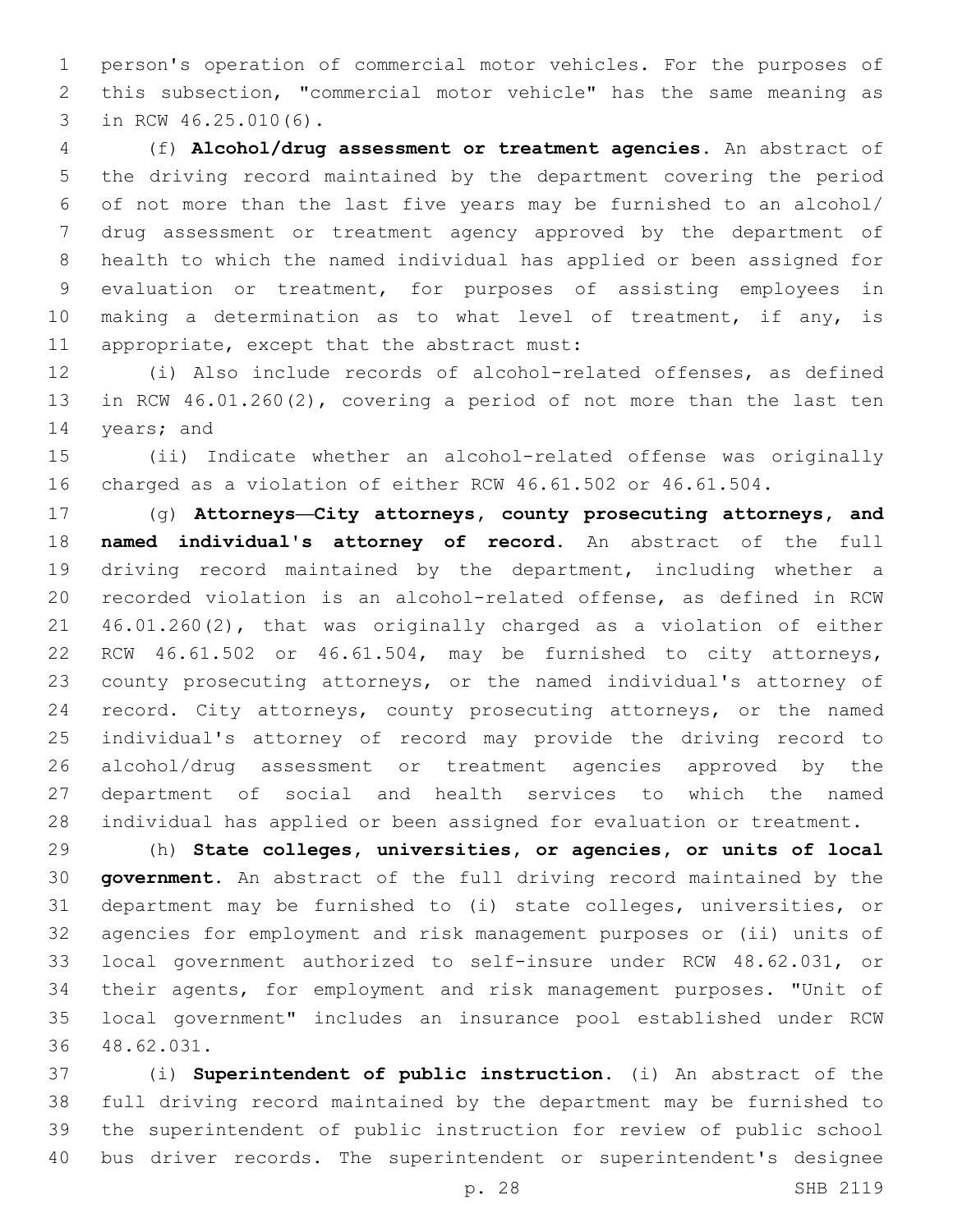may discuss information on the driving record with an authorized representative of the employing school district for employment and 3 risk management purposes.

 (ii) The superintendent of public instruction is exempt from paying the fees related to the reviewing of records and the fee 6 required in subsection (5) of this section.

 (j) **State and federal agencies.** An abstract of the driving record maintained by the department may be furnished to state and federal agencies, or their agents, in carrying out its functions.

 (k) **Transportation network companies.** An abstract of the full driving record maintained by the department may be furnished to a transportation network company or its agents acting on its behalf of the named individual for purposes related to driving by the individual as a condition of being a contracted driver.

 (l) **Research.** (i) The department may furnish driving record data to state agencies and bona fide scientific research organizations. The department may require review and approval by an institutional review board. For the purposes of this subsection, "research" means a planned and systematic sociological, psychological, epidemiological, biomedical, or other scientific investigation carried out by a state agency, or by a scientific research professional associated with a bona fide scientific research organization with an objective to contribute to scientific knowledge, the solution of social and health problems, or the evaluation of public benefit and service programs. This definition excludes methods of record analysis and data collection that are subjective, do not permit replication, and are 27 not designed to yield reliable and valid results.

 (ii) The state agency, or a scientific research professional associated with a bona fide scientific research organization, are exempt from paying the fees related to the reviewing of records and the fee required in subsection (5) of this section. However, the department may charge a cost-recovery fee for the actual cost of 33 providing the data.

 (3) **Reviewing of driving records.** (a) In addition to the methods described herein, the director may enter into a contractual agreement for the purpose of reviewing the driving records of existing employees for changes to the record during specified periods of time. The department shall establish a fee for this service, which must be deposited in the highway safety fund. The fee for this service must be set at a level that does not result in a net revenue loss to the

p. 29 SHB 2119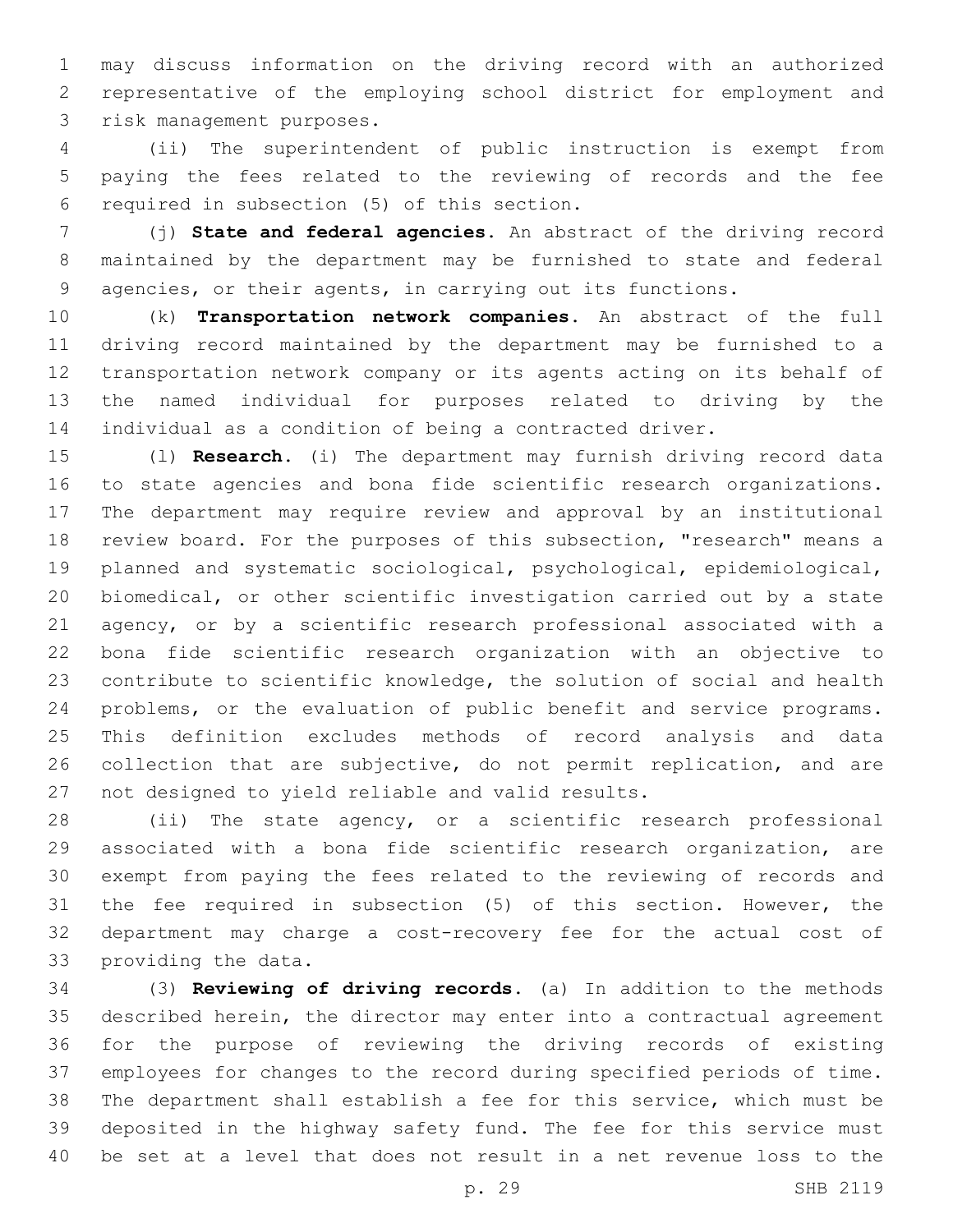1 state. Any information provided under this subsection must be treated 2 in the same manner and is subject to the same restrictions as driving 3 record abstracts.

4 (b) The department may provide reviewing services to the 5 following entities:

6 (i) Employers for existing employees, or their agents;

7 (ii) Transit authorities for current vanpool drivers, or their 8 agents;

9 (iii) Insurance carriers for current policyholders, or their 10 agents;

11 (iv) State colleges, universities, or agencies, or units of local 12 government, or their agents;

13 (v) The office of the superintendent of public instruction for 14 school bus drivers statewide; and

15 (vi) Transportation network companies, or their agents.

 (4) **Release to third parties prohibited.** (a) Any person or entity receiving an abstract of a person's driving record under subsection (2)(b) through (l) of this section shall use the abstract exclusively for his, her, or its own purposes or as otherwise expressly permitted under this section, and shall not divulge any information contained 21 in the abstract to a third party.

22 (b) The following release of records to third parties are hereby 23 authorized:

24 (i) Employers may divulge driving records to regulatory bodies, 25 as defined by the department by rule, such as the United States 26 department of transportation and the federal motor carrier safety 27 administration.

28 (ii) Employers may divulge a three-year driving record to their 29 insurance carrier for underwriting purposes.

30 (iii) Employers may divulge driving records to contracted motor 31 carrier consultants for the purposes of ensuring driver compliance 32 and risk management.

33 (5) ((**Fee.**)) **Fees.** (a) The director shall collect a ((thirteen 34 dollar)) \$15 fee for each abstract of a person's driving record 35 furnished by the department. After depositing \$2 of the driver's 36 abstract fee in the move ahead WA flexible account created in section 37 402 of this act, the remainder shall be distributed as follows:

38  $(i)$  Fifty percent ((of the fee)) must be deposited in the highway 39 safety fund( $(\tau)$ ); and ( $(f \pm f \pm f \pm y)$ )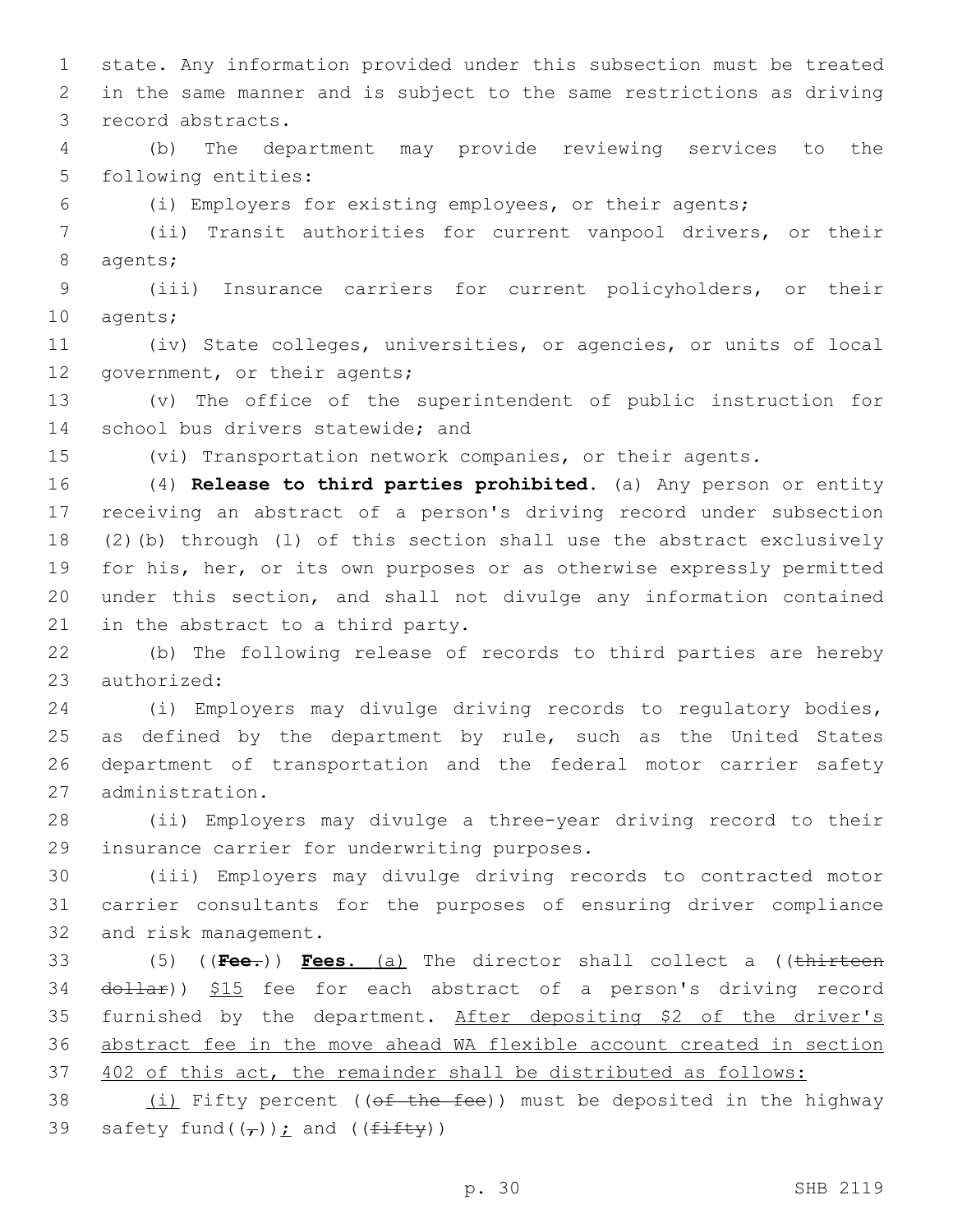(ii) Fifty percent ((of the fee)) must be deposited according to 2 RCW 46.68.038.

 (b) Beginning July 1, 2029, the director shall collect an additional \$2 fee for each abstract of a person's driving record furnished by the department. The \$2 additional driver's abstract fee must be deposited in the move ahead WA flexible account created in section 402 of this act.

 (c) City attorneys and county prosecuting attorneys are exempt from paying the fees specified in (a) and (b) of this subsection for 10 an abstract of a person's driving record furnished by the department for use in criminal proceedings.

 (6) **Violation.** (a) Any negligent violation of this section is a 13 gross misdemeanor.

 (b) Any intentional violation of this section is a class C 15 felony.

 (7) Effective July 1, 2019, the contents of a driving abstract pursuant to this section shall not include any information related to sealed juvenile records unless that information is required by 19 federal law or regulation.

 **Sec. 214.** RCW 46.17.015 and 2010 c 161 s 502 are each amended to 21 read as follows:

 (1) A person who applies for a vehicle registration or for any other right to operate a vehicle on the highways of this state shall 24 pay a ((twenty-five)) 25 cent license plate technology fee in addition to any other fees and taxes required by law. The license plate technology fee must be distributed under RCW 46.68.370.

 (2) A vehicle registered under RCW 46.16A.455 or 46.17.330 is not 28 subject to the license plate technology fee, except for a vehicle registered under RCW 46.16A.455(3).

 (3) The revenue from the license plate technology fee imposed on vehicles registered under RCW 46.16A.455(3) must be deposited in the move ahead WA account created in section 401 of this act.

 **Sec. 215.** RCW 46.17.025 and 2010 c 161 s 503 are each amended to 34 read as follows:

 (1) A person who applies for a vehicle registration or for any other right to operate a vehicle on the highways of this state shall 37 pay a  $(\text{fit} + y)$ ) 50 cent license service fee in addition to any other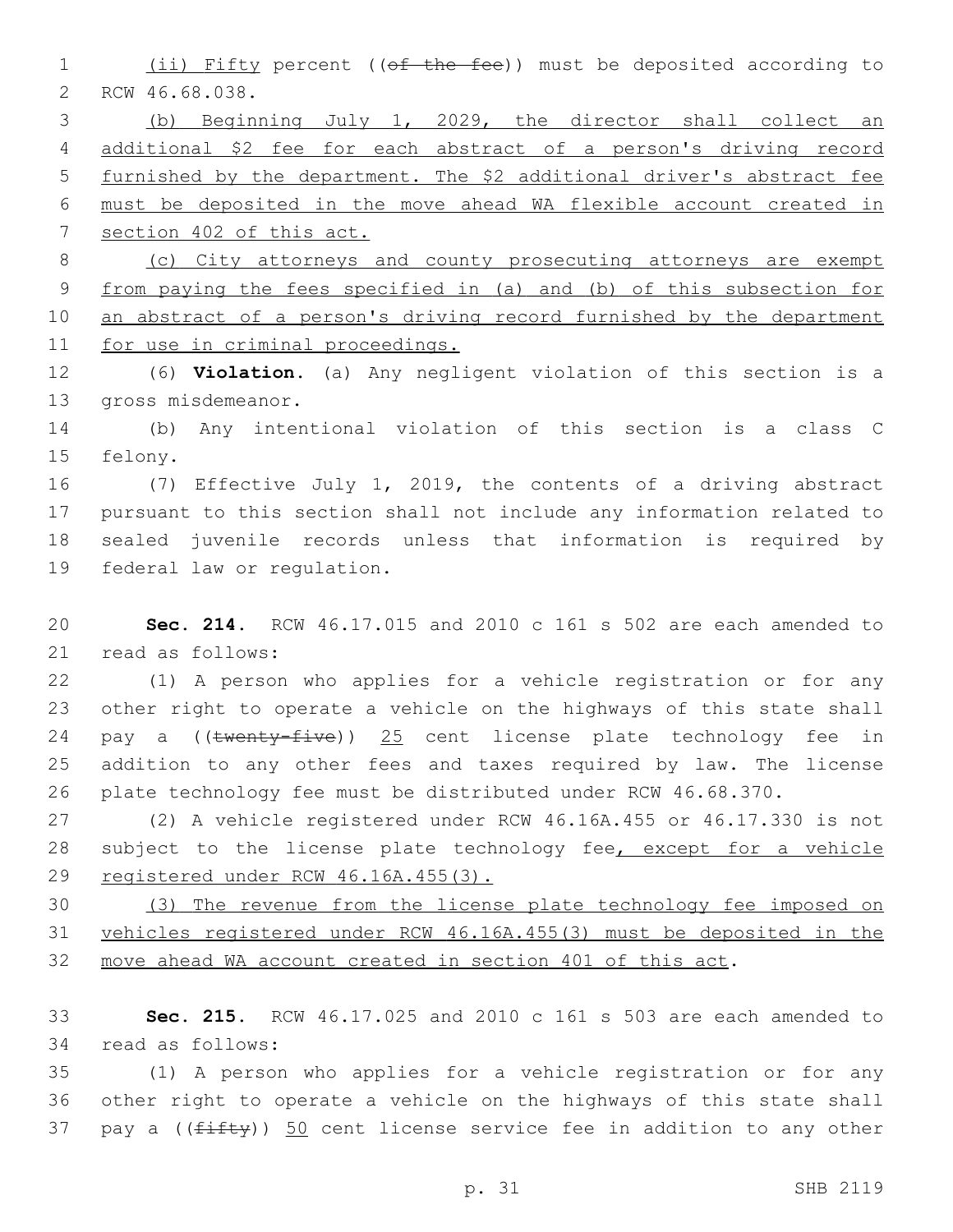fees and taxes required by law. The license service fee must be 2 distributed under RCW 46.68.220.

 (2) A vehicle registered under RCW 46.16A.455 or 46.17.330 is not 4 subject to the license service fee, except for a vehicle registered under RCW 46.16A.455(3).

 (3) The revenue from the license service fee imposed on vehicles registered under RCW 46.16A.455(3) must be deposited in the move ahead WA account created in section 401 of this act.

 **Sec. 216.** RCW 46.20.200 and 2012 c 80 s 10 are each amended to 10 read as follows:

 (1) If an instruction permit, identicard, or a driver's license is lost or destroyed, the person to whom it was issued may obtain a duplicate of it upon furnishing proof of such fact satisfactory to 14 the department and payment of a fee of ((twenty dollars)) \$20 to the 15 department.

 (2) A replacement permit, identicard, or driver's license may be obtained to change or correct material information upon payment of a 18 fee of ((ten dollars)) \$20 and surrender of the permit, identicard, 19 or driver's license being replaced.

 **Sec. 217.** RCW 46.68.041 and 2020 c 330 s 18 are each amended to 21 read as follows:

 (1) Except as provided in ((subsection)) subsections (2) and (3) 23 of this section, the department ((shall)) must forward all funds accruing under the provisions of chapter 46.20 RCW together with a proper identifying, detailed report to the state treasurer who 26 ((shall)) must deposit such moneys to the credit of the highway 27 safety fund.

 (2) Fifty-six percent of each fee collected by the department 29 under RCW 46.20.311 (1)(e)(ii), (2)(b)(ii), and (3)(b) ((shall)) must be deposited in the impaired driving safety account.

 (3) Fifty percent of the revenue from the fees imposed under RCW 46.20.200(2) must be deposited in the move ahead WA flexible account created in section 402 of this act.

 **Sec. 218.** RCW 46.70.180 and 2017 c 41 s 1 are each amended to read as follows:35

Each of the following acts or practices is unlawful: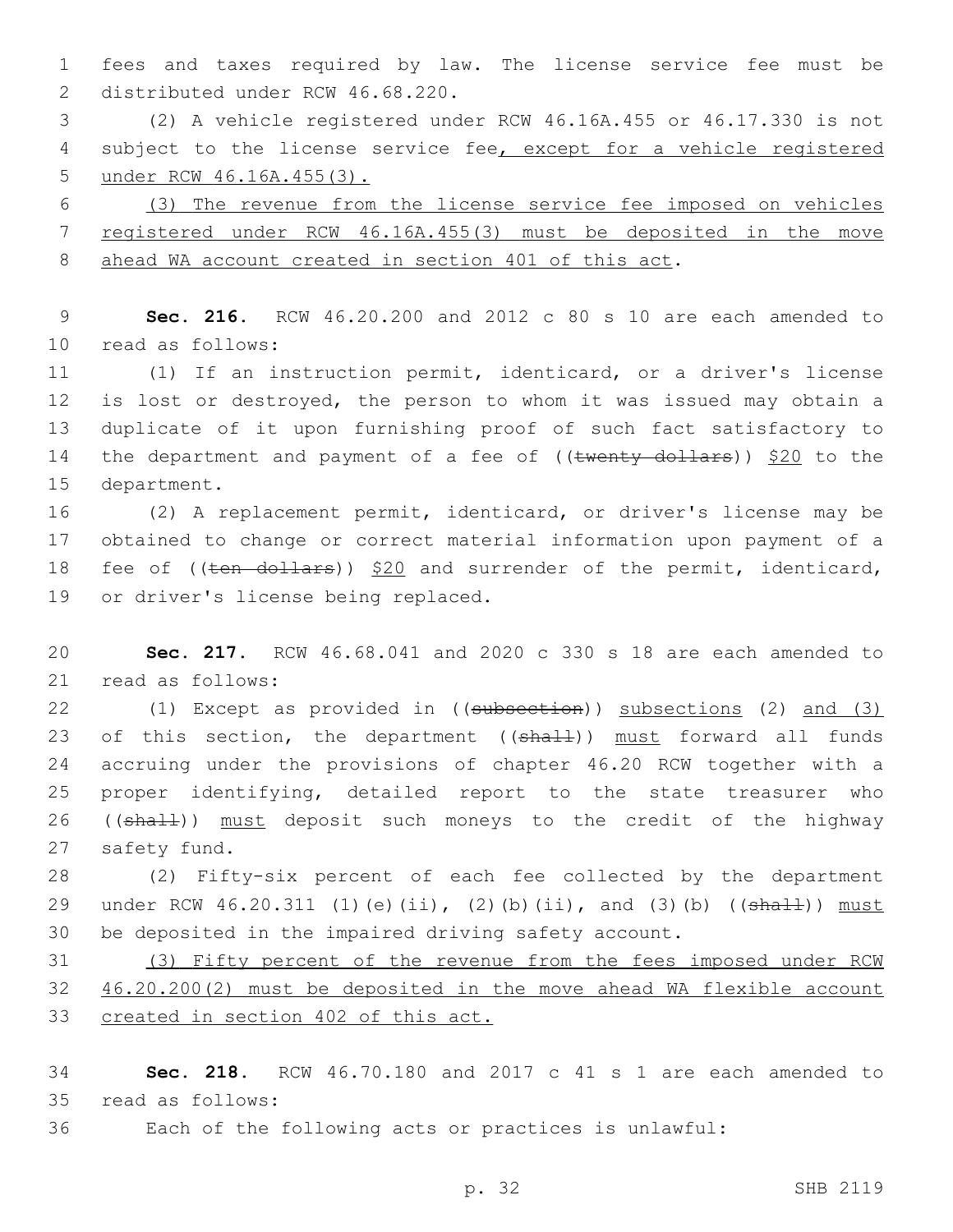(1) To cause or permit to be advertised, printed, displayed, published, distributed, broadcasted, televised, or disseminated in any manner whatsoever, any statement or representation with regard to the sale, lease, or financing of a vehicle which is false, deceptive, or misleading, including but not limited to the following:

 (a) That no down payment is required in connection with the sale of a vehicle when a down payment is in fact required, or that a vehicle may be purchased for a smaller down payment than is actually 9 required;

 (b) That a certain percentage of the sale price of a vehicle may be financed when such financing is not offered in a single document 12 evidencing the entire security transaction;

 (c) That a certain percentage is the amount of the service charge to be charged for financing, without stating whether this percentage 15 charge is a monthly amount or an amount to be charged per year;

 (d) That a new vehicle will be sold for a certain amount above or below cost without computing cost as the exact amount of the factory 18 invoice on the specific vehicle to be sold;

 (e) That a vehicle will be sold upon a monthly payment of a certain amount, without including in the statement the number of payments of that same amount which are required to liquidate the 22 unpaid purchase price.

 (2)(a)(i) To incorporate within the terms of any purchase and sale or lease agreement any statement or representation with regard to the sale, lease, or financing of a vehicle which is false, deceptive, or misleading, including but not limited to terms that include as an added cost to the selling price or capitalized cost of a vehicle an amount for licensing or transfer of title of that vehicle which is not actually due to the state, unless such amount has in fact been paid by the dealer prior to such sale.

31 (ii) However, an amount not to exceed ((<del>one hundred fifty</del> 32 dollars)) \$200 per vehicle sale or lease may be charged by a dealer to recover administrative costs for collecting motor vehicle excise taxes, licensing and registration fees and other agency fees, verifying and clearing titles, transferring titles, perfecting, releasing, or satisfying liens or other security interests, and other administrative and documentary services rendered by a dealer in connection with the sale or lease of a vehicle and in carrying out the requirements of this chapter or any other provisions of state law.40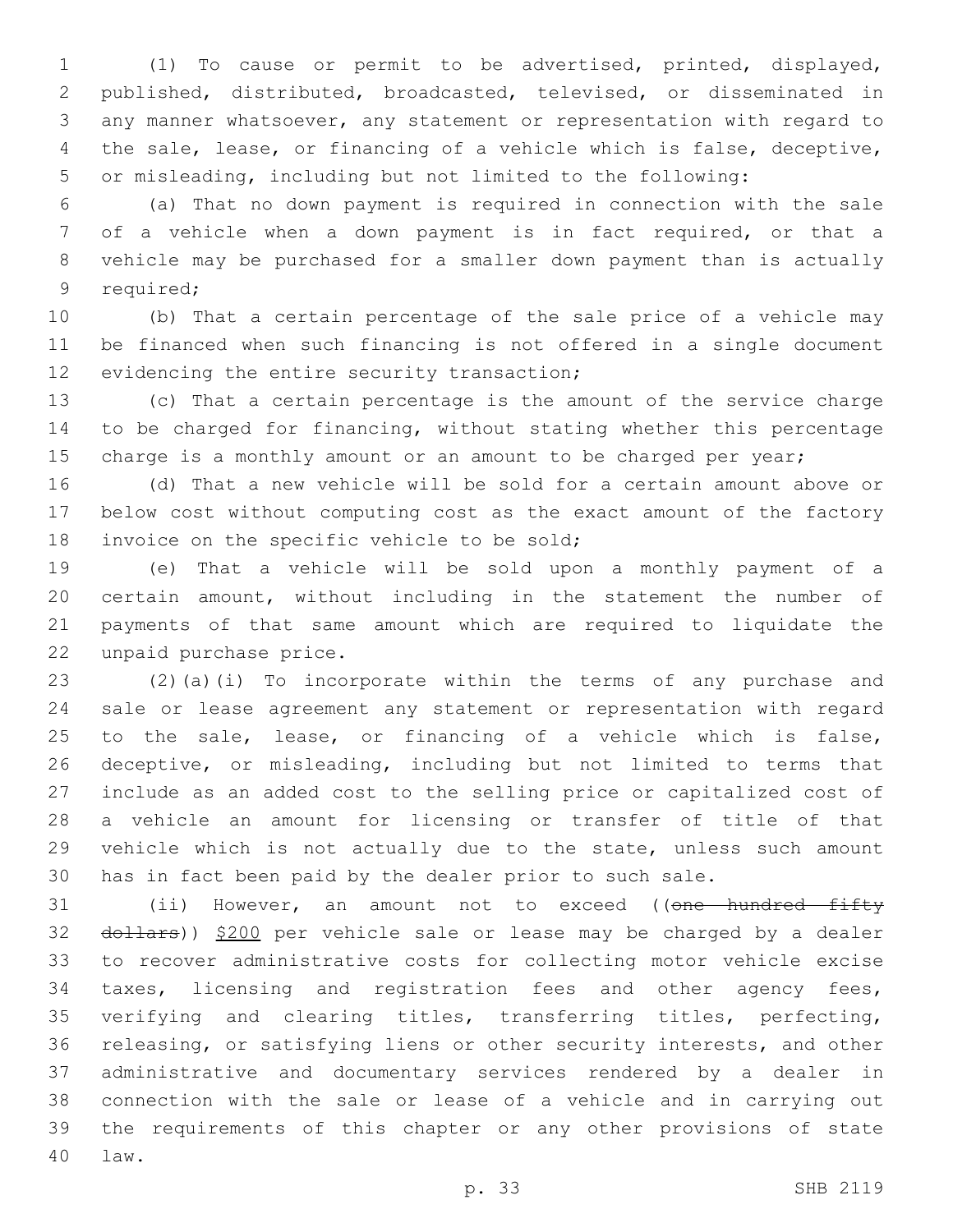(b) A dealer may charge the documentary service fee in (a) of 2 this subsection under the following conditions:

 (i) The documentary service fee is disclosed in writing to a prospective purchaser or lessee before the execution of a purchase 5 and sale or lease agreement;

 (ii) The dealer discloses to the purchaser or lessee in writing that the documentary service fee is a negotiable fee. The disclosure must be written in a typeface that is at least as large as the typeface used in the standard text of the document that contains the disclosure and that is bold faced, capitalized, underlined, or otherwise set out from the surrounding material so as to be conspicuous. The dealer shall not represent to the purchaser or lessee that the fee or charge is required by the state to be paid by either the dealer or prospective purchaser or lessee;

 (iii) The documentary service fee is separately designated from the selling price or capitalized cost of the vehicle and from any 17 other taxes, fees, or charges; and

 (iv) Dealers disclose in any advertisement that a documentary 19 service fee in an amount up to ((one hundred fifty dollars)) \$200 may be added to the sale price or the capitalized cost.

 For the purposes of this subsection (2), the term "documentary service fee" means the optional amount charged by a dealer to provide 23 the services specified in (a) of this subsection.

 (3) To set up, promote, or aid in the promotion of a plan by which vehicles are to be sold or leased to a person for a consideration and upon further consideration that the purchaser or lessee agrees to secure one or more persons to participate in the plan by respectively making a similar purchase and in turn agreeing to secure one or more persons likewise to join in said plan, each purchaser or lessee being given the right to secure money, credits, goods, or something of value, depending upon the number of persons 32 joining the plan.

 (4) To commit, allow, or ratify any act of "bushing" which is defined as follows: Entering into a written contract, written purchase order or agreement, retail installment sales agreement, note and security agreement, or written lease agreement, hereinafter collectively referred to as contract or lease, signed by the 38 prospective buyer or lessee of a vehicle, which:

 (a) Is subject to any conditions or the dealer's or his or her authorized representative's future acceptance, and the dealer fails

p. 34 SHB 2119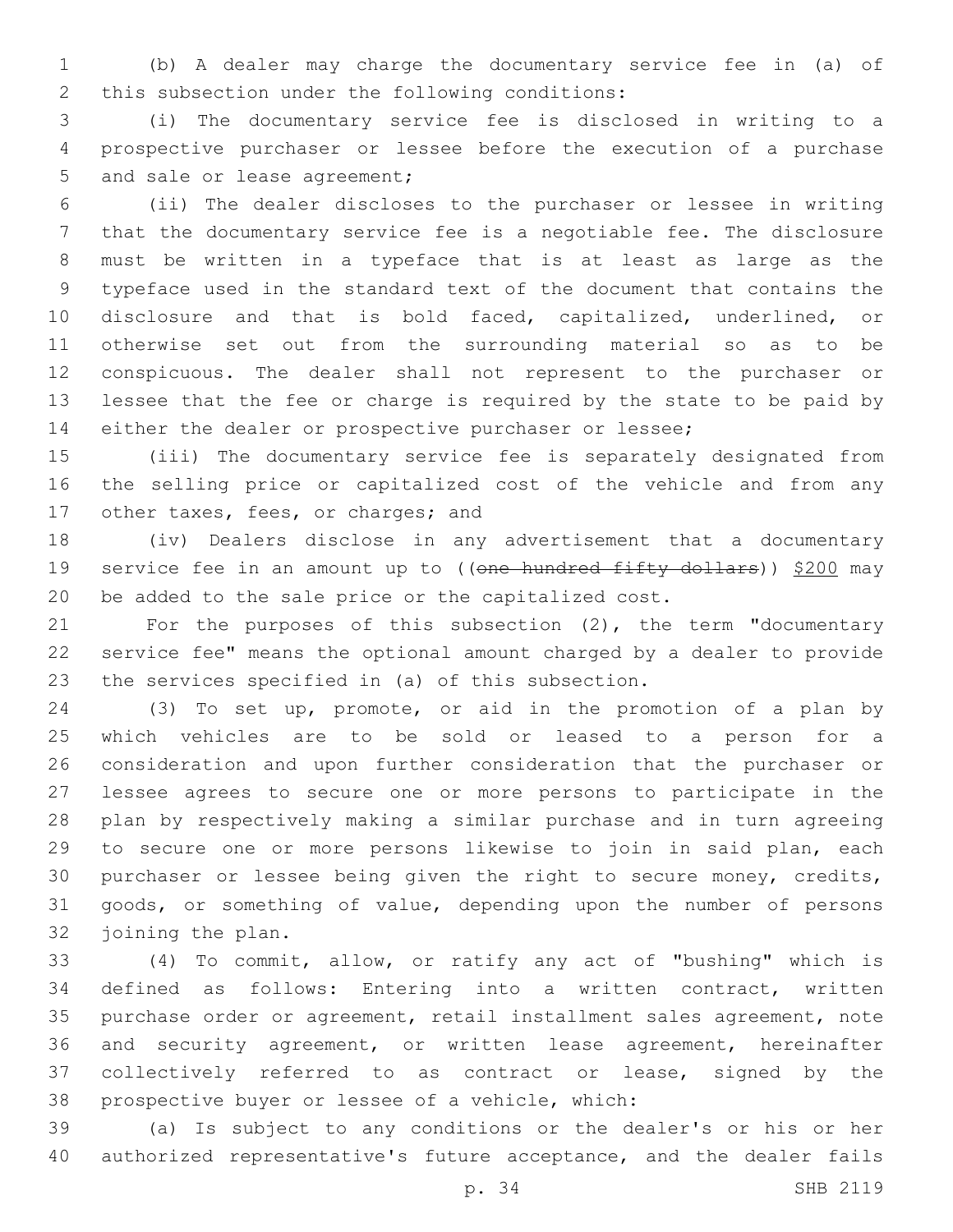or refuses within the "bushing" period, which is four calendar days, exclusive of Saturday, Sunday, or legal holiday, and prior to any further negotiations with said buyer or lessee to inform the buyer or lessee either: (i) That the dealer unconditionally accepts the contract or lease, having satisfied, removed, or waived all conditions to acceptance or performance, including, but not limited to, financing, assignment, or lease approval; or (ii) that the dealer rejects the contract or lease, thereby automatically voiding the contract or lease, as long as such voiding does not negate commercially reasonable contract or lease provisions pertaining to the return of the subject vehicle and any physical damage, excessive mileage after the demand for return of the vehicle, and attorneys' fees authorized by law, and tenders the refund of any initial payment or security made or given by the buyer or lessee, including, but not 15 limited to, any down payment, and tenders return of the trade-in vehicle, key, other trade-in, or certificate of title to a trade-in. Tender may be conditioned on return of the subject vehicle if 18 previously delivered to the buyer or lessee.

 The provisions of this subsection (4)(a) do not impair, prejudice, or abrogate the rights of a dealer to assert a claim against the buyer or lessee for misrepresentation or breach of contract and to exercise all remedies available at law or in equity, including those under chapter 62A.9A RCW, if the dealer, bank, or other lender or leasing company discovers that approval of the contract or financing or approval of the lease was based upon material misrepresentations made by the buyer or lessee, including, but not limited to, misrepresentations regarding income, employment, 28 or debt of the buyer or lessee, as long as the dealer, or his or her staff, has not, with knowledge of the material misrepresentation, aided, assisted, encouraged, or participated, directly or indirectly, in the misrepresentation. A dealer shall not be in violation of this subsection (4)(a) if the buyer or lessee made a material misrepresentation to the dealer, as long as the dealer, or his or her staff, has not, with knowledge of the material misrepresentation, aided, assisted, encouraged, or participated, directly or indirectly, 36 in the misrepresentation.

 A dealer may inform a buyer or lessee under this subsection (4)(a) regarding the unconditional acceptance or rejection of the contract, lease, or financing by sending an email message to the buyer's or lessee's supplied email address, by phone call, by leaving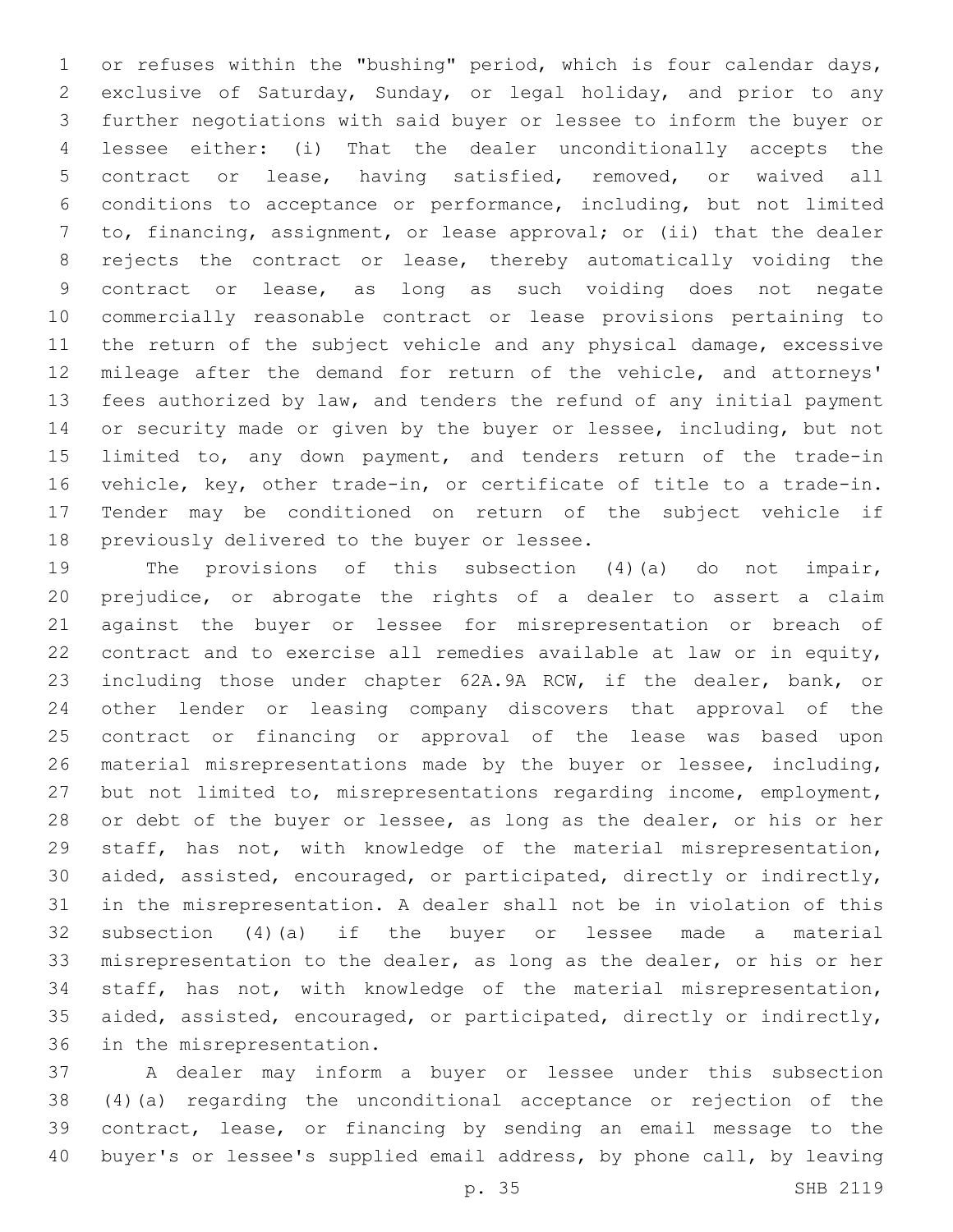a voice message or sending a text message to a phone number provided by the buyer or lessee, by in-person oral communication, by mailing a letter by first-class mail if the buyer or lessee expresses a preference for a letter or declines to provide an email address and a phone number capable of receiving a free text message, or by another means agreed to by the buyer or lessee or approved by the department, effective upon the execution, mailing, or sending of the communication and before expiration of the "bushing" period;

 (b) Permits the dealer to renegotiate a dollar amount specified as trade-in allowance on a vehicle delivered or to be delivered by 11 the buyer or lessee as part of the purchase price or lease, for any 12 reason except:

 (i) Failure to disclose that the vehicle's certificate of title has been branded for any reason, including, but not limited to, status as a rebuilt vehicle as provided in RCW 46.12.540 and 16 46.12.560; or

 (ii) Substantial physical damage or latent mechanical defect occurring before the dealer took possession of the vehicle and which could not have been reasonably discoverable at the time of the taking 20 of the order, offer, or contract; or

 (iii) Excessive additional miles or a discrepancy in the mileage. 22 "Excessive additional miles" means the addition of ((five hundred)) 23 500 miles or more, as reflected on the vehicle's odometer, between the time the vehicle was first valued by the dealer for purposes of determining its trade-in value and the time of actual delivery of the vehicle to the dealer. "A discrepancy in the mileage" means (A) a discrepancy between the mileage reflected on the vehicle's odometer 28 and the stated mileage on the signed odometer statement; or (B) a discrepancy between the mileage stated on the signed odometer statement and the actual mileage on the vehicle; or

 (c) Fails to comply with the obligation of any written warranty or guarantee given by the dealer requiring the furnishing of services 33 or repairs within a reasonable time.

 (5) To commit any offense relating to odometers, as such offenses are defined in RCW 46.37.540, 46.37.550, 46.37.560, and 46.37.570. A violation of this subsection is a class C felony punishable under 37 chapter 9A.20 RCW.

 (6) For any vehicle dealer or vehicle salesperson to refuse to furnish, upon request of a prospective purchaser or lessee, for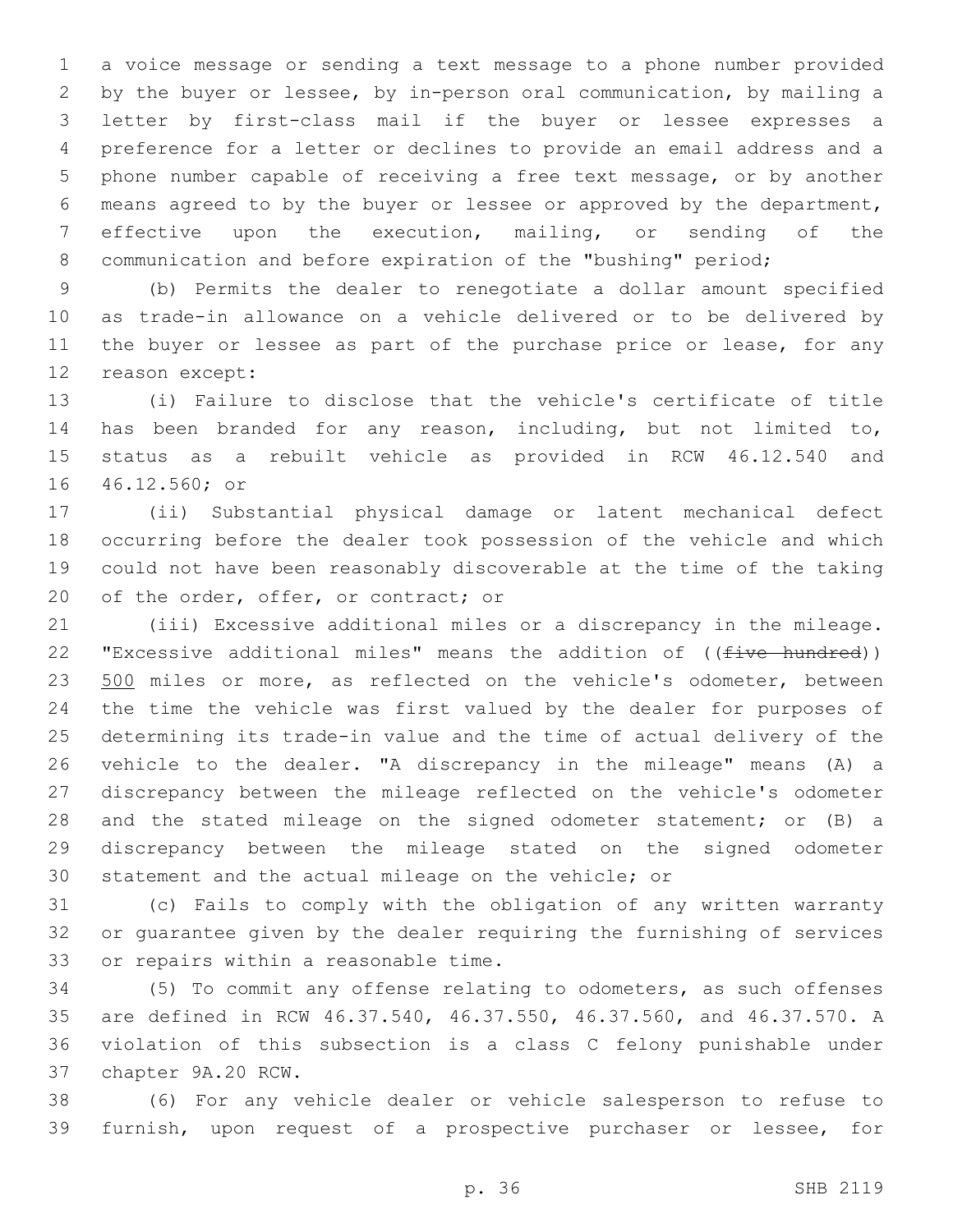vehicles previously registered to a business or governmental entity, the name and address of the business or governmental entity.

 (7) To commit any other offense under RCW 46.37.423, 46.37.424, or 46.37.425.4

 (8) To commit any offense relating to a dealer's temporary license permit, including but not limited to failure to properly complete each such permit, or the issuance of more than one such permit on any one vehicle. However, a dealer may issue a second temporary permit on a vehicle if the following conditions are met:

 (a) The lienholder fails to deliver the vehicle title to the 11 dealer within the required time period;

12 (b) The dealer has satisfied the lien; and

 (c) The dealer has proof that payment of the lien was made within two calendar days, exclusive of Saturday, Sunday, or a legal holiday, after the sales contract has been executed by all parties and all conditions and contingencies in the sales contract have been met or 17 otherwise satisfied.

 (9) For a dealer, salesperson, or mobile home manufacturer, having taken an instrument or cash "on deposit" from a purchaser or lessee prior to the delivery of the bargained-for vehicle, to commingle the "on deposit" funds with assets of the dealer, salesperson, or mobile home manufacturer instead of holding the "on deposit" funds as trustee in a separate trust account until the purchaser or lessee has taken delivery of the bargained-for vehicle. Delivery of a manufactured home shall be deemed to occur in accordance with RCW 46.70.135(5). Failure, immediately upon receipt, to endorse "on deposit" instruments to such a trust account, or to 28 set aside "on deposit" cash for deposit in such trust account, and failure to deposit such instruments or cash in such trust account by the close of banking hours on the day following receipt thereof, shall be evidence of intent to commit this unlawful practice: PROVIDED, HOWEVER, That a motor vehicle dealer may keep a separate trust account which equals his or her customary total customer deposits for vehicles for future delivery. For purposes of this section, "on deposit" funds received from a purchaser of a manufactured home means those funds that a seller requires a purchaser to advance before ordering the manufactured home, but does not include any loan proceeds or moneys that might have been paid on 39 an installment contract.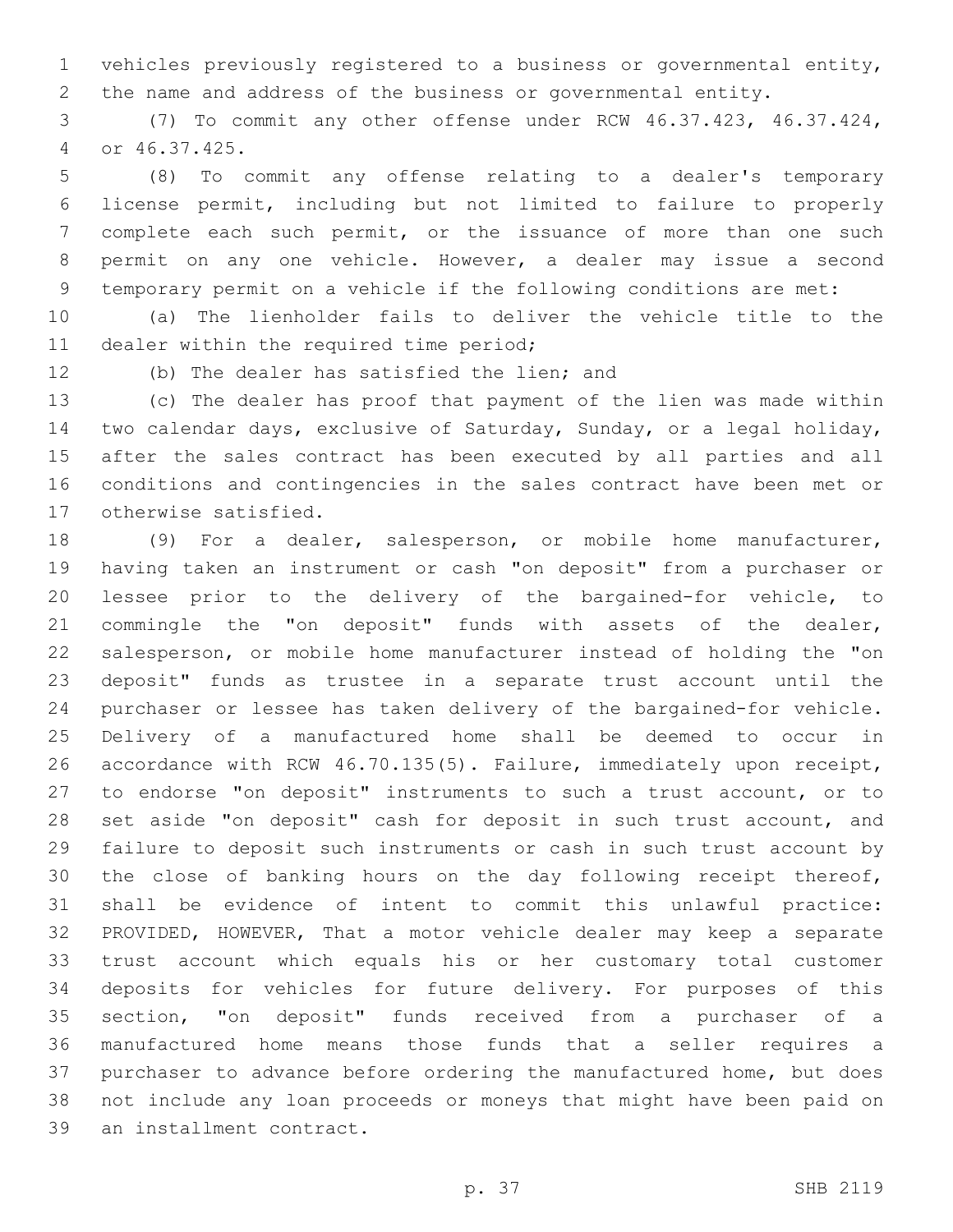(10) For a dealer or manufacturer to fail to comply with the obligations of any written warranty or guarantee given by the dealer or manufacturer requiring the furnishing of goods and services or repairs within a reasonable period of time, or to fail to furnish to a purchaser or lessee, all parts which attach to the manufactured unit including but not limited to the undercarriage, and all items specified in the terms of a sales or lease agreement signed by the 8 seller and buyer or lessee.

 (11) For a vehicle dealer to pay to or receive from any person, firm, partnership, association, or corporation acting, either directly or through a subsidiary, as a buyer's agent for consumers, any compensation, fee, purchase moneys or funds that have been deposited into or withdrawn out of any account controlled or used by any buyer's agent, gratuity, or reward in connection with the 15 purchase, sale, or lease of a new motor vehicle.

 (12) For a buyer's agent, acting directly or through a subsidiary, to pay to or to receive from any motor vehicle dealer any compensation, fee, gratuity, or reward in connection with the purchase, sale, or lease of a new motor vehicle. In addition, it is unlawful for any buyer's agent to engage in any of the following acts 21 on behalf of or in the name of the consumer:

 (a) Receiving or paying any purchase moneys or funds into or out 23 of any account controlled or used by any buyer's agent;

 (b) Signing any vehicle purchase orders, sales contracts, leases, odometer statements, or title documents, or having the name of the 26 buyer's agent appear on the vehicle purchase order, sales contract, 27 lease, or title; or

 (c) Signing any other documentation relating to the purchase, sale, lease, or transfer of any new motor vehicle.

 It is unlawful for a buyer's agent to use a power of attorney obtained from the consumer to accomplish or effect the purchase, sale, lease, or transfer of ownership documents of any new motor vehicle by any means which would otherwise be prohibited under (a) through (c) of this subsection. However, the buyer's agent may use a power of attorney for physical delivery of motor vehicle license 36 plates to the consumer.

 Further, it is unlawful for a buyer's agent to engage in any false, deceptive, or misleading advertising, disseminated in any manner whatsoever, including but not limited to making any claim or

p. 38 SHB 2119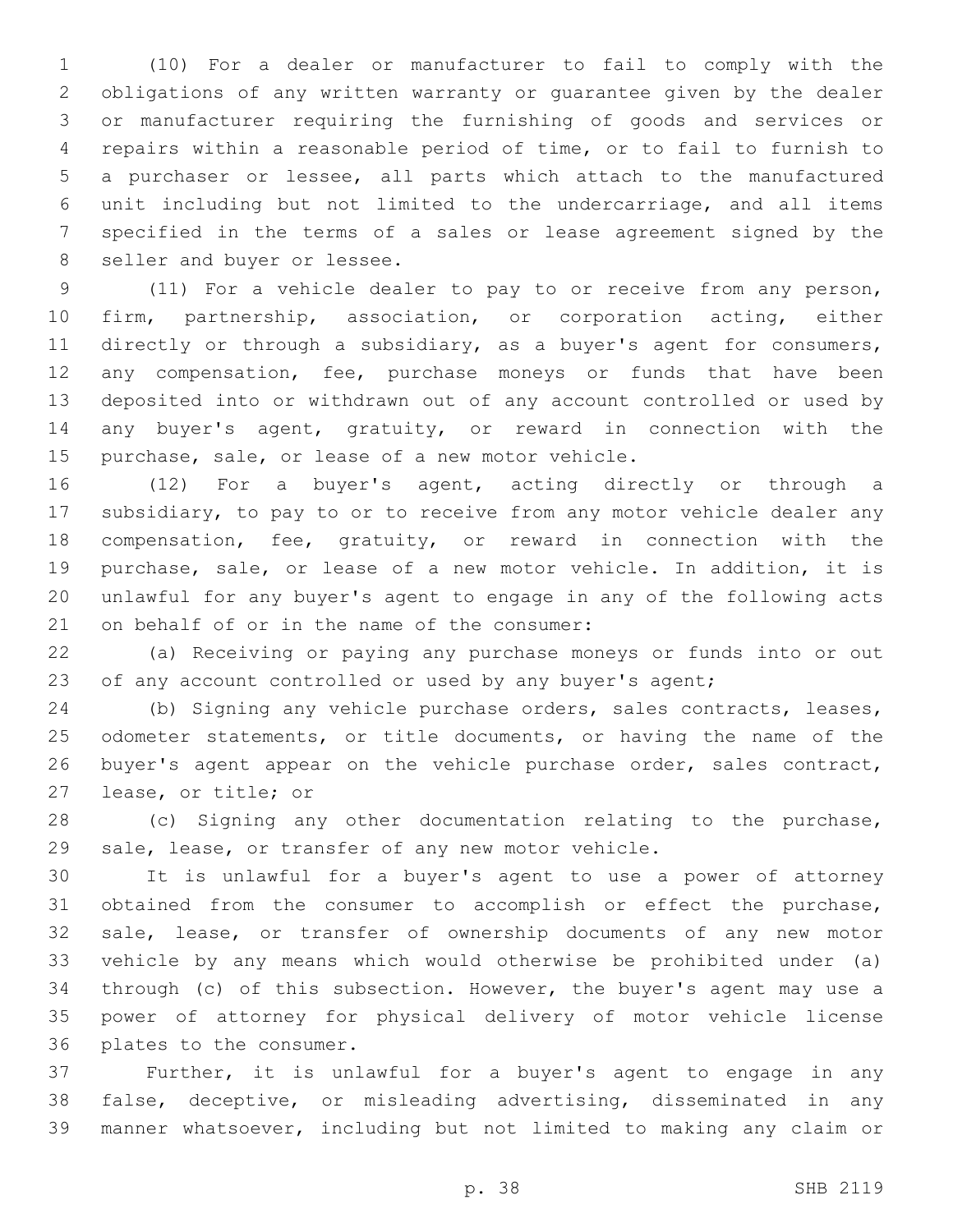statement that the buyer's agent offers, obtains, or guarantees the lowest price on any motor vehicle or words to similar effect.

 (13) For a buyer's agent to arrange for or to negotiate the purchase, or both, of a new motor vehicle through an out-of-state dealer without disclosing in writing to the customer that the new vehicle would not be subject to chapter 19.118 RCW. This subsection also applies to leased vehicles. In addition, it is unlawful for any buyer's agent to fail to have a written agreement with the customer that: (a) Sets forth the terms of the parties' agreement; (b) discloses to the customer the total amount of any fees or other compensation being paid by the customer to the buyer's agent for the agent's services; and (c) further discloses whether the fee or any 13 portion of the fee is refundable.

 (14) Being a manufacturer, other than a motorcycle manufacturer 15 governed by chapter 46.93 RCW, to:

 (a) Coerce or attempt to coerce any vehicle dealer to order or accept delivery of any vehicle or vehicles, parts or accessories, or any other commodities which have not been voluntarily ordered by the vehicle dealer: PROVIDED, That recommendation, endorsement, exposition, persuasion, urging, or argument are not deemed to 21 constitute coercion;

 (b) Cancel or fail to renew the franchise or selling agreement of any vehicle dealer doing business in this state without fairly compensating the dealer at a fair going business value for his or her capital investment which shall include but not be limited to tools, equipment, and parts inventory possessed by the dealer on the day he or she is notified of such cancellation or termination and which are still within the dealer's possession on the day the cancellation or termination is effective, if: (i) The capital investment has been entered into with reasonable and prudent business judgment for the purpose of fulfilling the franchise; and (ii) the cancellation or nonrenewal was not done in good faith. Good faith is defined as the duty of each party to any franchise to act in a fair and equitable manner towards each other, so as to guarantee one party freedom from coercion, intimidation, or threats of coercion or intimidation from the other party: PROVIDED, That recommendation, endorsement, exposition, persuasion, urging, or argument are not deemed to 38 constitute a lack of good faith;

 (c) Encourage, aid, abet, or teach a vehicle dealer to sell or lease vehicles through any false, deceptive, or misleading sales or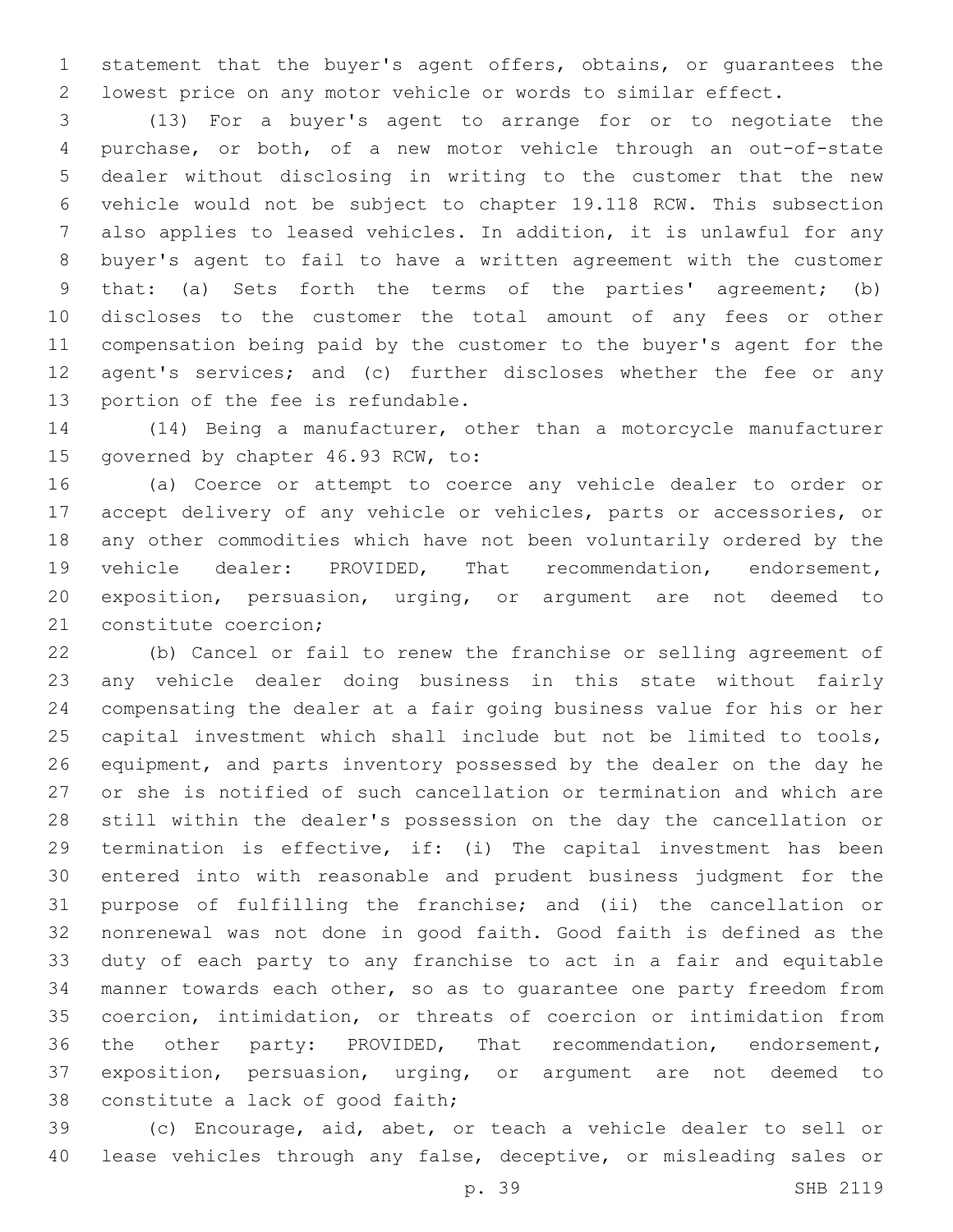financing practices including but not limited to those practices 2 declared unlawful in this section;

 (d) Coerce or attempt to coerce a vehicle dealer to engage in any practice forbidden in this section by either threats of actual cancellation or failure to renew the dealer's franchise agreement;

 (e) Refuse to deliver any vehicle publicly advertised for immediate delivery to any duly licensed vehicle dealer having a franchise or contractual agreement for the retail sale or lease of new and unused vehicles sold or distributed by such manufacturer within sixty days after such dealer's order has been received in writing unless caused by inability to deliver because of shortage or curtailment of material, labor, transportation, or utility services, 13 or by any labor or production difficulty, or by any cause beyond the 14 reasonable control of the manufacturer;

 (f) To provide under the terms of any warranty that a purchaser or lessee of any new or unused vehicle that has been sold or leased, distributed for sale or lease, or transferred into this state for resale or lease by the vehicle manufacturer may only make any warranty claim on any item included as an integral part of the 20 vehicle against the manufacturer of that item.

 Nothing in this section may be construed to impair the obligations of a contract or to prevent a manufacturer, distributor, representative, or any other person, whether or not licensed under this chapter, from requiring performance of a written contract 25 entered into with any licensee hereunder, nor does the requirement of such performance constitute a violation of any of the provisions of this section if any such contract or the terms thereof requiring performance, have been freely entered into and executed between the contracting parties. This paragraph and subsection (14)(b) of this section do not apply to new motor vehicle manufacturers governed by 31 chapter 46.96 RCW.

 (15) Unlawful transfer of an ownership interest in a motor 33 vehicle as defined in RCW 19.116.050.

 (16) To knowingly and intentionally engage in collusion with a registered owner of a vehicle to repossess and return or resell the vehicle to the registered owner in an attempt to avoid a suspended license impound under chapter 46.55 RCW. However, compliance with chapter 62A.9A RCW in repossessing, selling, leasing, or otherwise disposing of the vehicle, including providing redemption rights to 40 the debtor, is not a violation of this section.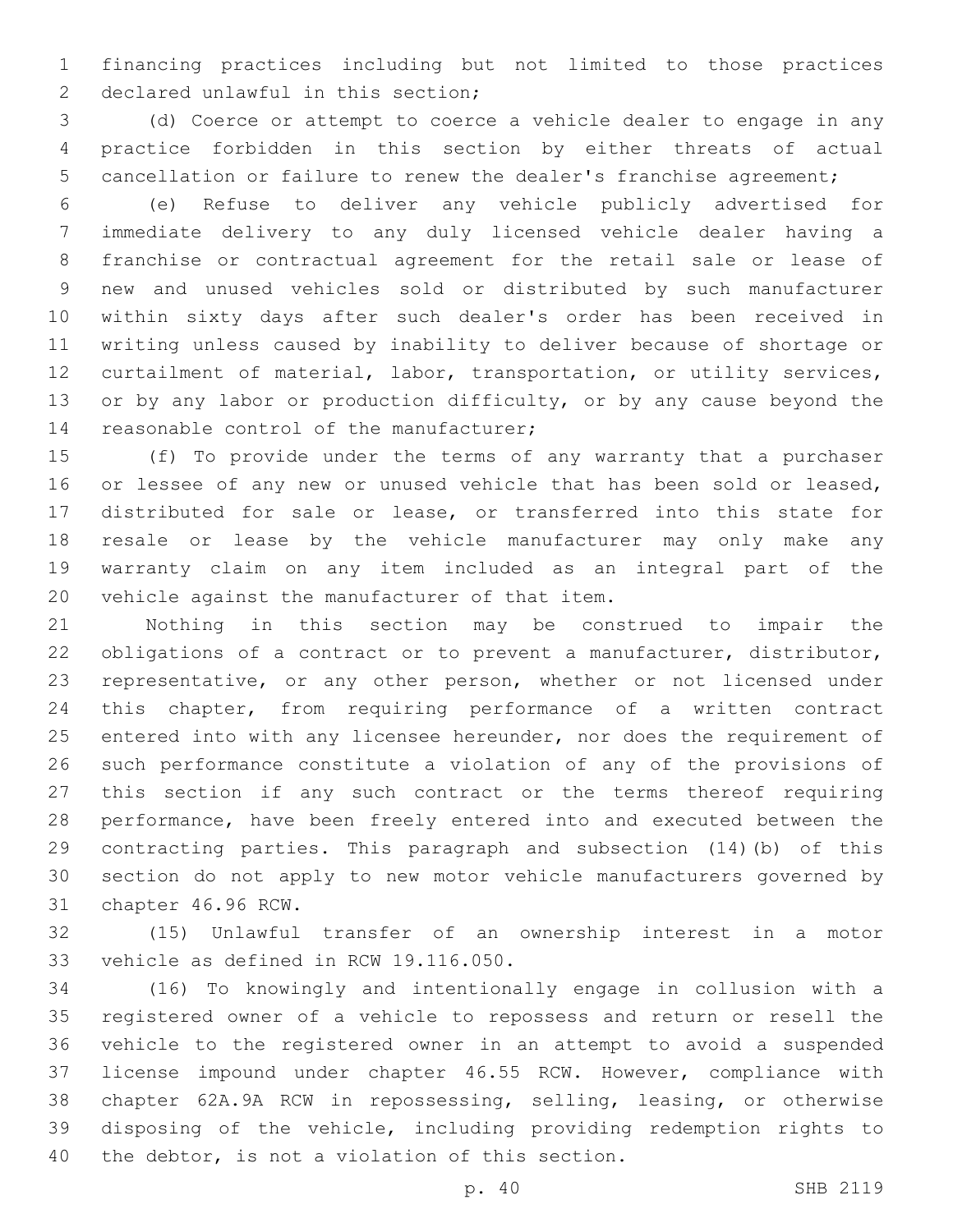(17)(a) For a dealer to enter into a new motor vehicle sales contract without disclosing in writing to a buyer of the new motor vehicle, or to a dealer in the case of an unregistered motor vehicle, any known damage and repair to the new motor vehicle if the damage exceeds five percent of the manufacturer's suggested retail price as calculated at the dealer's authorized warranty rate for labor and 7 parts, or ((one thousand dollars)) \$1,000, whichever amount is greater. A manufacturer or new motor vehicle dealer is not required to disclose to a dealer or buyer that glass, tires, bumpers, or cosmetic parts of a new motor vehicle were damaged at any time if the damaged item has been replaced with original or comparable equipment. A replaced part is not part of the cumulative damage required to be 13 disclosed under this subsection.

 (b) A manufacturer is required to provide the same disclosure to a dealer of any known damage or repair as required in (a) of this 16 subsection.

 (c) If disclosure of any known damage or repair is not required under this section, a buyer may not revoke or rescind a sales contract due to the fact that the new motor vehicle was damaged and 20 repaired before completion of the sale.

21 (d) As used in this section:

 (i) "Cosmetic parts" means parts that are attached by and can be replaced in total through the use of screws, bolts, or other fasteners without the use of welding or thermal cutting, and includes 25 windshields, bumpers, hoods, or trim panels.

 (ii) "Manufacturer's suggested retail price" means the retail 27 price of the new motor vehicle suggested by the manufacturer, and includes the retail delivered price suggested by the manufacturer for each accessory or item of optional equipment physically attached to the new motor vehicle at the time of delivery to the new motor vehicle dealer that is not included within the retail price suggested 32 by the manufacturer for the new motor vehicle.

## **Part III**

## **General Fund and Other Related Support**

 **Sec. 301.** RCW 82.32.385 and 2020 c 219 s 703 are each amended to 36 read as follows:

 (1) Beginning September 2019 and ending December 2019, by the last day of September and December, the state treasurer must transfer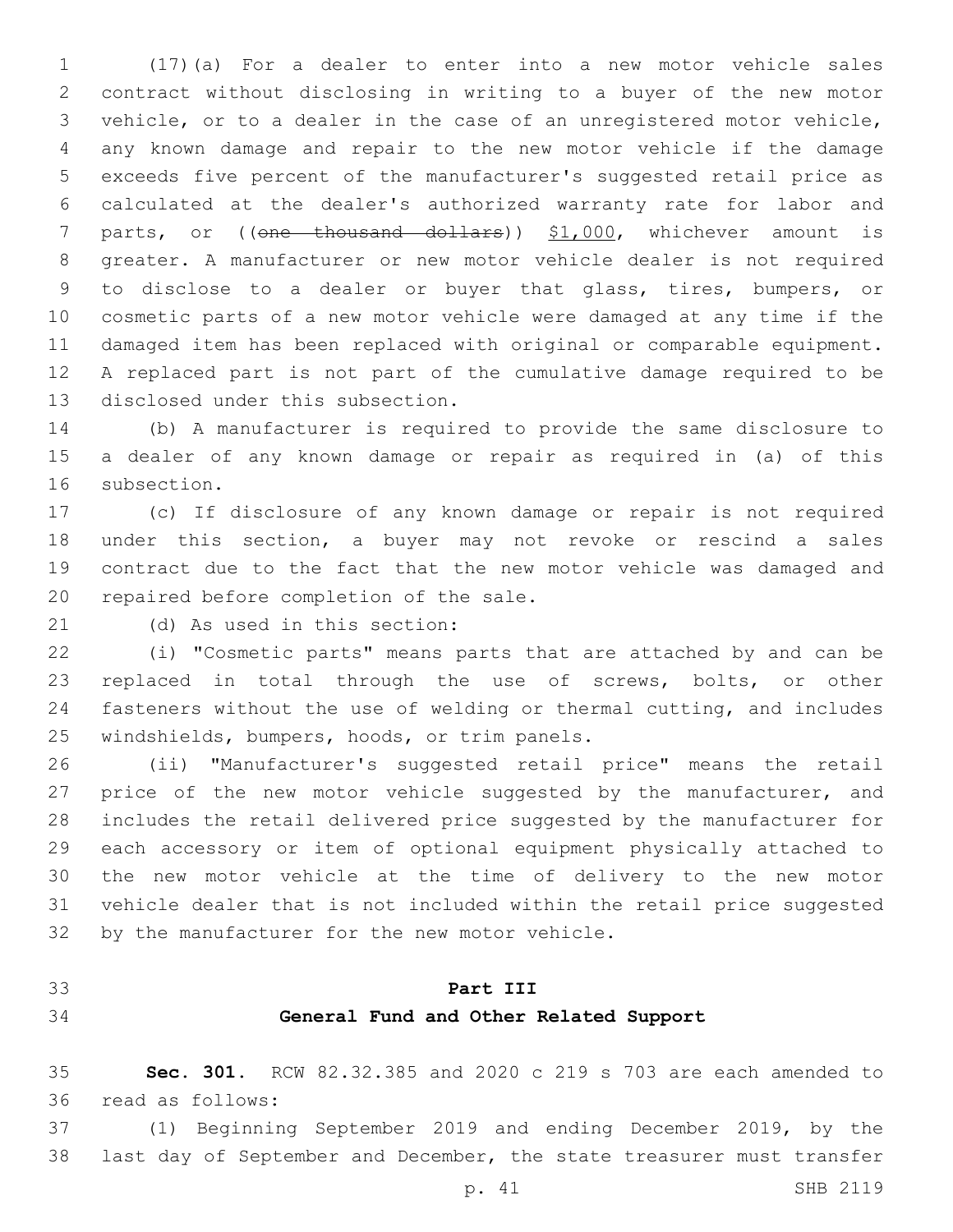1 from the general fund to the connecting Washington account created in 2 RCW 46.68.395 ((thirteen million six hundred eighty thousand 3 dollars)) \$13,680,000.

4 (2) Beginning March 2020 and ending June 2021, by the last day of 5 September, December, March, and June of each year, the state 6 treasurer must transfer from the general fund to the multimodal 7 transportation account created in RCW 47.66.070 ((thirteen million 8 six hundred eighty thousand dollars) ) \$13,680,000.

9 (3) Beginning September 2021 and ending June 2023, by the last 10 day of September, December, March, and June of each year, the state 11 treasurer must transfer from the general fund to the connecting 12 Washington account created in RCW 46.68.395 ((thirteen million eight 13 hundred five thousand dollars) ) \$13,805,000.

14 (4) Beginning September 2023 and ending June 2025, by the last 15 day of September, December, March, and June of each year, the state 16 treasurer must transfer from the general fund to the connecting 17 Washington account created in RCW 46.68.395 ((thirteen million nine 18 hundred eighty-seven thousand dollars)) \$13,987,000.

19 (5) Beginning September 2025 and ending June 2027, by the last 20 day of September, December, March, and June of each year, the state 21 treasurer must transfer from the general fund to the connecting 22 Washington account created in RCW 46.68.395 ((eleven million six 23 hundred fifty-eight thousand dollars)) \$11,658,000.

24 (6) Beginning September 2027 and ending June 2029, by the last 25 day of September, December, March, and June of each year, the state 26 treasurer must transfer from the general fund to the connecting 27 Washington account created in RCW 46.68.395 ((seven million five 28 hundred sixty-four thousand dollars) ) \$7,564,000.

29 (7) Beginning September 2029 and ending June 2031, by the last 30 day of September, December, March, and June of each year, the state 31 treasurer must transfer from the general fund to the connecting 32 Washington account created in RCW 46.68.395 ((four million fifty-six 33 thousand dollars) ) \$4,056,000.

34 (8) For fiscal year 2026 through fiscal year 2038, the state 35 treasurer must transfer from the general fund to the move ahead WA 36 flexible account created in section 402 of this act \$31,000,000 each 37 fiscal year in four equal quarterly transfers. This amount represents 38 the estimated state sales and use tax generated from new 39 transportation projects and activities funded as a result of this 40 act.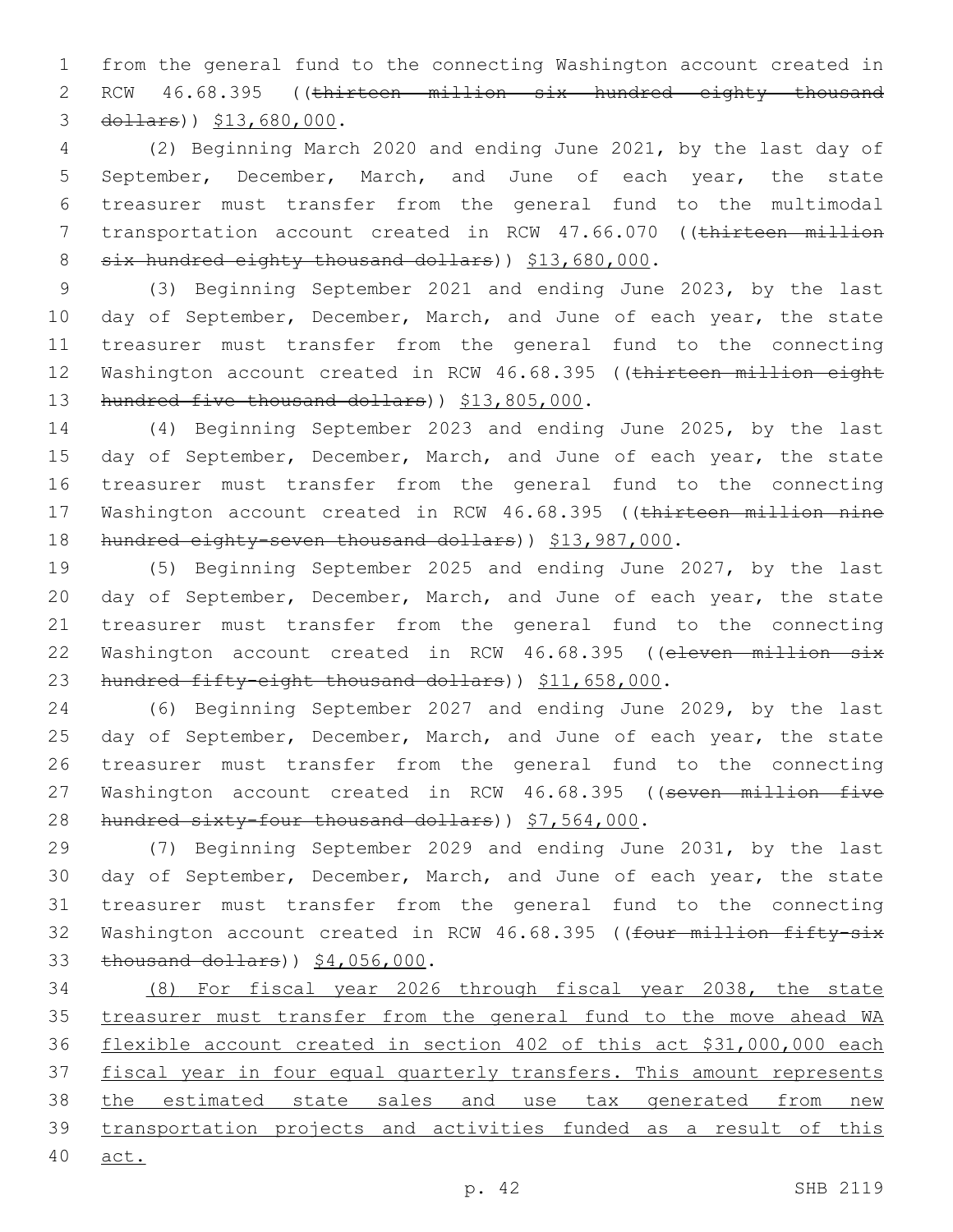**Sec. 302.** RCW 82.08.993 and 2021 c 171 s 2 are each amended to 2 read as follows:

 (1)(a) Subject to the limitations in this subsection, beginning July 1, 2022, with sales made or lease agreements signed on or after 5 this date until the expiration of this section,  $((f \text{iff } y))$  50 percent of the tax levied by RCW 82.08.020 does not apply to sales or leases of new electric passenger cars, light duty trucks, and medium duty passenger vehicles, that are powered by a fuel cell.

 (b)(i) By the end of the fifth working day of each month, until the expiration of the exemption as described in (c) of this subsection, the department must determine the cumulative number of vehicles that have claimed the exemption as described in (a) of this 13 subsection.

 (ii) The department of licensing must collect and provide, upon request, information in a form or manner as required by the department to determine the number of exemptions that have been 17 claimed.

 (c) The exemption under this section expires after the last day of the calendar month immediately following the month the department determines that the total number of vehicles exempt under (a) of this subsection reaches 650. All leased vehicles that qualified for the exemption before the expiration of the exemption must continue to receive the exemption as described under (a) of this subsection on lease payments due through the remainder of the lease.

 (d) The department must provide notification on its website 26 monthly on the amount of exemptions that have been applied for, the amount issued, and the amount remaining before the limit described in 28 (c) of this subsection has been reached, and, once that limit has been reached, the date the exemption expires pursuant to (c) of this 30 subsection.

 (e) A person may not claim the exemption under this subsection if the person claims the exemption under RCW 82.08.9999 or 82.12.9999.

 (f) The per vehicle exemption must be based on the sales price for purchased vehicles and fair market value at the inception of the 35 lease for leased vehicles.

 (2)(a) Subject to the limitations in this subsection (2), beginning July 1, 2022, with sales made or lease agreements signed on or after this date until the expiration of this section, the entire tax levied by RCW 82.08.020 does not apply to the sale or lease of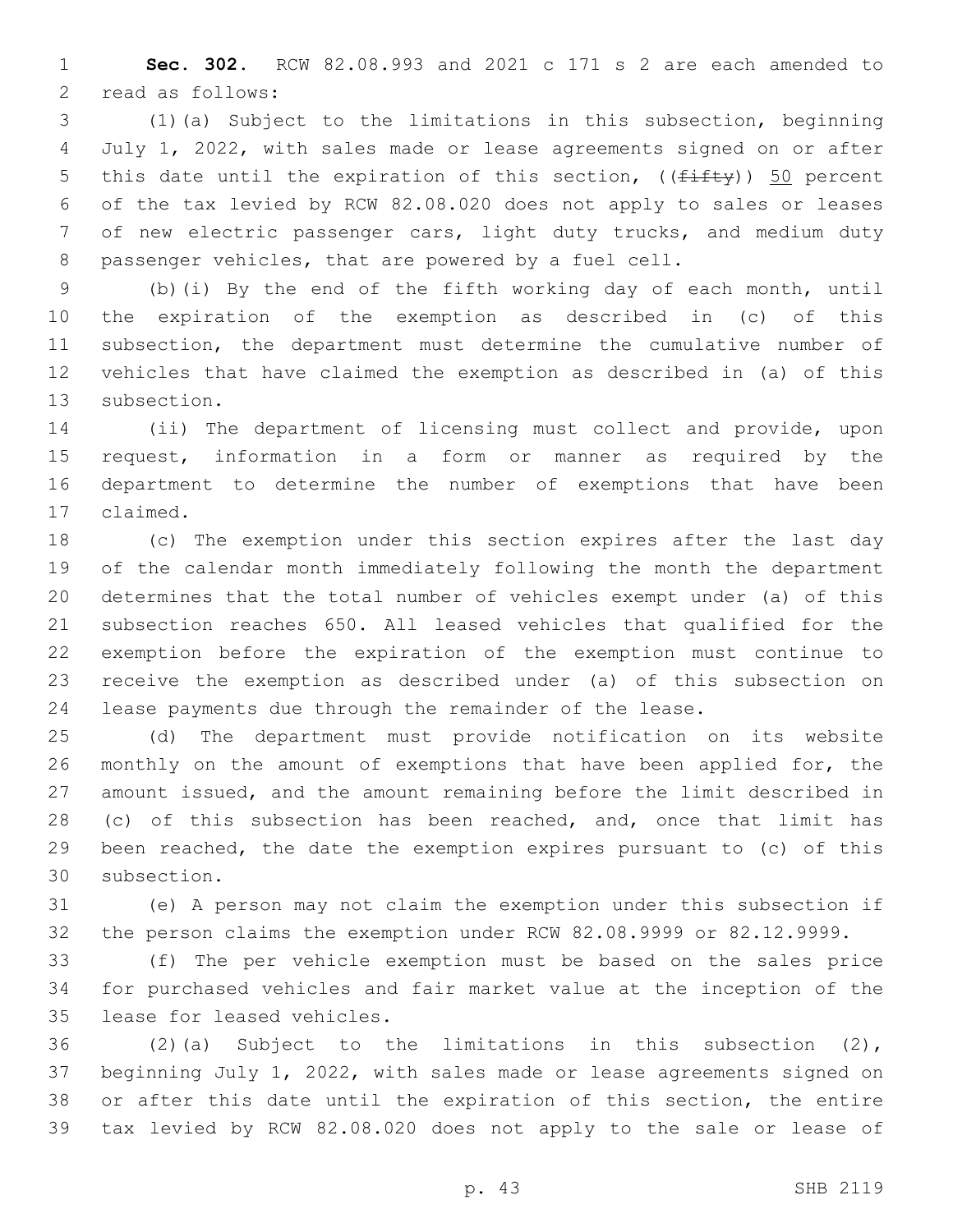used electric passenger cars, light duty trucks, and medium duty passenger vehicles, that are powered by a fuel cell.

 (b) The per vehicle exemption must be based on the sales price for purchased vehicles and fair market value at the inception of the lease for leased vehicles. However, the maximum value amount eligible for the exemption under (a) of this subsection is the lesser of either ((sixteen thousand dollars)) \$16,000 or the fair market value 8 of the vehicle.

 (c) A person may not claim the exemption under this subsection (2) if the person claims the exemption under RCW 82.08.9999 or 11 82.12.9999.

 (3)(a) For qualifying vehicles sold by a person licensed to do business in the state of Washington, the seller must keep records necessary for the department to verify eligibility under this section. The seller reporting the exemption must also submit itemized information to the department for all vehicles for which an exemption is claimed that must include the following: Vehicle make; vehicle 18 model; model year; whether the vehicle has been sold or leased; date of sale or start date of lease; length of lease; sales price for purchased vehicles and fair market value at the inception of the lease for leased vehicles; and the total amount qualifying for the incentive claimed for each vehicle, in addition to the future monthly amount to be claimed for each leased vehicle. This information must be provided in a form and manner prescribed by the department.

 (b) For vehicles purchased from (i) a seller that is not licensed to do business in the state of Washington, or (ii) a private party, the buyer must keep records necessary for the department to verify eligibility under this section. The buyer claiming the exemption must also submit itemized information to the department for all vehicles for which an exemption is claimed that must include the following: Vehicle make; vehicle model; model year; date of sale; sales price; and the total amount qualifying for the incentive claimed for each vehicle. This information must be provided in a form and manner 34 prescribed by the department.

 (4)(a) The department of licensing must maintain and publish a list of all vehicle models qualifying for the tax exemptions under this section and RCW 82.12.817 until the expiration of this section, and is authorized to issue final rulings on vehicle model 39 qualification for these criteria.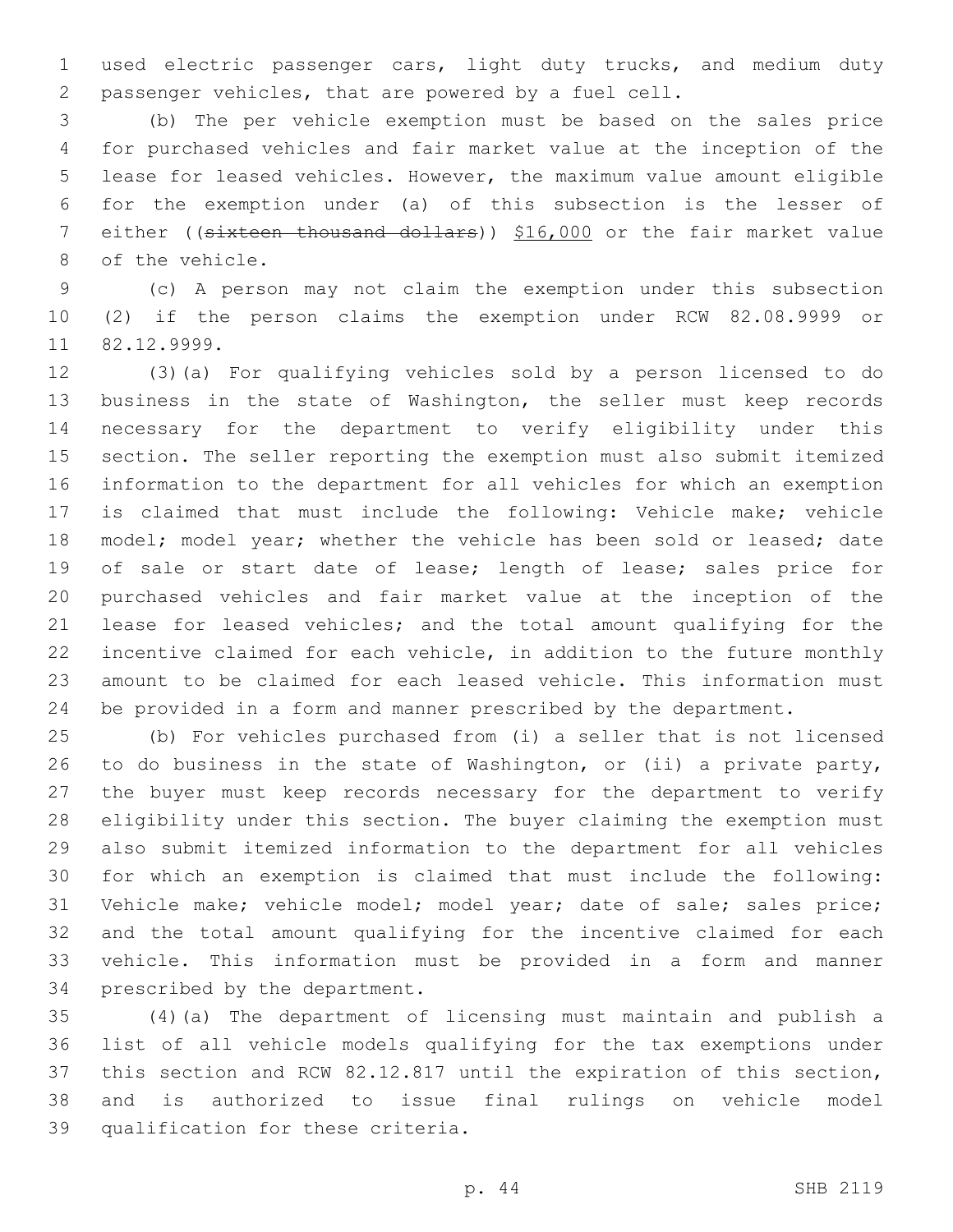(b) The department of revenue retains responsibility for determining whether a vehicle meets the applicable qualifying criterion under subsections (1) and (2) of this section.

 (5) ((On the last day of July, October, January, and April of 5 each year, the state treasurer, based upon information provided by the department, must transfer from the electric vehicle account to the general fund a sum equal to the dollar amount that would otherwise have been deposited into the general fund during the prior 9 fiscal quarter but for the exemptions provided in this section. Information provided by the department to the state treasurer must be 11 based on the best available data, except that the department may provide estimates of taxes exempted under this section until such 13 time as retailers are able to report such exempted amounts on their 14 tax returns.

 $(6)$ )) By the last day of August 2023, and annually thereafter until this section expires, based on the best available data, the department must report the following information to the transportation committees of the legislature: The cumulative number of fuel cell electric vehicles that qualified for the exemptions under this section and RCW 82.12.817 by month of purchase or lease start and vehicle make and model; the dollar amount of all state retail sales and use taxes exempted on or after the qualification period start date, under this section and RCW 82.12.817; and estimates of the future costs of leased vehicles that qualified for the exemptions under this section and RCW 82.12.817.

 $((+7+))$  (6)(a) Sales of vehicles delivered to the buyer after the expiration of this section, or leased vehicles for which the lease agreement was signed after the expiration of this section, do not 29 qualify for the exemptions under this section.

 (b) All leased vehicles that qualified for the exemption under this section before the expiration of this section must continue to receive the exemption on any lease payments due through the remainder 33 of the lease.

 $(1+8)$ )  $(7)$  For the purposes of this section:

 (a) "Fair market value" has the same meaning as "value of the 36 article used" in RCW 82.12.010.

 (b) "Fuel cell" means a technology that uses an electrochemical reaction to generate electric energy by combining atoms of hydrogen 39 and oxygen in the presence of a catalyst.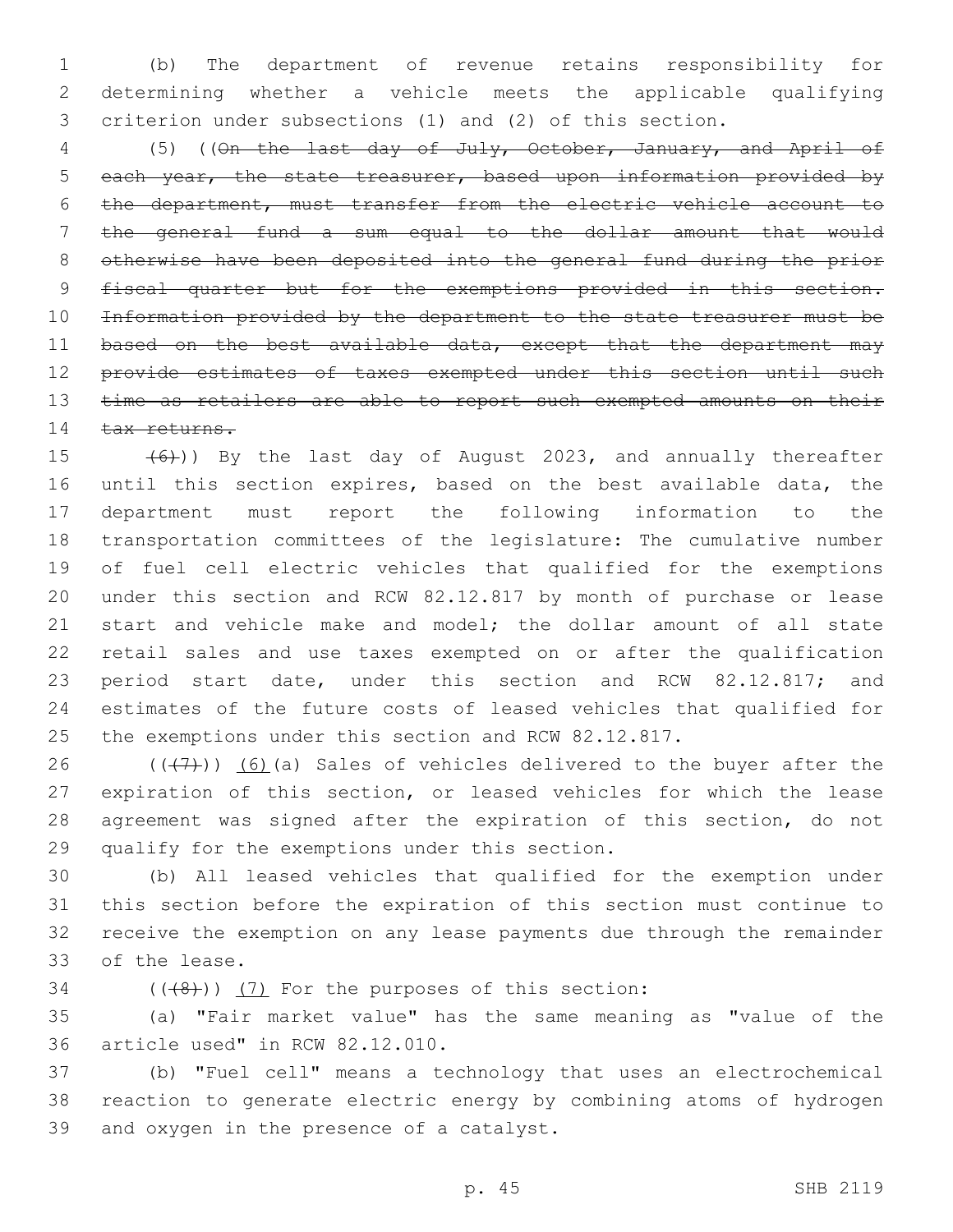(c) "New vehicle" has the same meaning as "new motor vehicle" in 2 RCW 46.04.358.

 (d) "Selling price" and "sales price" have the same meaning as in RCW 82.08.010.4

(e) "Used vehicle" has the same meaning as in RCW 46.04.660.

6  $((+9))$   $(8)$  This section expires June 30, 2029.

 **Sec. 303.** RCW 82.12.817 and 2021 c 171 s 3 are each amended to 8 read as follows:

 (1) Subject to the limitations in this subsection and RCW 82.08.993(1)(c), beginning July 1, 2022, with sales made or lease agreements signed on or after this date until the expiration of this 12 section, (( $f$ ifty)) 50 percent of the tax levied by RCW 82.12.020 does not apply to sales or leases of new electric passenger cars, light duty trucks, and medium duty passenger vehicles, that are powered by 15 a fuel cell.

 (2)(a) Subject to the limitations in this subsection (2), beginning July 1, 2022, with sales made or lease agreements signed on or after this date until the expiration of this section, the entire tax levied by RCW 82.12.020 does not apply to the sale or lease of used electric passenger cars, light duty trucks, and medium duty passenger vehicles, that are powered by a fuel cell.

 (b) The per vehicle exemption must be based on the sales price for purchased vehicles and fair market value at the inception of the lease for leased vehicles. However, the maximum value amount eligible for the exemption under (a) of this subsection is the lesser of 26 either ((sixteen thousand dollars)) \$16,000 or the fair market value 27 of the vehicle.

 (c) A person may not claim the exemption under this subsection (2) if the person claims the exemption under RCW 82.08.9999 or 82.12.9999.30

 (3) The buyer must keep records necessary for the department to verify eligibility under this section. The buyer claiming the exemption must also submit itemized information to the department for all vehicles for which an exemption is claimed that must include the following: Vehicle make; vehicle model; model year; whether the vehicle has been sold or leased; date of sale or start date of lease; length of lease; sales price for purchased vehicles and fair market value at the inception of the lease for leased vehicles; and the total amount qualifying for the incentive claimed for each vehicle,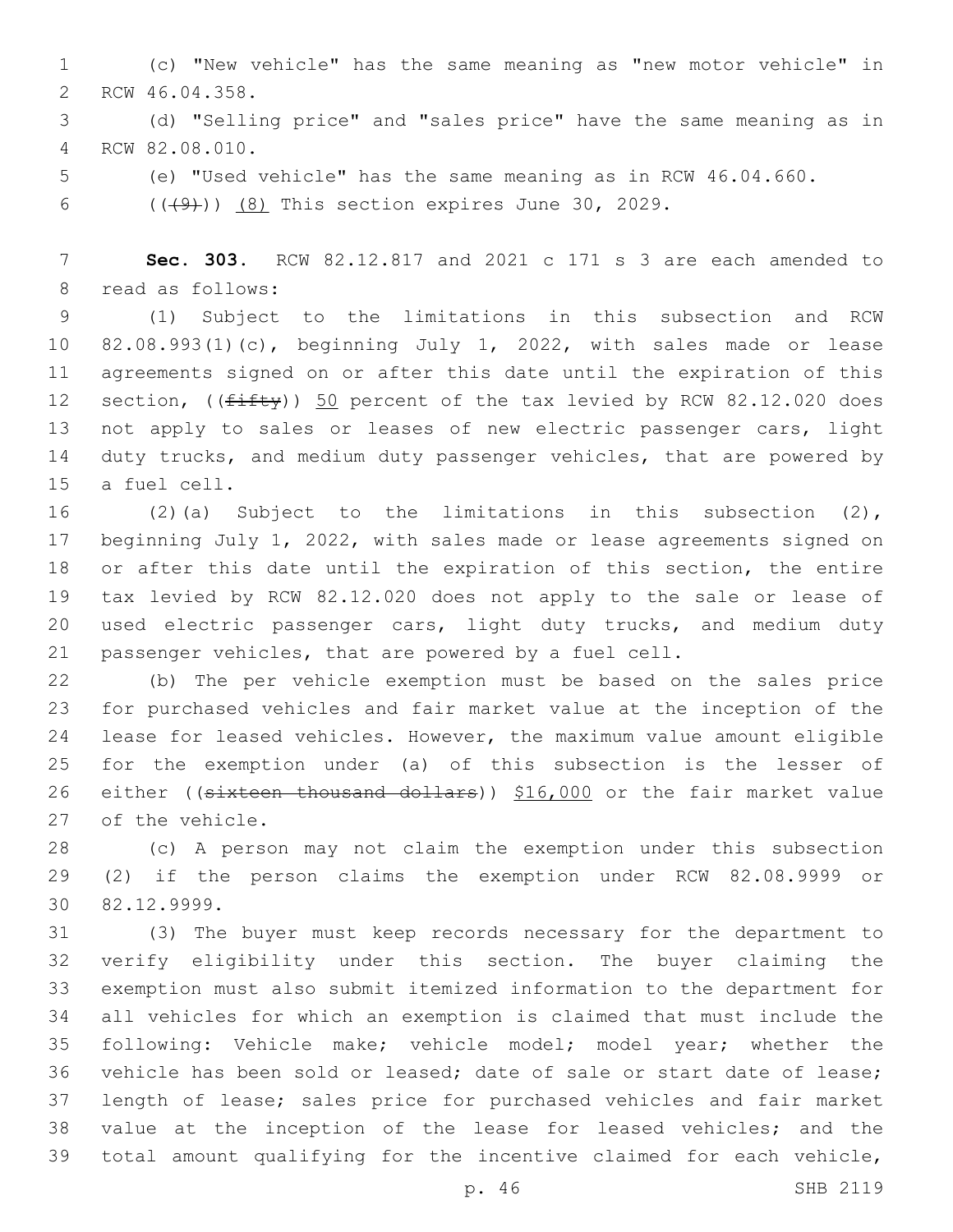in addition to the future monthly amount to be claimed for each leased vehicle. This information must be provided in a form and 3 manner prescribed by the department.

 (4) ((On the last day of July, October, January, and April of 5 each year, the state treasurer, based upon information provided by the department, must transfer from the electric vehicle account to the general fund a sum equal to the dollar amount that would otherwise have been deposited into the general fund during the prior 9 fiscal quarter but for the exemptions provided in this section. Information provided by the department to the state treasurer must be 11 based on the best available data.

 $(5)$ ))(a) Sales of vehicles delivered to the buyer after the expiration of this section, or leased vehicles for which the lease agreement was signed after the expiration of this section, do not 15 qualify for the exemptions under this section.

 (b) All leased vehicles that qualified for the exemption under this section before the expiration of this section must continue to receive the exemption on any lease payments due through the remainder 19 of the lease.

 (((6))) (5) The definitions in RCW 82.08.993 apply to this 21 section.

22  $((+7+))$   $(6)$  This section expires June 30, 2029.

 **Sec. 304.** RCW 82.08.9999 and 2021 c 145 s 13 are each amended to 24 read as follows:

 (1) Beginning August 1, 2019, with sales made or lease agreements signed on or after the qualification period start date:

 (a) The tax levied by RCW 82.08.020 does not apply as provided in (b) of this subsection to sales or leases of new or used passenger 29 cars, light duty trucks, and medium duty passenger vehicles that:

(i) Are exclusively powered by a clean alternative fuel; or

 (ii) Use at least one method of propulsion that is capable of being reenergized by an external source of electricity and are 33 capable of traveling at least ((thirty)) 30 miles using only battery 34 power; and

 (iii)(A) Have a vehicle selling price plus trade-in property of 36 like kind for purchased vehicles that:

 (I) For a vehicle that is a new vehicle at the time of the purchase date or the date the lease agreement was signed, does not exceed ((forty-five thousand dollars)) \$45,000; or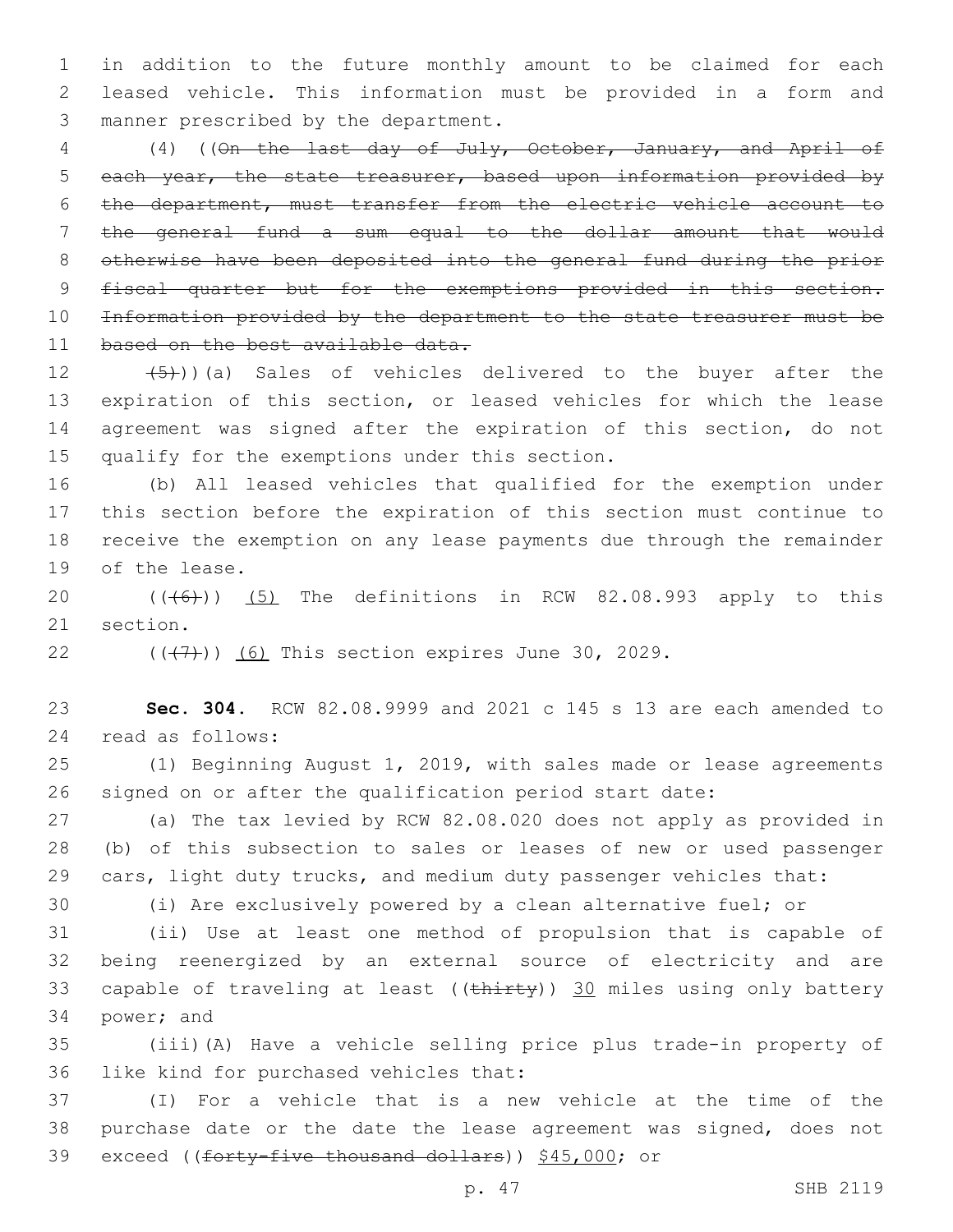(II) For a vehicle that is a used vehicle at the time of the purchase date or the date the lease agreement was signed, does not 3 exceed ((thirty thousand dollars)) \$30,000; or

 (B) Have a fair market value at the inception of the lease for 5 leased vehicles that:

 (I) For a vehicle that is a new vehicle at the time of the purchase date or the date the lease agreement was signed, does not 8 exceed ((forty-five thousand dollars)) \$45,000; or

 (II) For a vehicle that is a used vehicle at the time of the 10 purchase date or the date the lease agreement was signed, does not 11 exceed ((thirty thousand dollars)) \$30,000;

 (b)(i) The exemption in this section is applicable for up to the amounts specified in (b)(ii) or (iii) of this subsection of:

 (A) The total amount of the vehicle's selling price, for sales 15 made; or

 (B) The total lease payments made plus any additional selling price of the leased vehicle if the original lessee purchases the leased vehicle before the qualification period end date, for lease 19 agreements signed.

 (ii) Based on the purchase date or the date the lease agreement was signed of the vehicle if the vehicle is a new vehicle at the time of the purchase date or the date the lease agreement was signed:

 (A) From the qualification period start date until July 31, 2021, the maximum amount eligible under (b)(i) of this subsection is 25 ((twenty-five thousand dollars)) \$25,000;

 (B) From August 1, 2021, until July 31, 2023, the maximum amount 27 eligible under (b)(i) of this subsection is ((twenty thousand 28 dollars)) \$20,000;

 (C) From August 1, 2023, until July 31, 2025, the maximum amount 30 eligible under (b)(i) of this subsection is ((fifteen thousand 31 dollars)) \$15,000.

 (iii) If the vehicle is a used vehicle at the time of the 33 purchase date or the date the lease agreement was signed, the maximum 34 amount eligible under (b) (i) of this subsection is ((sixteen thousand 35 dollars)) \$16,000.

 (2) The seller must keep records necessary for the department to verify eligibility under this section. A person claiming the exemption must also submit itemized information to the department for all vehicles for which an exemption is claimed that must include the following: Vehicle make; vehicle model; model year; whether the

p. 48 SHB 2119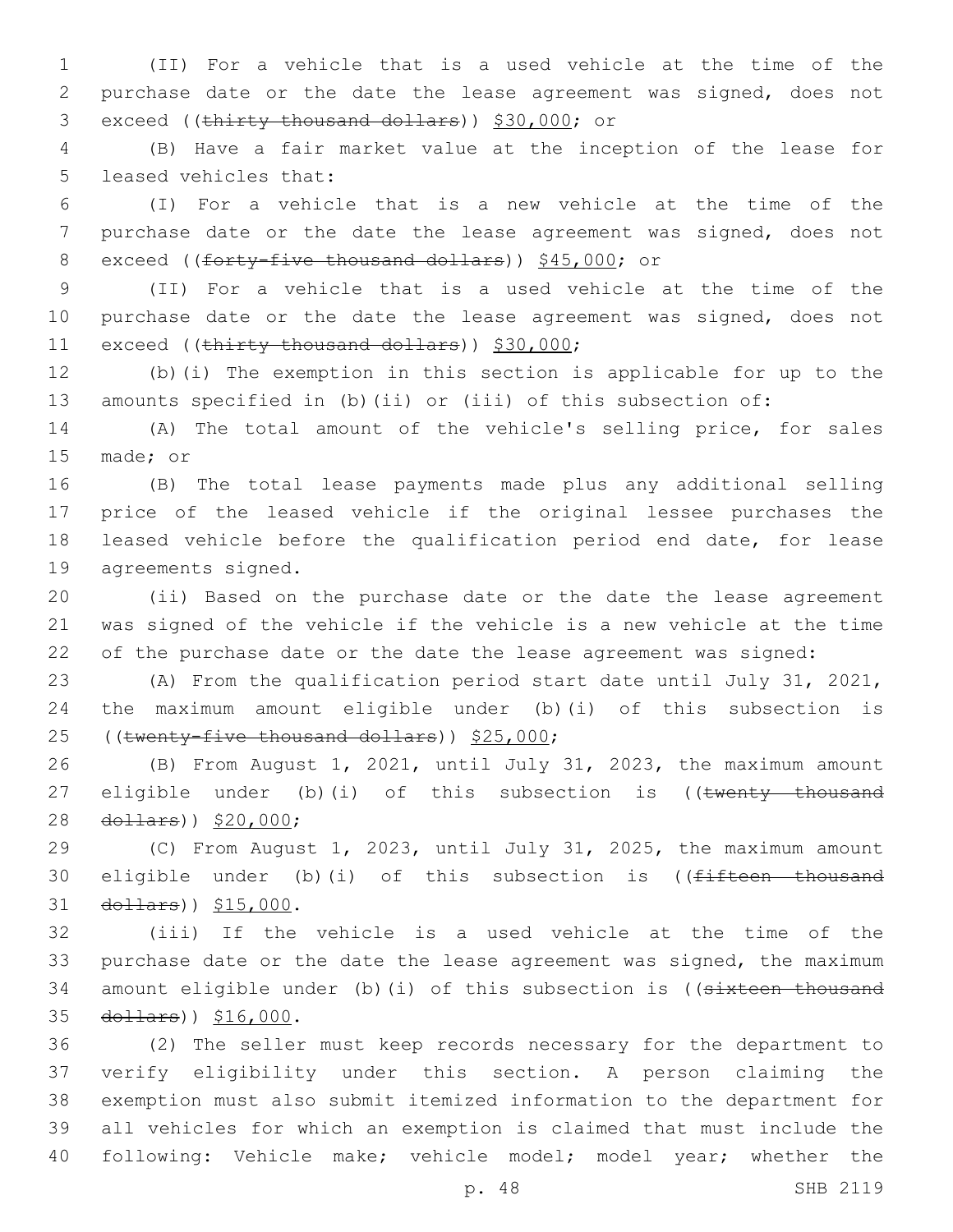vehicle has been sold or leased; date of sale or start date of lease; length of lease; sales price for purchased vehicles and fair market value at the inception of the lease for leased vehicles; and the total amount qualifying for the incentive claimed for each vehicle, in addition to the future monthly amount to be claimed for each leased vehicle. This information must be provided in a form and 7 manner prescribed by the department.

 (3)(a) The department of licensing must maintain and publish a list of all vehicle models qualifying for the tax exemptions under this section or RCW 82.12.9999 until the expiration date of this section, and is authorized to issue final rulings on vehicle model qualification for these criteria. A seller is not responsible for repayment of the tax exemption under this section and RCW 82.12.9999 for a vehicle if the department of licensing's published list of qualifying vehicle models on the purchase date or the date the lease agreement was signed includes the vehicle model and the department of licensing subsequently removes the vehicle model from the published list, and, if applicable, the vehicle meets the qualifying criterion under subsection (1)(a)(iii)(B) of this section and RCW 20 82.12.9999(1)(a)(iii)(B).

 (b) The department of revenue retains responsibility for determining whether a vehicle meets the applicable qualifying criterion under subsection (1)(a)(iii)(B) of this section and RCW 24 82.12.9999(1)(a)(iii)(B).

25 (4) ((On the last day of January, April, July, and October of 26 each year, the state treasurer, based upon information provided by 27 the department, must transfer from the electric vehicle account to the general fund a sum equal to the dollar amount that would otherwise have been deposited into the general fund during the prior calendar quarter but for the exemption provided in this section. Information provided by the department to the state treasurer must be 32 based on the best available data, except that the department may provide estimates of taxes exempted under this section until such time as retailers are able to report such exempted amounts on their 35 tax returns.

 $(5)$ )) By the last day of October 2019, and every six months thereafter until this section expires, based on the best available data, the department must report the following information to the transportation committees of the legislature: The cumulative number of vehicles that qualified for the exemption under this section and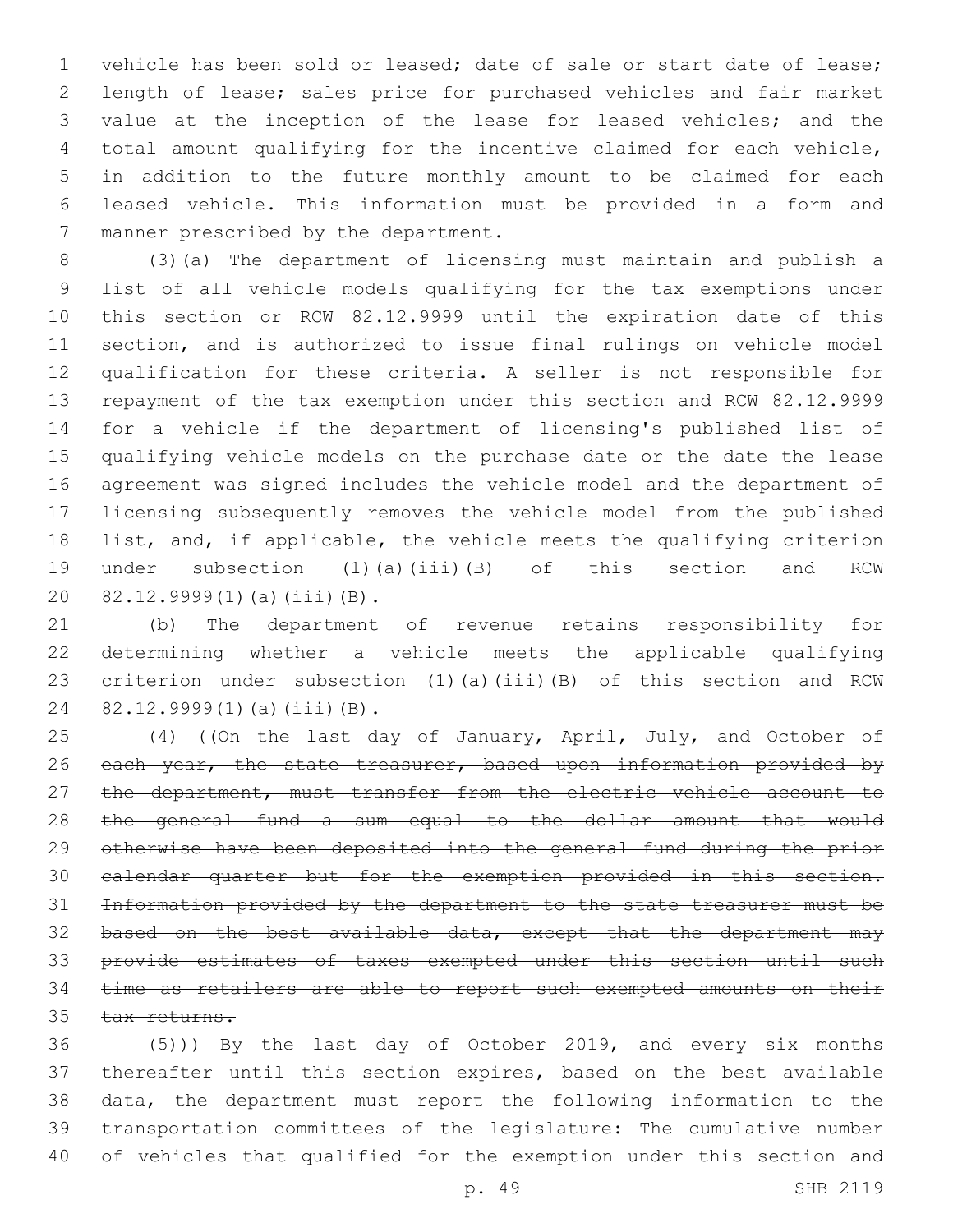RCW 82.12.9999 by month of purchase or lease start and vehicle make and model; the dollar amount of all state retail sales and use taxes exempted on or after the qualification period start date, under this section and RCW 82.12.9999; and estimates of the future costs of leased vehicles that qualified for the exemption under this section 6 and RCW 82.12.9999.

 (( $(46)$ )) (5) The definitions in this subsection apply throughout 8 this section unless the context clearly requires otherwise.

 (a) "Clean alternative fuel" means natural gas, propane, hydrogen, or electricity, when used as a fuel in a motor vehicle that meets the California motor vehicle emission standards in Title 13 of the California Code of Regulations, effective January 1, 2019, and the rules of the Washington state department of ecology.

 (b) "Fair market value" has the same meaning as "value of the 15 article used" in RCW  $82.12.010$ .

 (c) "New vehicle" has the same meaning as "new motor vehicle" in 17 RCW 46.04.358.

(d) "Qualification period end date" means August 1, 2025.

- (e) "Qualification period start date" means August 1, 2019.
- (f) "Used vehicle" has the same meaning as in RCW 46.04.660.

 $((+7+))$  (6)(a) Sales of vehicles delivered to the buyer or leased vehicles for which the lease agreement was signed after the qualification period end date do not qualify for the exemption under 24 this section.

 (b) All leased vehicles that qualified for the exemption under this section before the qualification period end date must continue to receive the exemption as described under subsection (1)(b) of this section on any lease payments due through the remainder of the lease 29 before August 1, 2028.

30  $((+8))$   $(7)$  This section expires August 1, 2028.

31  $((+9+))$   $(8)$  This section is supported by the revenues generated in RCW 46.17.324, and therefore takes effect only if RCW 46.17.324 is 33 enacted by June 30, 2019.

 **Sec. 305.** RCW 82.12.9999 and 2019 c 287 s 10 are each amended to 35 read as follows:

 (1) Beginning August 1, 2019, beginning with sales made or lease agreements signed on or after the qualification period start date: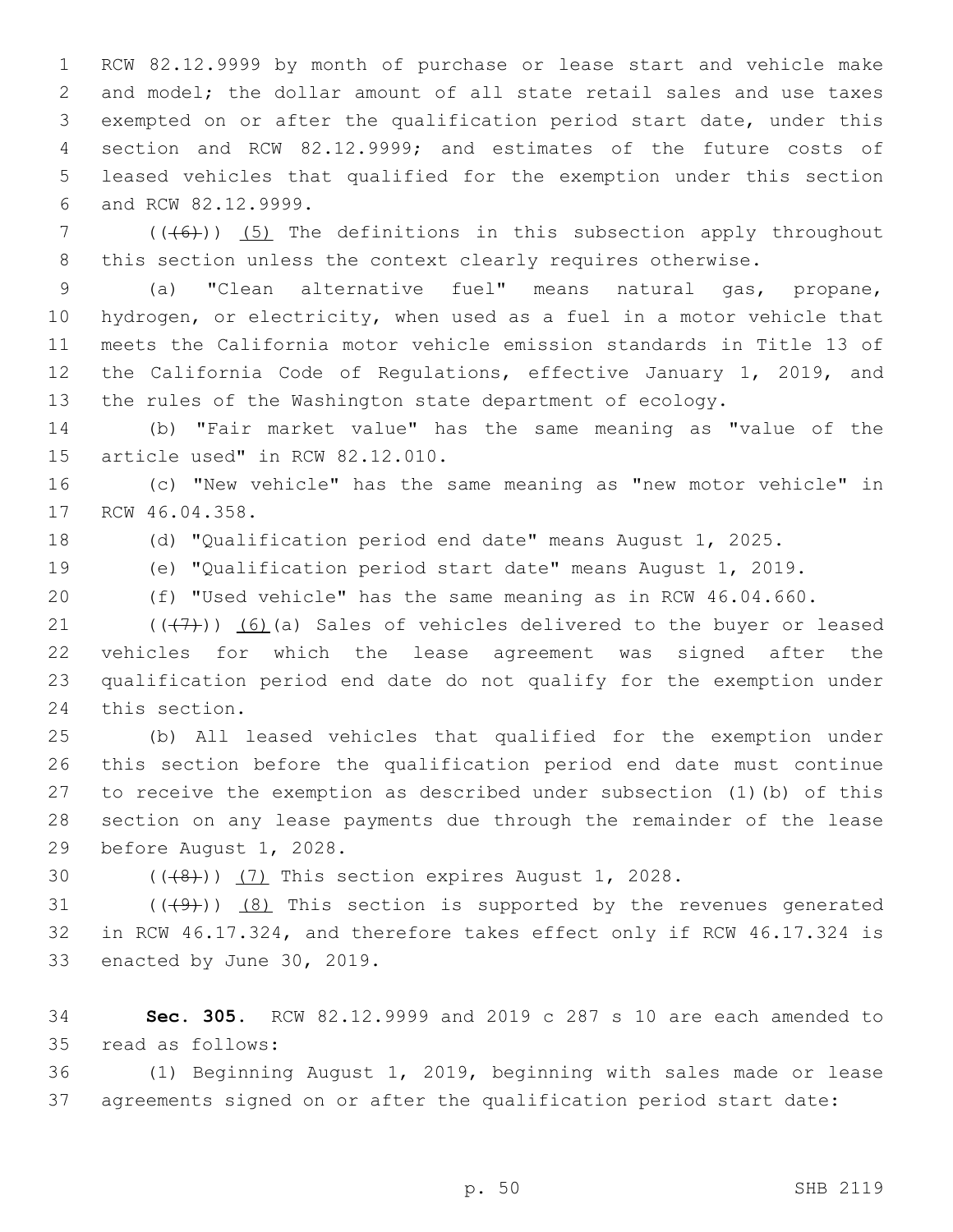(a) The provisions of this chapter do not apply as provided in (b) of this subsection in respect to the use of new or used passenger cars, light duty trucks, and medium duty passenger vehicles that:

(i) Are exclusively powered by a clean alternative fuel; or

 (ii) Use at least one method of propulsion that is capable of being reenergized by an external source of electricity and are 7 capable of traveling at least ((thirty)) 30 miles using only battery 8 power; and

 (iii)(A) Have a fair market value at the time use tax is imposed 10 for purchased vehicles that:

 (I) For a vehicle that is a new vehicle at the time of the purchase date or the date the lease agreement was signed, does not 13 exceed ((forty-five thousand dollars)) \$45,000; or

 (II) For a vehicle that is a used vehicle at the time of the 15 purchase date or the date the lease agreement was signed, does not 16 exceed ((thirty thousand dollars)) \$30,000; or

 (B) Have a fair market value at the inception of the lease for 18 leased vehicles that:

 (I) For a vehicle that is a new vehicle at the time of the purchase date or the date the lease agreement was signed, does not 21 exceed ((forty-five thousand dollars)) \$45,000; or

 (II) For a vehicle that is a used vehicle at the time of the purchase date or the date the lease agreement was signed, does not 24 exceed ((thirty thousand dollars)) \$30,000;

 (b)(i) The exemption in this section is only applicable for up to the amounts specified in (b)(ii) or (iii) of this subsection of:

 (A) The total amount of the vehicle's purchase price, for sales 28 made; or

 (B) The total lease payments made plus any additional purchase price of the leased vehicle if the original lessee purchases the leased vehicle before the qualification period end date, for lease 32 agreements signed.

 (ii) Based on the purchase date or the date the lease agreement was signed of the vehicle if the vehicle is a new vehicle at the time 35 of the purchase date or the date the lease agreement was signed:

 (A) From the qualification period start date until July 31, 2021, the maximum amount eligible under (b)(i) of this subsection is 38 ((twenty-five thousand dollars)) \$25,000;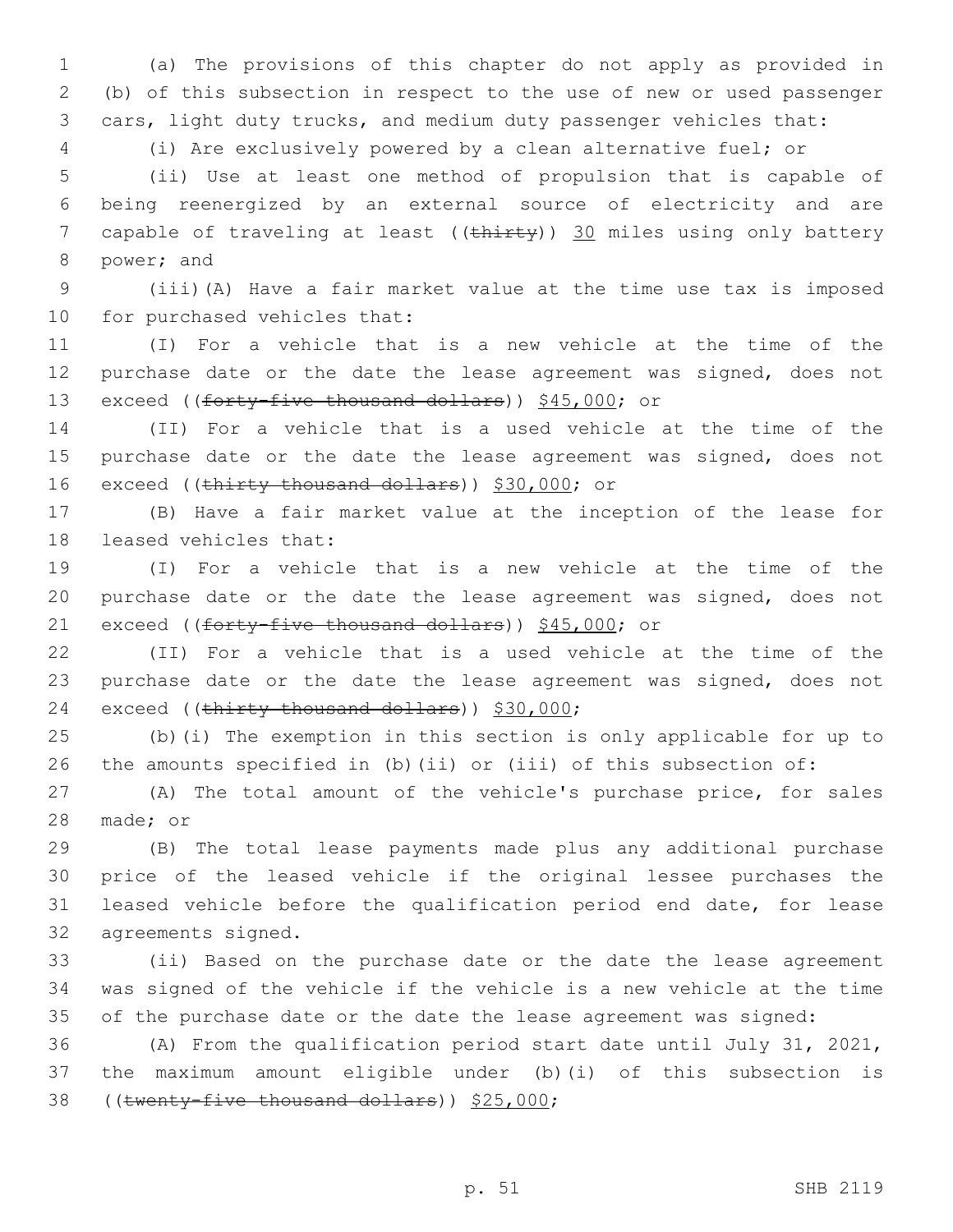(B) From August 1, 2021, until July 31, 2023, the maximum amount 2 eligible under (b)(i) of this subsection is ((twenty thousand 3 dollars)) \$20,000;

 (C) From August 1, 2023, until July 31, 2025, the maximum amount 5 eligible under (b)(i) of this subsection is ((<del>fifteen thousand</del> 6  $d$ ollars))  $$15,000$ .

 (iii) If the vehicle is a used vehicle at the time of the purchase date or the date the lease agreement was signed, the maximum 9 amount eligible under (b)(i) of this subsection is ((sixteen thousand 10 dollars)) \$16,000.

 (2)(a) The seller must keep records necessary for the department to verify eligibility under this section, except as provided in (b) of this subsection. A person claiming the exemption must also submit itemized information to the department for all vehicles for which an exemption is claimed that must include the following: Vehicle make; vehicle model; model year; whether the vehicle has been sold or leased; date of sale or start date of lease; length of lease; fair market value of the vehicle; and the total amount qualifying for the incentive claimed for each vehicle, in addition to the future monthly amount to be claimed for each leased vehicle. This information must be provided in a form and manner prescribed by the department.

 (b) (a) of this subsection applies only if the seller or person claiming the exemption is a vehicle dealer, as defined under RCW 46.70.011. When the seller is not a vehicle dealer, the department of licensing must establish a process for granting the tax exemption under this section for use tax otherwise collected at the time the ownership of a vehicle is transferred when the vehicle qualifies for the use tax exemption under subsection (1)(a) of this section, and must provide any information required under (a) of this subsection that it obtains as part of the vehicle titling and registration process for these vehicles to the department on at least a quarterly 32 basis.

33 (3) ((On the last day of January, April, July, and October of 34 each year, the state treasurer, based upon information provided by the department, must transfer from the electric vehicle account to the general fund a sum equal to the dollar amount that would otherwise have been deposited into the general fund during the prior calendar quarter but for the exemption provided in this section. Information provided by the department to the state treasurer must be 40 based on the best available data.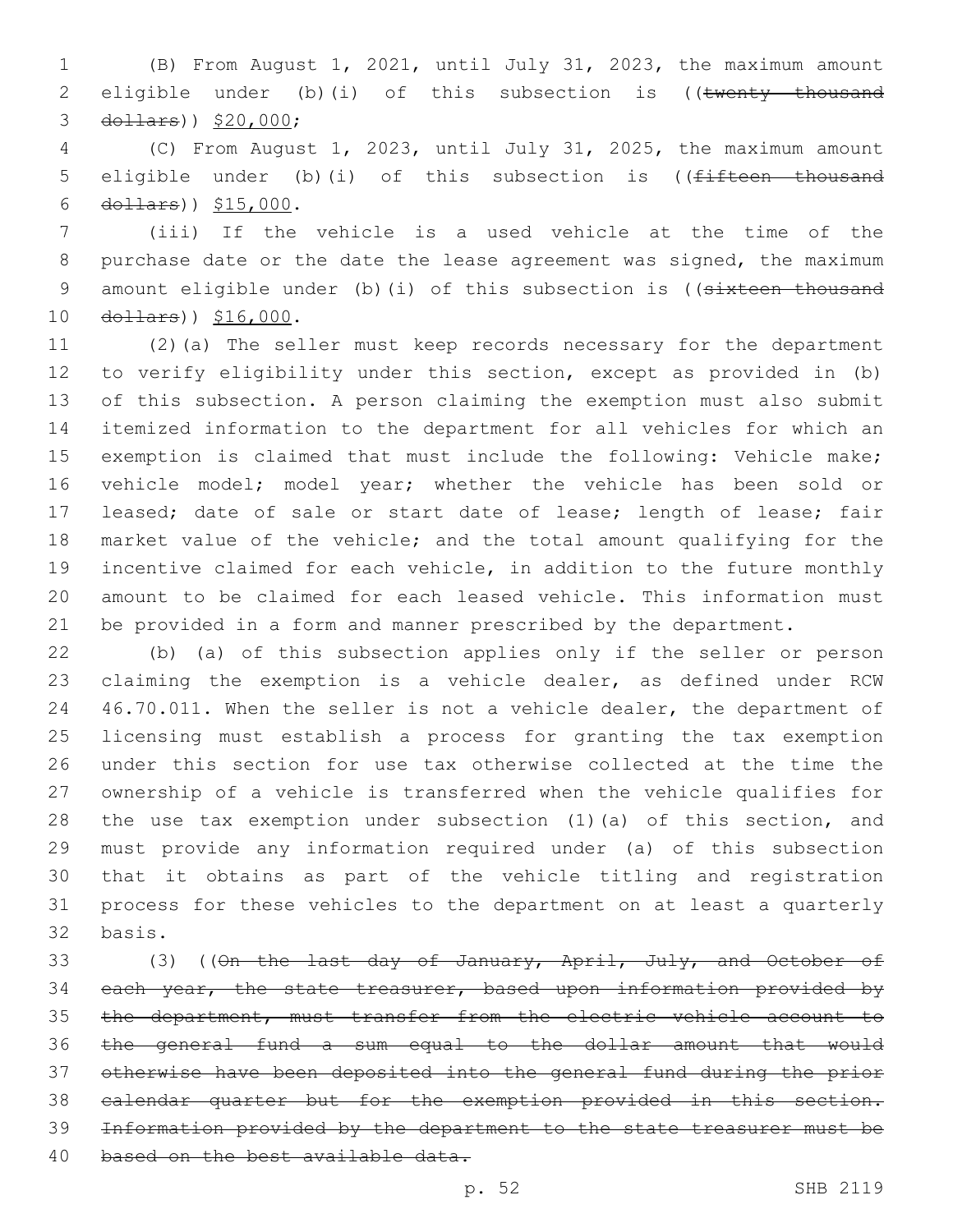(4)))(a) Vehicles purchased or leased vehicles for which the lease agreement was signed after the qualification period end date do 3 not qualify for the exemption under this section.

 (b) All leased vehicles that qualified for the exemption under this section before the qualification period end date must continue to receive the exemption as described under subsection (1)(b) of this section on any lease payments due through the remainder of the lease 8 before August 1, 2028.

 $((\overline{5}))$   $(4)$  The definitions in RCW 82.08.9999 apply to this 10 section.

11  $((+6))$   $(5)$  This section is supported by the revenues generated in RCW 46.17.324, and therefore takes effect only if RCW 46.17.324 is 13 enacted by June 30, 2019.

14  $((\langle 7 \rangle)(6)$  This section expires August 1, 2028.

 **Sec. 306.** RCW 82.04.4496 and 2019 c 287 s 8 are each amended to 16 read as follows:

 (1)(a)(i) A person who is taxable under this chapter is allowed a credit against the tax imposed in this chapter according to the gross vehicle weight rating of the vehicle and the incremental cost of the vehicle purchased above the purchase price of a comparable conventionally fueled vehicle. The credit is limited, as set forth in the table below, to the lesser of the incremental cost amount or the maximum credit amount per vehicle purchased, and subject to a maximum 24 annual credit amount per vehicle class.

| 25 | Gross Vehicle Weight    | Incremental Cost Amount | Maximum Credit Amount | Maximum Annual Credit |
|----|-------------------------|-------------------------|-----------------------|-----------------------|
| 26 |                         |                         | Per Vehicle           | Per Vehicle Class     |
| 27 | Up to $14,000$ pounds   | 75% of incremental cost | \$25,000              | \$2,000,000           |
| 28 | 14,001 to 26,500 pounds | 75% of incremental cost | \$50,000              | \$2,000,000           |
| 29 | Above 26,500 pounds     | 75% of incremental cost | \$100,000             | \$2,000,000           |

 (ii) A person who is taxable under this chapter is allowed a 31 credit against the tax imposed in this chapter for up to  $((f\text{iff}\psi))$  50 percent of the cost to purchase alternative fuel vehicle infrastructure, tangible personal property that will become a component of alternative fuel vehicle infrastructure, and installation and construction of alternative fuel vehicle infrastructure, but excluding the cost of property acquisition and site improvement related to the installation of alternative fuel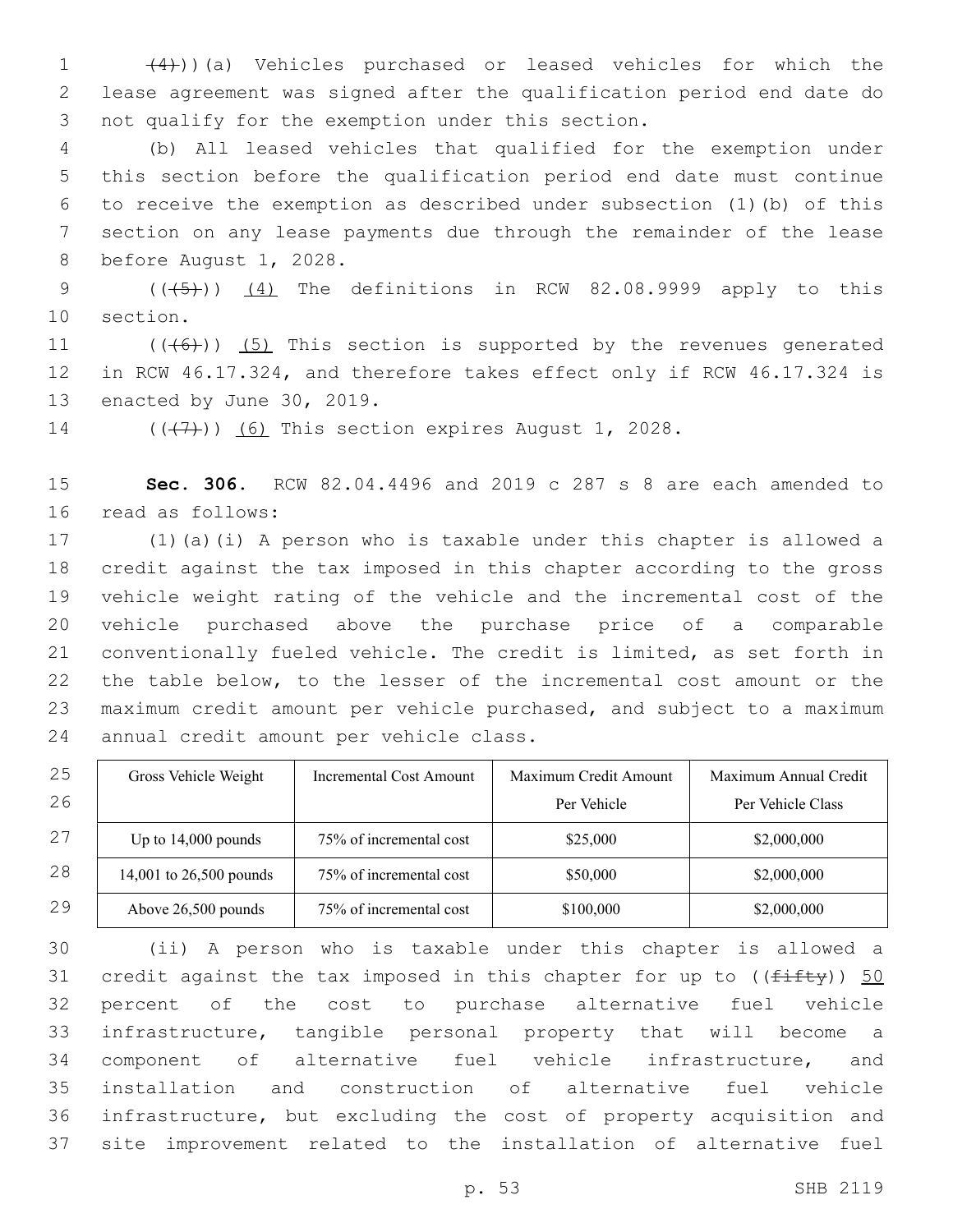vehicle infrastructure. The credit is subject to a maximum annual 2 credit amount of ((two million dollars)) \$2,000,000.

 (b) On September 1st of each year, any unused credits from any category identified in (a) of this subsection must be made available to applicants applying for credits under any other category identified in (a) of this subsection, subject to the maximum annual and total credit amounts identified in this subsection. The credit established in this section and RCW 82.16.0496 is subject to a 9 maximum annual credit amount of ((six million dollars)) \$6,000,000, 10 and a maximum total credit amount of ((thirty-two and one-half million dollars)) \$32,500,000 since the credit became available on 12 July 15, 2015.

 (c) The credit provided in (a)(i) of this subsection is available for the lease of a vehicle. The credit amount for a leased vehicle is equal to the credit in (a)(i) of this subsection multiplied by the lease reduction factor. The person claiming the credit for a leased vehicle must be the lessee as identified in the lease contract.

 (2) A person who is taxable under this chapter is allowed, subject to the maximum annual credit per category in subsection (1)(a) of this section, a credit against the tax imposed in this 21 chapter for the lesser of ((twenty-five thousand dollars)) \$25,000 or 22 ( $(fiff(y))$  50 percent of the costs of converting a commercial vehicle to be principally powered by a clean alternative fuel with a United States environmental protection agency certified conversion.

 (3) The total credits under subsection (1)(a)(i) of this section 26 may not exceed the lesser of ((two hundred fifty thousand dollars)) 27 \$250,000 or ((twenty-five)) 25 vehicles per person per calendar year.

 (4) A person may not receive credit under this section for amounts claimed as credits under chapter 82.16 RCW.

(5) Credits are available on a first-in-time basis.

 (a) The department must disallow any credits, or portion thereof, that would cause the total amount of credits claimed under this 33 section, and RCW 82.16.0496, during any calendar year to exceed ((six million dollars)) \$6,000,000. The department must provide notification on its website monthly on the amount of credits that have been applied for, the amount issued, and the amount remaining before the statewide annual limit is reached. In addition, the department must provide written notice to any person who has applied to claim tax credits in excess of the limitation in this subsection.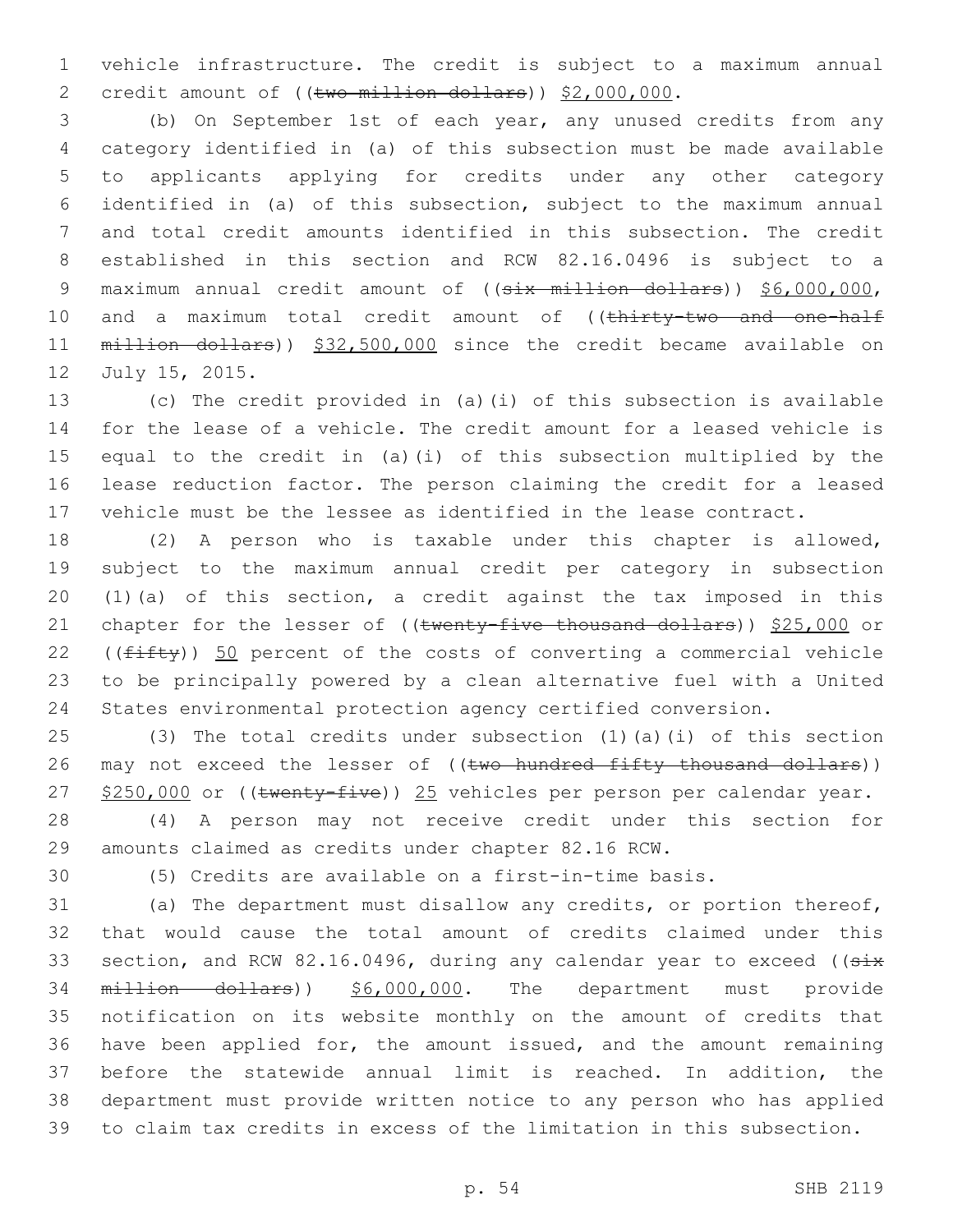(b) The department must disallow any credits, or portion thereof, that would cause the total amount of credits claimed beginning July 3 15, 2015, under this section and RCW 82.16.0496 to exceed ((thirty-4 two and one-half million dollars)) \$32,500,000. The department must provide notification on its website monthly on the total amount of credits that have been applied for, the amount issued, and the amount remaining before the statewide limit is reached. In addition, the department must provide written notice to any person who has applied to claim tax credits in excess of the limitation in this subsection.

 (6) For the purposes of the limits provided in this section, a credit must be counted against such limits for the calendar year in 12 which the credit is earned.

 (7) To claim a credit under this section a person must electronically file with the department all returns, forms, and any other information required by the department, in an electronic format as provided or approved by the department. No refunds may be granted 17 for credits under this section.

 (8) To claim a credit under this section, the person applying 19 must:

(a) Complete an application for the credit which must include:

 (i) The name, business address, and tax identification number of 22 the applicant;

 (ii) A quote or unexecuted copy of the purchase requisition or order for the vehicle, infrastructure, infrastructure components, infrastructure construction, or infrastructure installation;

 (iii) The type of alternative fuel to be used by the vehicle or 27 supported by the infrastructure;

 (iv) The incremental cost of the alternative fuel system for 29 vehicle credits;

 (v) The anticipated delivery date of the vehicle, the anticipated delivery date of the infrastructure or infrastructure components, the anticipated construction completion date of the infrastructure, or the anticipated installation completion date of the infrastructure;

 (vi) The estimated annual fuel use of the vehicle in the anticipated duties or the estimated annual fuel to be supplied by the 36 infrastructure;

(vii) The gross weight of each vehicle for vehicle credits;

 (viii) For leased vehicles, a copy of the lease contract that includes the gross capitalized cost, residual value, and name of the 40 lessee; and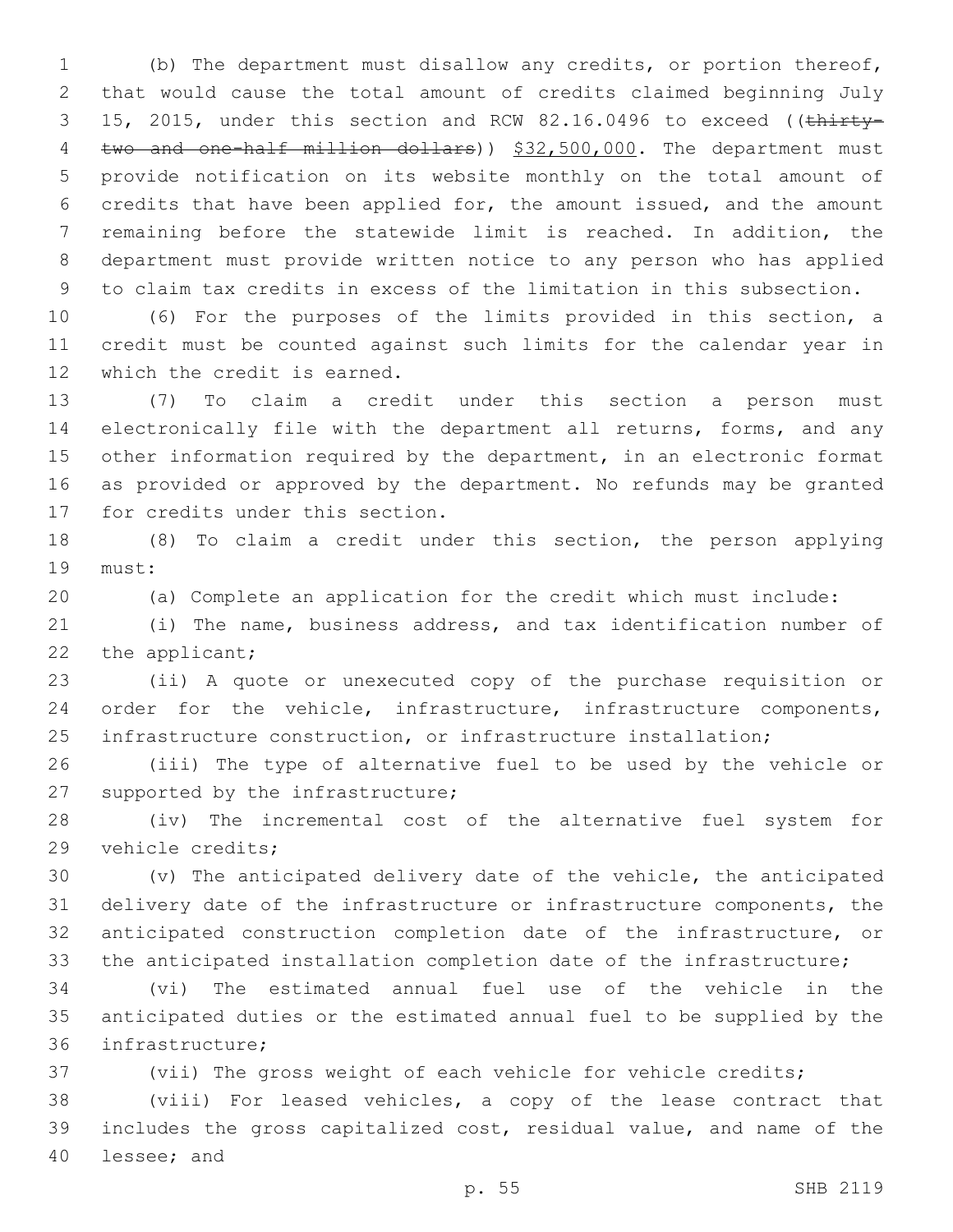(ix) Any other information deemed necessary by the department to support administration or reporting of the program.

 (b) Within ((fifteen)) 15 days of notice of credit availability from the department, provide notice of intent to claim the credit 5 including:

 (i) A copy of the order for the vehicle or infrastructure-related item, including the total cost for the vehicle or infrastructure-8 related item:

 (ii) The anticipated delivery date of the vehicle or infrastructure or infrastructure component, which must be within one 11 year of acceptance of the credit;

 (iii) The anticipated construction or installation completion date of the infrastructure, which must be within two years of 14 acceptance of the credit; and

 (iv) Any other information deemed necessary by the department to support administration or reporting of the program.

17 (c) Provide final documentation within ((thirty)) 30 days of receipt of the vehicle or infrastructure or infrastructure components or of completion of construction or installation of the 20 infrastructure, including:

 (i) A copy of the final invoice for the vehicle or 22 infrastructure-related items;

 (ii) A copy of the factory build sheet or equivalent 24 documentation;

(iii) The vehicle identification number of each vehicle;

 (iv) The incremental cost of the alternative fuel system for 27 vehicle credits;

 (v) Attestations signed by both the seller and purchaser of each vehicle attesting that the incremental cost of the alternative fuel system includes only the costs necessary for the vehicle to run on 31 alternative fuel and no other vehicle options, equipment, or costs; 32 and

 (vi) Any other information deemed necessary by the department to support administration or reporting of the program.

 (9) A person applying for credit under subsection (8) of this section may apply for multiple vehicles on the same application, but the application must include the required information for each vehicle included in the application. A separate application is required for infrastructure-related items, but all infrastructure-related items at a single location may be included in a single

p. 56 SHB 2119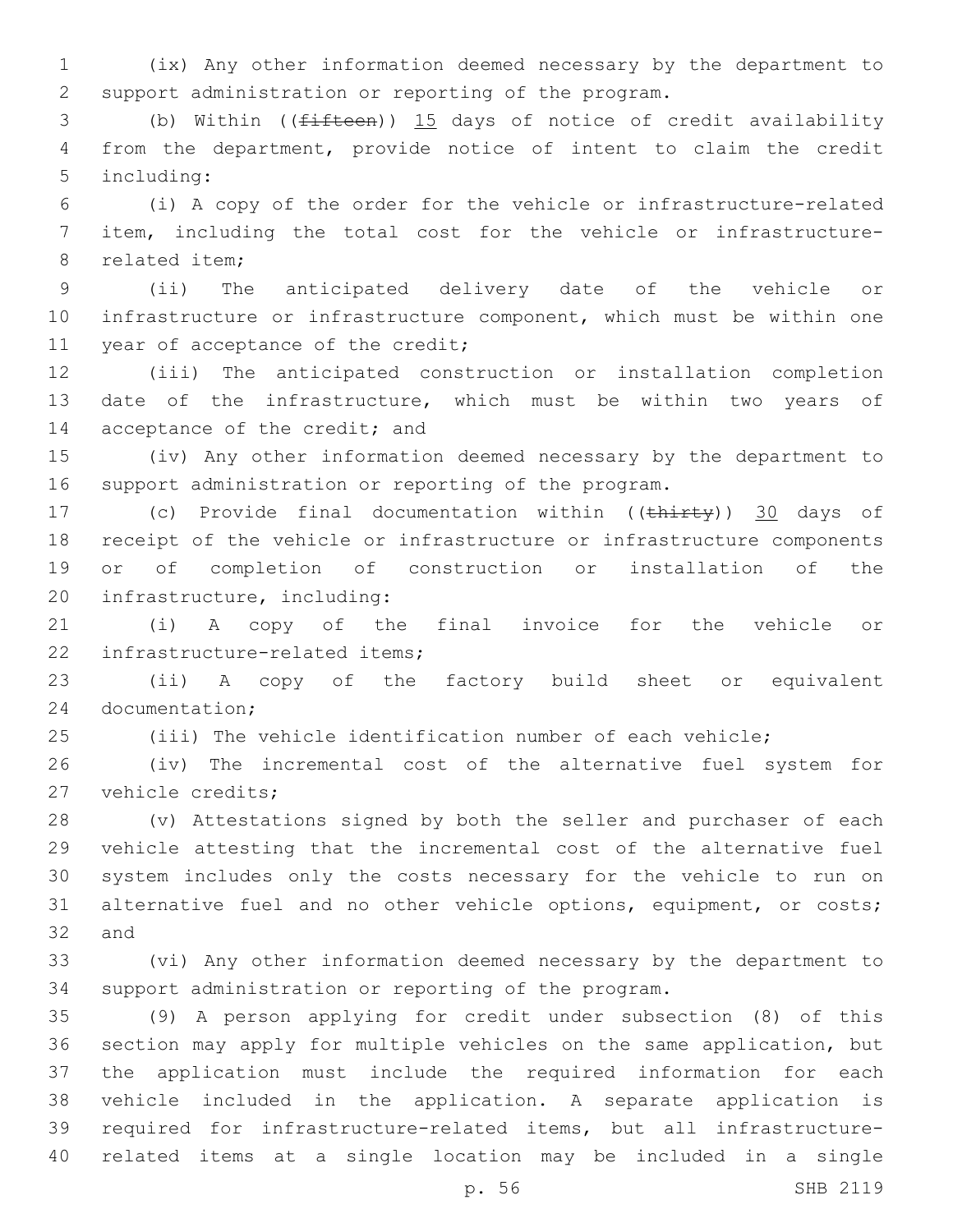application provided the required information for each infrastructure-related item is included in the application.

 (10) To administer the credits, the department must, at a minimum:4

 (a) Provide notification on its website monthly of the amount of credits that have been applied for, claimed, and the amount remaining before the statewide annual limit and total limit are reached;

8 (b) Within ((fifteen)) 15 days of receipt of the application, notify persons applying of the availability of tax credits in the year in which the vehicles or infrastructure applied for are anticipated to be delivered, constructed, or installed;

12 (c) Within ((<del>fifteen</del>)) 15 days of receipt of the notice of intent to claim the tax credit, notify the applicant of the approval, 14 denial, or missing information in their notice; and

15 (d) Within ((<del>fifteen</del>)) 15 days of receipt of final documentation, review the documentation and notify the person applying of the 17 acceptance of their final documentation.

 (11) If a person fails to supply the information as required in subsection (8) of this section, the department must deny the 20 application.

 (12)(a) Taxpayers are only eligible for a credit under this 22 section based on:

 (i) Sales or leases of new commercial vehicles and qualifying used commercial vehicles with propulsion units that are principally 25 powered by a clean alternative fuel;

 (ii) Costs to modify a commercial vehicle, including sales of tangible personal property incorporated into the vehicle and labor or service expenses incurred in modifying the vehicle, to be principally 29 powered by a clean alternative fuel; or

 (iii) Sales of alternative fuel vehicle infrastructure or infrastructure components, or the cost of construction or installation of alternative fuel vehicle infrastructure.

 (b) A credit is earned when the purchaser or the lessee takes receipt of the qualifying commercial vehicle or infrastructure- related item, the vehicle conversion is complete, or the construction or installation of the infrastructure is complete.

 (13) A credit earned during one calendar year may be carried over to be credited against taxes incurred in the subsequent calendar 39 year, but may not be carried over a second year.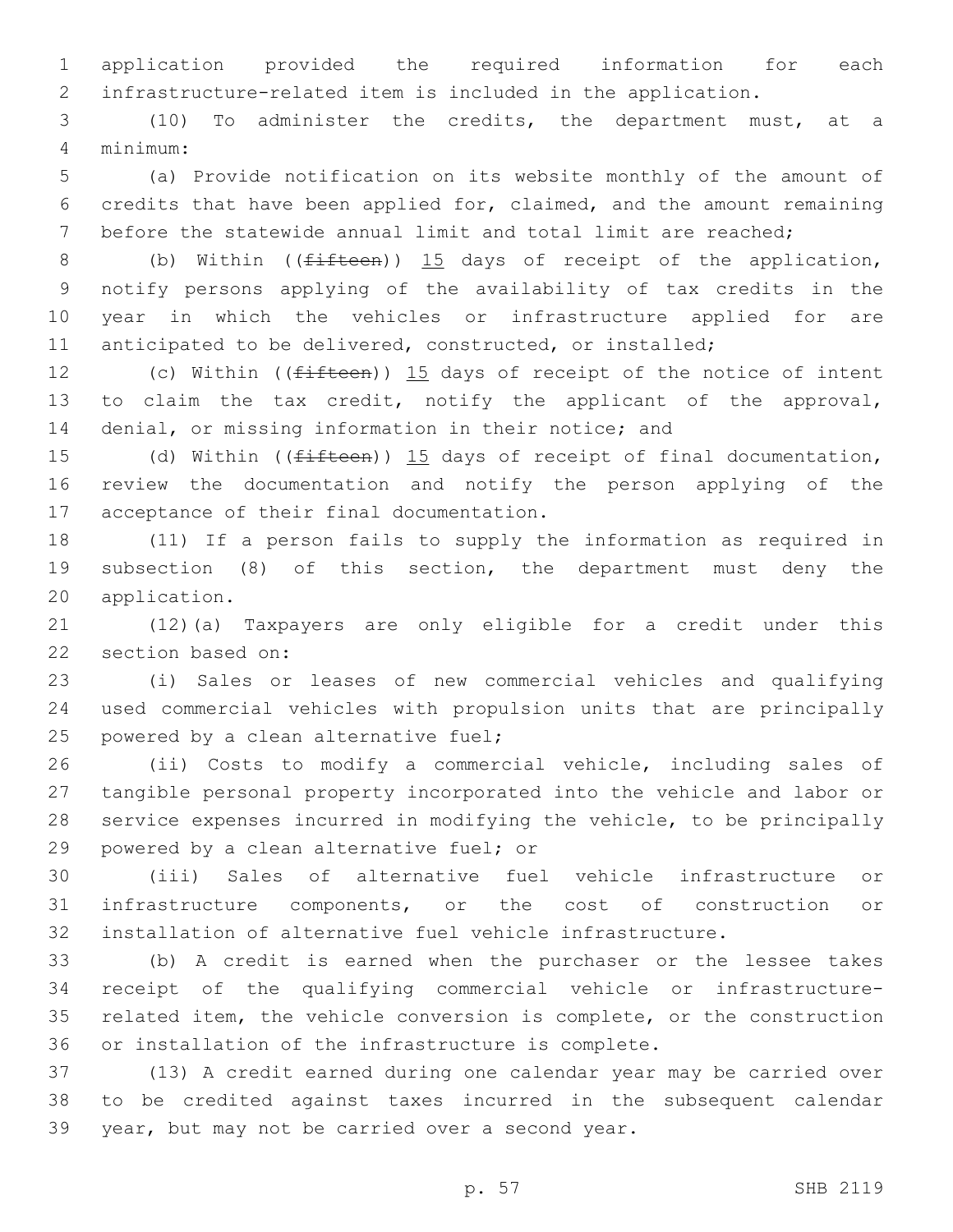(14)(((a) Beginning November 25, 2015, and on the 25th of February, May, August, and November of each year thereafter, the department must notify the state treasurer of the amount of credits taken under this section as reported on returns filed with the department during the preceding calendar quarter ending on the last day of December, March, June, and September, respectively.

 (b) On the last day of March, June, September, and December of 8 each year, the state treasurer, based upon information provided by the department, must transfer a sum equal to the dollar amount of the credit provided under this section from the multimodal transportation 11 account to the general fund.

12 (15)) The department must conduct outreach to interested parties to obtain input on how best to streamline the application process required for the credit made available in this section and RCW 82.16.0496 to further adoption of alternative fuel technologies in commercial vehicle fleets, and must incorporate the findings resulting from this outreach effort into the rules and practices it adopts to implement and administer this section and RCW 82.16.0496 to 19 the extent permitted under law.

20  $((+16))$   $(15)$  The definitions in this subsection apply throughout 21 this section unless the context clearly requires otherwise.

 (a) "Alternative fuel vehicle infrastructure" means structures, machinery, and equipment necessary and integral to support a clean 24 alternative fuel vehicle.

 (b) "Auto transportation company" means any corporation or person owning, controlling, operating, or managing any motor propelled vehicle, used in the business of transporting persons for compensation over public highways within the state of Washington, between fixed points or over a regular route. For the purposes of this section, "auto transportation company" also includes the following categories of providers irrespective of whether they provide service between fixed points or over a regular route: "Private, nonprofit transportation provider" as defined in RCW 81.66.010, "charter party carrier" as defined in RCW 81.70.020, and paratransit service providers who primarily provide special needs transportation to individuals with disabilities and the elderly.

 (c) "Clean alternative fuel" means electricity, dimethyl ether, hydrogen, methane, natural gas, liquefied natural gas, compressed 39 natural gas, or propane.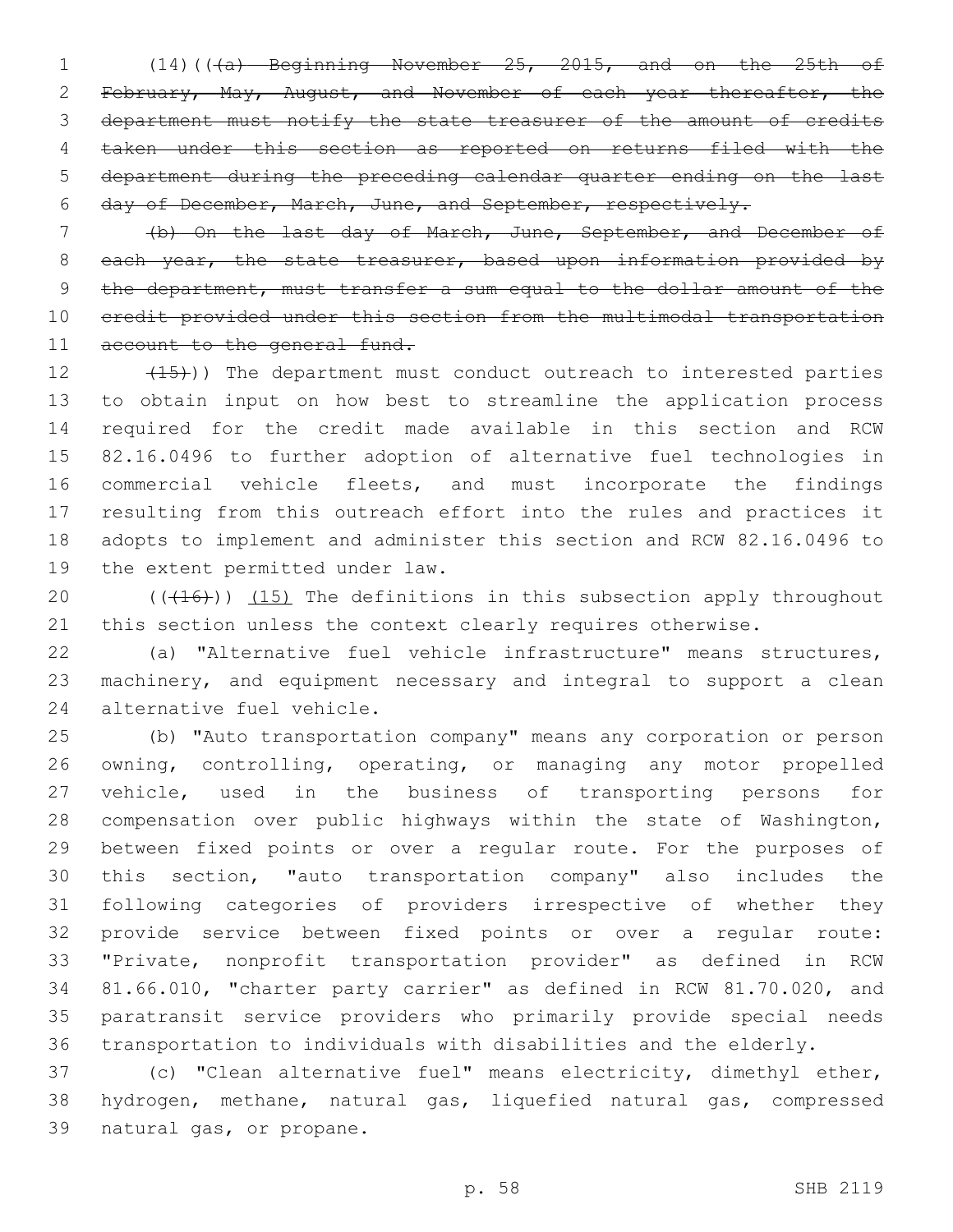(d) "Commercial vehicle" means any commercial vehicle that is purchased by a private business and that is used exclusively in the provision of commercial services or the transportation of commodities, merchandise, produce, refuse, freight, animals, or passengers, and that is displaying a Washington state license plate. All commercial vehicles that provide transportation to passengers must be operated by an auto transportation company.

 (e) "Gross capitalized cost" means the agreed upon value of the commercial vehicle and including any other items a person pays over 10 the lease term that are included in such cost.

 (f) "Lease reduction factor" means the vehicle gross capitalized cost less the residual value, divided by the gross capitalized cost.

(g) "Qualifying used commercial vehicle" means vehicles that:

14 (i) Have an odometer reading of less than ((four hundred fifty 15 thousand)) 450,000 miles;

16 (ii) Are less than ((ten)) 10 years past their original date of 17 manufacture;

 (iii) Were modified after the initial purchase with a United States environmental protection agency certified conversion that would allow the propulsion units to be principally powered by a clean 21 alternative fuel; and

(iv) Are being sold for the first time after modification.

 (h) "Residual value" means the lease-end value of the vehicle as 24 determined by the lessor, at the end of the lease term included in 25 the lease contract.

 $((+17))$   $(16)$  Credits may be earned under this section from January 1, 2016, until the maximum total credit amount in subsection (1)(b) of this section is reached, except for credits for leased vehicles, which may be earned from July 1, 2016, until the maximum total credit amount in subsection (1)(b) of this section is reached.

 **Sec. 307.** RCW 82.16.0496 and 2019 c 287 s 13 are each amended to 32 read as follows:

 (1)(a)(i) A person who is taxable under this chapter is allowed a credit against the tax imposed in this chapter according to the gross vehicle weight rating of the vehicle and the incremental cost of the vehicle purchased above the purchase price of a comparable conventionally fueled vehicle. The credit is limited, as set forth in the table below, to the lesser of the incremental cost amount or the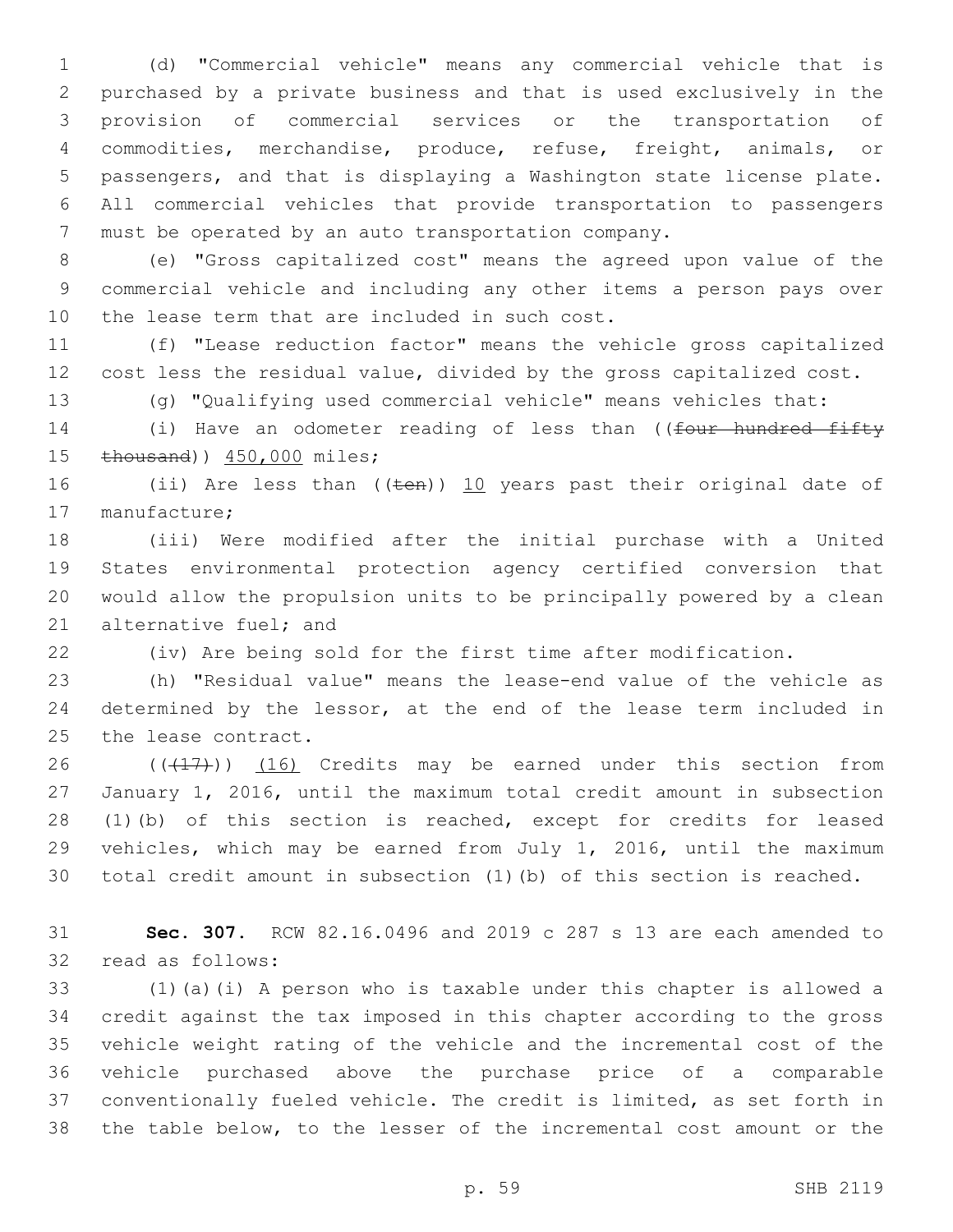maximum credit amount per vehicle purchased, and subject to a maximum 2 annual credit amount per vehicle class.

|   | Gross Vehicle Weight    | Incremental Cost Amount | Maximum Credit Amount | Maximum Annual Credit |
|---|-------------------------|-------------------------|-----------------------|-----------------------|
| 4 |                         |                         | Per Vehicle           | Per Vehicle Class     |
| 5 | Up to $14,000$ pounds   | 75% of incremental cost | \$25,000              | \$2,000,000           |
| 6 | 14,001 to 26,500 pounds | 75% of incremental cost | \$50,000              | \$2,000,000           |
|   | Above 26,500 pounds     | 75% of incremental cost | \$100,000             | \$2,000,000           |

 (ii) A person who is taxable under this chapter is allowed a 9 credit against the tax imposed in this chapter for up to  $((f\text{iff}\psi))$  50 percent of the cost to purchase alternative fuel vehicle infrastructure, tangible personal property that will become a component of alternative fuel vehicle infrastructure, and installation and construction of alternative fuel vehicle infrastructure, but excluding the cost of property acquisition and site improvement related to the installation of alternative fuel vehicle infrastructure. The credit is subject to a maximum annual 17 credit amount of ((two million dollars)) \$2,000,000.

 (b) On September 1st of each year, any unused credits from any category identified in (a) of this subsection must be made available to applicants applying for credits under any other category identified in (a) of this subsection, subject to the maximum annual and total credit amounts identified in this subsection. The credit established in this section and RCW 82.04.4496 is subject to a 24 maximum annual credit amount of ((six million dollars)) \$6,000,000, 25 and a maximum total credit amount of ((thirty-two and one-half million dollars)) \$32,500,000 beginning July 15, 2015.

 (c) The credit provided in (a)(i) of this subsection is available for the lease of a vehicle. The credit amount for a leased vehicle is equal to the credit in (a)(i) of this subsection multiplied by the lease reduction factor. The person claiming the credit for a leased vehicle must be the lessee as identified in the lease contract.

 (2) A person who is taxable under this chapter is allowed, subject to the maximum annual credit per category in subsection (1)(a) of this section, a credit against the tax imposed in this 35 chapter for the lesser of ((twenty-five thousand dollars)) \$25,000 or (( $f$ ifty)) 50 percent of the costs of converting a commercial vehicle to be principally powered by a clean alternative fuel with a United States environmental protection agency certified conversion.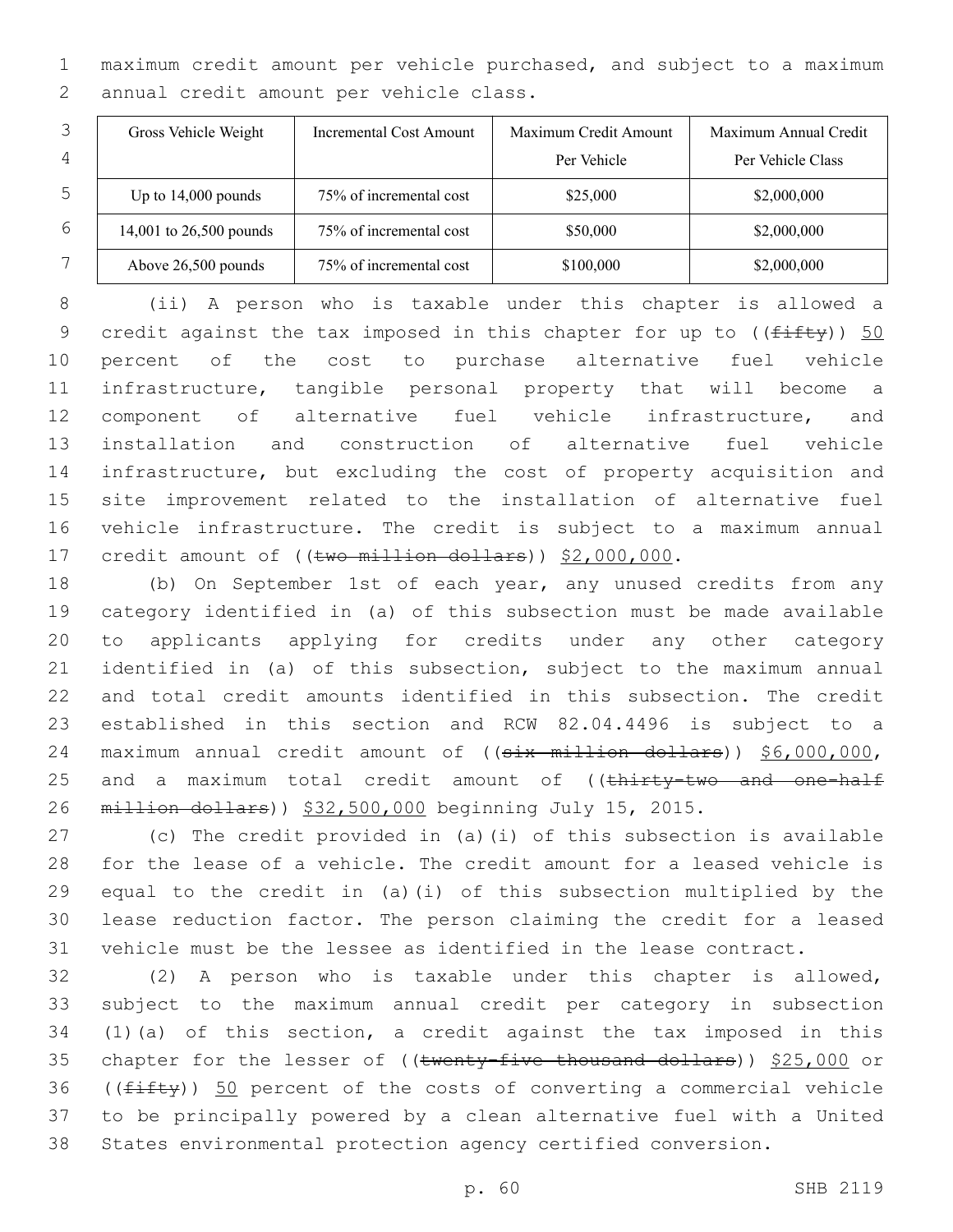(3) The total credits under subsection (1)(a)(i) of this section 2 may not exceed the lesser of ((two hundred fifty thousand dollars)) 3 \$250,000 or ((twenty-five)) 25 vehicles per person per calendar year.

 (4) A person may not receive credit under this section for amounts claimed as credits under chapter 82.04 RCW.

(5) Credits are available on a first-in-time basis.

 (a) The department must disallow any credits, or portion thereof, that would cause the total amount of credits claimed under this 9 section, and RCW 82.04.4496, during any calendar year to exceed ((six 10 million dollars)) \$6,000,000. The department must provide notification on its website monthly on the amount of credits that 12 have been applied for, the amount issued, and the amount remaining before the statewide annual limit is reached. In addition, the department must provide written notice to any person who has applied to claim tax credits in excess of the limitation in this subsection.

 (b) The department must disallow any credits, or portion thereof, that would cause the total amount of credits claimed beginning July 18 15, 2015, under this section and RCW 82.04.4496 to exceed ((thirty-19 two and one-half million dollars)) \$32,500,000. The department must provide notification on its website monthly on the total amount of 21 credits that have been applied for, the amount issued, and the amount remaining before the statewide limit is reached. In addition, the department must provide written notice to any person who has applied to claim tax credits in excess of the limitation in this subsection.

 (6) For the purposes of the limits provided in this section, a credit must be counted against such limits for the calendar year in 27 which the credit is earned.

 (7) To claim a credit under this section a person must electronically file with the department all returns, forms, and any other information required by the department, in an electronic format as provided or approved by the department. No refunds may be granted 32 for credits under this section.

 (8) To claim a credit under this section, the person applying 34 must:

(a) Complete an application for the credit which must include:

 (i) The name, business address, and tax identification number of 37 the applicant;

 (ii) A quote or unexecuted copy of the purchase requisition or order for the vehicle, infrastructure, infrastructure components, infrastructure construction, or infrastructure installation;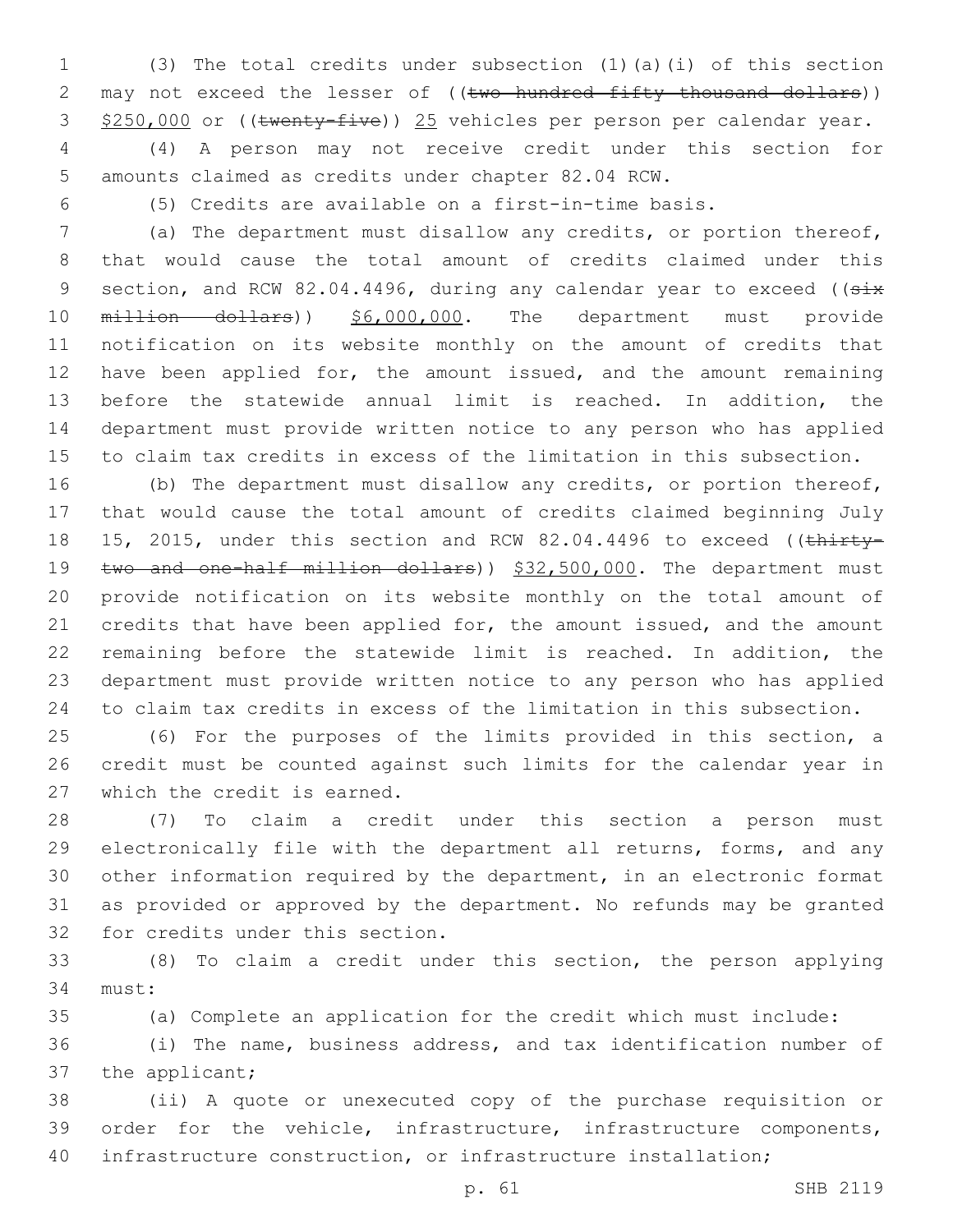(iii) The type of alternative fuel to be used by the vehicle or 2 supported by the infrastructure;

 (iv) The incremental cost of the alternative fuel system for vehicle credits;4

 (v) The anticipated delivery date of the vehicle, the anticipated delivery date of the infrastructure or infrastructure components, the anticipated construction completion date of the infrastructure, or 8 the anticipated installation completion date of the infrastructure;

 (vi) The estimated annual fuel use of the vehicle in the anticipated duties or the estimated annual fuel to be supplied by the 11 infrastructure;

(vii) The gross weight of each vehicle for vehicle credits;

 (viii) For leased vehicles, a copy of the lease contract that includes the gross capitalized cost, residual value, and name of the 15 lessee; and

 (ix) Any other information deemed necessary by the department to support administration or reporting of the program.

18 (b) Within ((fifteen)) 15 days of notice of credit availability from the department, provide notice of intent to claim the credit 20 including:

 (i) A copy of the order for the vehicle or infrastructure-related item, including the total cost for the vehicle or infrastructure-23 related item:

 (ii) The anticipated delivery date of the vehicle or infrastructure or infrastructure component, which must be within one 26 year of acceptance of the credit;

 (iii) The anticipated construction or installation completion date of the infrastructure, which must be within two years of 29 acceptance of the credit; and

 (iv) Any other information deemed necessary by the department to support administration or reporting of the program.

32 (c) Provide final documentation within ((thirty)) 30 days of receipt of the vehicle or infrastructure or infrastructure components or of completion of construction or installation of the 35 infrastructure, including:

 (i) A copy of the final invoice for the vehicle or 37 infrastructure-related items;

 (ii) A copy of the factory build sheet or equivalent 39 documentation;

(iii) The vehicle identification number of each vehicle;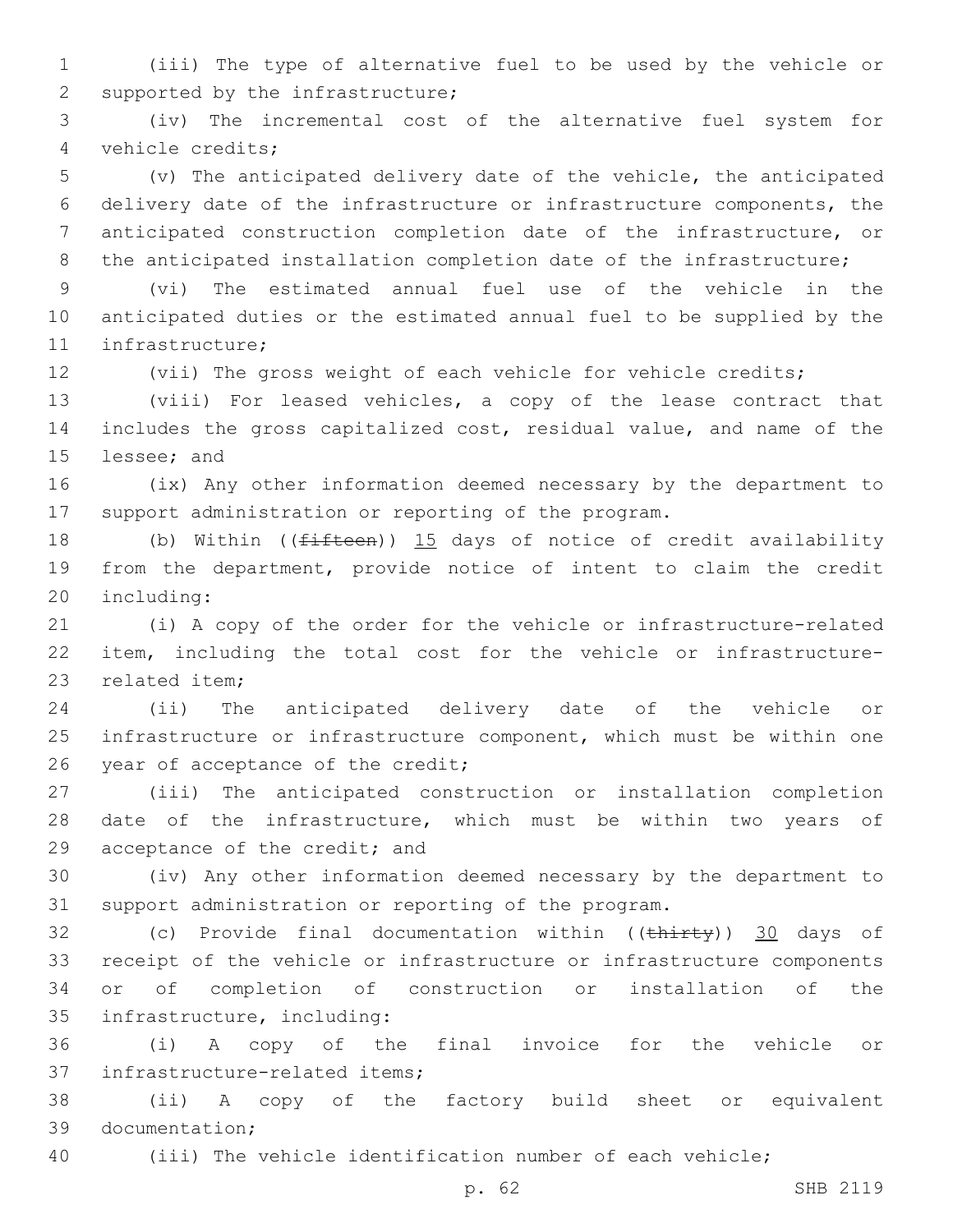(iv) The incremental cost of the alternative fuel system for 2 vehicle credits;

 (v) Attestations signed by both the seller and purchaser of the vehicle attesting that the incremental cost of the alternative fuel system includes only the costs necessary for the vehicle to run on alternative fuel and no other vehicle options, equipment, or costs; 7 and

 (vi) Any other information deemed necessary by the department to support administration or reporting of the program.

 (9) A person applying for credit under subsection (8) of this section may apply for multiple vehicles on the same application, but the application must include the required information for each vehicle included in the application. A separate application is required for infrastructure-related items, but all infrastructure- related items at a single location may be included in a single application provided the required information for each infrastructure-related item is included in the application.

 (10) To administer the credits, the department must, at a 19 minimum:

 (a) Provide notification on its website monthly of the amount of credits that have been applied for, claimed, and the amount remaining before the statewide annual limit and total limit are reached;

23 (b) Within ((fifteen)) 15 days of receipt of the application, notify persons applying of the availability of tax credits in the year in which the vehicles or infrastructure applied for are anticipated to be delivered, constructed, or installed;

27 (c) Within ( $(fifteen)$ )  $15$  days of receipt of the notice of intent 28 to claim the tax credit, notify the applicant of the approval, denial, or missing information in their notice; and

30 (d) Within ((<del>fifteen</del>)) 15 days of receipt of final documentation, review the documentation and notify the person applying of the 32 acceptance of their final documentation.

 (11) If a person fails to supply the information as required in subsection (8) of this section, the department must deny the 35 application.

 (12)(a) Taxpayers are only eligible for a credit under this 37 section based on:

 (i) Sales or leases of new commercial vehicles and qualifying used commercial vehicles with propulsion units that are principally 40 powered by a clean alternative fuel;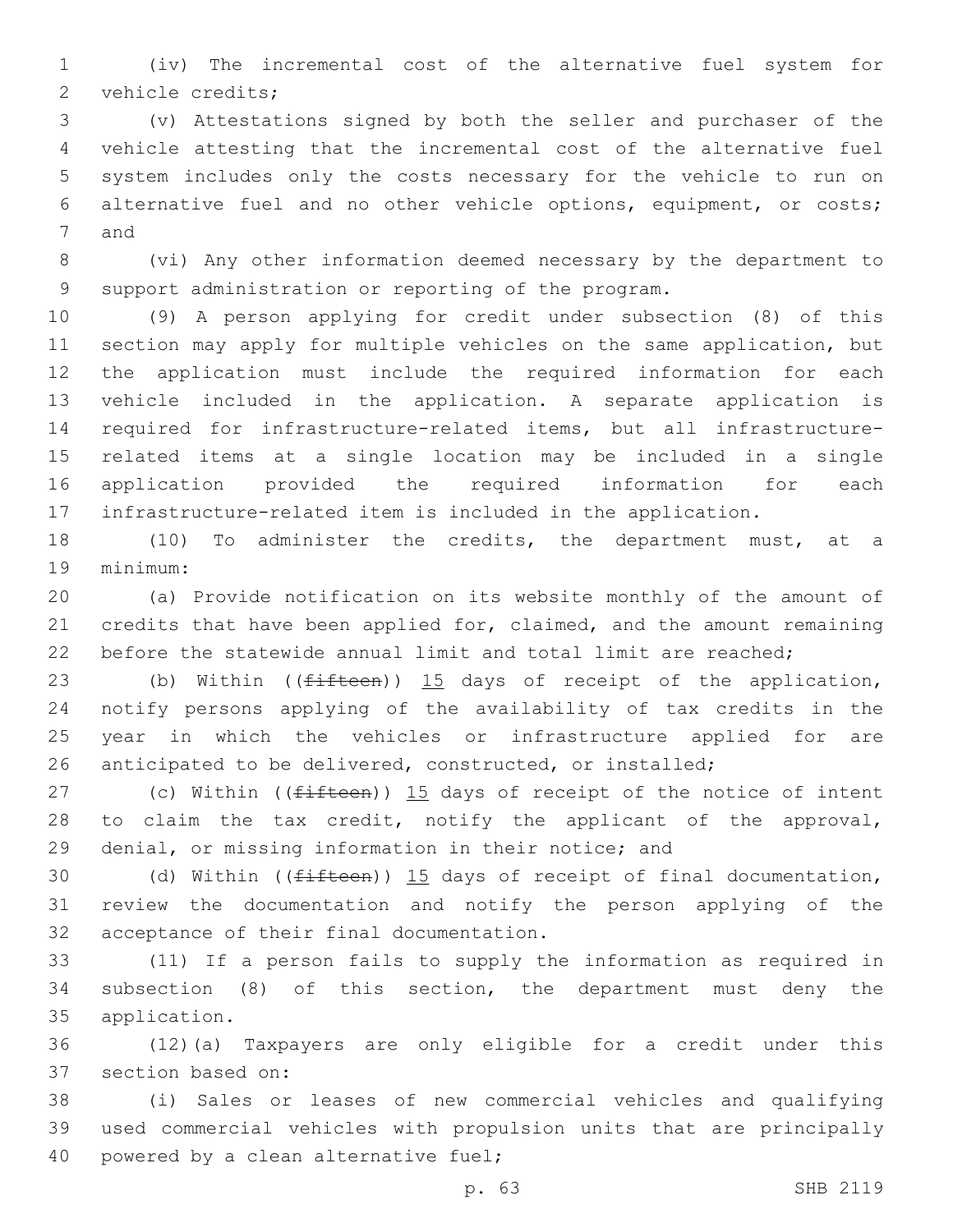(ii) Costs to modify a commercial vehicle, including sales of tangible personal property incorporated into the vehicle and labor or service expenses incurred in modifying the vehicle, to be principally 4 powered by a clean alternative fuel; or

 (iii) Sales of alternative fuel vehicle infrastructure or infrastructure components, or the cost of construction or installation of alternative fuel vehicle infrastructure.

 (b) A credit is earned when the purchaser or the lessee takes receipt of the qualifying commercial vehicle or infrastructure- related item, the vehicle conversion is complete, or the construction or installation of the infrastructure is complete.

(13) The definitions in RCW 82.04.4496 apply to this section.

 (14) A credit earned during one calendar year may be carried over to be credited against taxes incurred in the subsequent calendar 15 year, but may not be carried over a second year.

16 (15)(((a) Beginning November 25, 2015, and on the 25th of 17 February, May, August, and November of each year thereafter, the 18 department must notify the state treasurer of the amount of credits taken under this section as reported on returns filed with the department during the preceding calendar quarter ending on the last 21 day of December, March, June, and September, respectively.

 (b) On the last day of March, June, September, and December of 23 each year, the state treasurer, based upon information provided by 24 the department, must transfer a sum equal to the dollar amount of the credit provided under this section from the multimodal transportation 26 account to the general fund.

 $(16)$ ) Credits may be earned under this section from January 1, 2016, until the maximum total credit amount in subsection (1)(b) of this section is reached, except for credits for leased vehicles, which may be earned from July 1, 2016, until the maximum total credit amount in subsection (1)(b) of this section is reached.

 **Sec. 308.** RCW 82.08.816 and 2019 c 287 s 11 are each amended to 33 read as follows:

(1) The tax imposed by RCW 82.08.020 does not apply to:

 (a) The sale of batteries or fuel cells for electric vehicles, including batteries or fuel cells sold as a component of an electric 37 bus at the time of the vehicle's sale;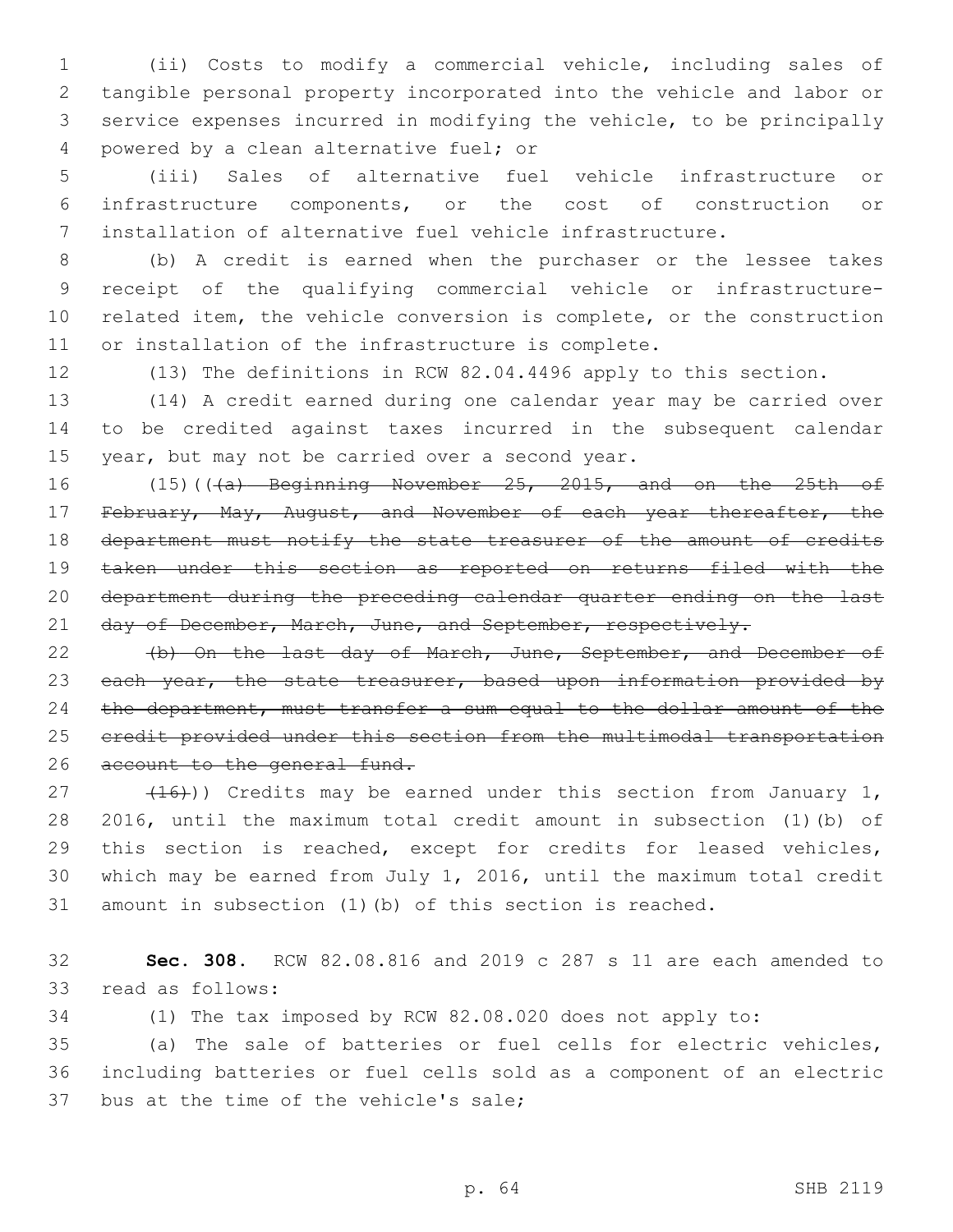(b) The sale of or charge made for labor and services rendered in respect to installing, repairing, altering, or improving electric 3 vehicle batteries or fuel cells;

 (c) The sale of or charge made for labor and services rendered in respect to installing, constructing, repairing, or improving battery or fuel cell electric vehicle infrastructure, including hydrogen 7 fueling stations;

 (d) The sale of tangible personal property that will become a component of battery or fuel cell electric vehicle infrastructure during the course of installing, constructing, repairing, or improving battery or fuel cell electric vehicle infrastructure; and

12 (e) The sale of zero emissions buses.

 (2) Sellers may make tax exempt sales under this section only if the buyer provides the seller with an exemption certificate in a form and manner prescribed by the department. The seller must retain a 16 copy of the certificate for the seller's files.

17 (3) ((On the last day of January, April, July, and October of 18 each year, the state treasurer, based upon information provided by 19 the department, must transfer from the multimodal transportation account to the general fund a sum equal to the dollar amount that would otherwise have been deposited into the general fund during the prior calendar quarter but for the exemption provided in this section. Information provided by the department to the state 24 treasurer must be based on the best available data, except that the department may provide estimates of taxes exempted under this section until such time as retailers are able to report such exempted amounts 27 on their tax returns.

28  $(4)$ )) The definitions in this subsection apply throughout this section unless the context clearly requires otherwise.

 (a) "Battery charging station" means an electrical component assembly or cluster of component assemblies designed specifically to charge batteries within electric vehicles, which meet or exceed any standards, codes, and regulations set forth by chapter 19.28 RCW and consistent with rules adopted under RCW 19.27.540.

 (b) "Battery exchange station" means a fully automated facility that will enable an electric vehicle with a swappable battery to enter a drive lane and exchange the depleted battery with a fully charged battery through a fully automated process, which meets or exceeds any standards, codes, and regulations set forth by chapter 19.28 RCW and consistent with rules adopted under RCW 19.27.540.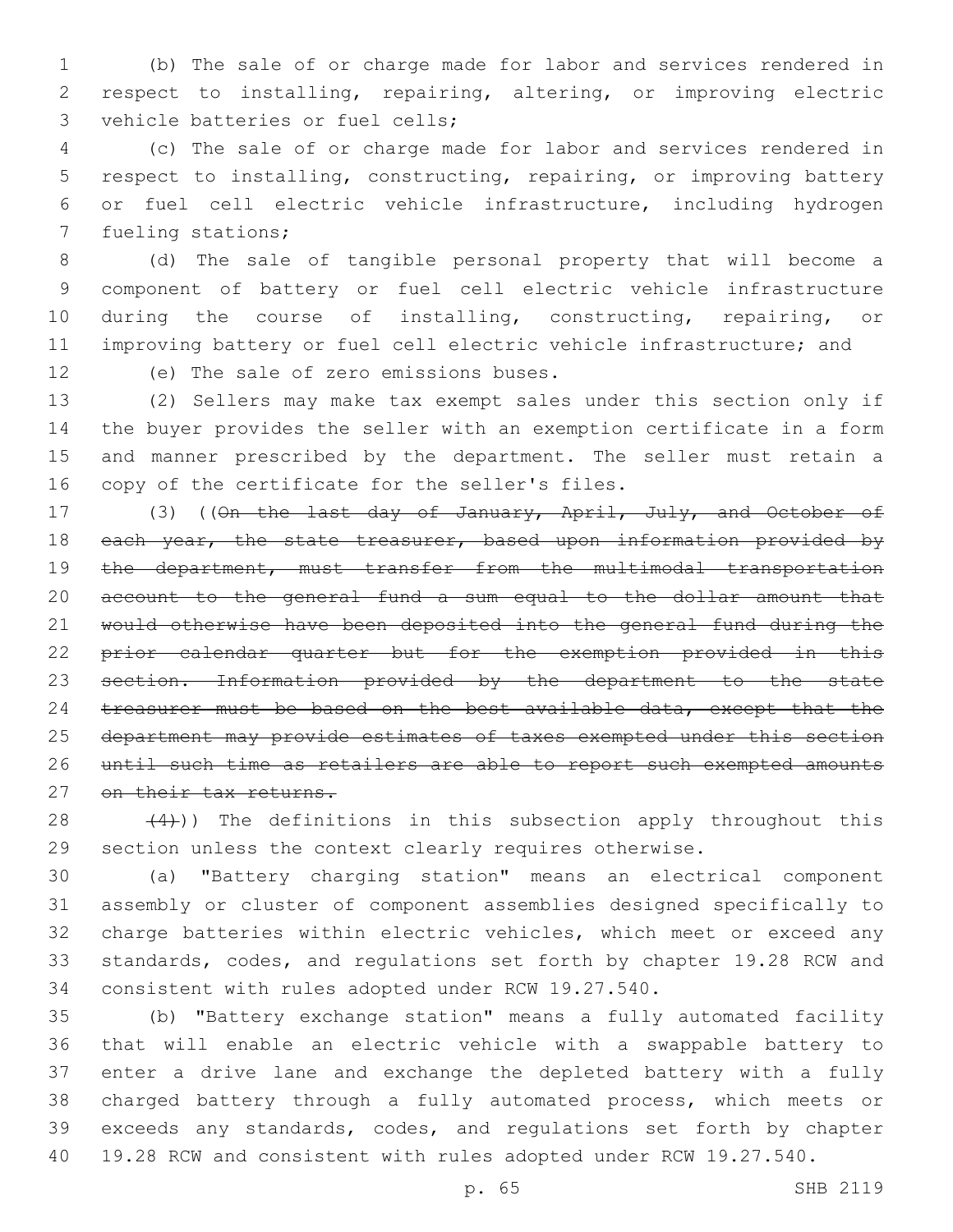(c) "Electric vehicle infrastructure" means structures, machinery, and equipment necessary and integral to support a battery or fuel cell electric vehicle, including battery charging stations, rapid charging stations, battery exchange stations, fueling stations that provide hydrogen for fuel cell electric vehicles, and renewable 6 hydrogen production facilities.

 (d) "Rapid charging station" means an industrial grade electrical outlet that allows for faster recharging of electric vehicle batteries through higher power levels, which meets or exceeds any standards, codes, and regulations set forth by chapter 19.28 RCW and consistent with rules adopted under RCW 19.27.540.

 (e) "Renewable hydrogen" means hydrogen produced using renewable resources both as the source for hydrogen and the source for the 14 energy input into the production process.

 (f) "Renewable resource" means (i) water; (ii) wind; (iii) solar energy; (iv) geothermal energy; (v) renewable natural gas; (vi) renewable hydrogen; (vii) wave, ocean, or tidal power; (viii) biodiesel fuel that is not derived from crops raised on land cleared from old growth or first growth forests; or (ix) biomass energy.

 (g) "Zero emissions bus" means a bus that emits no exhaust gas 21 from the onboard source of power, other than water vapor.

22  $((\overline{5}))(\overline{4})$  This section expires July 1, 2025.

 **Sec. 309.** RCW 82.12.816 and 2019 c 287 s 12 are each amended to 24 read as follows:

 (1) The tax imposed by RCW 82.12.020 does not apply to the use of:26

 (a) Electric vehicle batteries or fuel cells, including batteries or fuel cells sold as a component of an electric bus at the time of 29 the vehicle's sale;

 (b) Labor and services rendered in respect to installing, repairing, altering, or improving electric vehicle batteries or fuel 32 cells;

 (c) Tangible personal property that will become a component of battery or fuel cell electric vehicle infrastructure during the course of installing, constructing, repairing, or improving battery 36 or fuel cell electric vehicle infrastructure; and

(d) Zero emissions buses.37

 (2) The definitions in this subsection apply throughout this section unless the context clearly requires otherwise.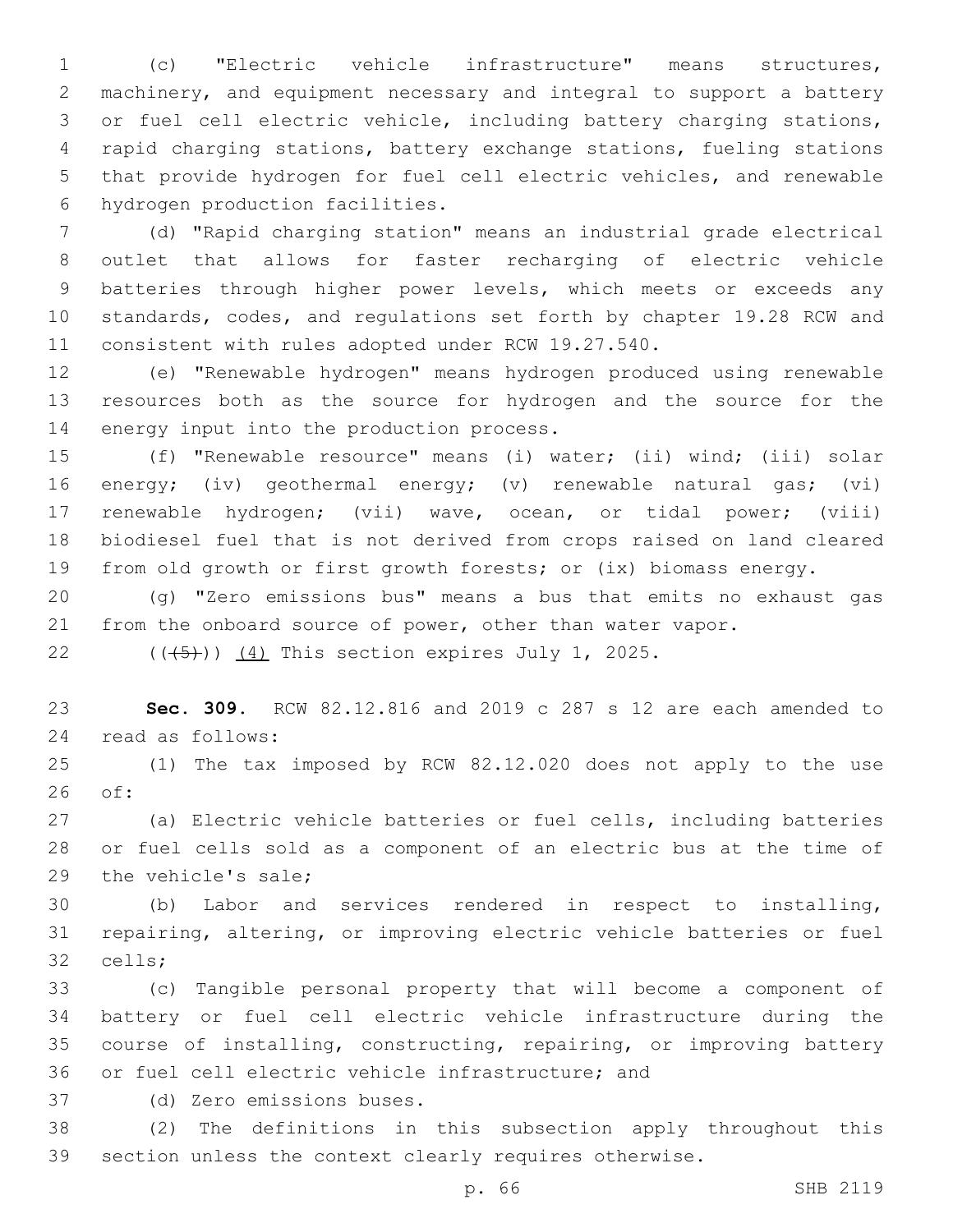(a) "Battery charging station" means an electrical component assembly or cluster of component assemblies designed specifically to charge batteries within electric vehicles, which meet or exceed any standards, codes, and regulations set forth by chapter 19.28 RCW and 5 consistent with rules adopted under RCW 19.27.540.

 (b) "Battery exchange station" means a fully automated facility that will enable an electric vehicle with a swappable battery to enter a drive lane and exchange the depleted battery with a fully charged battery through a fully automated process, which meets or exceeds any standards, codes, and regulations set forth by chapter 19.28 RCW and consistent with rules adopted under RCW 19.27.540.

 (c) "Electric vehicle infrastructure" means structures, machinery, and equipment necessary and integral to support a battery 14 or fuel cell electric vehicle, including battery charging stations, rapid charging stations, battery exchange stations, fueling stations that provide hydrogen for fuel cell electric vehicles, and renewable 17 hydrogen production facilities.

 (d) "Rapid charging station" means an industrial grade electrical outlet that allows for faster recharging of electric vehicle batteries through higher power levels, which meets or exceeds any standards, codes, and regulations set forth by chapter 19.28 RCW and consistent with rules adopted under RCW 19.27.540.

 (e) "Renewable hydrogen" means hydrogen produced using renewable resources both as the source for hydrogen and the source for the 25 energy input into the production process.

 (f) "Renewable resource" means (i) water; (ii) wind; (iii) solar energy; (iv) geothermal energy; (v) renewable natural gas; (vi) renewable hydrogen; (vii) wave, ocean, or tidal power; (viii) biodiesel fuel that is not derived from crops raised on land cleared from old growth or first growth forests; or (ix) biomass energy.

 (g) "Zero emissions bus" means a bus that emits no exhaust gas from the onboard source of power, other than water vapor.

33 (3) ((On the last day of January, April, July, and October of 34 each year, the state treasurer, based upon information provided by the department, must transfer from the multimodal transportation account to the general fund a sum equal to the dollar amount that would otherwise have been deposited into the general fund during the prior calendar quarter but for the exemption provided in this section. Information provided by the department to the state 40 treasurer must be based on the best available data, except that the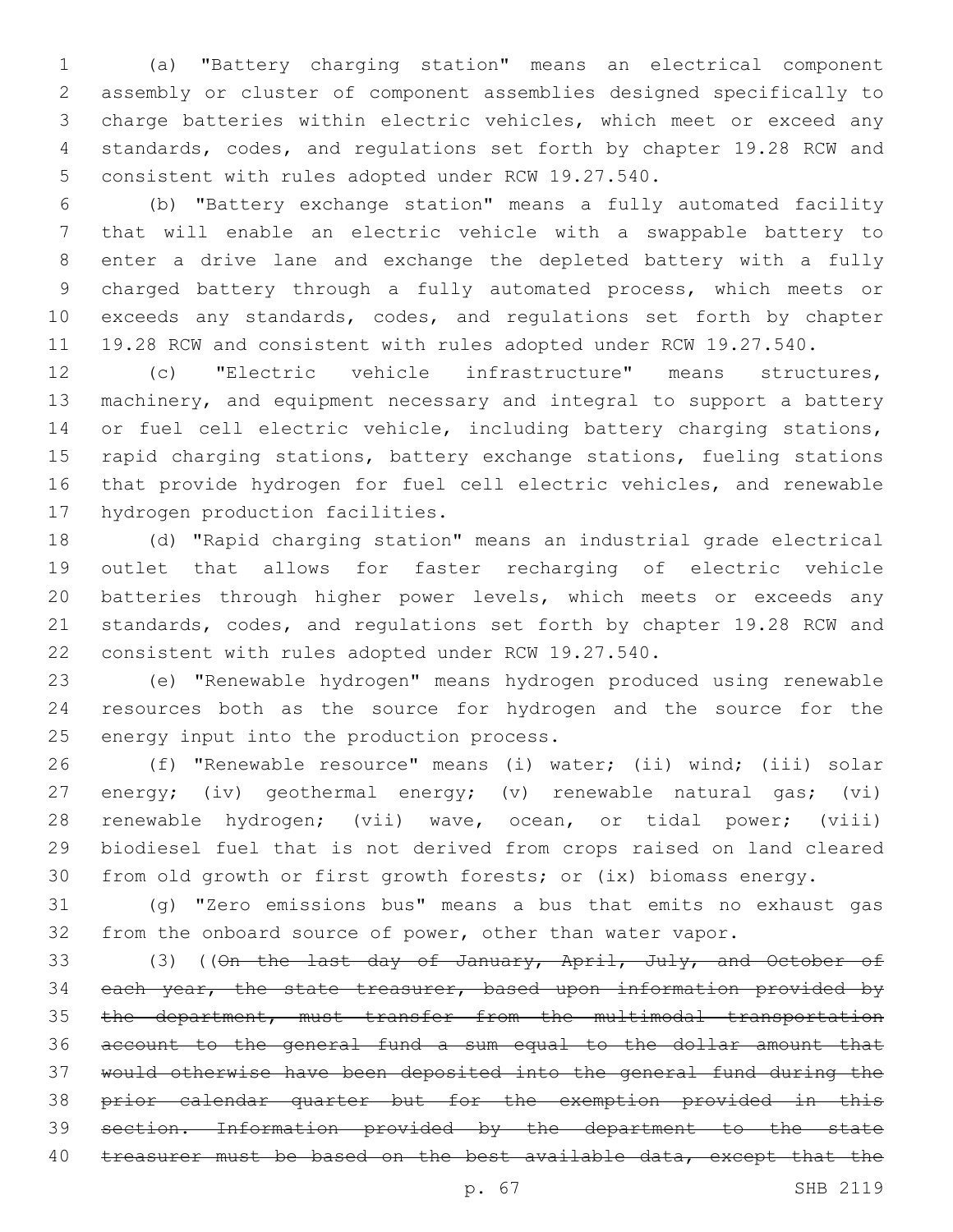department may provide estimates of taxes exempted under this section

until such time as retailers are able to report such exempted amounts

3 on their tax returns.

 $(4)$ )) This section expires July 1, 2025.

 **Sec. 310.** RCW 82.70.040 and 2016 c 32 s 3 are each amended to read as follows:6

 (1)(a) The department must keep a running total of all credits allowed under RCW 82.70.020 during each fiscal year. The department may not allow any credits that would cause the total amount allowed 10 to exceed ((two million seven hundred fifty thousand dollars)) 11 \$2,750,000 in any fiscal year.

 (b) If the total amount of credit applied for by all applicants in any year exceeds the limit in this subsection, the department must ratably reduce the amount of credit allowed for all applicants so that the limit in this subsection is not exceeded. If a credit is reduced under this subsection, the amount of the reduction may not be carried forward and claimed in subsequent fiscal years.

 (2)(a) Tax credits under RCW 82.70.020 may not be claimed in excess of the amount of tax otherwise due under chapter 82.04 or 20 82.16 RCW.

 (b) Through June 30, 2005, a person with taxes equal to or in excess of the credit under RCW 82.70.020, and therefore not subject to the limitation in (a) of this subsection, may elect to defer tax credits for a period of not more than three years after the year in which the credits accrue. For credits approved by the department through June 30, 2015, the approved credit may be carried forward and used for tax reporting periods through December 31, 2016. Credits approved after June 30, 2015, must be used for tax reporting periods within the calendar year for which they are approved by the department and may not be carried forward to subsequent tax reporting periods. Credits carried forward as authorized by this subsection are subject to the limitation in subsection (1)(a) of this section for the fiscal year for which the credits were originally approved.

 (3) No person may be approved for tax credits under RCW 82.70.020 in excess of ((one hundred thousand dollars)) \$100,000 in any fiscal year. This limitation does not apply to credits carried forward from prior years under subsection (2)(b) of this section.

(4) No person may claim tax credits after June 30, 2024.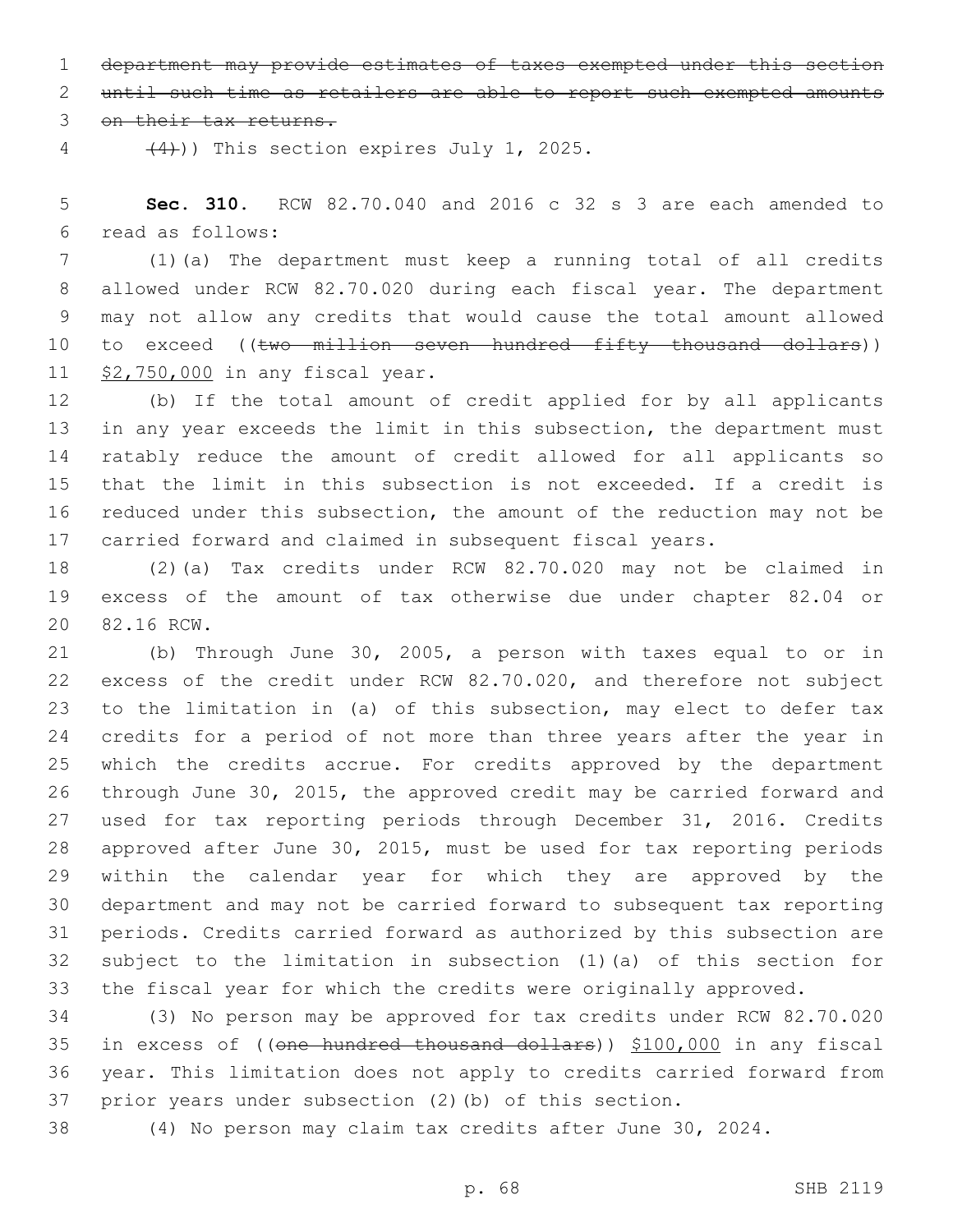1 (((5) No person is eligible for tax credits under RCW 82.70.020 2 if the additional revenues for the multimodal transportation account 3 created by chapter 361, Laws of 2003 are terminated.))

4 **Sec. 311.** RCW 82.70.050 and 2015 3rd sp.s. c 44 s 415 are each 5 amended to read as follows:

6 ( $(\frac{1}{1})$ ) The director must on the 25th of February, May, August, 7 and November of each year advise the state treasurer of the amount of 8 credit taken under RCW 82.70.020 during the preceding calendar 9 quarter ending on the last day of December, March, June, and 10 September, respectively.

11 (((2) On the last day of March, June, September, and December of 12 each year, the state treasurer, based upon information provided by 13 the department, must deposit to the general fund a sum equal to the 14 dollar amount of the credit provided under RCW 82.70.020 from the 15 multimodal transportation account.

16 (3) This section expires January 1, 2025.)

17 **Sec. 312.** RCW 82.21.030 and 2021 c 333 s 705 are each amended to 18 read as follows:

 (1)(a) A tax is imposed on the privilege of possession of hazardous substances in this state. Except as provided in (b) of this subsection, the rate of the tax is seven-tenths of one percent multiplied by the wholesale value of the substance. Moneys collected under this subsection (1)(a) must be deposited in the model toxics 24 control capital account.

 (b) Beginning July 1, 2019, the rate of the tax on petroleum products is one dollar and nine cents per barrel. The tax collected under this subsection (1)(b) on petroleum products must be deposited as follows, after first depositing the tax as provided in (c) of this subsection, except that during the 2021-2023 biennium the deposit as provided in (c) of this subsection may be prorated equally across 31 each month of the biennium:

32 (i) Sixty percent to the model toxics control operating account 33 created under RCW 70A.305.180;

34 (ii) Twenty-five percent to the model toxics control capital 35 account created under RCW 70A.305.190; and

36 (iii) Fifteen percent to the model toxics control stormwater 37 account created under RCW 70A.305.200.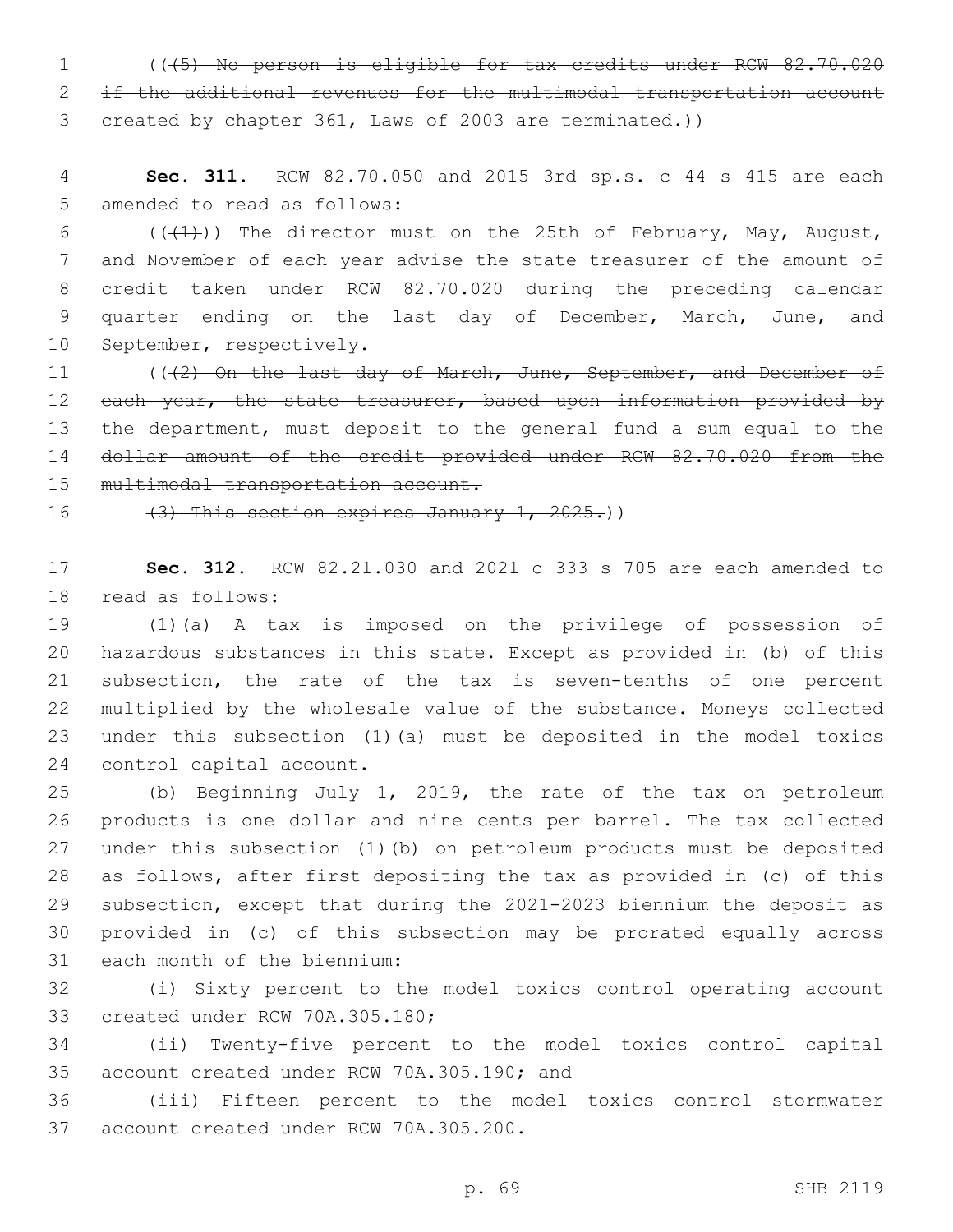(c) Until the beginning of the ensuing biennium after the 2 enactment of an additive transportation funding act, ((fifty million dollars)) \$50,000,000 per biennium to the motor vehicle fund to be used exclusively for transportation stormwater activities and projects. For purposes of this subsection, "additive transportation funding act" means an act enacted after June 30, 2023, in which the combined total of new revenues deposited into the motor vehicle fund 8 and the multimodal transportation account exceed ((two billion 9 dollars)) \$2,000,000,000 per biennium attributable solely to an increase in revenue from the enactment of the act.

 (d) The department must compile a list of petroleum products that are not easily measured on a per barrel basis. Petroleum products identified on the list are subject to the rate under (a) of this subsection in lieu of the volumetric rate under (b) of this subsection. The list will be made in a form and manner prescribed by the department and must be made available on the department's internet website. In compiling the list, the department may accept technical assistance from persons that sell, market, or distribute petroleum products and consider any other resource the department 20 finds useful in compiling the list.

 (2) Chapter 82.32 RCW applies to the tax imposed in this chapter. The tax due dates, reporting periods, and return requirements applicable to chapter 82.04 RCW apply equally to the tax imposed in 24 this chapter.

 (3) Beginning July 1, 2020, and every July 1st thereafter, the rate specified in subsection (1)(b) of this section must be adjusted to reflect the percentage change in the implicit price deflator for nonresidential structures as published by the United States department of commerce, bureau of economic analysis for the most recent ((twelve-month)) 12-month period ending December 31st of the 31 prior year.

- 
- 

## **Part IV**

## **Account Creation, Local Options, and Other Provisions**

 NEW SECTION. **Sec. 401.** A new section is added to chapter 46.68 36 RCW to read as follows:

 The move ahead WA account is created in the motor vehicle fund. Moneys in the account may be spent only after appropriation.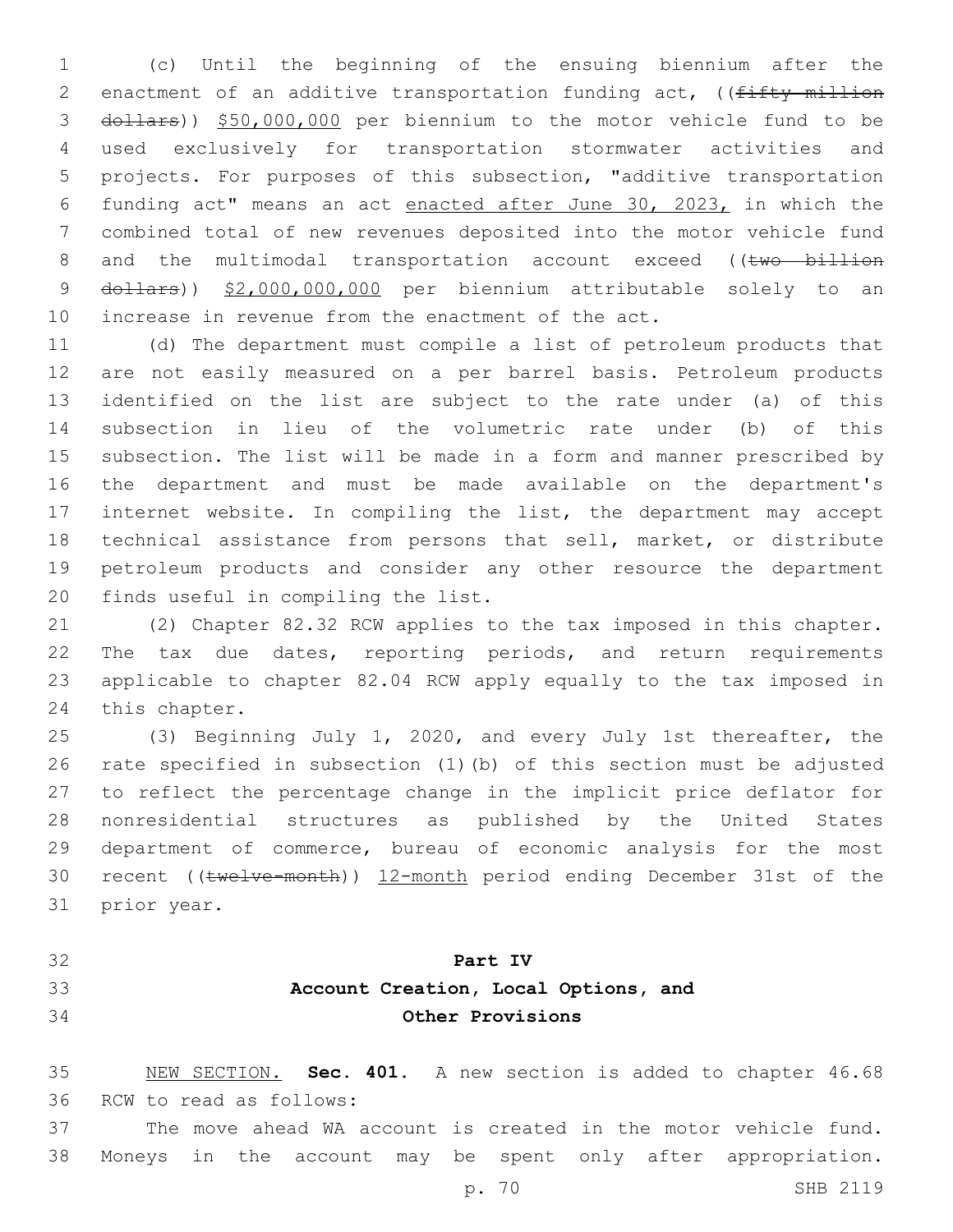Expenditures from the account must be used only for projects or improvements identified as move ahead WA projects or improvements in an omnibus transportation appropriations act, including any principal and interest on bonds authorized for the projects or improvements.

 NEW SECTION. **Sec. 402.** A new section is added to chapter 46.68 6 RCW to read as follows:

 The move ahead WA flexible account is created in the state treasury. Moneys in the account may be spent only after appropriation. Expenditures from the account may be used only for transportation projects, programs, or activities identified as move ahead WA flexible projects, programs, or activities in an omnibus 12 transportation appropriations act.

 **Sec. 403.** RCW 43.84.092 and 2021 c 199 s 504 are each amended to 14 read as follows:

 (1) All earnings of investments of surplus balances in the state treasury shall be deposited to the treasury income account, which account is hereby established in the state treasury.

 (2) The treasury income account shall be utilized to pay or receive funds associated with federal programs as required by the federal cash management improvement act of 1990. The treasury income account is subject in all respects to chapter 43.88 RCW, but no appropriation is required for refunds or allocations of interest earnings required by the cash management improvement act. Refunds of interest to the federal treasury required under the cash management improvement act fall under RCW 43.88.180 and shall not require appropriation. The office of financial management shall determine the amounts due to or from the federal government pursuant to the cash management improvement act. The office of financial management may direct transfers of funds between accounts as deemed necessary to implement the provisions of the cash management improvement act, and this subsection. Refunds or allocations shall occur prior to the distributions of earnings set forth in subsection (4) of this 33 section.

 (3) Except for the provisions of RCW 43.84.160, the treasury income account may be utilized for the payment of purchased banking services on behalf of treasury funds including, but not limited to, depository, safekeeping, and disbursement functions for the state treasury and affected state agencies. The treasury income account is

p. 71 SHB 2119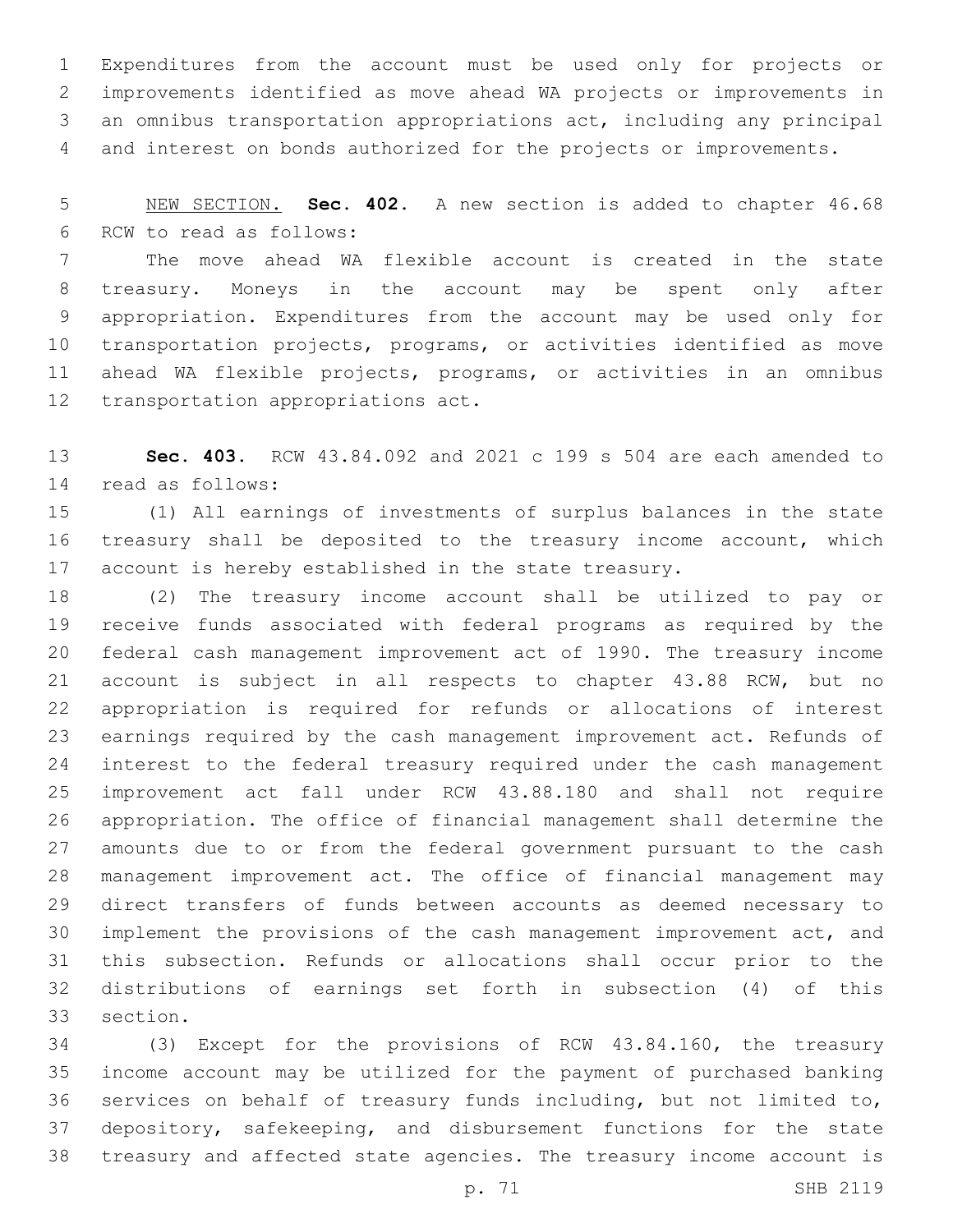subject in all respects to chapter 43.88 RCW, but no appropriation is required for payments to financial institutions. Payments shall occur prior to distribution of earnings set forth in subsection (4) of this section.4

 (4) Monthly, the state treasurer shall distribute the earnings credited to the treasury income account. The state treasurer shall credit the general fund with all the earnings credited to the 8 treasury income account except:

 (a) The following accounts and funds shall receive their proportionate share of earnings based upon each account's and fund's average daily balance for the period: The abandoned recreational vehicle disposal account, the aeronautics account, the Alaskan Way viaduct replacement project account, the ambulance transport fund, the brownfield redevelopment trust fund account, the budget stabilization account, the capital vessel replacement account, the capitol building construction account, the Central Washington University capital projects account, the charitable, educational, penal and reformatory institutions account, the Chehalis basin account, the Chehalis basin taxable account, the cleanup settlement 20 account, the climate active transportation account, the climate 21 transit programs account, the Columbia river basin water supply development account, the Columbia river basin taxable bond water supply development account, the Columbia river basin water supply revenue recovery account, the common school construction fund, the community forest trust account, the connecting Washington account, the county arterial preservation account, the county criminal justice assistance account, the deferred compensation administrative account, the deferred compensation principal account, the department of licensing services account, the department of retirement systems expense account, the developmental disabilities community services account, the diesel idle reduction account, the drinking water assistance account, the administrative subaccount of the drinking water assistance account, the early learning facilities development account, the early learning facilities revolving account, the Eastern Washington University capital projects account, the education construction fund, the education legacy trust account, the election account, the electric vehicle account, the energy freedom account, the energy recovery act account, the essential rail assistance account, The Evergreen State College capital projects account, the 40 fair start for kids account, the ferry bond retirement fund, the

p. 72 SHB 2119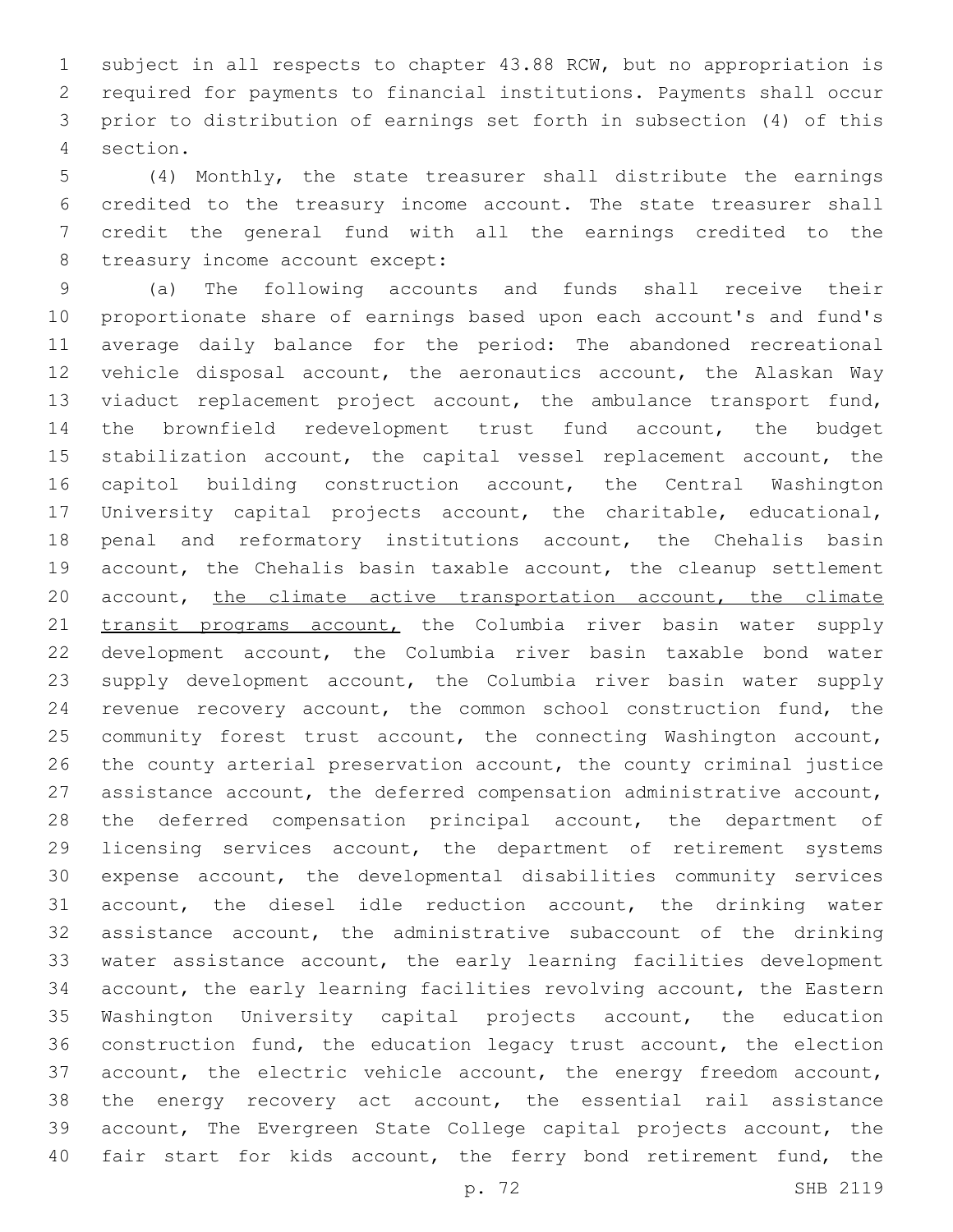fish, wildlife, and conservation account, the freight mobility investment account, the freight mobility multimodal account, the grade crossing protective fund, the public health services account, the state higher education construction account, the higher education construction account, the higher education retirement plan supplemental benefit fund, the highway bond retirement fund, the highway infrastructure account, the highway safety fund, the hospital safety net assessment fund, the Interstate 405 and state route number 167 express toll lanes account, the judges' retirement account, the judicial retirement administrative account, the judicial retirement principal account, the limited fish and wildlife account, the local leasehold excise tax account, the local real estate excise tax 13 account, the local sales and use tax account, the marine resources stewardship trust account, the medical aid account, the money- purchase retirement savings administrative account, the money- purchase retirement savings principal account, the motor vehicle 17 fund, the motorcycle safety education account, the move ahead WA 18 account, the move ahead WA flexible account, the multimodal transportation account, the multiuse roadway safety account, the municipal criminal justice assistance account, the oyster reserve land account, the pension funding stabilization account, the perpetual surveillance and maintenance account, the pilotage account, the pollution liability insurance agency underground storage tank revolving account, the public employees' retirement system plan 1 account, the public employees' retirement system combined plan 2 and plan 3 account, the public facilities construction loan revolving account, the public health supplemental account, the public works assistance account, the Puget Sound capital construction account, the Puget Sound ferry operations account, the Puget Sound Gateway facility account, the Puget Sound taxpayer accountability account, the real estate appraiser commission account, the recreational vehicle account, the regional mobility grant program account, the resource management cost account, the rural arterial trust account, the rural mobility grant program account, the rural Washington loan fund, the sexual assault prevention and response account, the site closure account, the skilled nursing facility safety net trust fund, the small city pavement and sidewalk account, the special category C account, the special wildlife account, the state investment board expense account, the state investment board commingled trust fund 40 accounts, the state patrol highway account, the state reclamation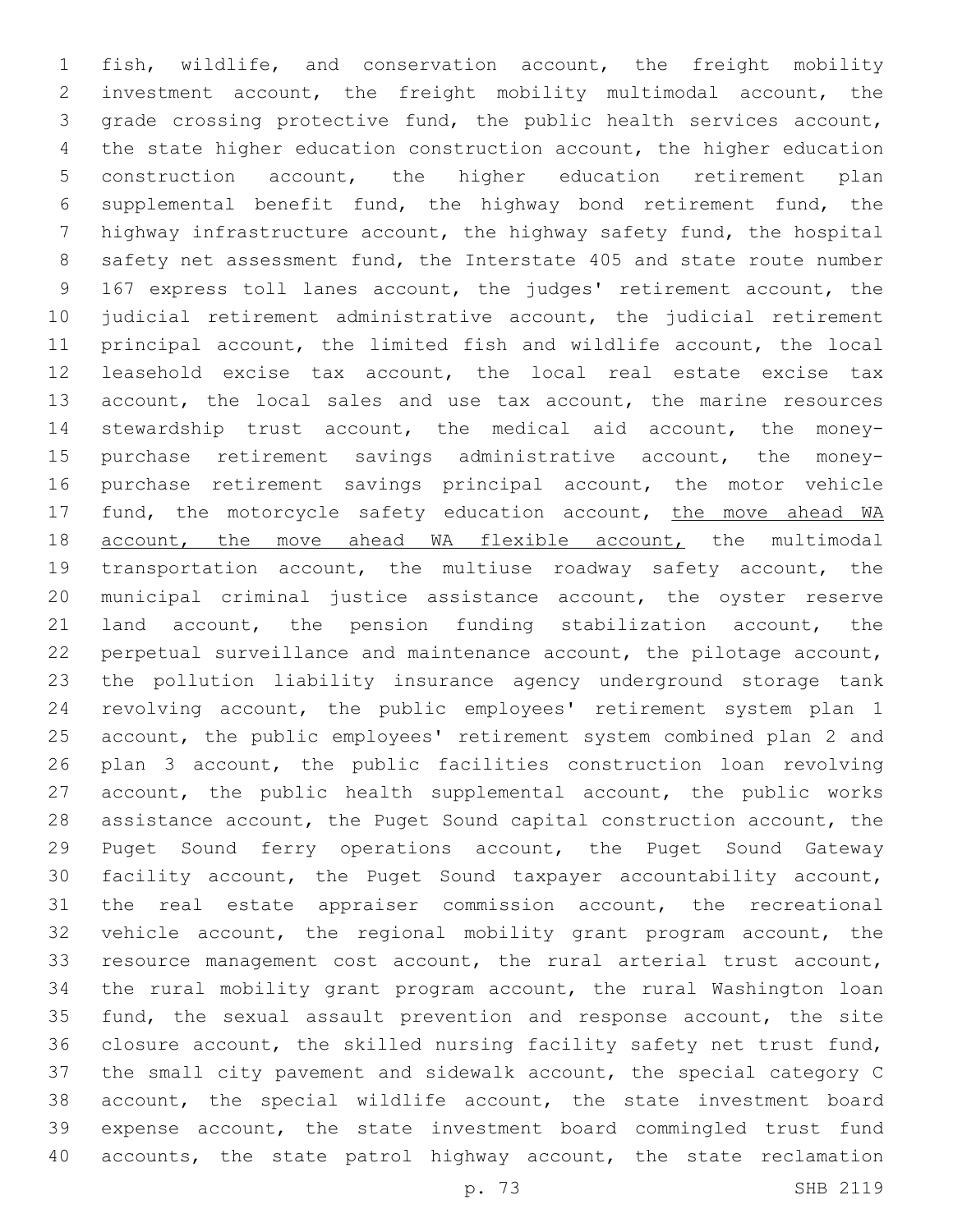revolving account, the state route number 520 civil penalties account, the state route number 520 corridor account, the statewide broadband account, the statewide tourism marketing account, the supplemental pension account, the Tacoma Narrows toll bridge account, the teachers' retirement system plan 1 account, the teachers' retirement system combined plan 2 and plan 3 account, the tobacco prevention and control account, the tobacco settlement account, the toll facility bond retirement account, the transportation 2003 account (nickel account), the transportation equipment fund, the transportation future funding program account, the transportation improvement account, the transportation improvement board bond retirement account, the transportation infrastructure account, the transportation partnership account, the traumatic brain injury 14 account, the University of Washington bond retirement fund, the University of Washington building account, the voluntary cleanup account, the volunteer firefighters' and reserve officers' relief and pension principal fund, the volunteer firefighters' and reserve officers' administrative fund, the vulnerable roadway user education account, the Washington judicial retirement system account, the Washington law enforcement officers' and firefighters' system plan 1 retirement account, the Washington law enforcement officers' and firefighters' system plan 2 retirement account, the Washington public safety employees' plan 2 retirement account, the Washington school employees' retirement system combined plan 2 and 3 account, the 25 Washington state patrol retirement account, the Washington State University building account, the Washington State University bond retirement fund, the water pollution control revolving administration 28 account, the water pollution control revolving fund, the Western Washington University capital projects account, the Yakima integrated plan implementation account, the Yakima integrated plan implementation revenue recovery account, and the Yakima integrated plan implementation taxable bond account. Earnings derived from investing balances of the agricultural permanent fund, the normal school permanent fund, the permanent common school fund, the scientific permanent fund, and the state university permanent fund shall be allocated to their respective beneficiary accounts.

 (b) Any state agency that has independent authority over accounts or funds not statutorily required to be held in the state treasury that deposits funds into a fund or account in the state treasury pursuant to an agreement with the office of the state treasurer shall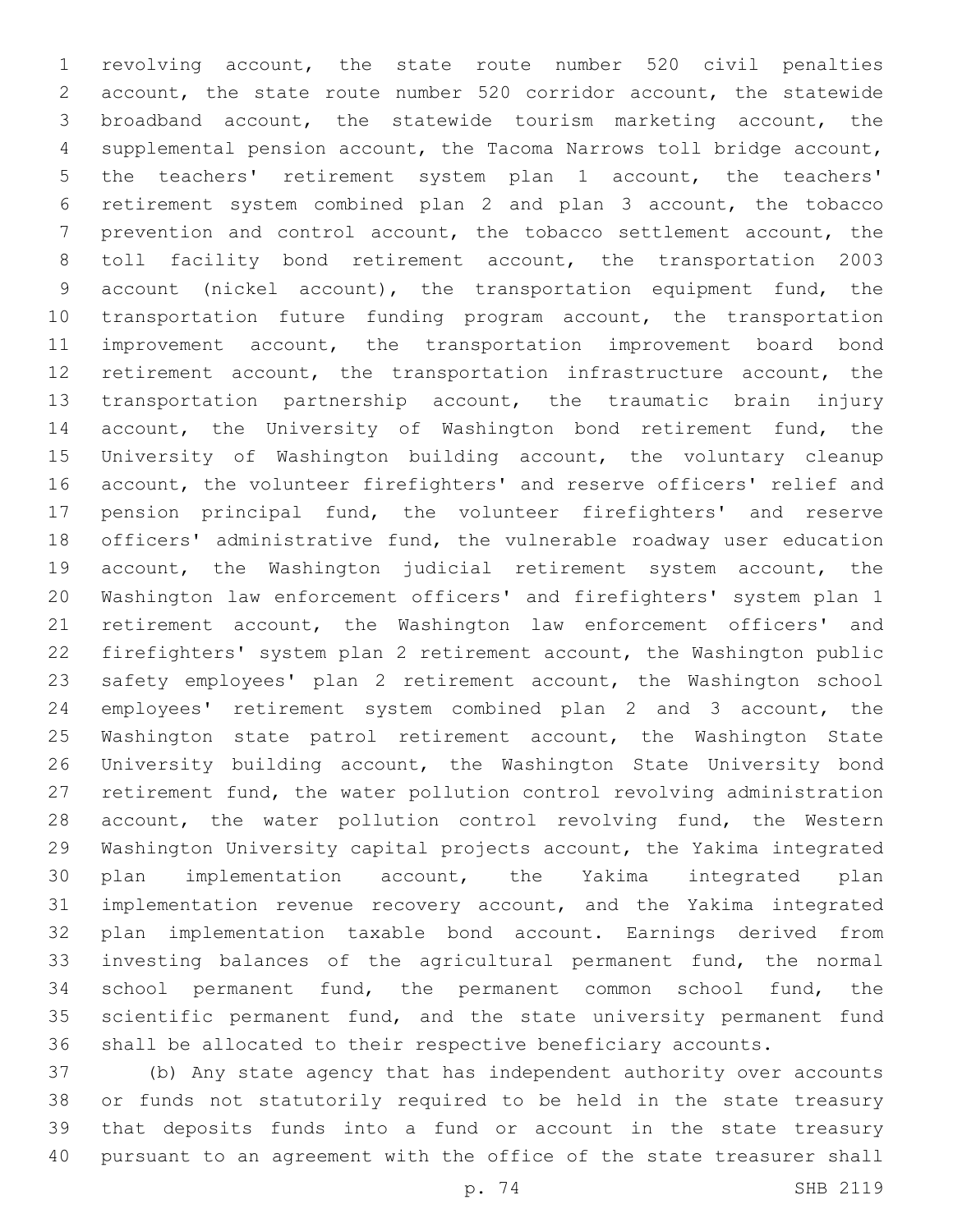receive its proportionate share of earnings based upon each account's 2 or fund's average daily balance for the period.

 (5) In conformance with Article II, section 37 of the state Constitution, no treasury accounts or funds shall be allocated earnings without the specific affirmative directive of this section.

 **Sec. 404.** RCW 43.84.092 and 2021 c 199 s 505 are each amended to 7 read as follows:

 (1) All earnings of investments of surplus balances in the state treasury shall be deposited to the treasury income account, which account is hereby established in the state treasury.

 (2) The treasury income account shall be utilized to pay or receive funds associated with federal programs as required by the federal cash management improvement act of 1990. The treasury income account is subject in all respects to chapter 43.88 RCW, but no appropriation is required for refunds or allocations of interest earnings required by the cash management improvement act. Refunds of interest to the federal treasury required under the cash management improvement act fall under RCW 43.88.180 and shall not require appropriation. The office of financial management shall determine the amounts due to or from the federal government pursuant to the cash management improvement act. The office of financial management may direct transfers of funds between accounts as deemed necessary to implement the provisions of the cash management improvement act, and this subsection. Refunds or allocations shall occur prior to the distributions of earnings set forth in subsection (4) of this 26 section.

 (3) Except for the provisions of RCW 43.84.160, the treasury income account may be utilized for the payment of purchased banking services on behalf of treasury funds including, but not limited to, depository, safekeeping, and disbursement functions for the state treasury and affected state agencies. The treasury income account is subject in all respects to chapter 43.88 RCW, but no appropriation is required for payments to financial institutions. Payments shall occur prior to distribution of earnings set forth in subsection (4) of this 35 section.

 (4) Monthly, the state treasurer shall distribute the earnings credited to the treasury income account. The state treasurer shall credit the general fund with all the earnings credited to the 39 treasury income account except: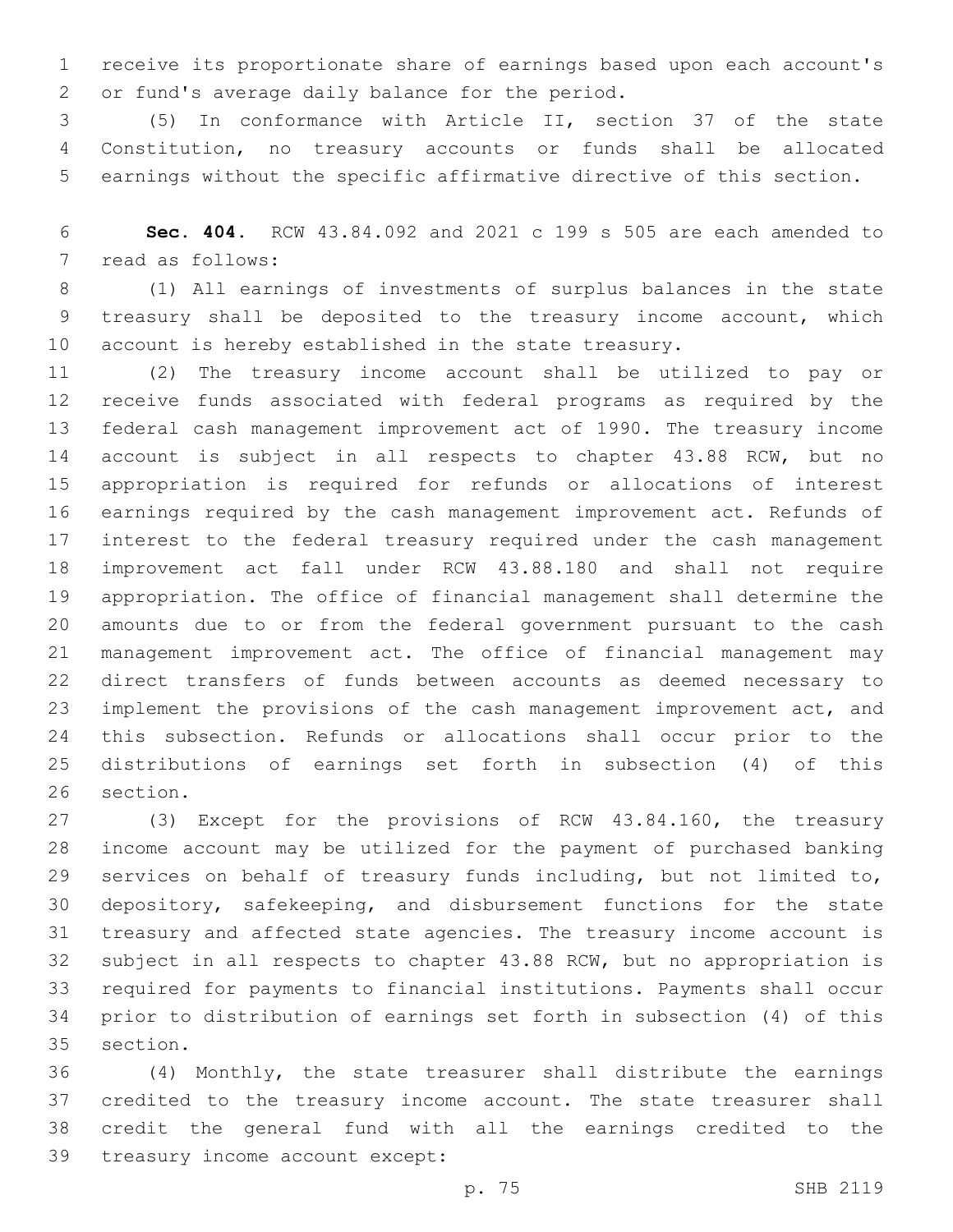(a) The following accounts and funds shall receive their proportionate share of earnings based upon each account's and fund's average daily balance for the period: The abandoned recreational vehicle disposal account, the aeronautics account, the Alaskan Way viaduct replacement project account, the brownfield redevelopment trust fund account, the budget stabilization account, the capital vessel replacement account, the capitol building construction account, the Central Washington University capital projects account, the charitable, educational, penal and reformatory institutions account, the Chehalis basin account, the Chehalis basin taxable 11 account, the cleanup settlement account, the climate active 12 transportation account, the climate transit programs account, the Columbia river basin water supply development account, the Columbia river basin taxable bond water supply development account, the 15 Columbia river basin water supply revenue recovery account, the common school construction fund, the community forest trust account, the connecting Washington account, the county arterial preservation account, the county criminal justice assistance account, the deferred compensation administrative account, the deferred compensation principal account, the department of licensing services account, the department of retirement systems expense account, the developmental disabilities community services account, the diesel idle reduction account, the drinking water assistance account, the administrative subaccount of the drinking water assistance account, the early learning facilities development account, the early learning facilities revolving account, the Eastern Washington University 27 capital projects account, the education construction fund, the 28 education legacy trust account, the election account, the electric vehicle account, the energy freedom account, the energy recovery act account, the essential rail assistance account, The Evergreen State College capital projects account, the fair start for kids account, the ferry bond retirement fund, the fish, wildlife, and conservation account, the freight mobility investment account, the freight mobility multimodal account, the grade crossing protective fund, the 35 public health services account, the state higher education construction account, the higher education construction account, the higher education retirement plan supplemental benefit fund, the highway bond retirement fund, the highway infrastructure account, the highway safety fund, the hospital safety net assessment fund, the Interstate 405 and state route number 167 express toll lanes account,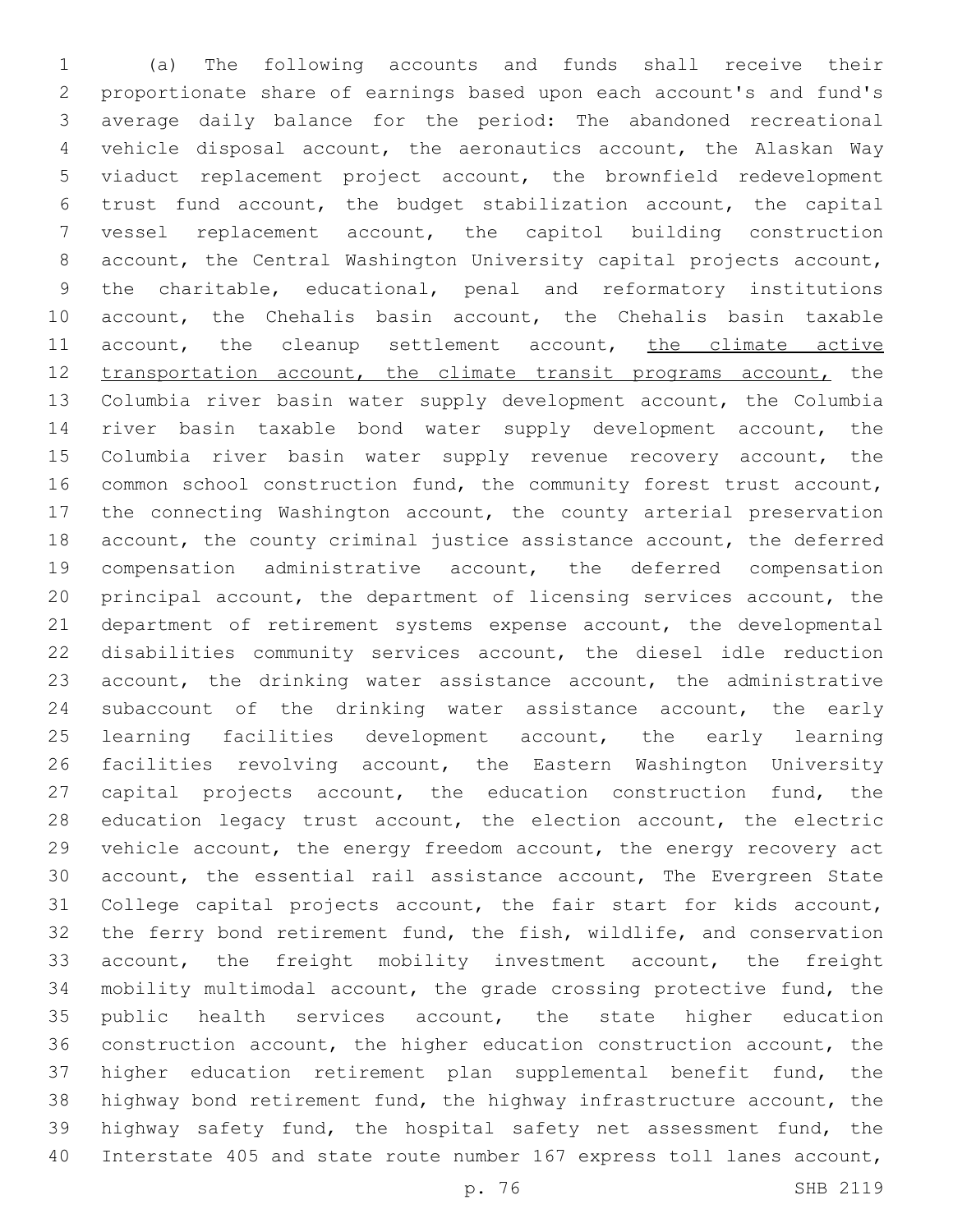the judges' retirement account, the judicial retirement administrative account, the judicial retirement principal account, the limited fish and wildlife account, the local leasehold excise tax account, the local real estate excise tax account, the local sales and use tax account, the marine resources stewardship trust account, the medical aid account, the money-purchase retirement savings administrative account, the money-purchase retirement savings principal account, the motor vehicle fund, the motorcycle safety education account, the move ahead WA account, the move ahead WA 10 flexible account, the multimodal transportation account, the multiuse roadway safety account, the municipal criminal justice assistance account, the oyster reserve land account, the pension funding stabilization account, the perpetual surveillance and maintenance account, the pilotage account, the pollution liability insurance agency underground storage tank revolving account, the public employees' retirement system plan 1 account, the public employees' retirement system combined plan 2 and plan 3 account, the public 18 facilities construction loan revolving account, the public health supplemental account, the public works assistance account, the Puget Sound capital construction account, the Puget Sound ferry operations account, the Puget Sound Gateway facility account, the Puget Sound taxpayer accountability account, the real estate appraiser commission account, the recreational vehicle account, the regional mobility grant program account, the resource management cost account, the rural arterial trust account, the rural mobility grant program account, the rural Washington loan fund, the sexual assault prevention and response account, the site closure account, the skilled nursing facility safety net trust fund, the small city pavement and sidewalk account, the special category C account, the special wildlife account, the state investment board expense account, the state investment board commingled trust fund accounts, the state patrol highway account, the state reclamation revolving account, the state route number 520 civil penalties account, the state route number 520 corridor account, the statewide broadband account, the statewide tourism marketing account, the supplemental pension account, the Tacoma Narrows toll bridge account, the teachers' retirement system plan 1 account, the teachers' retirement system combined plan 2 and plan 3 account, the tobacco prevention and control account, the tobacco settlement account, the toll facility bond retirement account, the transportation 2003 account (nickel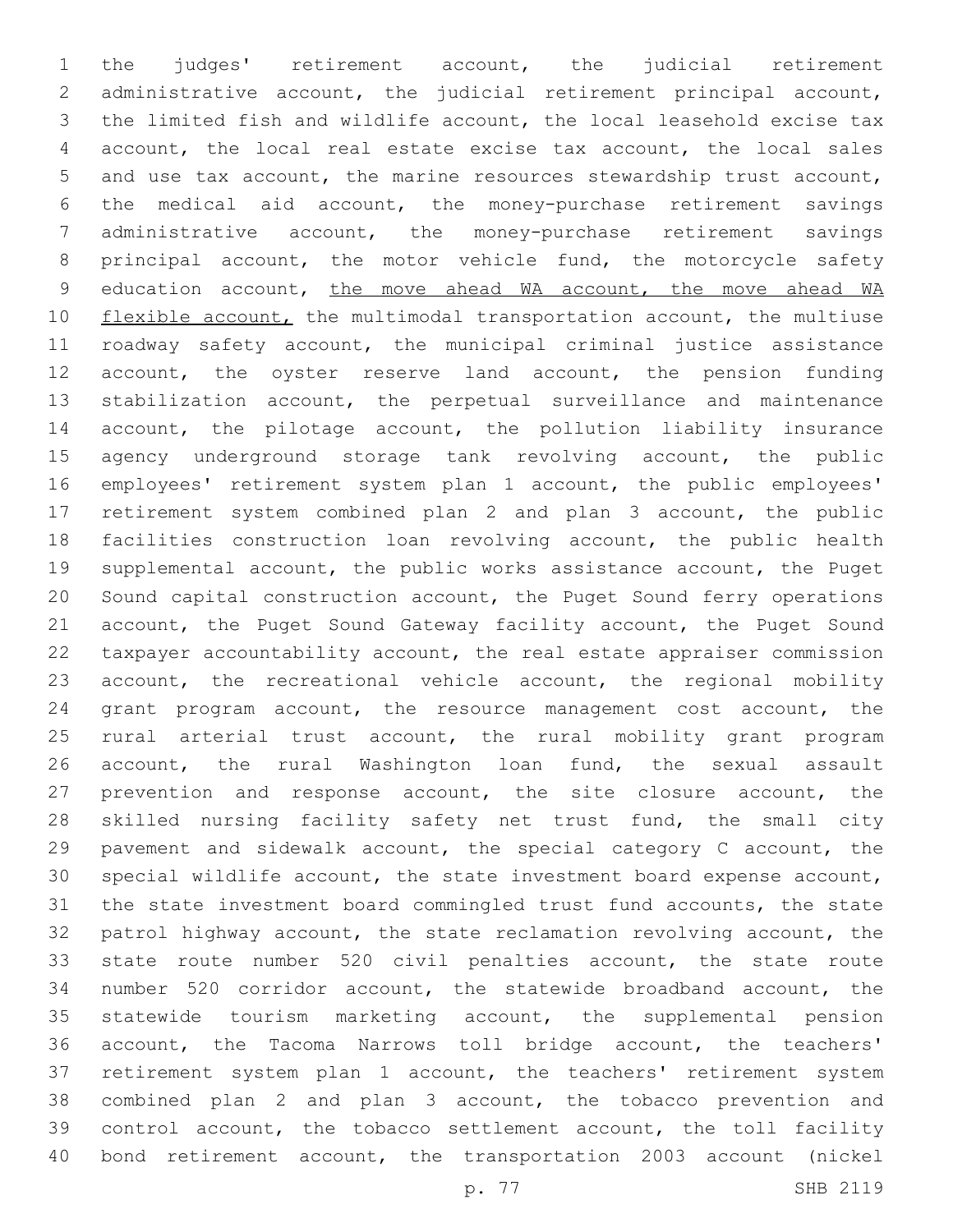account), the transportation equipment fund, the transportation future funding program account, the transportation improvement account, the transportation improvement board bond retirement account, the transportation infrastructure account, the transportation partnership account, the traumatic brain injury account, the University of Washington bond retirement fund, the University of Washington building account, the voluntary cleanup account, the volunteer firefighters' and reserve officers' relief and pension principal fund, the volunteer firefighters' and reserve officers' administrative fund, the vulnerable roadway user education 11 account, the Washington judicial retirement system account, the Washington law enforcement officers' and firefighters' system plan 1 retirement account, the Washington law enforcement officers' and firefighters' system plan 2 retirement account, the Washington public safety employees' plan 2 retirement account, the Washington school employees' retirement system combined plan 2 and 3 account, the Washington state patrol retirement account, the Washington State University building account, the Washington State University bond retirement fund, the water pollution control revolving administration account, the water pollution control revolving fund, the Western Washington University capital projects account, the Yakima integrated plan implementation account, the Yakima integrated plan implementation revenue recovery account, and the Yakima integrated plan implementation taxable bond account. Earnings derived from investing balances of the agricultural permanent fund, the normal school permanent fund, the permanent common school fund, the scientific permanent fund, and the state university permanent fund shall be allocated to their respective beneficiary accounts.

 (b) Any state agency that has independent authority over accounts or funds not statutorily required to be held in the state treasury that deposits funds into a fund or account in the state treasury pursuant to an agreement with the office of the state treasurer shall receive its proportionate share of earnings based upon each account's 34 or fund's average daily balance for the period.

 (5) In conformance with Article II, section 37 of the state Constitution, no treasury accounts or funds shall be allocated earnings without the specific affirmative directive of this section.

 **Sec. 405.** RCW 82.47.020 and 1991 c 173 s 1 are each amended to 39 read as follows: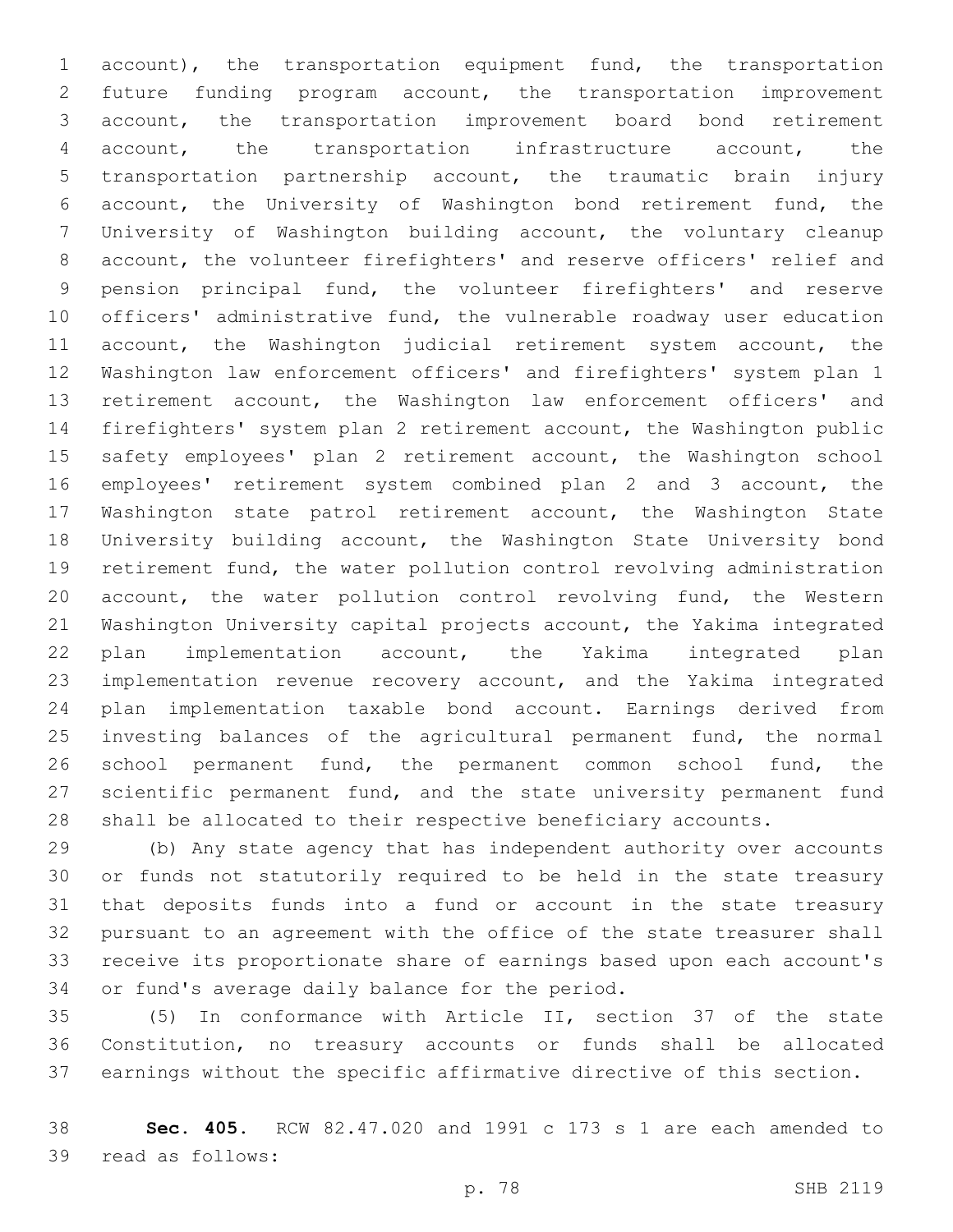(1) The legislative authority of a border area jurisdiction may, by resolution for the purposes authorized in this chapter and by approval of a majority of the registered voters of the jurisdiction voting on the proposition at a general or special election, fix and impose an excise tax on the retail sale of motor vehicle fuel and special fuel within the jurisdiction. An election held under this 7 section must be held not more than  $((\text{true+ve}))$  12 months before the date on which the proposed tax is to be levied. The ballot setting 9 forth the proposition ((shall)) must state the tax rate that is 10 proposed. The rate of such tax ((shall be in increments of one-tenth 11 of a cent per gallon and shall)) may not exceed ((one cent)) two cents per gallon for ballot propositions submitted in calendar year 13 2022. For ballot propositions submitted after calendar year 2022, this two cents per gallon maximum tax rate may be adjusted to reflect 15 the percentage change in the implicit price deflator for personal consumption expenditures for the United States as published by the 17 bureau of economic analysis of the federal department of commerce, for the period of time between calendar year 2022 and when the tax is 19 placed on the ballot for voter approval.

 (2) The tax imposed in this section shall be collected and paid to the jurisdiction but once in respect to any motor vehicle fuel or special fuel. This tax shall be in addition to any other tax 23 authorized or imposed by law.

 (3) For purposes of this chapter, the term "border area 25 jurisdictions" means all cities and towns within  $($ ( $t$ en))  $\underline{10}$  miles of an international border crossing and any transportation benefit district established under RCW 36.73.020 which has within its 28 boundaries an international border crossing.

 **Sec. 406.** RCW 36.73.065 and 2015 3rd sp.s. c 44 s 309 are each 30 amended to read as follows:

 (1) Except as provided in subsection (4) of this section, taxes, fees, charges, and tolls may not be imposed by a district without approval of a majority of the voters in the district voting on a proposition at a general or special election. The proposition must include a specific description of: (a) The transportation improvement or improvements proposed by the district; (b) any rebate program proposed to be established under RCW 36.73.067; and (c) the proposed taxes, fees, charges, and the range of tolls imposed by the district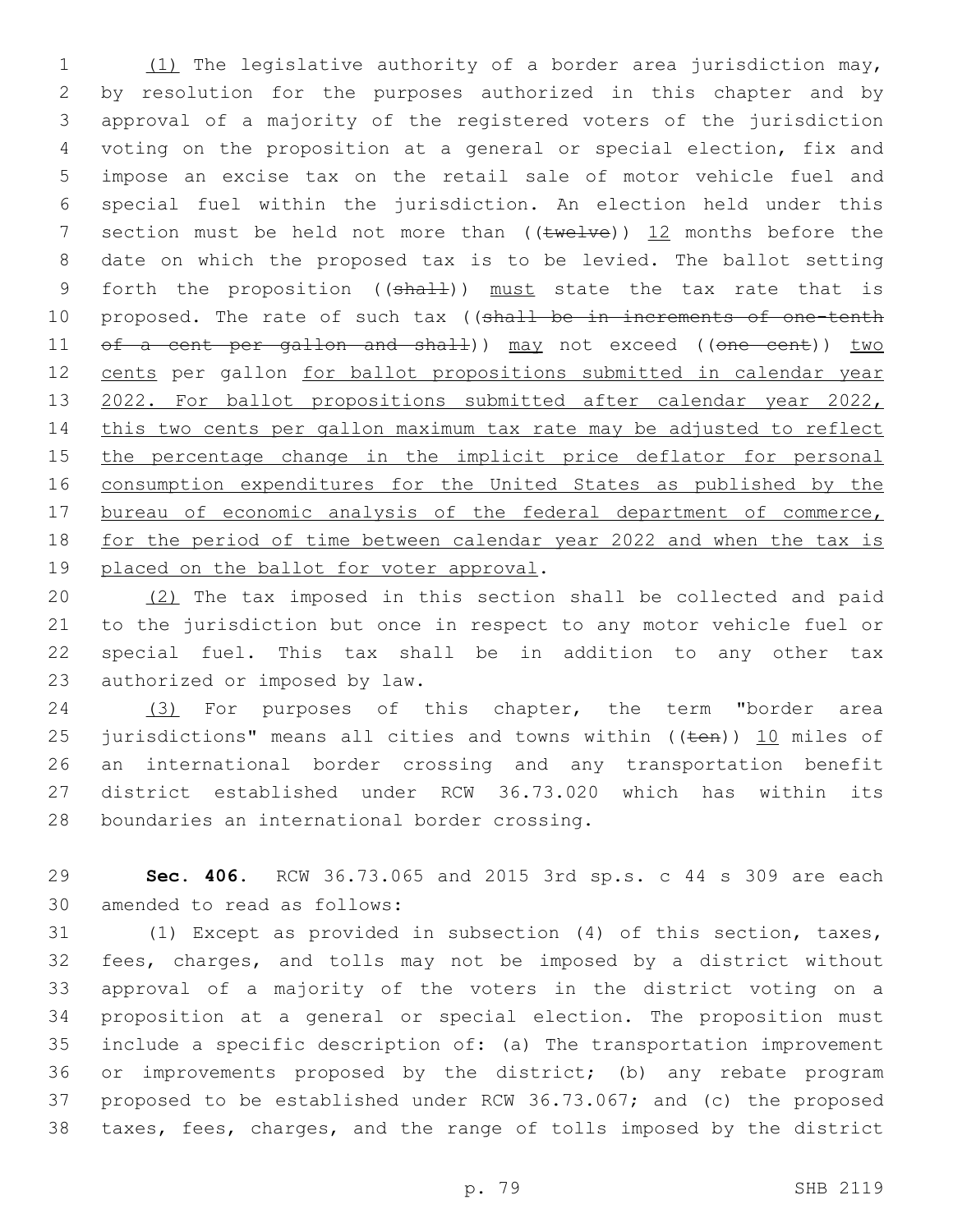1 to raise revenue to fund the improvement or improvements or rebate 2 program, as applicable.

3 (2) Voter approval under this section must be accorded 4 substantial weight regarding the validity of a transportation 5 improvement as defined in RCW 36.73.015.

6 (3) A district may not increase any taxes, fees, charges, or 7 range of tolls imposed or change a rebate program under this chapter 8 once the taxes, fees, charges, tolls, or rebate program takes effect, 9 except:

10 (a) If authorized by the district voters pursuant to RCW 11 36.73.160;

12 (b) With respect to a change in a rebate program, a material 13 change policy adopted pursuant to RCW 36.73.160 is followed and the 14 change does not reduce the percentage level or rebate amount;

15 (c) For up to ((forty dollars)) \$40 of the vehicle fee authorized 16 in RCW 82.80.140 by the governing board of the district if a vehicle 17 fee of ((twenty dollars)) \$20 has been imposed for at least ((twenty-18  $f_{\text{out}}$ ) 24 months; (( $\Theta$  $f$ ))

19 (d) For up to ((fifty dollars)) \$50 of the vehicle fee authorized 20 in RCW 82.80.140 by the governing board of the district if a vehicle 21 fee of ((forty dollars)) \$40 has been imposed for at least ((twenty- $22$   $f_{\text{out}}$ ) 24 months and a district has met the requirements of 23 subsection (6) of this section; or

24 (e) For up to three-tenths of one percent of the selling price, 25 in the case of a sales tax, or value of the article used, in the case 26 of a use tax, pursuant to the sales and use tax authorized in RCW 27 82.14.0455.

 (4)(a) A district that includes all the territory within the boundaries of the jurisdiction, or jurisdictions, establishing the district may impose by a majority vote of the governing board of the 31 district the following fees, taxes, and charges:

32 (i) Up to ((twenty dollars)) \$20 of the vehicle fee authorized in 33 RCW 82.80.140;

34 (ii) Up to ((forty dollars)) \$40 of the vehicle fee authorized in 35 RCW 82.80.140 if a vehicle fee of  $((\text{twenty dollars}))$  \$20 has been 36 imposed for at least ((twenty-four)) 24 months;

37 (iii) Up to ((fifty dollars)) \$50 of the vehicle fee authorized 38 in RCW 82.80.140 if a vehicle fee of forty dollars has been imposed 39 for at least (( $t$ wenty-four)) 24 months and a district has met the 40 requirements of subsection (6) of this section;  $((\Theta \oplus))$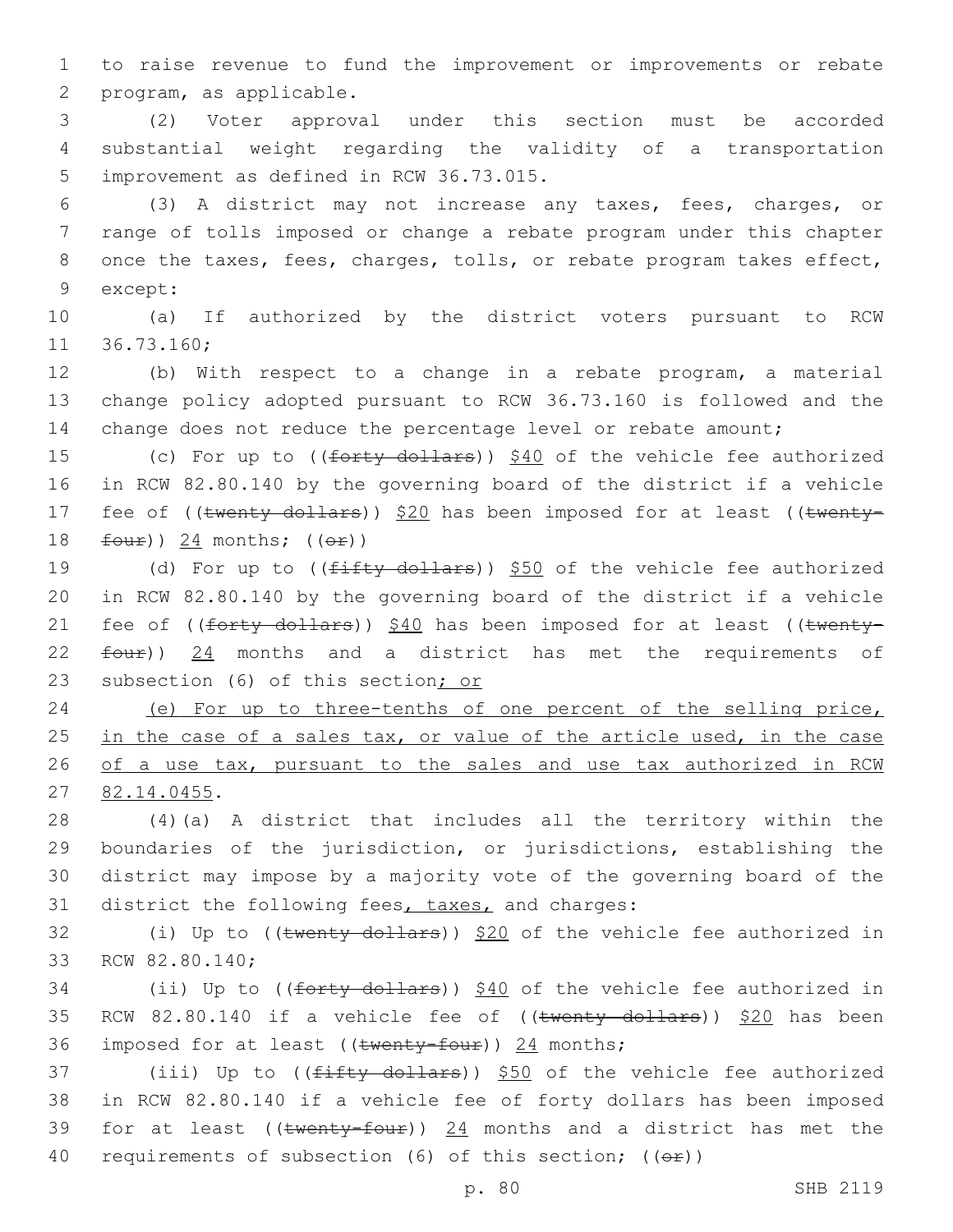(iv) A fee or charge in accordance with RCW 36.73.120; or

 (v) Up to one-tenth of one percent of the sales and use tax in 3 accordance with RCW 82.14.0455.

 (b) The vehicle fee authorized in (a) of this subsection may only be imposed for a passenger-only ferry transportation improvement if the vehicle fee is first approved by a majority of the voters within 7 the jurisdiction of the district.

 (c)(i) A district solely comprised of a city or cities may not impose the fees or charges identified in (a) of this subsection 10 within ((one hundred eighty)) 180 days after July 22, 2007, unless 11 the county in which the city or cities reside, by resolution, declares that it will not impose the fees or charges identified in 13 (a) of this subsection within the ((one hundred eighty-day)) 180-day 14 period; or

 (ii) A district solely comprised of a city or cities identified in RCW 36.73.020(6)(b) may not impose the fees or charges until after May 22, 2008, unless the county in which the city or cities reside, by resolution, declares that it will not impose the fees or charges identified in (a) of this subsection through May 22, 2008.

 (5) If the interlocal agreement in RCW 82.80.140(2)(a) cannot be reached, a district that includes only the unincorporated territory of a county may impose by a majority vote of the governing body of 23 the district up to: (a) ( $(\text{Fwenty-dollars})$ ) \$20 of the vehicle fee 24 authorized in RCW 82.80.140, (b) ((forty dollars)) \$40 of the vehicle 25 fee authorized in RCW 82.80.140 if a fee of ((twenty dollars)) \$20 26 has been imposed for at least ((twenty-four)) 24 months, or (c) 27 ((fifty dollars)) \$50 of the vehicle fee authorized in RCW 82.80.140 28 if a vehicle fee of ((forty dollars)) \$40 has been imposed for at 29 least ((twenty-four)) 24 months and a district has met the 30 requirements of subsection (6) of this section.

 (6) If a district intends to impose a vehicle fee of more than 32 ((forty dollars)) \$40 by a majority vote of the governing body of the district, the governing body must publish notice of this intention, in one or more newspapers of general circulation within the district, by April 1st of the year in which the vehicle fee is to be imposed. If within ((ninety)) 90 days of the date of publication a petition is filed with the county auditor containing the signatures of eight percent of the number of voters registered and voting in the district for the office of the governor at the last preceding gubernatorial election, the county auditor must canvass the signatures in the same

p. 81 SHB 2119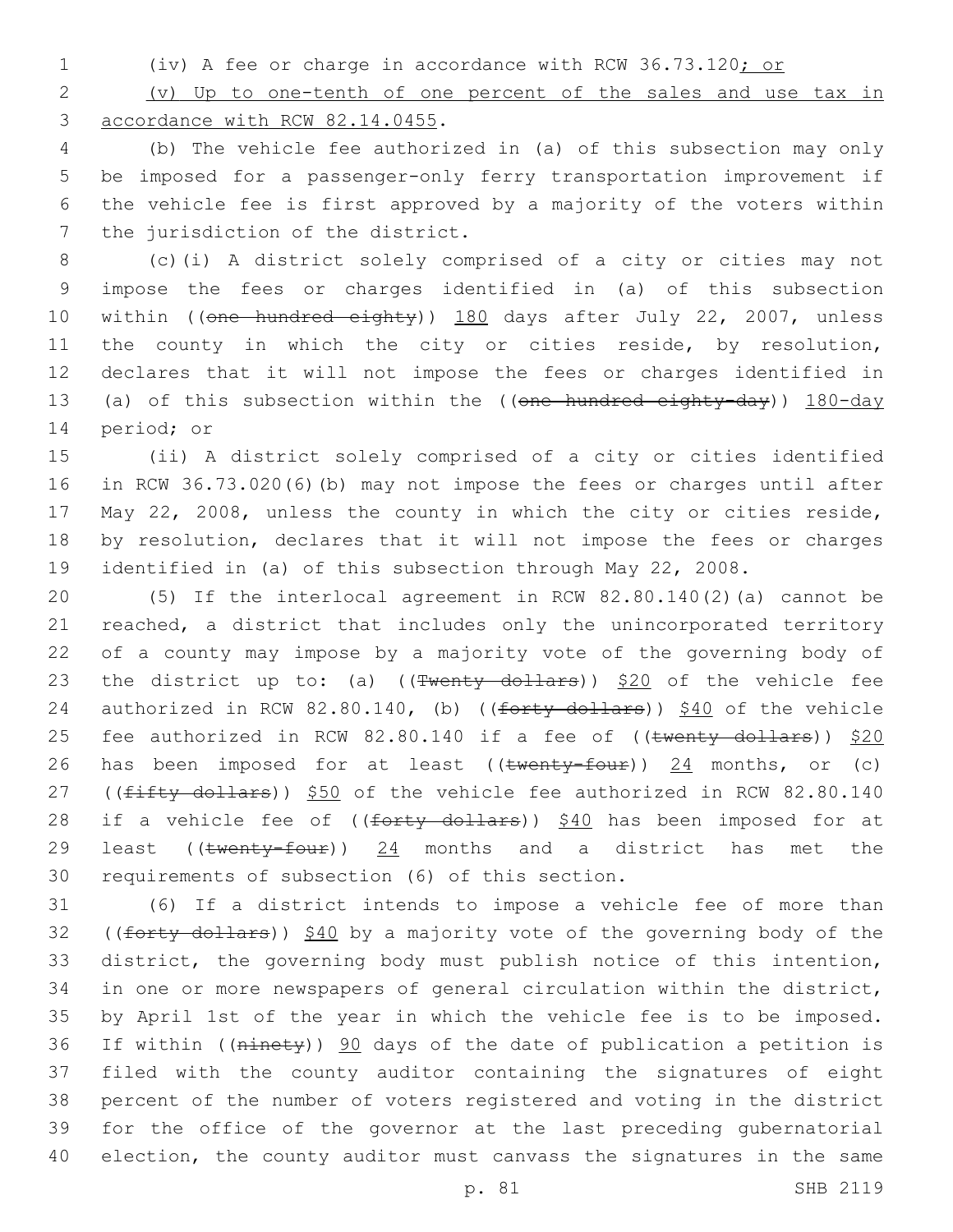manner as prescribed in RCW 29A.72.230 and certify their sufficiency to the governing body within two weeks. The proposition to impose the vehicle fee must then be submitted to the voters of the district at a special election, called for this purpose, no later than the date on which a primary election would be held under RCW 29A.04.311. The vehicle fee may then be imposed only if approved by a majority of the 7 voters of the district voting on the proposition.

 **Sec. 407.** RCW 82.14.0455 and 2010 c 105 s 3 are each amended to 9 read as follows:

 (1) Subject to the provisions in RCW 36.73.065, a transportation benefit district under chapter 36.73 RCW may fix and impose a sales and use tax in accordance with the terms of this chapter. The tax authorized in this section is in addition to any other taxes authorized by law and shall be collected from those persons who are taxable by the state under chapters 82.08 and 82.12 RCW upon the occurrence of any taxable event within the boundaries of the 17 district. The rate of tax shall not exceed ((two-tenths)) three-18 tenths of one percent of the selling price in the case of a sales tax, or value of the article used, in the case of a use tax. Except as provided in subsection (2) of this section, the tax may not be 21 imposed for a period exceeding  $((\text{ten}))$  10 years. This tax, if not imposed under the conditions of subsection (2) of this section, may 23 be extended for a period not exceeding  $((\text{ten}))$  10 years with an 24 affirmative vote of the voters voting at the election or a majority 25 vote of the governing board of the district. The governing board of 26 the district may only fix, impose, or extend a sales and use tax of 27 up to one-tenth of one percent of the selling price in the case of a sales tax, or value of the article used, in the case of a use tax.

 (2) The voter-approved sales tax initially imposed under this section after July 1, 2010, may be imposed for a period exceeding 31 (( $t_{en}$ )) 10 years if the moneys received under this section are dedicated for the repayment of indebtedness incurred in accordance 33 with the requirements of chapter 36.73 RCW.

 (3) Money received from the tax imposed under this section must be spent in accordance with the requirements of chapter 36.73 RCW.

 NEW SECTION. **Sec. 408.** A new section is added to chapter 37 70A.535 RCW to read as follows: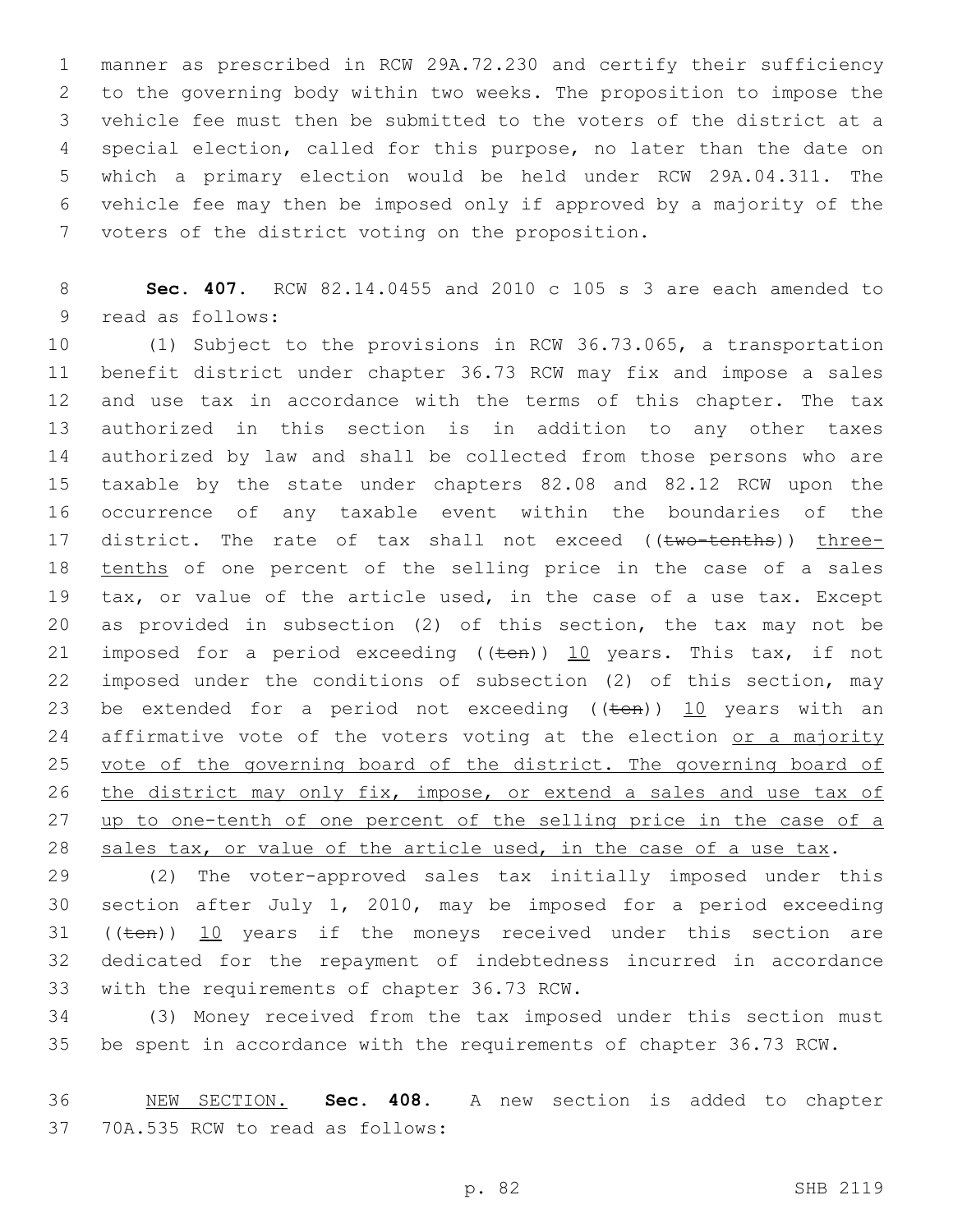(1) The department shall adopt rules that establish standards that reduce carbon intensity in transportation fuels used in Washington. The standards established by the rules must be based on the carbon intensity of gasoline and gasoline substitutes and the carbon intensity of diesel and diesel substitutes. The standards:

 (a) Must reduce the overall, aggregate carbon intensity of 7 transportation fuels used in Washington;

 (b) May only require carbon intensity reductions at the aggregate level of all transportation fuels and may not require a reduction in carbon intensity to be achieved by any individual type of 11 transportation fuel;

 (c) Must assign a compliance obligation to fuels whose carbon intensity exceeds the standards adopted by the department, consistent 14 with the requirements of RCW 70A.535.030; and

 (d) Must assign credits that can be used to satisfy or offset compliance obligations to fuels whose carbon intensity is below the standards adopted by the department and that elect to participate in the program, consistent with the requirements of RCW 70A.535.030.

 (2) The clean fuels program adopted by the department must be 20 designed such that:

 (a) Regulated parties generate deficits and may reconcile the deficits, and thus comply with the clean fuels program standards for a compliance period, by obtaining and retiring credits;

 (b) Regulated parties and credit generators may generate credits 25 for fuels used as substitutes or alternatives for gasoline or diesel;

 (c) Regulated parties, credit generators, and credit aggregators 27 shall have opportunities to trade credits; and

 (d) Regulated parties shall be allowed to carry over to the next compliance period a small deficit without penalty.

 (3) The department shall, throughout a compliance period, regularly monitor the availability of fuels needed for compliance 32 with the clean fuels program.

 (4)(a) Under the clean fuels program, the department shall monthly calculate the volume-weighted average price of credits and, no later than the last day of the month immediately following the month for which the calculation is completed, post the formula and the nonaggregated data the department used for the calculation and the results of the calculation on the department's website.

 (b) In completing the calculation required by this subsection, the department may exclude from the data set credit transfers without

p. 83 SHB 2119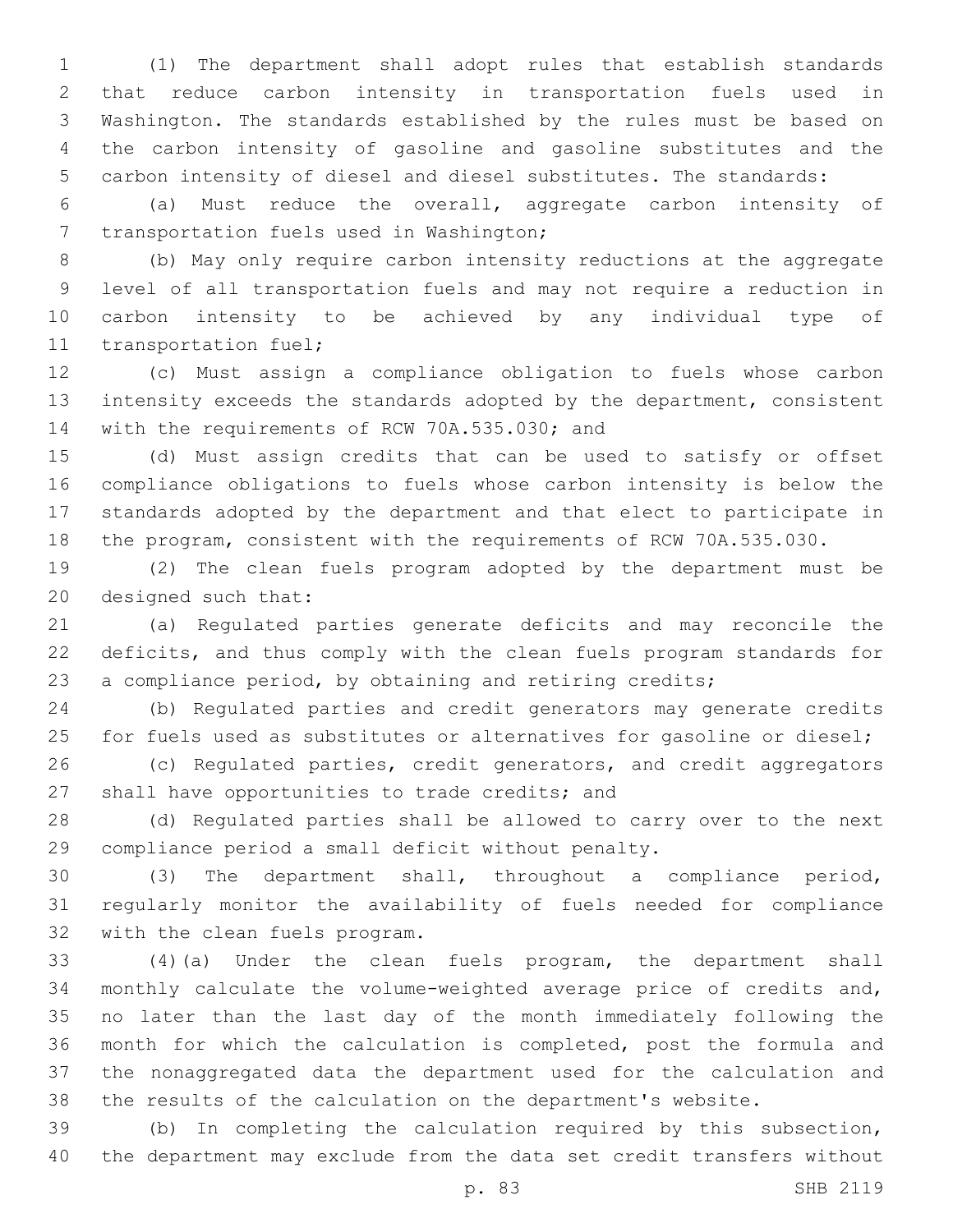a price or other credit transfers made for a price that falls two standard deviations outside of the mean credit price for the month. Data posted on the department's website under this section may not include any individually identifiable information or information that 5 would constitute a trade secret.

 (5)(a) Except as provided in this section, the rules adopted under this section must reduce the greenhouse gas emissions attributable to each unit of the fuels to 20 percent below 2017 9 levels by 2038 based on the following schedule:

(i) No more than 0.5 percent each year in 2023 and 2024;

 (ii) No more than an additional one percent each year beginning 12 in 2025 through 2027;

 (iii) No more than an additional 1.5 percent each year beginning 14 in 2028 through 2031; and

(iv) No change in 2032 and 2033.

 (b) The rules must establish a start date for the clean fuels 17 program of no later than January 1, 2023.

 (6) Beginning with the program year beginning in calendar year 2028, the department may not increase the carbon intensity reductions required by the applicable clean fuels program standard adopted by the department under subsection (5) of this section beyond a 10 percent reduction in carbon intensity until the department 23 demonstrates that the following have occurred:

 (a) At least a 15 percent net increase in the volume of in-state liquid biofuel production and the use of feedstocks grown or produced 26 within the state relative to the start of the program; and

 (b) At least one new or expanded biofuel production facility representing an increase in production capacity or producing, in total, in excess of 60,000,000 gallons of biofuels per year has or have received after July 1, 2021, all necessary siting, operating, and environmental permits post all timely and applicable appeals. As part of the threshold of 60,000,000 gallons of biofuel under this subsection, at least one new facility producing at least 10,000,000 gallons per year must have received all necessary siting, operating, and environmental permits. Timely and applicable appeals must be 36 determined by the attorney general's office.

 (7) Beginning with the program year beginning in calendar year 2031, the department may not increase the carbon intensity reductions required by the applicable clean fuels program standard adopted by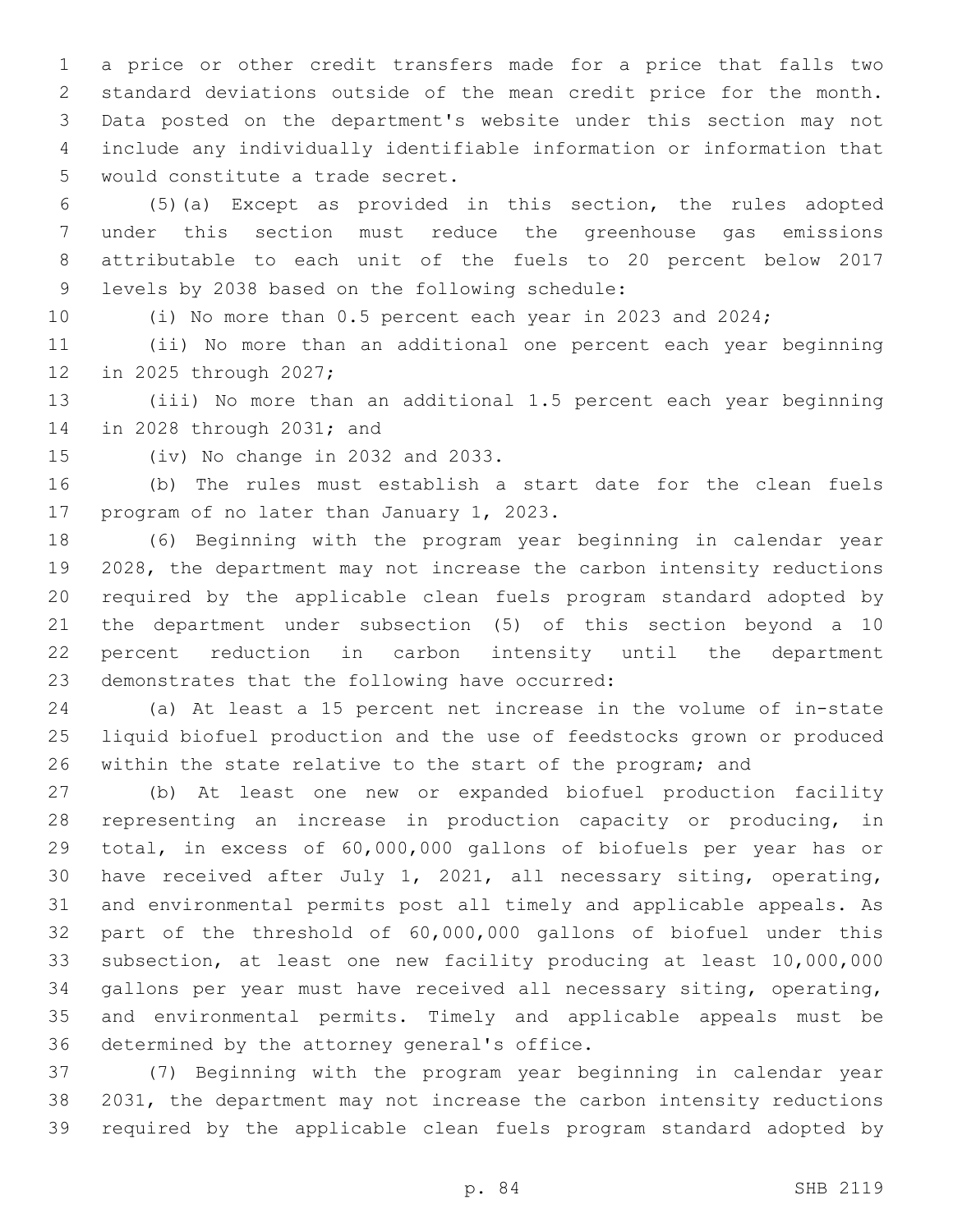the department under subsection (5) of this section beyond a 10 2 percent reduction in carbon intensity until the:

 (a) Joint legislative audit and review committee report required 4 in RCW 70A.535.140 has been completed; and

 (b) 2033 regular legislative session has adjourned, in order to allow an opportunity for the legislature to amend the requirements of this chapter in light of the report required in (a) of this 8 subsection.

 (8) Transportation fuels exported from Washington are not subject to the greenhouse gas emissions reduction requirements in this 11 section.

 (9) To the extent the requirements of this chapter conflict with the requirements of chapter 19.112 RCW, the requirements of this 14 chapter prevail.

 **Sec. 409.** RCW 70A.535.010 and 2021 c 317 s 2 are each amended to 16 read as follows:

 The definitions in this section apply throughout this chapter 18 unless the context clearly indicates otherwise.

 (1) "Carbon dioxide equivalents" has the same meaning as defined 20 in RCW 70A.45.010.

 (2) "Carbon intensity" means the quantity of life-cycle greenhouse gas emissions, per unit of fuel energy, expressed in grams of carbon dioxide equivalent per megajoule (gCO2e/MJ).

 (3) "Clean fuels program" means the requirements established 25 under this chapter.

 (4) "Cost" means an expense connected to the manufacture, distribution, or other aspects of the provision of a transportation 28 fuel product.

 (5) "Credit" means a unit of measure generated when a transportation fuel with a carbon intensity that is less than the 31 applicable standard adopted by the department under ((RCW 70A.535.020)) section 408 of this act is produced, imported, or dispensed for use in Washington, such that one credit is equal to one metric ton of carbon dioxide equivalents. A credit may also be generated through other activities consistent with this chapter.

 (6) "Deficit" means a unit of measure generated when a transportation fuel with a carbon intensity that is greater than the 38 applicable standard adopted by the department under ((RCW 70A.535.020)) section 408 of this act is produced, imported, or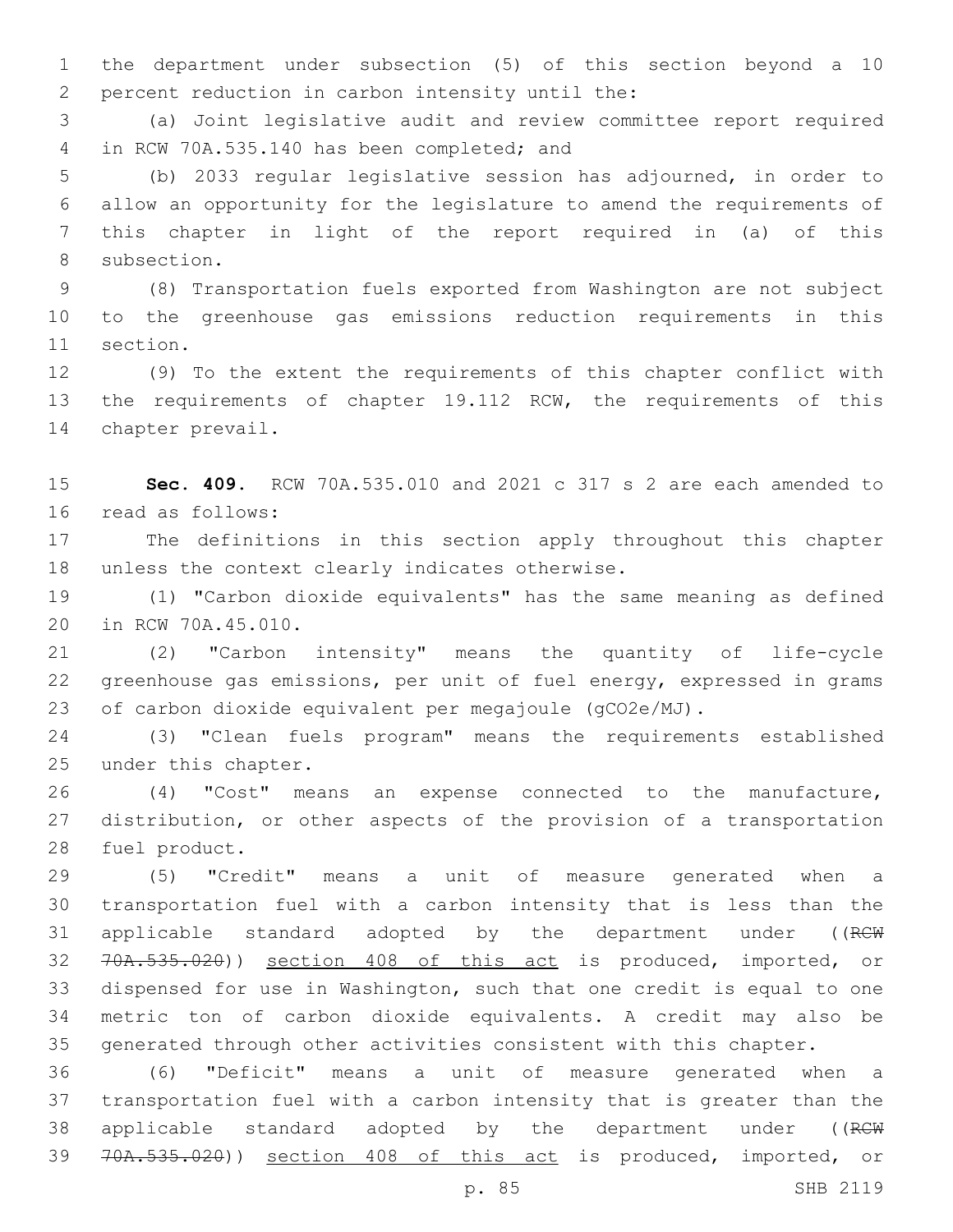dispensed for use in Washington, such that one deficit is equal to 2 one metric ton of carbon dioxide equivalents.

(7) "Department" means the department of ecology.

 (8) "Electric utility" means a consumer-owned utility or investor-owned utility, as those terms are defined in RCW 19.29A.010.

 (9) "Greenhouse gas" has the same meaning as defined in RCW 70A.45.010.7

 (10) "Military tactical vehicle" means a motor vehicle owned by the United States department of defense or the United States military services and that is used in combat, combat support, combat service support, tactical or relief operations, or training for such 12 operations.

 (11) "Motor vehicle" has the same meaning as defined in RCW 14 46.04.320.

 (12) "Price" means the amount of payment or compensation provided as consideration for a specified quantity of transportation fuel by a 17 consumer or end user of the transportation fuel.

 (13) "Regulated party" means a producer or importer of any amount of a transportation fuel that is ineligible to generate credits under 20 this chapter.

 (14)(a) "Tactical support equipment" means equipment using a portable engine, including turbines, that meets military specifications, owned by the United States military services or its allies, and that is used in combat, combat support, combat service 25 support, tactical or relief operations, or training for such 26 operations.

 (b) "Tactical support equipment" includes, but is not limited to, engines associated with portable generators, aircraft start carts, 29 heaters, and lighting carts.

 (15) "Transportation fuel" means electricity and any liquid or gaseous fuel sold, supplied, offered for sale, or used for the propulsion of a motor vehicle or that is intended for use for 33 transportation purposes.

 **Sec. 410.** RCW 70A.535.030 and 2021 c 317 s 4 are each amended to 35 read as follows:

 The rules adopted by the department to achieve the greenhouse gas 37 emissions reductions per unit of fuel energy specified in ((RCW 70A.535.020)) section 408 of this act must include, but are not 39 limited to, the following: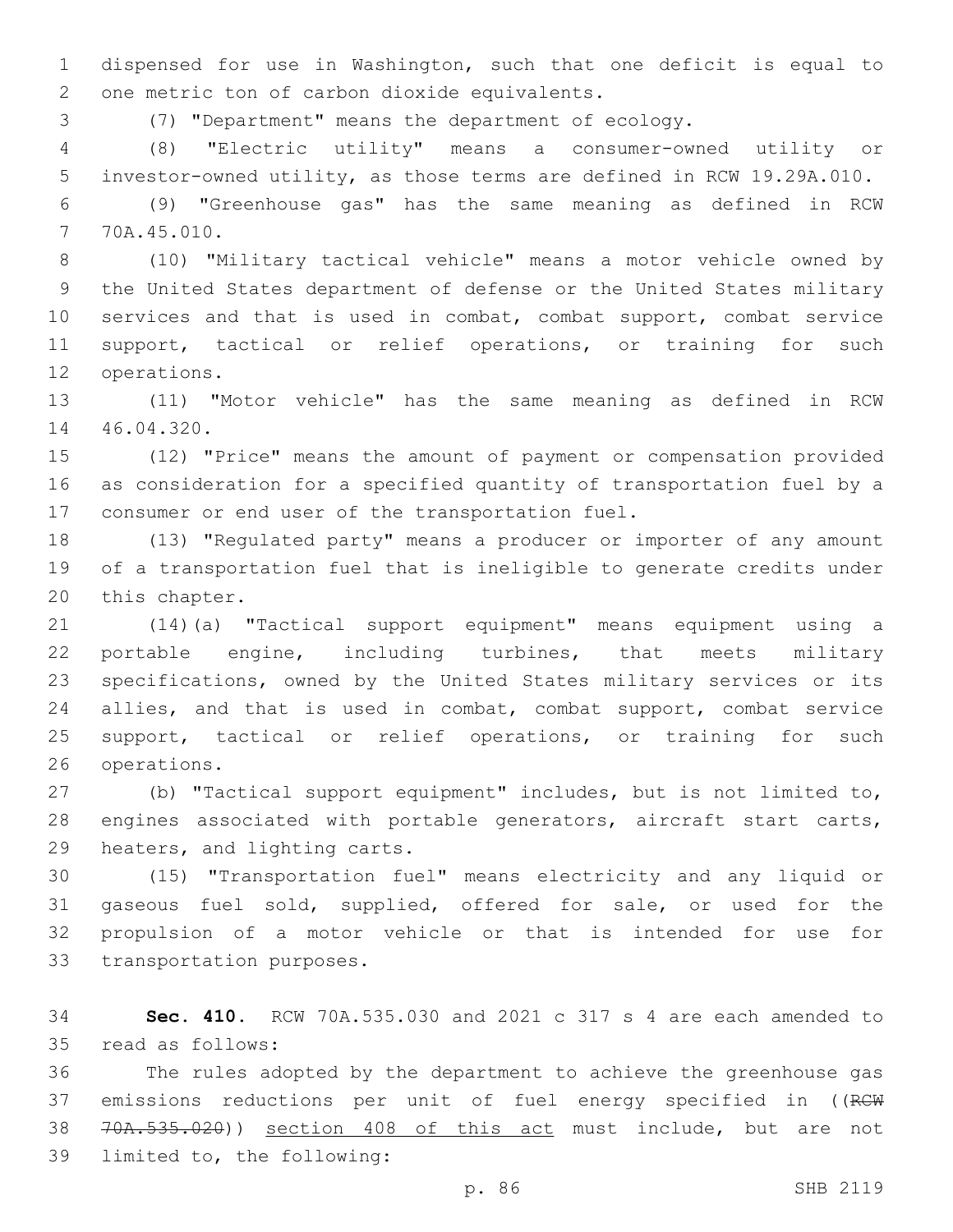(1) Standards for greenhouse gas emissions attributable to the transportation fuels throughout their life cycles, including but not limited to emissions from the production, storage, transportation, and combustion of transportation fuels and from changes in land use associated with transportation fuels and any permanent greenhouse gas 6 sequestration activities.

 (a) The rules adopted by the department under this subsection (1) 8 may:

 (i) Include provisions to address the efficiency of a fuel as used in a powertrain as compared to a reference fuel;

 (ii) Consider carbon intensity calculations for transportation fuels developed by national laboratories or used by similar programs 13 in other states; and

 (iii) Consider changes in land use and any permanent greenhouse gas sequestration activities associated with the production of any 16 type of transportation fuel.

 (b) The rules adopted by the department under this subsection (1) 18 must:

 (i) Neutrally consider the life-cycle emissions associated with transportation fuels with respect to the political jurisdiction in which the fuels originated and may not discriminate against fuels on the basis of having originated in another state or jurisdiction. Nothing in this subsection may be construed to prohibit inclusion or assessment of emissions related to fuel production, storage, transportation, or combustion or associated changes in land use in 26 determining the carbon intensity of a fuel;

 (ii) Measure greenhouse gas emissions associated with electricity and hydrogen based on a mix of generation resources specific to each electric utility participating in the clean fuels program. The department may apply an asset-controlling supplier emission factor certified or approved by a similar program to reduce the greenhouse gas emissions associated with transportation fuels in another state;

 (iii) Include mechanisms for certifying electricity that has a carbon intensity of zero. This electricity must include, at minimum, 35 electricity:

 (A) For which a renewable energy credit or other environmental 37 attribute has been retired or used; and

 (B) Produced using a zero emission resource including, but not limited to, solar, wind, geothermal, or the industrial combustion of biomass consistent with RCW 70A.45.020(3), that is directly supplied

p. 87 SHB 2119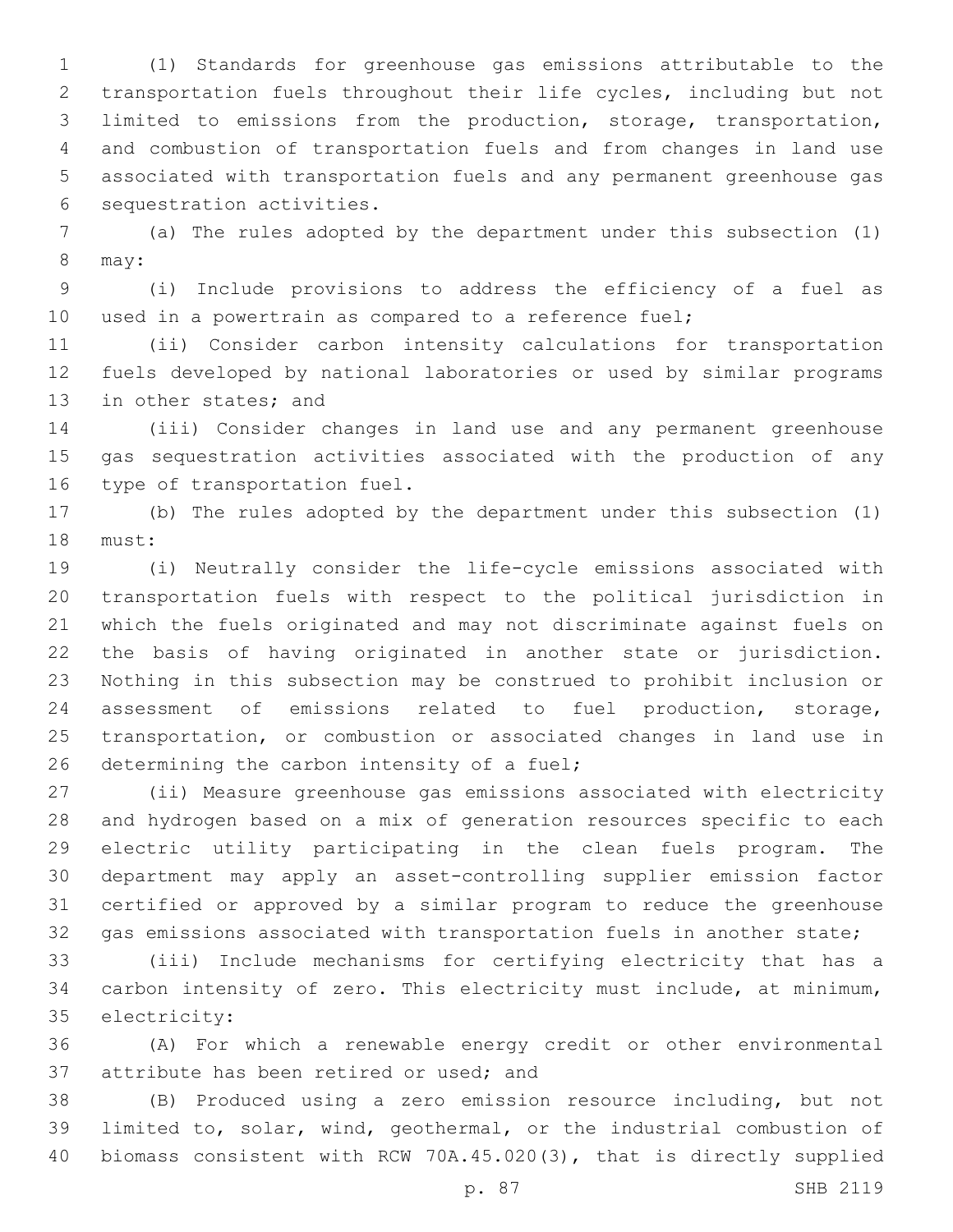as a transportation fuel by the generator of the electricity to a metered customer for electric vehicle charging or refueling;

 (iv) Allow the generation of credits associated with electricity with a carbon intensity lower than that of standard adopted by the department. The department may not require electricity to have a carbon intensity of zero in order to be eligible to generate credits 7 from use as a transportation fuel; and

 (v) Include procedures for setting and adjusting the amounts of greenhouse gas emissions per unit of fuel energy that is assigned to 10 transportation fuels under this subsection.

 (c) If the department determines that it is necessary for purposes of accurately measuring greenhouse gas emissions associated 13 with transportation fuels, the department may require transportation fuel suppliers to submit data or information to be used for purposes of calculating greenhouse gas emissions that is different from or additional to the greenhouse gas emissions data reported under RCW  $70A.15.2200(5)(a)(iii)$ .

 (d) If the department determines that it is necessary for purposes of accurately measuring greenhouse gas emissions associated with electricity supplied to retail customers or hydrogen production facilities by an electric utility, the department may require electric utilities participating in the clean fuels program to submit data or information to be used for purposes of calculating greenhouse gas emissions that is different from or additional to the fuel mix disclosure information submitted under chapter 19.29A RCW. To the extent practicable, rules adopted by the department may allow data requested of utilities to be submitted in a form and manner consistent with other required state or federal data submissions;

 (2) Provisions allowing for the achievement of limits on the 30 greenhouse gas emissions intensity of transportation fuels in ((RCW 70A.535.020)) section 408 of this act to be achieved by any combination of credit generating activities capable of meeting such standards. Where such provisions would not produce results counter to the emission reduction goals of the program or prove administratively burdensome for the department, the rules should provide each participant in the clean fuels program with the opportunity to demonstrate appropriate carbon intensity values taking into account both emissions from production facilities and elsewhere in the production cycle, including changes in land use and permanent 40 greenhouse gas sequestration activities;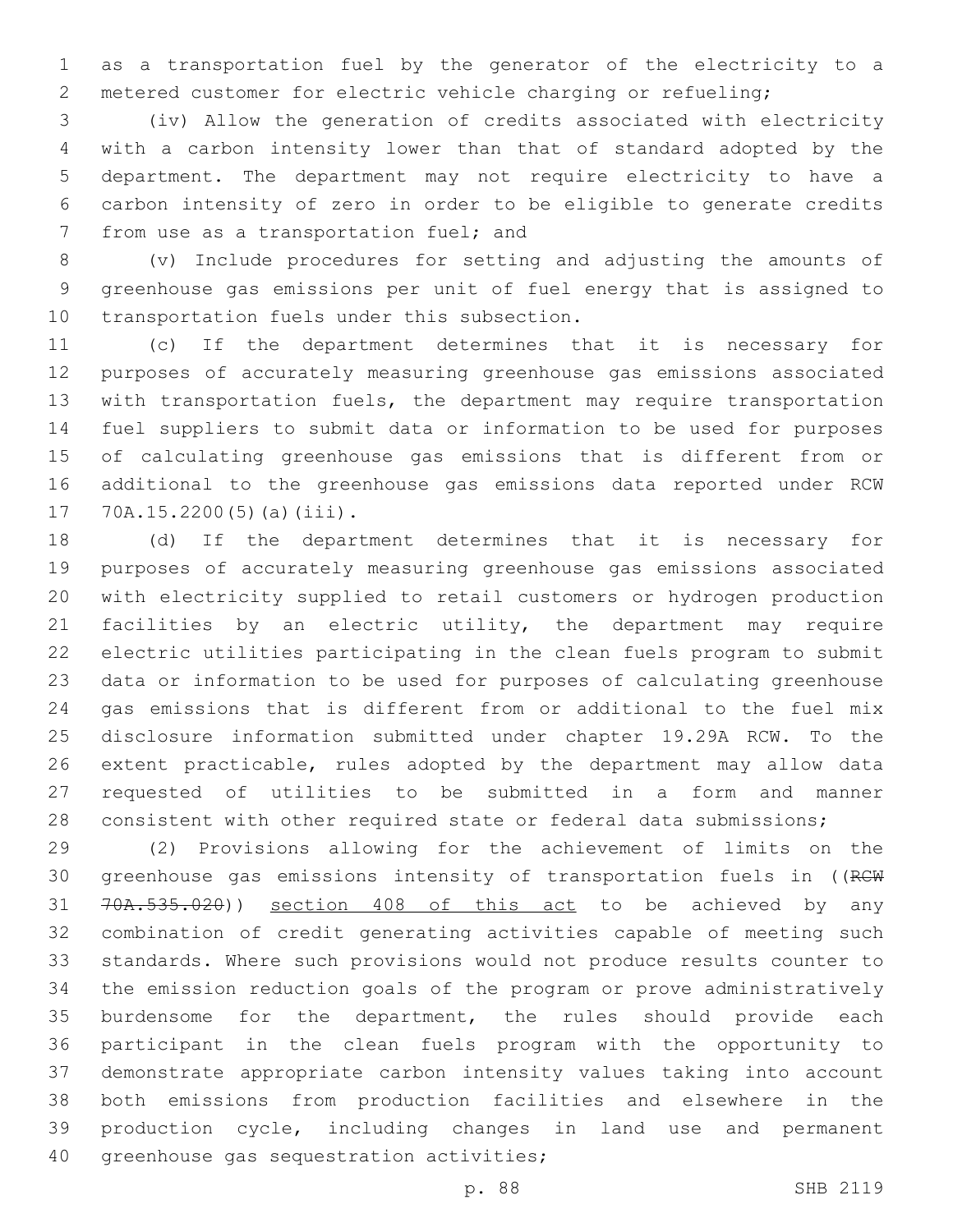(3)(a) Methods for assigning compliance obligations and methods for tracking tradable credits. The department may assign the generation of a credit when a fuel with associated life-cycle greenhouse gas emissions that are lower than the applicable per-unit 5 standard adopted by the department under ((RCW 70A.535.020)) section 408 of this act is produced, imported, or dispensed for use in Washington, or when specified activities are undertaken that support the reduction of greenhouse gas emissions associated with 9 transportation in Washington;

 (b) Mechanisms that allow credits to be traded and to be banked 11 for future compliance periods; and

 (c) Procedures for verifying the validity of credits and deficits 13 generated under the clean fuels program;

 (4) Mechanisms to elect to participate in the clean fuels program for persons associated with the supply chains of transportation fuels that are eligible to generate credits consistent with subsection (3) of this section, including producers, importers, distributors, users, 18 or retailers of such fuels, and electric vehicle manufacturers;

 (5) Mechanisms for persons associated with the supply chains of transportation fuels that are used for purposes that are exempt from the clean fuels program compliance obligations including, but not limited to, fuels used by aircraft, vessels, railroad locomotives, and other exempt fuels specified in RCW 70A.535.040, to elect to participate in the clean fuels program by earning credits for the production, import, distribution, use, or retail of exempt fuels with associated life-cycle greenhouse gas emissions lower than the per-27 unit standard established in ((RCW 70A.535.020)) section 408 of this 28 act;

 (6) Mechanisms that allow for the assignment of credits to an electric utility for electricity used within its utility service area, at minimum, for residential electric vehicle charging or 32 fueling;

(7) Cost containment mechanisms.33

 (a) Cost containment mechanisms must include the credit clearance market specified in subsection (8) of this section and may also 36 include, but are not limited to:

 (i) Procedures similar to the credit clearance market required in subsection (8) of this section that provide a means of compliance with the clean fuels program requirements in the event that a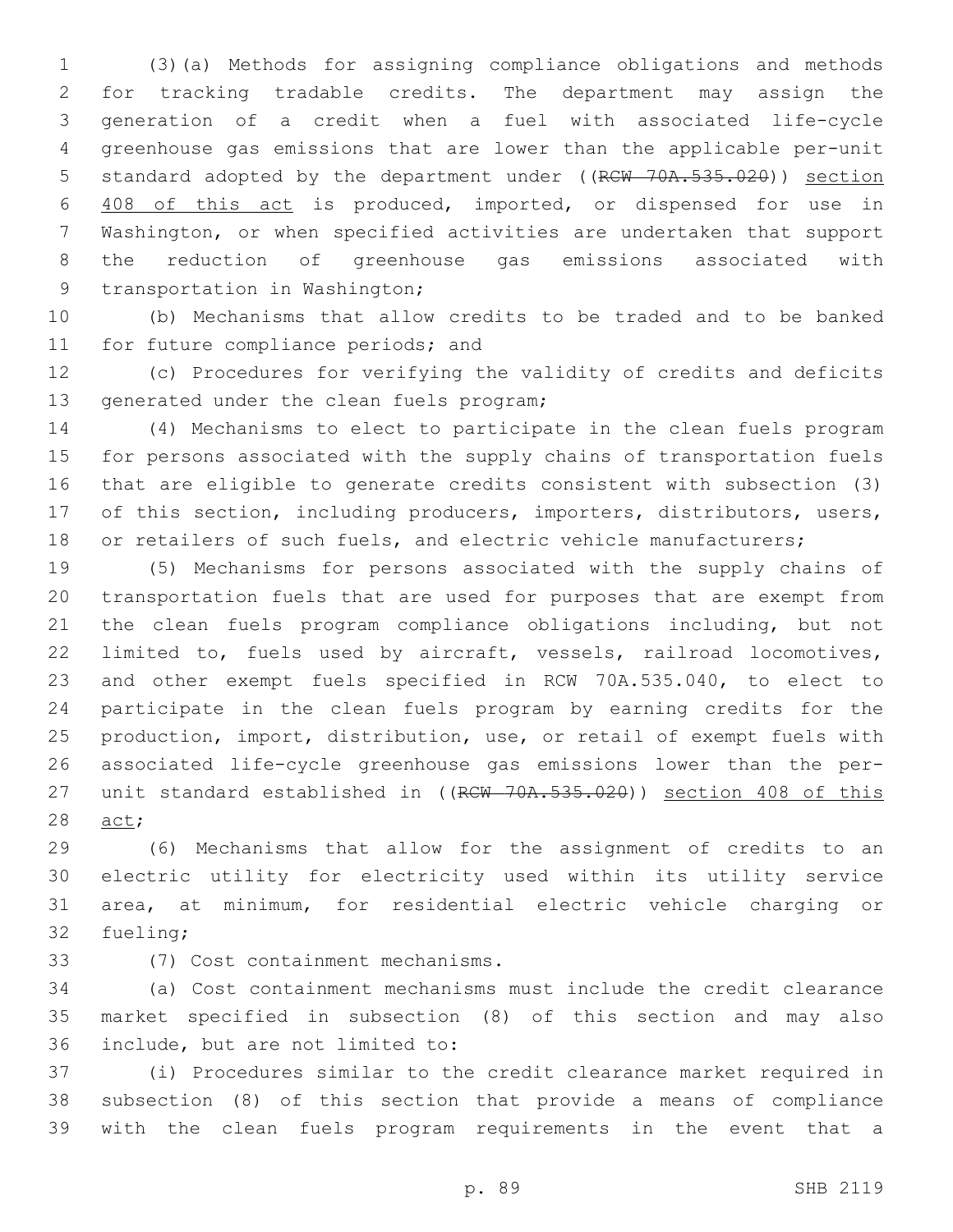regulated person has not been able to acquire sufficient volumes of 2 credits at the end of a compliance period; or

 (ii) Similar procedures that ensure that credit prices do not significantly exceed credit prices in other jurisdictions that have adopted similar programs to reduce the carbon intensity of 6 transportation fuels.

 (b) Any cost containment mechanisms must be designed to provide financial disincentive for regulated persons to rely on the cost containment mechanism for purposes of program compliance instead of seeking to generate or acquire sufficient credits under the program.

 (c) The department shall harmonize the program's cost containment mechanisms with the cost containment rules in the states specified in 13 RCW 70A.535.060(1).

 (d) The department shall consider mechanisms such as the establishment of a credit price cap or other alternative cost containment measures if deemed necessary to harmonize market credit 17 costs with those in the states specified in RCW 70A.535.060(1);

 (8)(a)(i) A credit clearance market for any compliance period in which at least one regulated party reports that the regulated party has a net deficit balance at the end of the compliance period, after retirement of all credits held by the regulated party, that is greater than a small deficit. A regulated party described by this subsection is required to participate in the credit clearance market.

 (ii) If a regulated party has a small deficit at the end of a compliance period, the regulated party shall notify the department that it will achieve compliance with the clean fuels program during the compliance period by either: (A) Participating in a credit clearance market; or (B) carrying forward the small deficit.

 (b) For the purposes of administering a credit clearance market 30 required by this section, the department shall:

 (i) Allow any regulated party, credit generator, or credit aggregator that holds excess credits at the end of the compliance period to voluntarily participate in the credit clearance market as a seller by pledging a specified number of credits for sale in the 35 market;

 (ii) Require each regulated party participating in the credit 37 clearance market as purchaser of credits to:

 (A) Have retired all credits in the regulated party's possession prior to participating in the credit clearance market; and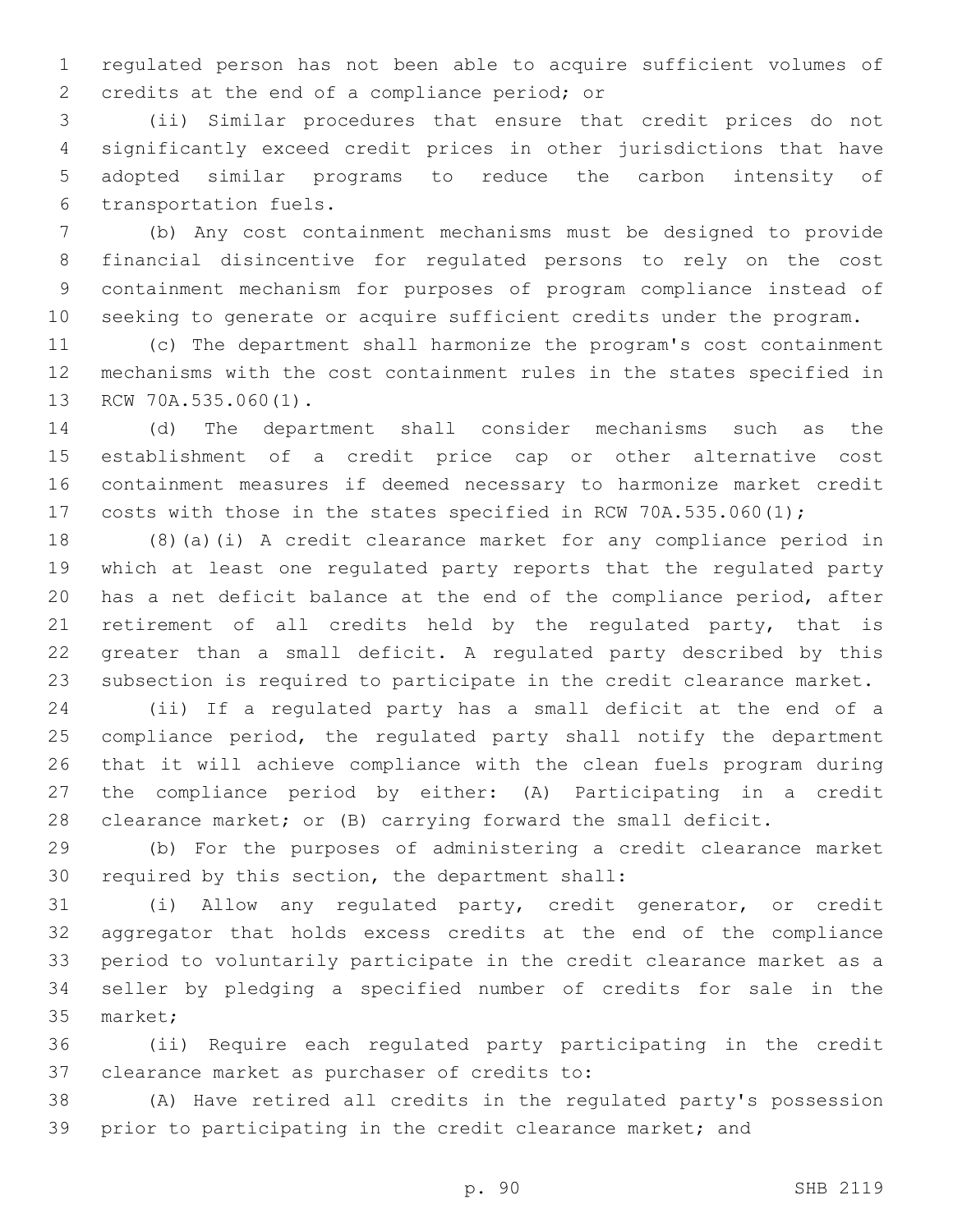(B) Purchase the specified number of the total pledged credits that the department has determined are that regulated party's pro 3 rata share of the pledged credits;

(iii) Require all sellers to:4

 (A) Agree to sell pledged credits at a price no higher than a 6 maximum price for credits;

 (B) Accept all offers to purchase pledged credits at the maximum 8 price for credits; and

 (C) Agree to withhold any pledged credits from sale in any transaction outside of the credit clearance market until the end of the credit clearance market, or if no credit clearance market is held in a given year, then until the date on which the department 13 announces it will not be held.

 (c)(i) The department shall set a maximum price for credits in a credit clearance market, consistent with states that have adopted similar clean fuels programs, not to exceed \$200 in 2018 dollars for 2023.17

 (ii) For 2024 and subsequent years, the maximum price may exceed \$200 in 2018 dollars, but only to the extent that a greater maximum price for credits is necessary to annually adjust for inflation, beginning on January 1, 2024, pursuant to the increase, if any, from the preceding calendar year in the consumer price index for all urban consumers, west region (all items), as published by the bureau of labor statistics of the United States department of labor.

 (d) A regulated party that has a net deficit balance after the 26 close of a credit clearance market:

 (i) Must carry over the remaining deficits into the next 28 compliance period; and

 (ii) May not be subject to interest greater than five percent, penalties, or assertions of noncompliance that accrue based on the 31 carryover of deficits under this subsection.

 (e) If a regulated party has been required under (a) of this subsection to participate as a purchaser in two consecutive credit clearance markets and continues to have a net deficit balance after the close of the second consecutive credit clearance market, the department shall complete, no later than two months after the close of the second credit clearance market, an analysis of the root cause of an inability of the regulated party to retire the remaining deficits. The department may recommend and implement any remedy that the department determines is necessary to address the root cause

p. 91 SHB 2119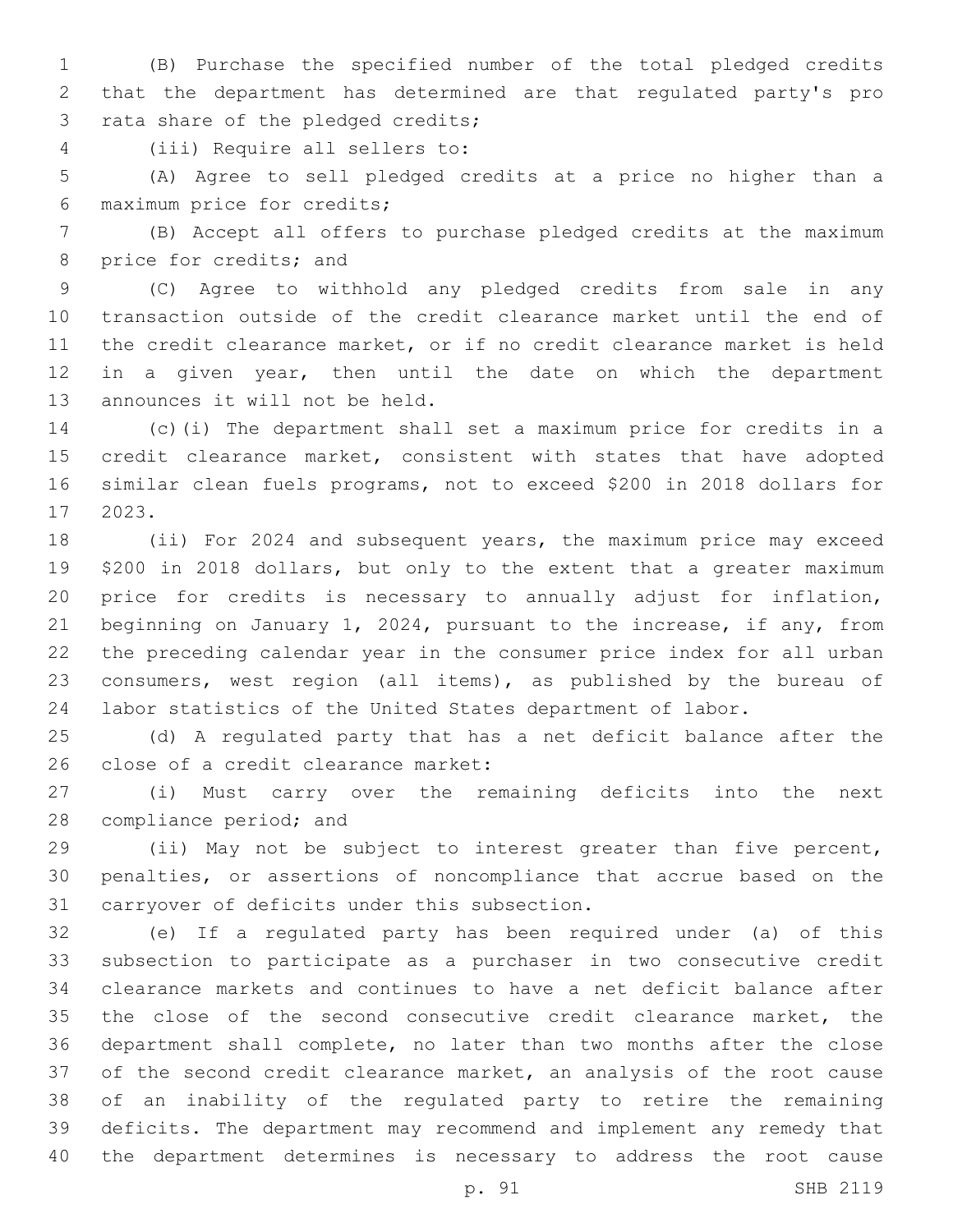identified in the analysis including, but not limited to, issuing a deferral, provided that the remedy implemented does not:

 (i) Require a regulated party to purchase credits for an amount that exceeds the maximum price for credits in the most recent credit 5 clearance market; or

(ii) Compel a person to sell credits.6

 (f) If credits sold in a credit clearance market are subsequently invalidated as a result of fraud or any other form of noncompliance on the part of the generator of the credit, the department may not pursue civil penalties against, or require credit replacement by, the regulated party that purchased the credits unless the regulated party was a party to the fraud or other form of noncompliance.

 (g) The department may not disclose the deficit balances or pro rata share purchase requirements of a regulated party that 15 participates in the credit clearance market;

 (9) Authority for the department to designate an entity to aggregate and use unclaimed credits associated with persons that elect not to participate in the clean fuels program under subsection 19 (4) of this section.

 **Sec. 411.** RCW 70A.535.040 and 2021 c 317 s 5 are each amended to 21 read as follows:

 (1) The rules adopted under RCW ((70A.535.020 and)) 70A.535.030 and section 408 of this act must include exemptions for, at minimum, 24 the following transportation fuels:

 (a) Fuels used in volumes below thresholds adopted by the 26 department;

 (b) Fuels used for the propulsion of all aircraft, vessels, and 28 railroad locomotives; and

 (c) Fuels used for the operation of military tactical vehicles 30 and tactical support equipment.

31 (2)(a) The rules adopted under RCW ((70A.535.020 and)) 70A.535.030 and section 408 of this act must exempt the following transportation fuels from greenhouse gas emissions intensity 34 reduction requirements until January 1, 2028:

 (i) Special fuel used off-road in vehicles used primarily to 36 transport logs;

 (ii) Dyed special fuel used in vehicles that are not designed primarily to transport persons or property, that are not designed to be primarily operated on highways, and that are used primarily for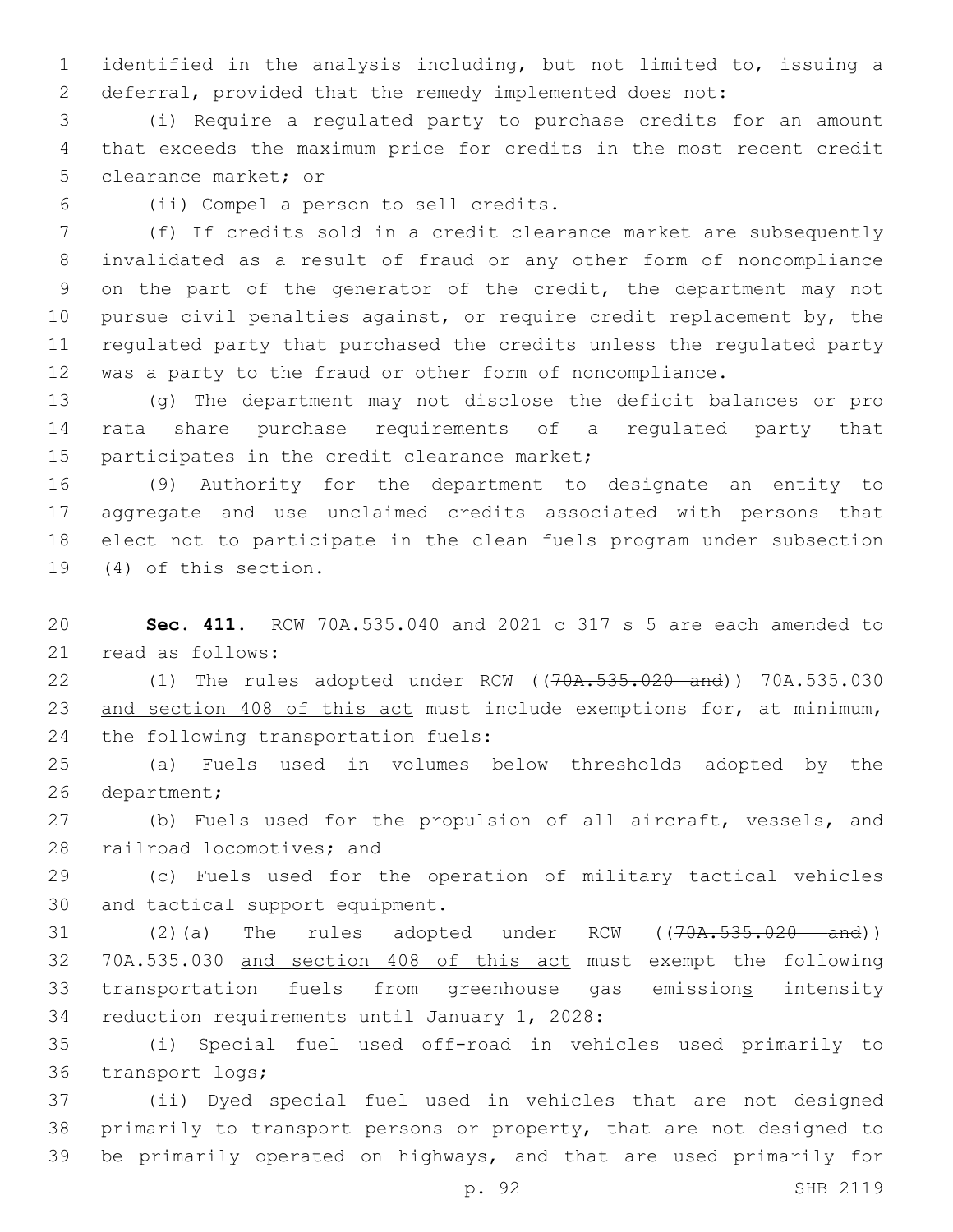construction work including, but not limited to, mining and timber 2 harvest operations; and

 (iii) Dyed special fuel used for agricultural purposes exempt 4 from chapter 82.38 RCW.

 (b) Prior to January 1, 2028, fuels identified in this subsection (2) are eligible to generate credits, consistent with subsection (5) of this section. Beginning January 1, 2028, the fuels identified in 8 this subsection (2) are subject to the greenhouse gas emissions intensity reduction requirements applicable to transportation fuels 10 specified in ((RCW 70A.535.020)) section 408 of this act.

 (3) The department may adopt rules to specify the standards for persons to qualify for the exemptions provided in this section. The department may implement the exemptions under subsection (2) of this section to align with the implementation of exemptions for similar 15 fuels exempt from chapter 82.38 RCW.

 (4) The rules adopted under RCW ((70A.535.020 and)) 70A.535.030 and section 408 of this act may include exemptions in addition to those described in subsections (1) and (2) of this section, but only 19 if such exemptions are necessary, with respect to the relationship between the program and similar greenhouse gas emissions requirements 21 or low carbon fuel standards, in order to avoid:

(a) Mismatched incentives across programs;22

23 (b) Fuel shifting between markets; or

(c) Other results that are counter to the intent of this chapter.

 (5) Nothing in this chapter precludes the department from 26 adopting rules under RCW ((70A.535.020 and)) 70A.535.030 and section 27 408 of this act that allow the generation of credits associated with electric or alternative transportation infrastructure that existed prior to July 25, 2021, or to the start date of program requirements. The department must apply the same baseline years to credits associated with electric or alternative transportation infrastructure that apply to gasoline and diesel liquid fuels in any market-based program enacted by the legislature that establishes a cap on 34 greenhouse gas emissions.

 **Sec. 412.** RCW 70A.535.050 and 2021 c 317 s 6 are each amended to read as follows:36

 (1) The rules adopted under RCW ((70A.535.020 and)) 70A.535.030 and section 408 of this act may allow the generation of credits from activities that support the reduction of greenhouse gas emissions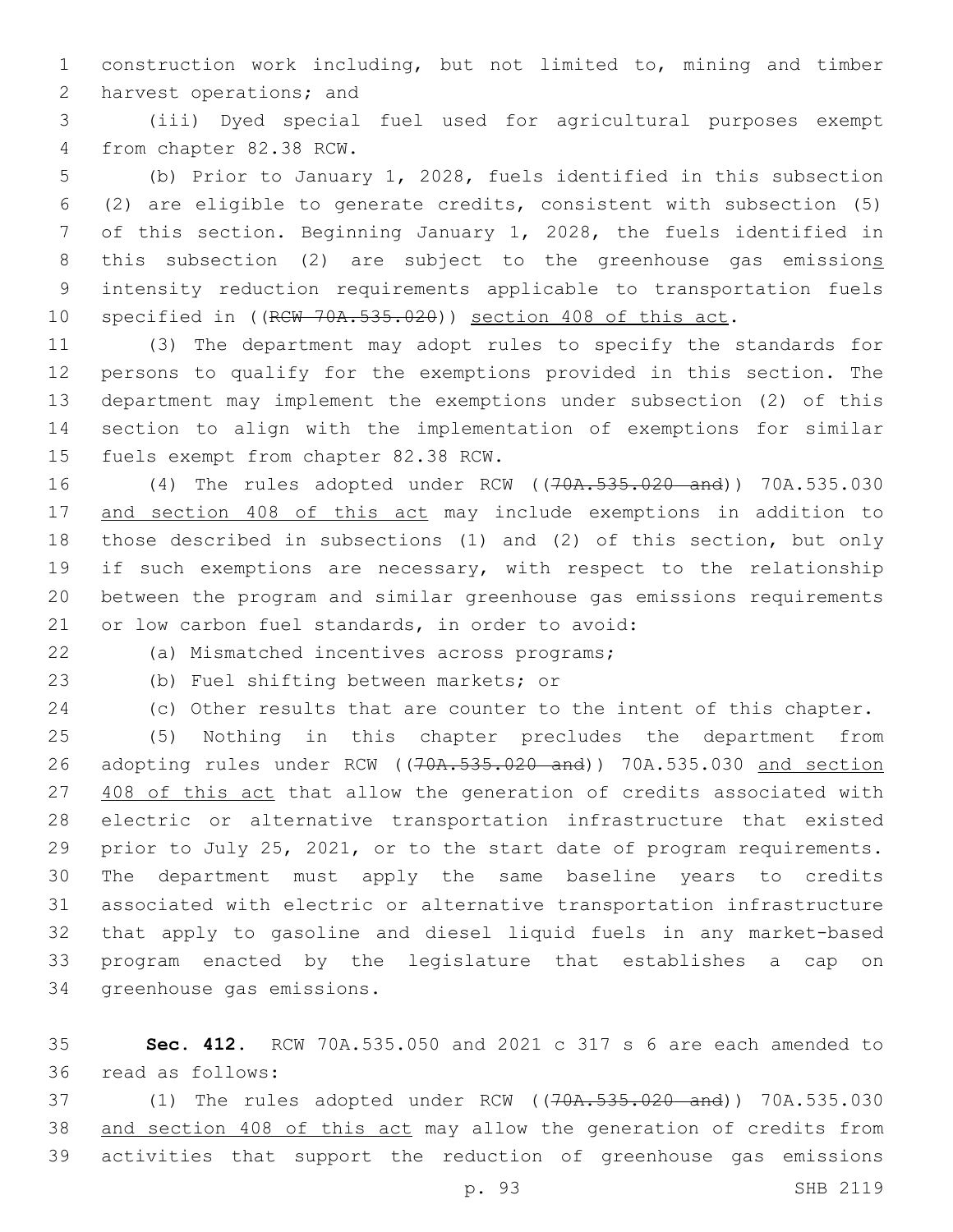associated with transportation in Washington, including but not 2 limited to:

 (a) Carbon capture and sequestration projects, including but not 4 limited to:

 (i) Innovative crude oil production projects that include carbon 6 capture and sequestration;

 (ii) Project-based refinery greenhouse gas mitigation including, but not limited to, process improvements, renewable hydrogen use, and 9 carbon capture and sequestration; or

10 (iii) Direct air capture projects;

 (b) Investments and activities that support deployment of machinery and equipment used to produce gaseous and liquid fuels from 13 nonfossil feedstocks, and derivatives thereof;

 (c) The fueling of battery or fuel cell electric vehicles by a commercial, nonprofit, or public entity that is not an electric utility, which may include, but is not limited to, the fueling of vehicles using electricity certified by the department to have a 18 carbon intensity of zero; and

 (d) The use of smart vehicle charging technology that results in the fueling of an electric vehicle during times when the carbon intensity of grid electricity is comparatively low.

22 (2)(a) The rules adopted under RCW ((70A.535.020 and)) 70A.535.030 and section 408 of this act must allow the generation of credits based on capacity for zero emission vehicle refueling infrastructure, including DC fast charging infrastructure and 26 hydrogen refueling infrastructure.

27 (b) The rules adopted under RCW ((70A.535.020 and)) 70A.535.030 28 and section 408 of this act may allow the generation of credits from the provision of low carbon fuel infrastructure not specified in (a) 30 of this subsection.

 (3) The rules adopted under RCW ((70A.535.020 and)) 70A.535.030 32 and section 408 of this act must allow the generation of credits from state transportation investments funded in an omnibus transportation appropriations act for activities and projects that reduce greenhouse gas emissions and decarbonize the transportation sector. These include, but are not limited to: (a) Electrical grid and hydrogen fueling infrastructure investments; (b) ferry operating and capital investments; (c) electrification of the state ferry fleet; (d) alternative fuel vehicle rebate programs; (e) transit grants; (f) infrastructure and other costs associated with the adoption of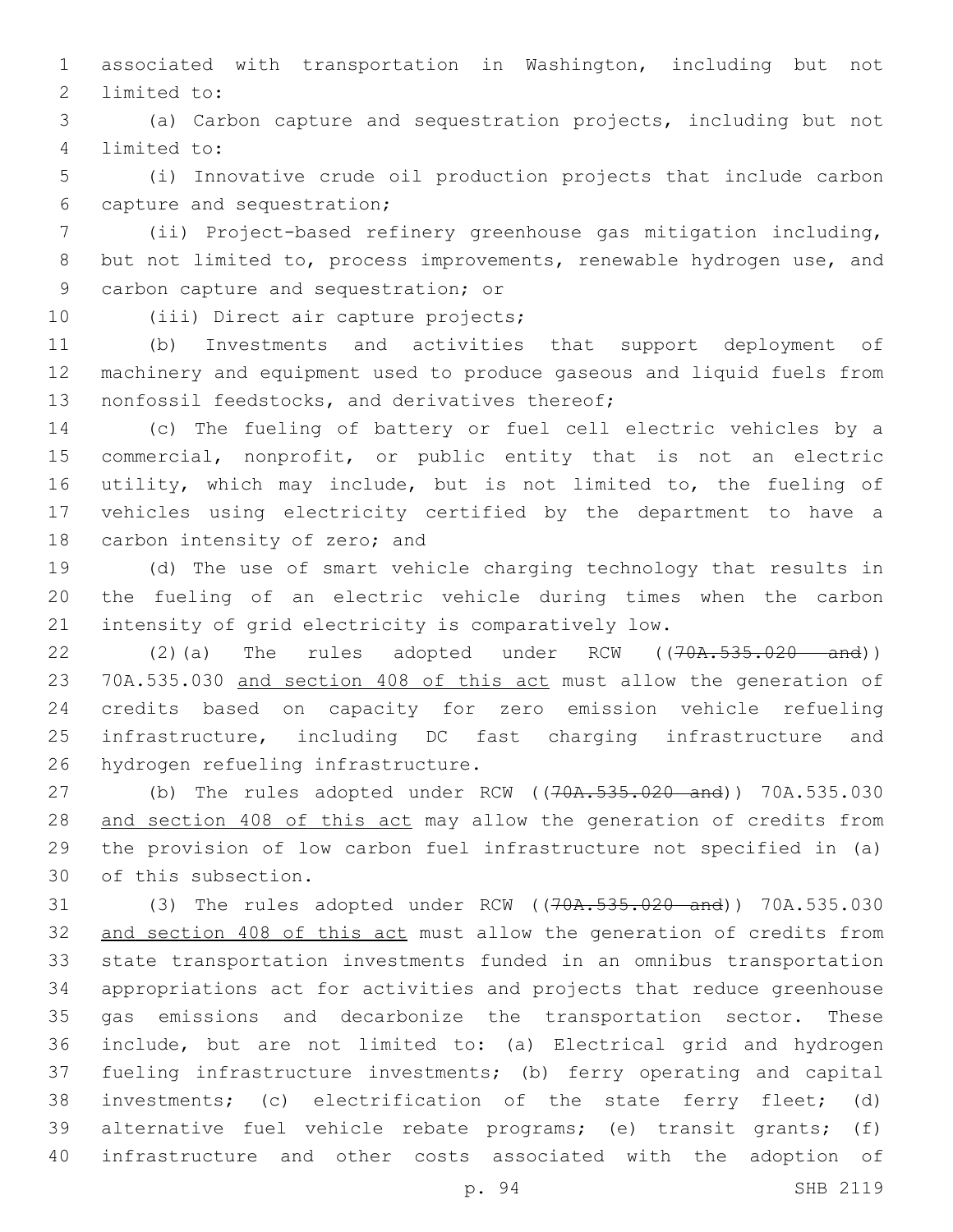alternative fuel use by transit agencies; (g) bike and pedestrian grant programs and other activities; (h) complete streets and safe walking grants and allocations; (i) rail funding; and (j) multimodal investments.4

 (4) The rules adopted by the department may establish limits for the number of credits that may be earned each year by persons participating in the program for some or all of the activities specified in subsections (1) and (2) of this section. The department must limit the number of credits that may be earned each year under subsection (3) of this section to 10 percent of the total program credits. Any limits established under this subsection must take into consideration the return on investment required in order for an activity specified in subsection (2) of this section to be 14 financially viable.

 **Sec. 413.** RCW 70A.535.120 and 2021 c 317 s 13 are each amended 16 to read as follows:

 (1) The director of the department may issue an order declaring an emergency deferral of compliance with the carbon intensity 19 standard established under ((RCW 70A.535.020)) section 408 of this 20 act no later than 15 calendar days after the date the department determines, in consultation with the governor's office and the 22 department of commerce, that:

 (a) Extreme and unusual circumstances exist that prevent the distribution of an adequate supply of renewable fuels needed for regulated parties to comply with the clean fuels program taking into consideration all available methods of obtaining sufficient credits 27 to comply with the standard;

 (b) The extreme and unusual circumstances are the result of a natural disaster, an act of God, a significant supply chain disruption or production facility equipment failure, or another event that could not reasonably have been foreseen or prevented and not the lack of prudent planning on the part of the suppliers of the fuels to 33 the state; and

 (c) It is in the public interest to grant the deferral such as when a deferral is necessary to meet projected temporary shortfalls in the supply of the renewable fuel in the state and that other methods of obtaining compliance credits are unavailable to compensate 38 for the shortage of renewable fuel supply.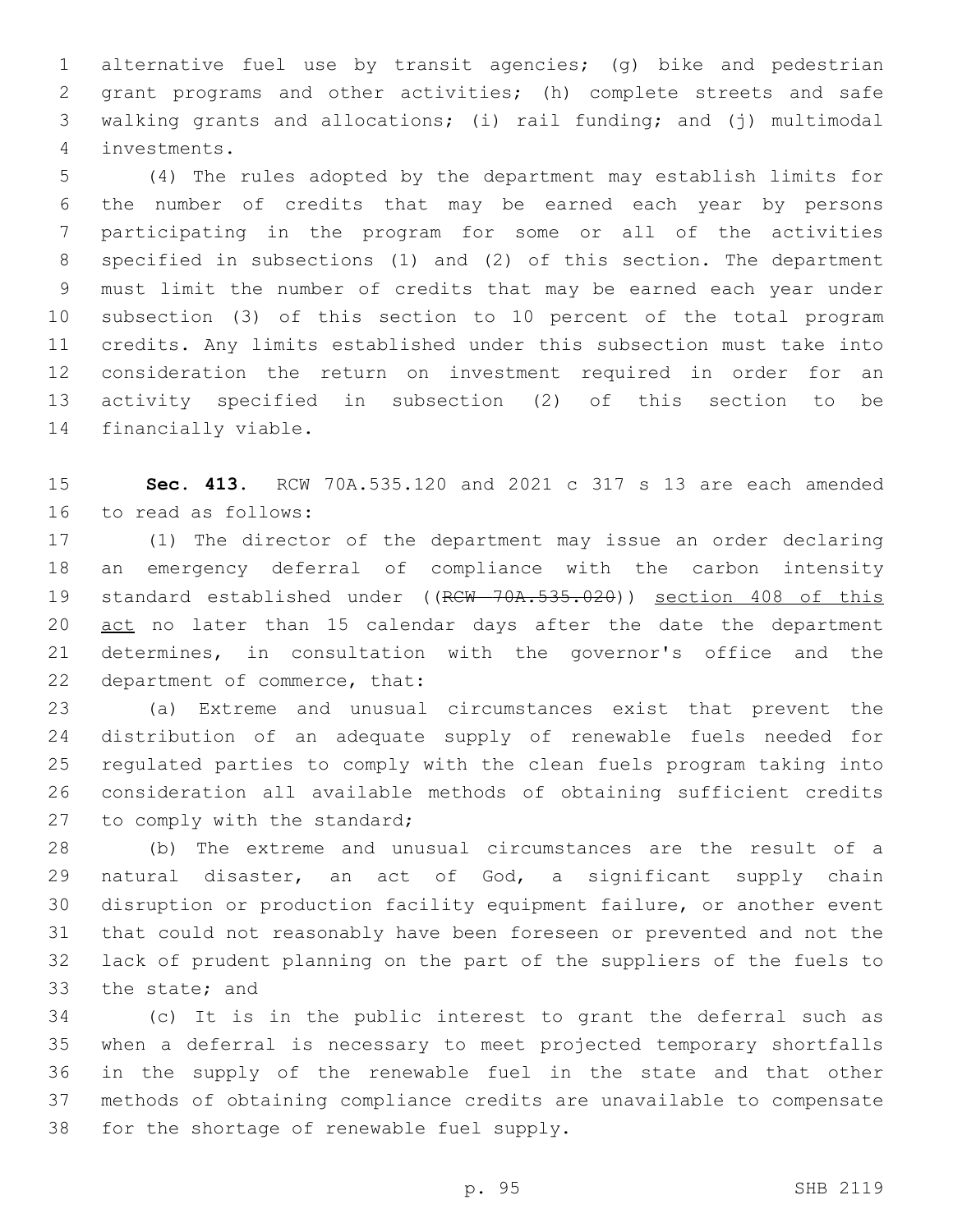(2) If the director of the department makes the determination required under subsection (1) of this section, such a temporary 3 extreme and unusual deferral is permitted only if:

 (a) The deferral applies only for the shortest time necessary to 5 address the extreme and unusual circumstances;

 (b) The deferral is effective for the shortest practicable time period the director of the department determines necessary to permit the correction of the extreme and unusual circumstances; and

(c) The director has given public notice of a proposed deferral.

 (3) An order declaring an emergency deferral under this section 11 must set forth:

12 (a) The duration of the emergency deferral;

(b) The types of fuel to which the emergency deferral applies;

 (c) Which of the following methods the department has selected for deferring compliance with the clean fuels program during the 16 emergency deferral:

 (i) Temporarily adjusting the scheduled applicable carbon intensity standard to a standard identified in the order that better reflects the availability of credits during the emergency deferral and requiring regulated parties to comply with the temporary 21 standard;

 (ii) Allowing for the carryover of deficits accrued during the 23 emergency deferral into the next compliance period without penalty; 24 or

 (iii) Suspending deficit accrual during the emergency deferral 26 period.

 (4) An emergency deferral may be terminated prior to the expiration date of the emergency deferral if new information becomes available indicating that the shortage that provided the basis for the emergency deferral has ended. The director of the department shall consult with the department of commerce and the governor's office in making an early termination decision. Termination of an emergency deferral is effective 15 calendar days after the date that 34 the order declaring the termination is adopted.

 (5)(a) In addition to the emergency deferral specified in subsection (1) of this section, the department may issue a full or partial deferral for one calendar quarter of a person's obligation to furnish credits for compliance under RCW 70A.535.030 if it finds that the person is unable to comply with the requirements of this chapter due to reasons beyond the person's reasonable control. The department

p. 96 SHB 2119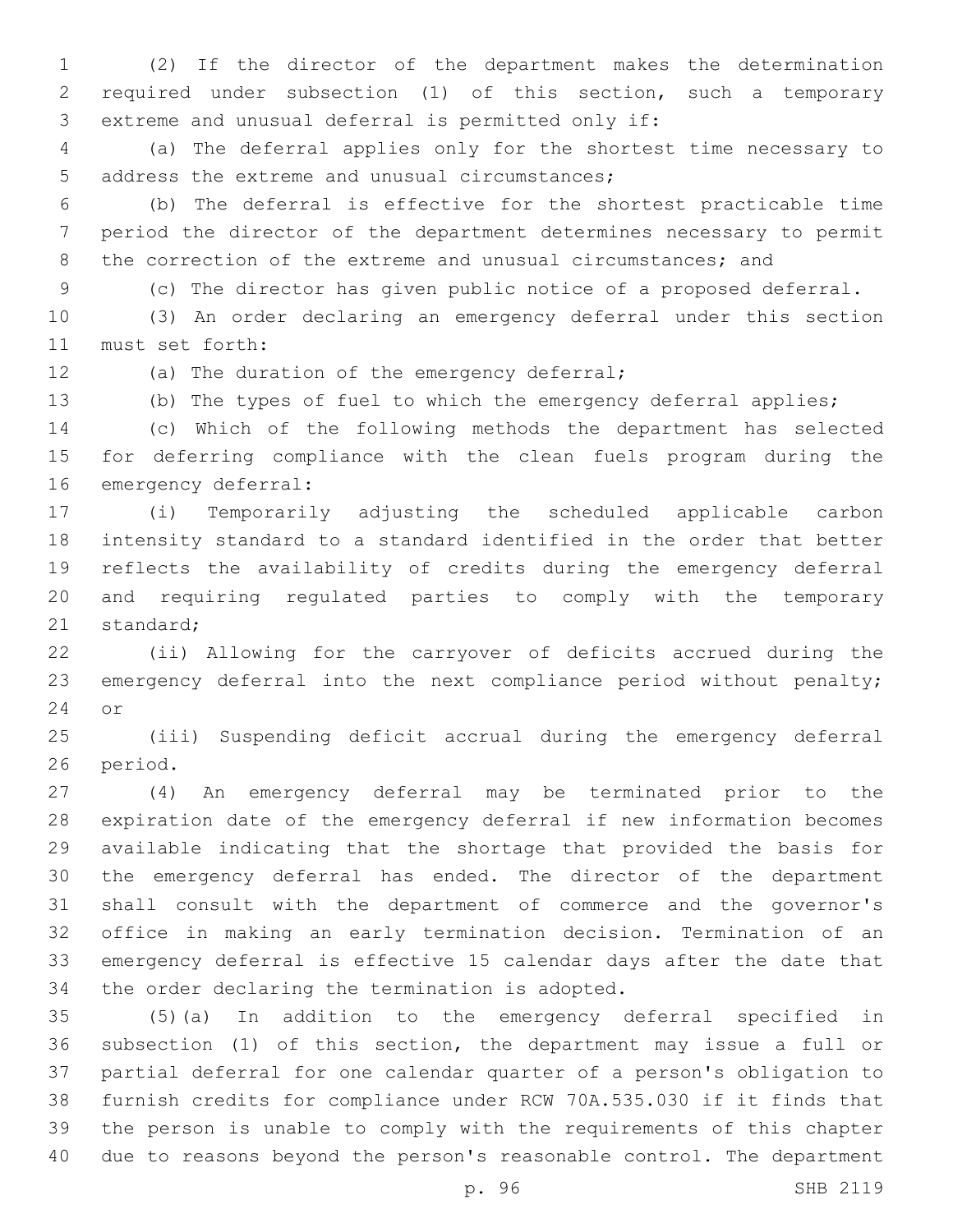may initiate a deferral under this subsection at its own discretion or at the request of a person regulated under this chapter. The department may renew issued deferrals. In evaluating whether to issue a deferral under this subsection, the department may consider the results of the fuel supply forecast in RCW 70A.535.100, but is not bound in its decision-making discretion by the results of the 7 forecast.

 (b) If the department issues a deferral pursuant to this 9 subsection, the department may:

 (i) Direct the person subject to the deferral to file a progress report on achieving full compliance with the requirements of this chapter within an amount of time determined to be reasonable by the 13 department; and

 (ii) Direct the person to take specific actions to achieve full 15 compliance with the requirements of this chapter.

 (c) The issuance of a deferral under this subsection does not permanently relieve the deferral recipient of the obligation to 18 comply with the requirements of this chapter.

 NEW SECTION. **Sec. 414.** RCW 70A.535.020 (Carbon intensity of transportation fuels—Standards to reduce carbon intensity—Adoption of rules) and 2021 c 317 s 3 are each repealed.

 NEW SECTION. **Sec. 415.** (1) A target is established for the state that all publicly owned and privately owned passenger and light duty vehicles of model year 2030 or later that are sold, purchased, or registered in Washington state be electric vehicles.

 (2) On or before December 31, 2023, the interagency electric vehicle coordinating council created in section 428 of this act shall complete a scoping plan for achieving the 2030 target.

 NEW SECTION. **Sec. 416.** A new section is added to chapter 47.66 30 RCW to read as follows:

 (1) The department shall establish a bus and bus facilities grant program. The purpose of this competitive grant program is to provide grants to any transit authority for the replacement, expansion, rehabilitation, and purchase of transit rolling stock; construction, modification, or rehabilitation of transit facilities; and funding to adapt to technological change or innovation through the retrofitting 37 of transit rolling stock and facilities.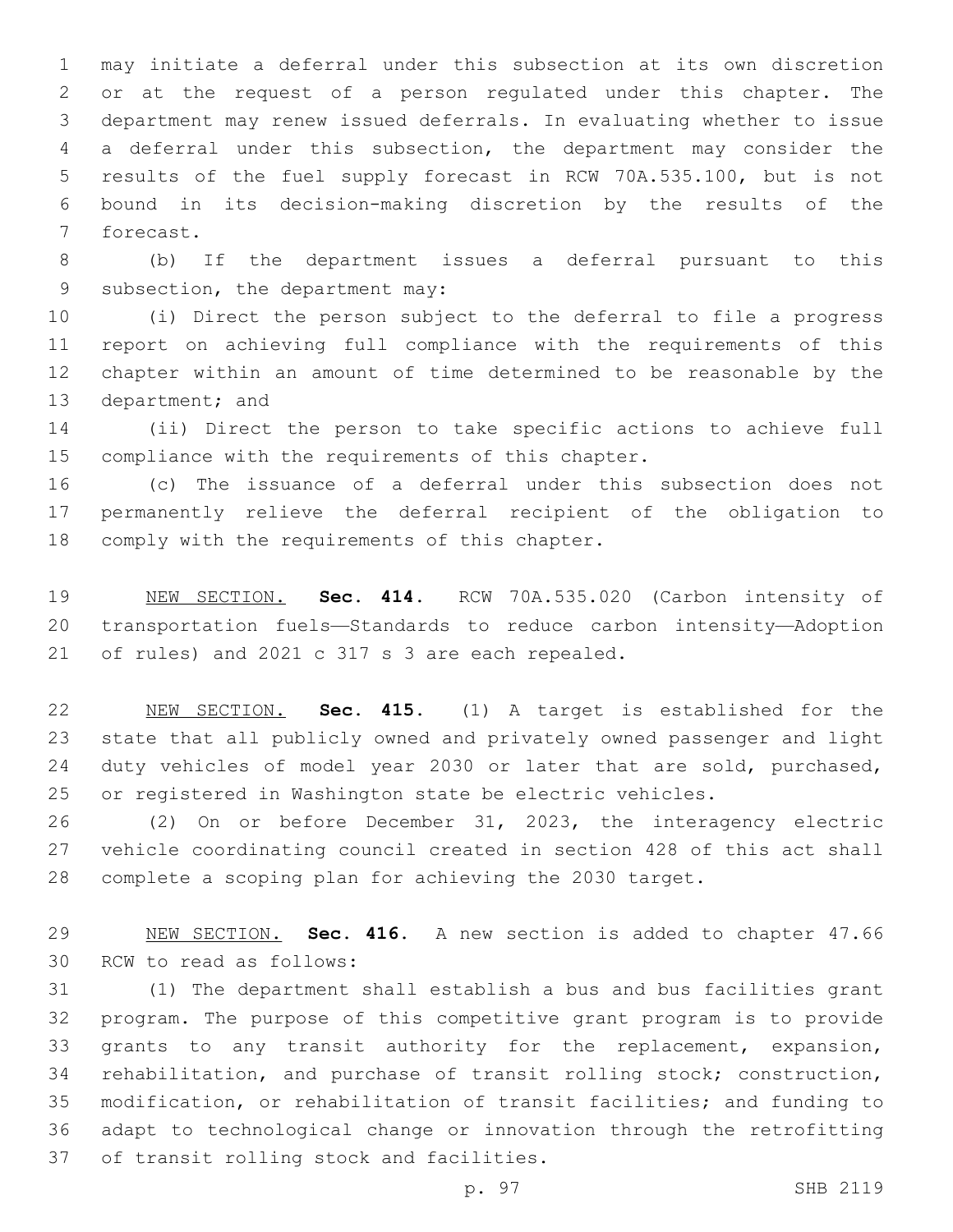(2)(a) The department must incorporate environmental justice principles into the grant selection process, with the goal of increasing the distribution of funding to communities based on addressing environmental harms and provide environmental benefits for overburdened communities, as defined in RCW 70A.02.010, and 6 vulnerable populations.

 (b) The department must incorporate geographic diversity into the 8 grant selection process.

 (c) No grantee may receive more than 35 percent of the amount appropriated for the grant program in a particular biennium.

(d) Fuel type may not be a factor in the grant selection process.

 (3) The department must establish an advisory committee to carry out the mandates of this section, including assisting with the 14 establishment of grant criteria.

 (4) The department must report annually to the transportation committees of the legislature on the status of any grant projects 17 funded by the program created under this section.

18 (5) For the purposes of this section:

 (a) "Transit authority" means a city transit system under RCW 35.58.2721 or chapter 35.95A RCW, a county public transportation authority under chapter 36.57 RCW, a metropolitan municipal corporation transit system under chapter 36.56 RCW, a public transportation benefit area under chapter 36.57A RCW, an unincorporated transportation benefit area under RCW 36.57.100, or any special purpose district formed to operate a public 26 transportation system.

 (b) "Transit rolling stock" means transit vehicles including, but 28 not limited to, buses, ferries, and vans.

 NEW SECTION. **Sec. 417.** A new section is added to chapter 47.04 30 RCW to read as follows:

 (1) The legislature finds that many communities across Washington state have not equitably benefited from investments in the active transportation network. The legislature also finds that legacy state transportation facilities designed primarily for vehicle use caused disconnections in safe routes for people who walk, bike, and roll to 36 work and to carry out other daily activities.

 (2) To address these investment gaps, the connecting communities program is established within the department. The purpose of the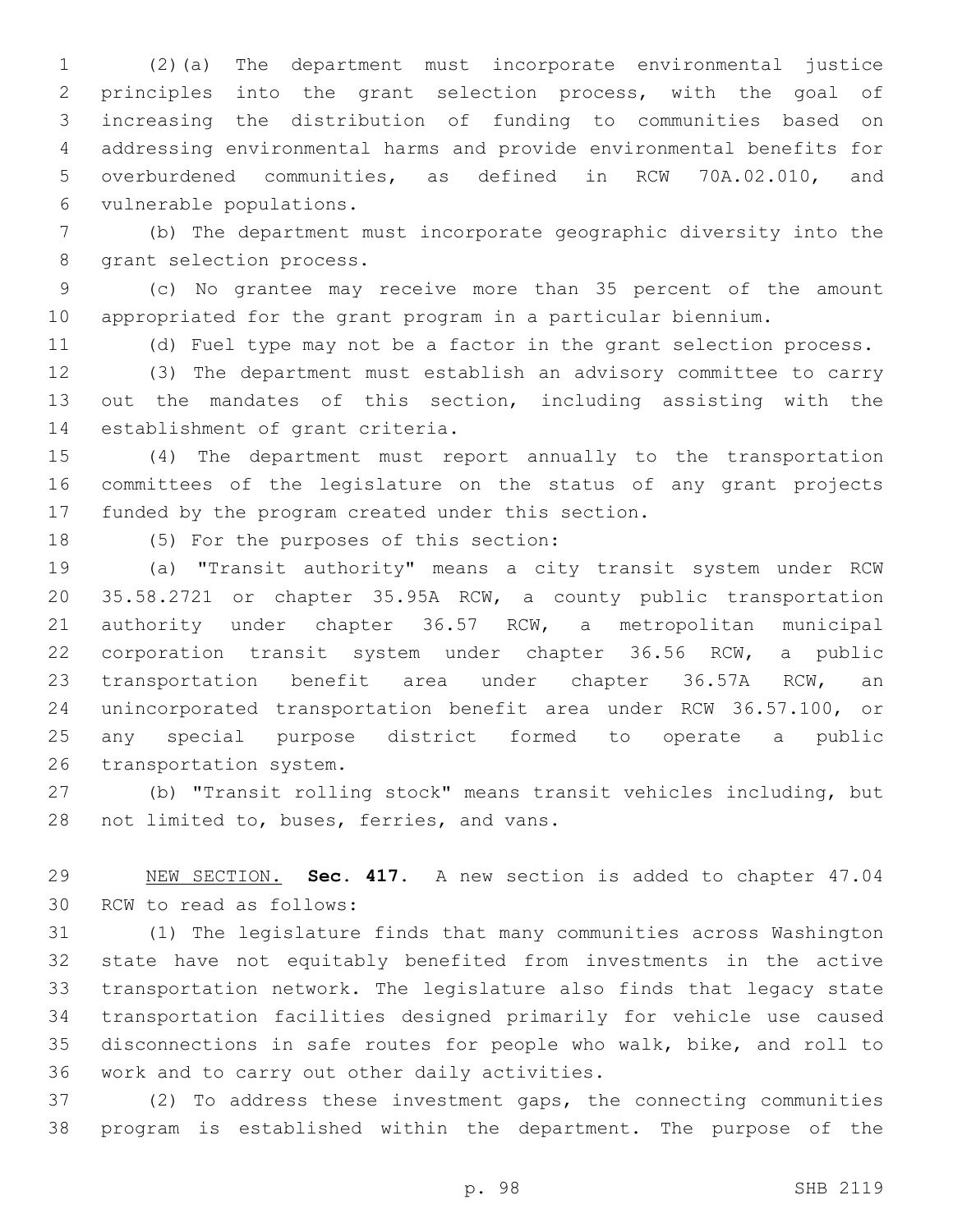program is to improve active transportation connectivity in 2 communities by:

 (a) Providing safe, continuous routes for pedestrians, bicyclists, and other nonvehicle users carrying out their daily 5 activities;

 (b) Mitigating for the health, safety, and access impacts of transportation infrastructure that bisects communities and creates 8 obstacles in the local active transportation network;

 (c) Investing in greenways providing protected routes for a wide 10 variety of nonvehicular users; and

 (d) Facilitating the planning, development, and implementation of projects and activities that will improve the connectivity and safety 13 of the active transportation network.

 (3) The department must select projects to propose to the legislature for funding. In selecting projects, the department must 16 consider, at a minimum, the following criteria:

 (a) Access to a transit facility, community facility, commercial 18 center, or community-identified assets;

 (b) The use of minority and women-owned businesses and community- based organizations in planning, community engagement, design, and 21 construction of the project;

22 (c) Whether the project will serve:

 (i) Overburdened communities as defined in RCW 70A.02.010 to mean a geographic area where vulnerable populations face combined, multiple environmental harms and health impacts, and includes, but is not limited to, highly impacted communities as defined in RCW 27 19.405.020;

 (ii) Vulnerable populations as defined in RCW 70A.02.010 to mean population groups that are more likely to be at higher risk for poor health outcomes in response to environmental harms, due to adverse socioeconomic factors, such as unemployment, high housing, and transportation costs relative to income, limited access to nutritious food and adequate health care, linguistic isolation, and other factors that negatively affect health outcomes and increase vulnerability to the effects of environmental harms; and sensitivity factors, such as low birth weight and higher rates of hospitalization. Vulnerable populations include, but are not limited to: Racial or ethnic minorities, low-income populations, populations disproportionately impacted by environmental harms, and populations 40 of workers experiencing environmental harms;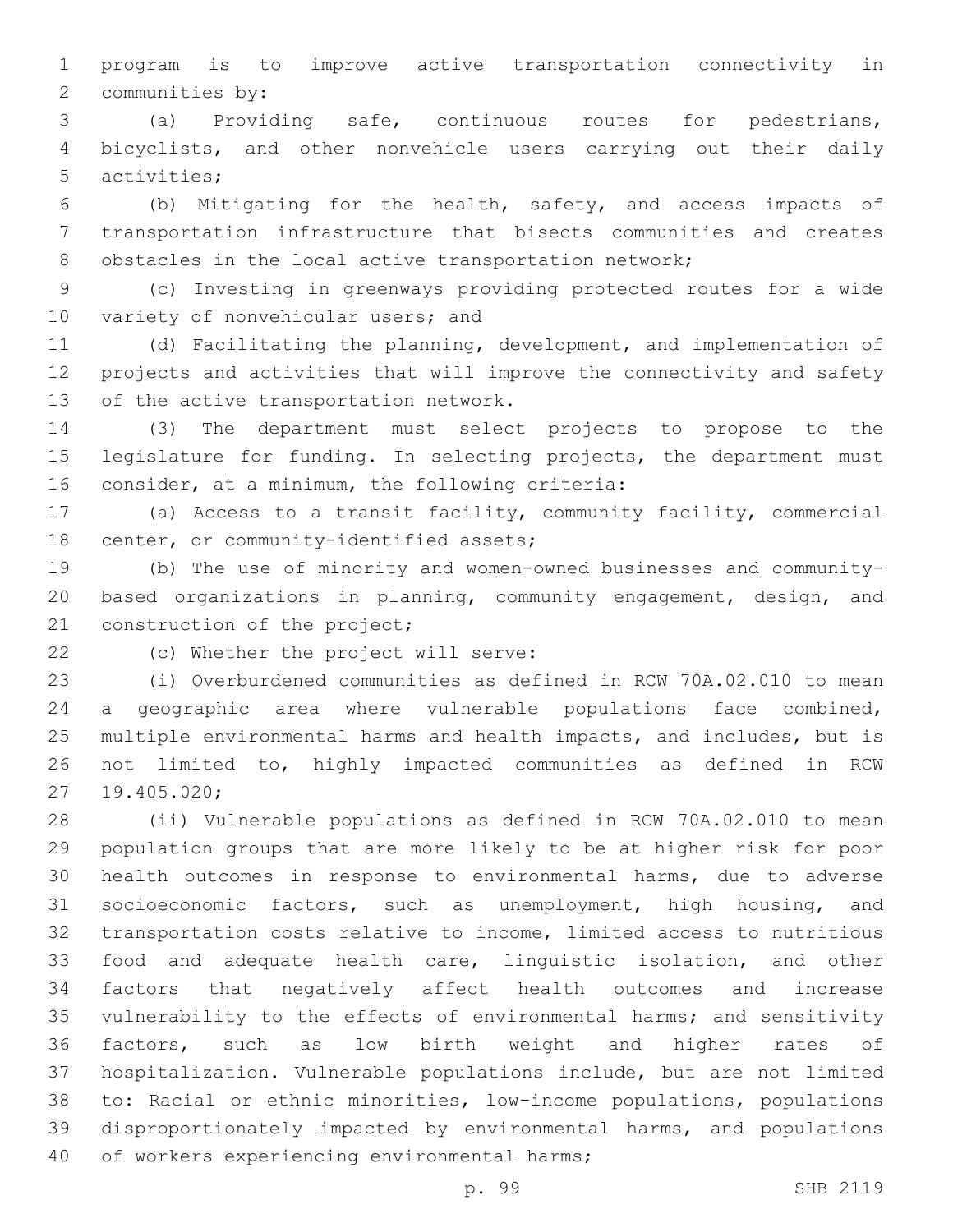(iii) Household incomes at or below 200 percent of the federal 2 poverty level; and

3 (iv) People with disabilities;

 (d) Environmental health disparities, such as those indicated by the diesel pollution burden portion of the Washington environmental health disparities map developed by the department of health, or 7 other similar indicators;

 (e) Location on or adjacent to tribal lands or locations 9 providing essential services to tribal members;

(f) Crash experience involving pedestrians and bicyclists; and

 (g) Identified need by the community, for example in the state active transportation plan or a regional, county, or community plan.

 (4) It is the intent of the legislature that the connecting communities program comply with the requirements of chapter 314, Laws 15 of 2021.

 (5) The department shall submit a report to the transportation committees of the legislature by December 1, 2022, and each December 1st thereafter identifying the selected connecting communities projects for funding by the legislature. The report must also include 20 the status of previously funded projects.

21 (6) This section expires July 1, 2027.

 NEW SECTION. **Sec. 418.** A new section is added to chapter 47.24 23 RCW to read as follows:

 (1) In order to improve the safety, mobility, and accessibility of state highways, it is the intent of the legislature that the department must incorporate the principles of complete streets with facilities that provide street access with all users in mind, including pedestrians, bicyclists, and public transportation users, notwithstanding the provisions of RCW 47.24.020 concerning responsibility beyond the curb of state rights-of-way. As such, state transportation projects starting design on or after July 1, 2022, and 32 that are \$500,000 or more, must:

 (a) Identify those locations on state rights-of-way that do not have a complete and Americans with disabilities act accessible sidewalk or shared-use path, that do not have bicycle facilities in the form of a bike lane or adjacent parallel trail or shared-use path, that have such facilities on a state route within a population center that has a posted speed in excess of 30 miles per hour and no buffer or physical separation from vehicular traffic for pedestrians

p. 100 SHB 2119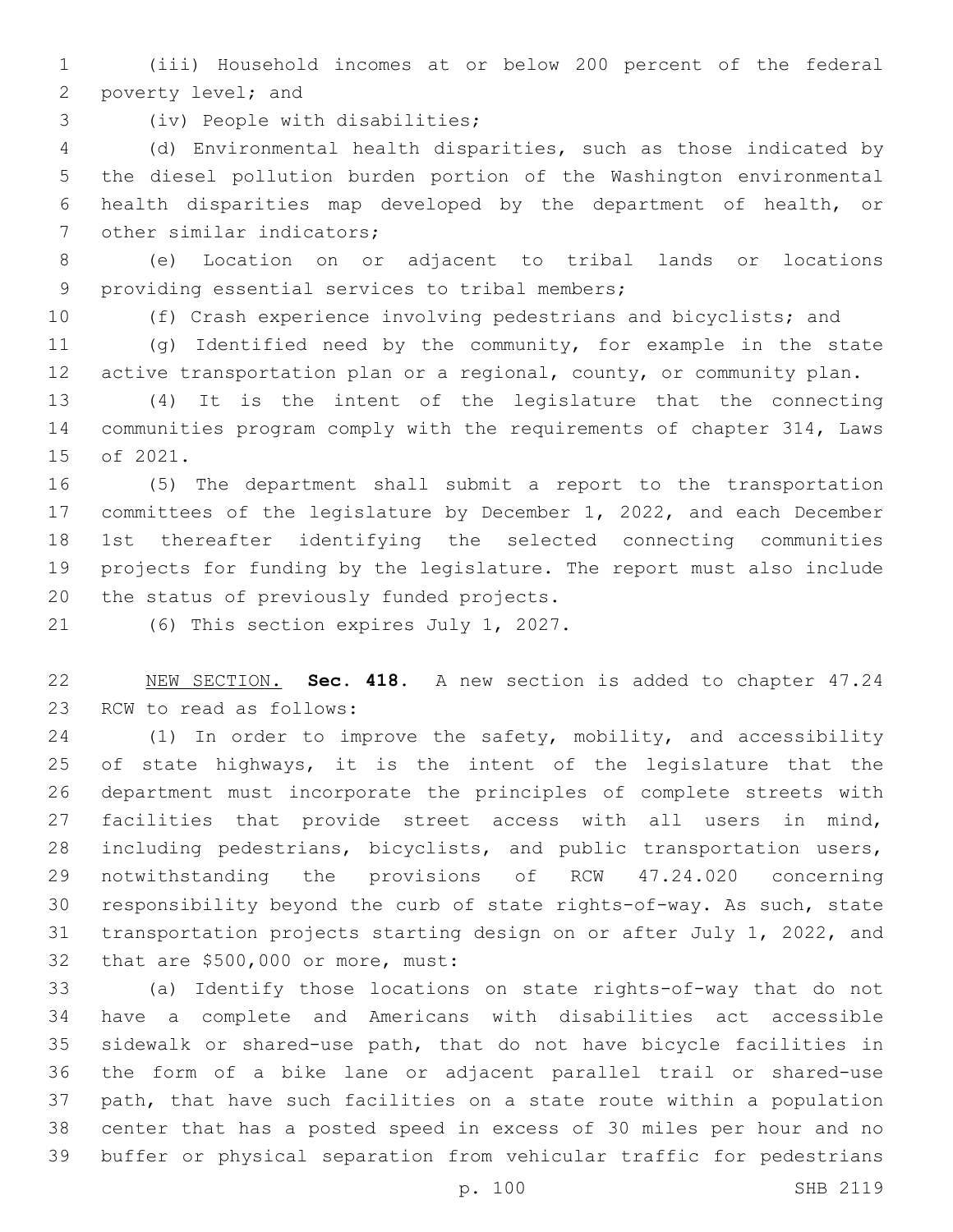and bicyclists, and/or that have a design that hampers the ability of motorists to see a crossing pedestrian with sufficient time to stop given posted speed limits and roadway configuration;

 (b) Consult with local jurisdictions to confirm existing and planned active transportation connections along or across the location; identification of connections to existing and planned public transportation services, ferry landings, commuter and passenger rail, and airports; the existing and planned facility type(s) within the local jurisdiction that connect to the location; and the potential use of speed management techniques to minimize 11 crash exposure and severity;

 (c) Adjust the speed limit to a lower speed with appropriate modifications to roadway design and operations to achieve the desired operating speed in those locations where this speed management approach aligns with local plans or ordinances, particularly in those contexts that present a higher possibility of serious injury or fatal crashes occurring based on land use context, observed crash data, crash potential, roadway characteristics that are likely to increase exposure, or a combination thereof, in keeping with a safe system approach and with the intention of ultimately eliminating serious and 21 fatal crashes; and

 (d) Plan, design, and construct facilities providing context- sensitive solutions that contribute to network connectivity and safety for pedestrians, bicyclists, and people accessing public transportation and other modal connections, such facilities to include Americans with disabilities act accessible sidewalks or shared-use paths, bicyclist facilities, and crossings as needed to 28 integrate the state route into the local network.

 (2) Projects undertaken for emergent work required to reopen a state highway in the event of a natural disaster or other emergency repair are not required to comply with the provisions of this 32 section.

 (3) Maintenance of facilities constructed under this provision 34 shall be as provided under existing law.

(4) This section does not create a private right of action.

 NEW SECTION. **Sec. 419.** A new section is added to chapter 47.04 37 RCW to read as follows:

 (1) The department shall establish a statewide school-based bicycle education grant program. The grant will support two programs: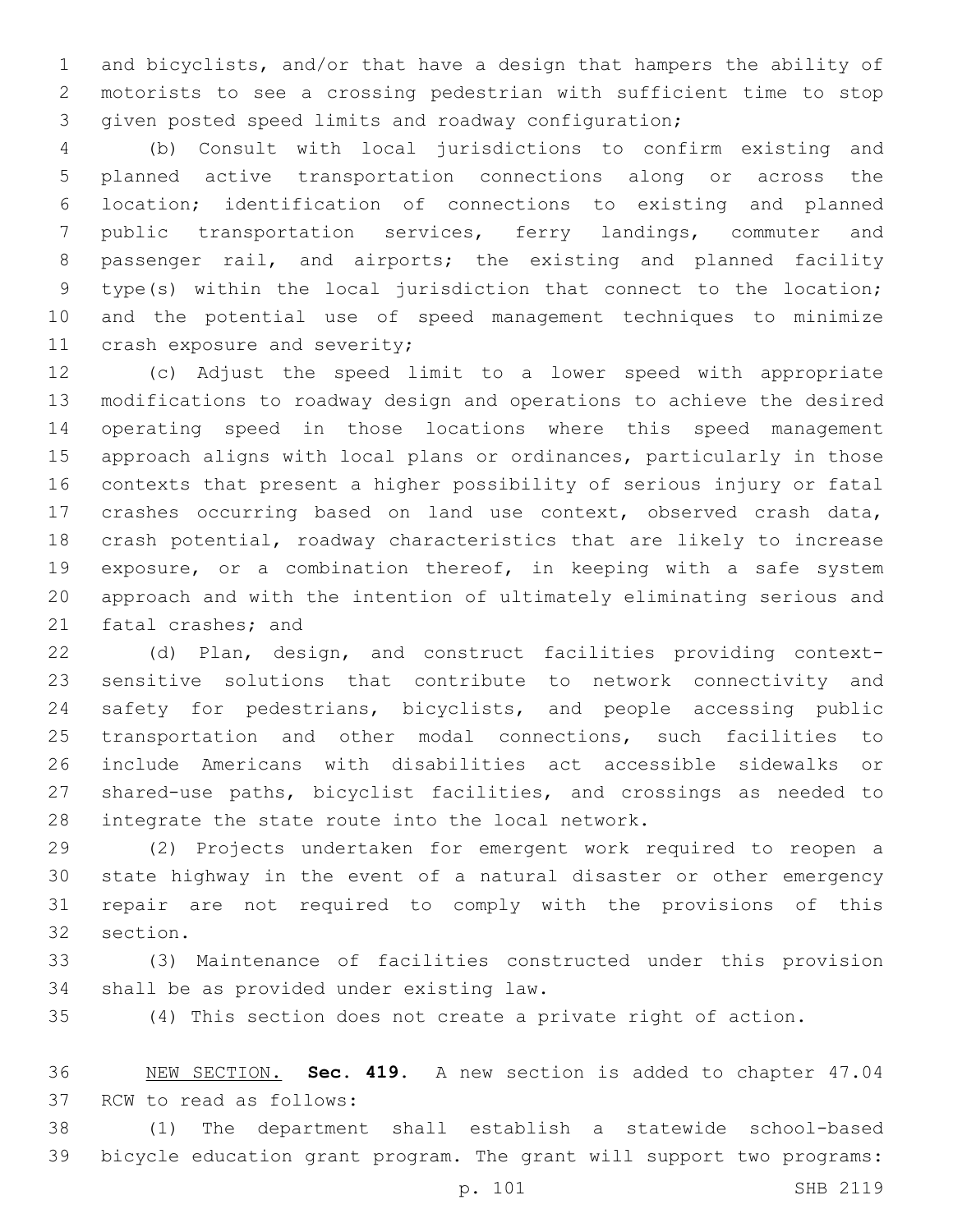One for elementary and middle school; and one for junior high and high school aged youth to develop the skills and street safety knowledge to be more confident bicyclists for transportation and/or recreation. In development of the grant program, the department is encouraged to consult with the environmental justice council and the 6 office of equity.

 (2)(a) For the elementary and middle school program, the department shall contract with a nonprofit organization with relevant reach and experience, including a statewide footprint and demonstrable experience deploying bicycling and road safety education curriculum via a train the trainer model in schools. The selected nonprofit shall identify partner schools that serve target populations, based on the criteria in subsection (3) of this section. Partner schools shall receive from the nonprofit: In-school bike and pedestrian safety education curriculum, materials, equipment guidance and consultation, and physical education teacher trainings. Youth grades three through eight are eligible for the program.

 (b) Selected school districts shall receive and maintain a fleet of bicycles for the youth in the program. Youth and families participating in the school-base bicycle education grant program shall have an opportunity to receive a bike, lock, helmet, and lights 22 free of cost.

 (3) For the junior high and high school program, the department shall contract with a nonprofit organization with relevant reach and experience, including a statewide footprint; demonstrable experience developing and managing youth-based programming serving youth of color in an after-school and/or community setting; and deploying bicycling and road safety education curriculum via a train the trainer model. The selected nonprofit shall use the equity-based criteria in subsection (4) of this section to identify target populations and partner organizations including, but not limited to, schools, community-based organizations, housing authorities, and parks and recreation departments, that work with the eligible populations of youth ages 14 to 18. Partner organizations shall receive from the nonprofit: Education curriculum, materials, equipment guidance and consultation, and initial instructor/volunteer 37 training, as well as ongoing support.

 (4) In selecting schools and partner organizations for the school-based bicycle education grant program, the department and nonprofit must consider, at a minimum, the following criteria: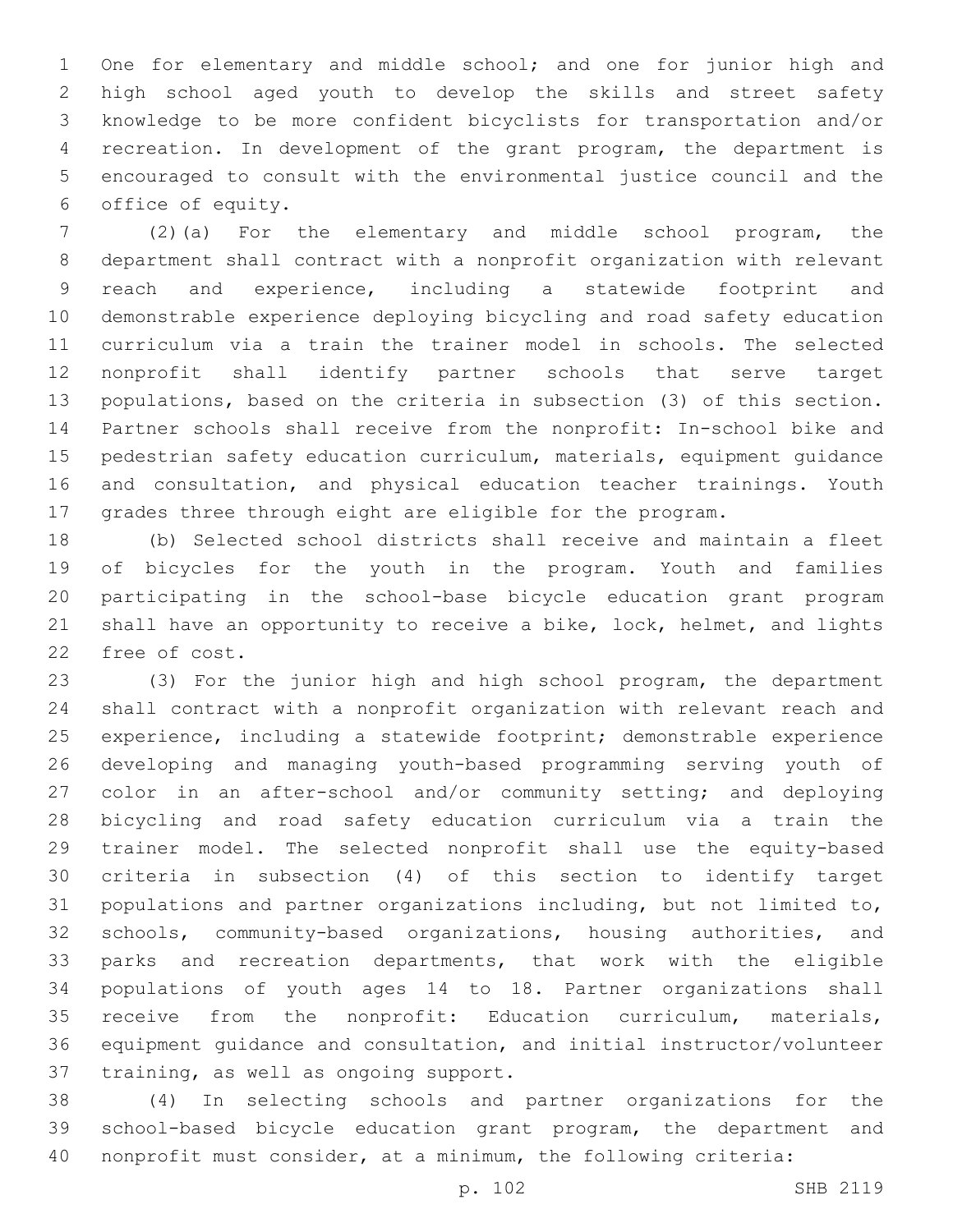- (a) Population impacted by poverty, as measured by free and reduced lunch population or 200 percent federal poverty level;
- 3 (b) People of color;
- (c) People of Hispanic heritage;4
- 5 (d) People with disabilities;

 (e) Environmental health disparities, such as those indicated by the diesel pollution burden portion of the Washington environmental health disparities map developed by the department of health, or 9 other similar indicators;

- 
- (f) Location on or adjacent to an Indian reservation;
- 11 (g) Geographic location throughout the state;
- (h) Crash experience involving pedestrians and bicyclists;
- (i) Access to a community facility or commercial center; and

 (j) Identified need in the state active transportation plan or a 15 regional, county, or community plan.

 (5) The department shall submit a report for both programs to the transportation committees of the legislature by December 1, 2022, and each December 1st thereafter identifying the selected programs and school districts for funding by the legislature. The report must also 20 include the status of previously funded programs.

 NEW SECTION. **Sec. 420.** A new section is added to chapter 47.04 22 RCW to read as follows:

 For the purposes of submitting a request by October 1, 2022, to Amtrak to adopt a fare policy change, the department shall negotiate with the Oregon department of transportation to determine ridership, revenue, and policy impacts relating to elimination of fares for Amtrak Cascades passengers 18 years of age and younger. It is the intent of the legislature that fares for passengers 18 years of age and younger for service on the Amtrak Cascades corridor be eliminated. The department shall report back to the transportation committees of the legislature with results of negotiations with the Oregon department of transportation and the status of fare policy 33 requests submitted to Amtrak by December 1, 2022.

 NEW SECTION. **Sec. 421.** A new section is added to chapter 47.60 35 RCW to read as follows:

 Consistent with RCW 47.60.315(1)(b), the commission shall adopt an annual fare policy for Washington state ferries to allow all riders 18 years of age and younger to ride free of charge on all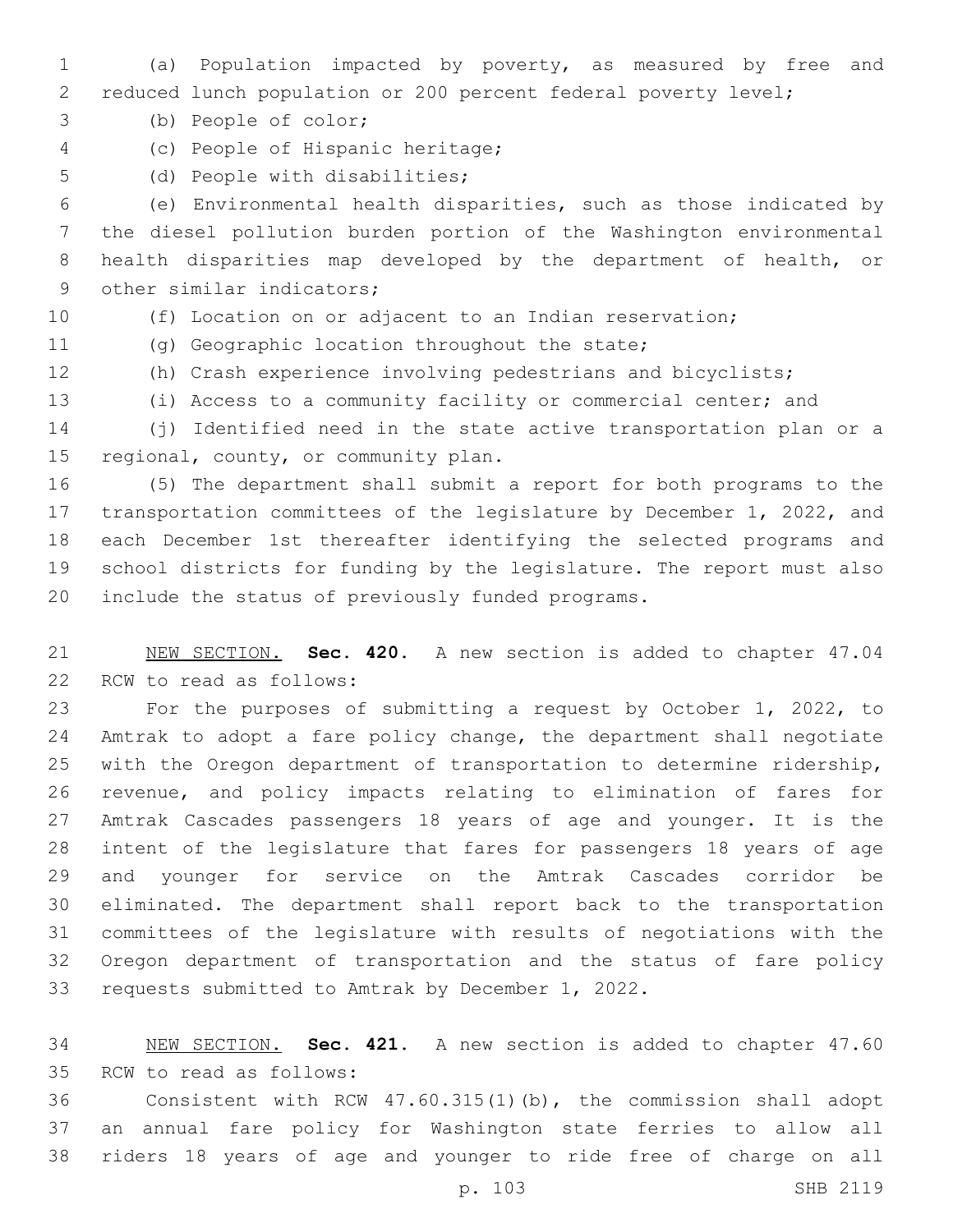system routes. This fare change must apply to both walk-on passengers and passengers in vehicles. The commission is directed to make the initial fare policy change effective no later than October 1, 2022.

 NEW SECTION. **Sec. 422.** A new section is added to chapter 47.66 5 RCW to read as follows:

 (1) The department shall establish a transit support grant program for the purpose of providing financial support to transit agencies for operating and capital expenses only. Public transit agencies must maintain or increase their local sales tax authority on 10 or after January 1, 2022, in order to qualify for the grants.

 (a) Grants for transit agencies must be prorated based on the amount expended for operations in the most recently published report of "Summary of Public Transportation" published by the department.

 (b) No transit agency may receive more than 35 percent of these 15 distributions.

(c) Fuel type may not be a factor in the grant selection process.

 (2) To be eligible to receive a grant, the transit agency must have adopted, at a minimum, a zero-fare policy that allows passengers 18 years of age and younger to ride free of charge on all modes 20 provided by the agency.

 (3) The department shall, for the purposes of the "Summary of Public Transportation" report, require grantees to report the number 23 of trips that were taken under this program.

 (4) For the purposes of this section, "transit agency" or "agency" means a city transit system under RCW 35.58.2721 or chapter 35.95A RCW, a county public transportation authority under chapter 36.57 RCW, a metropolitan municipal corporation transit system under chapter 36.56 RCW, a public transportation benefit area under chapter 36.57A RCW, an unincorporated transportation benefit area under RCW 36.57.100, or any special purpose district formed to operate a public 31 transportation system.

 **Sec. 423.** RCW 46.63.170 and 2020 c 224 s 1 are each amended to 33 read as follows:

 (1) The use of automated traffic safety cameras for issuance of notices of infraction is subject to the following requirements:

 (a) Except for proposed locations used solely for the pilot program purposes permitted under subsection (6) of this section, the appropriate local legislative authority must prepare an analysis of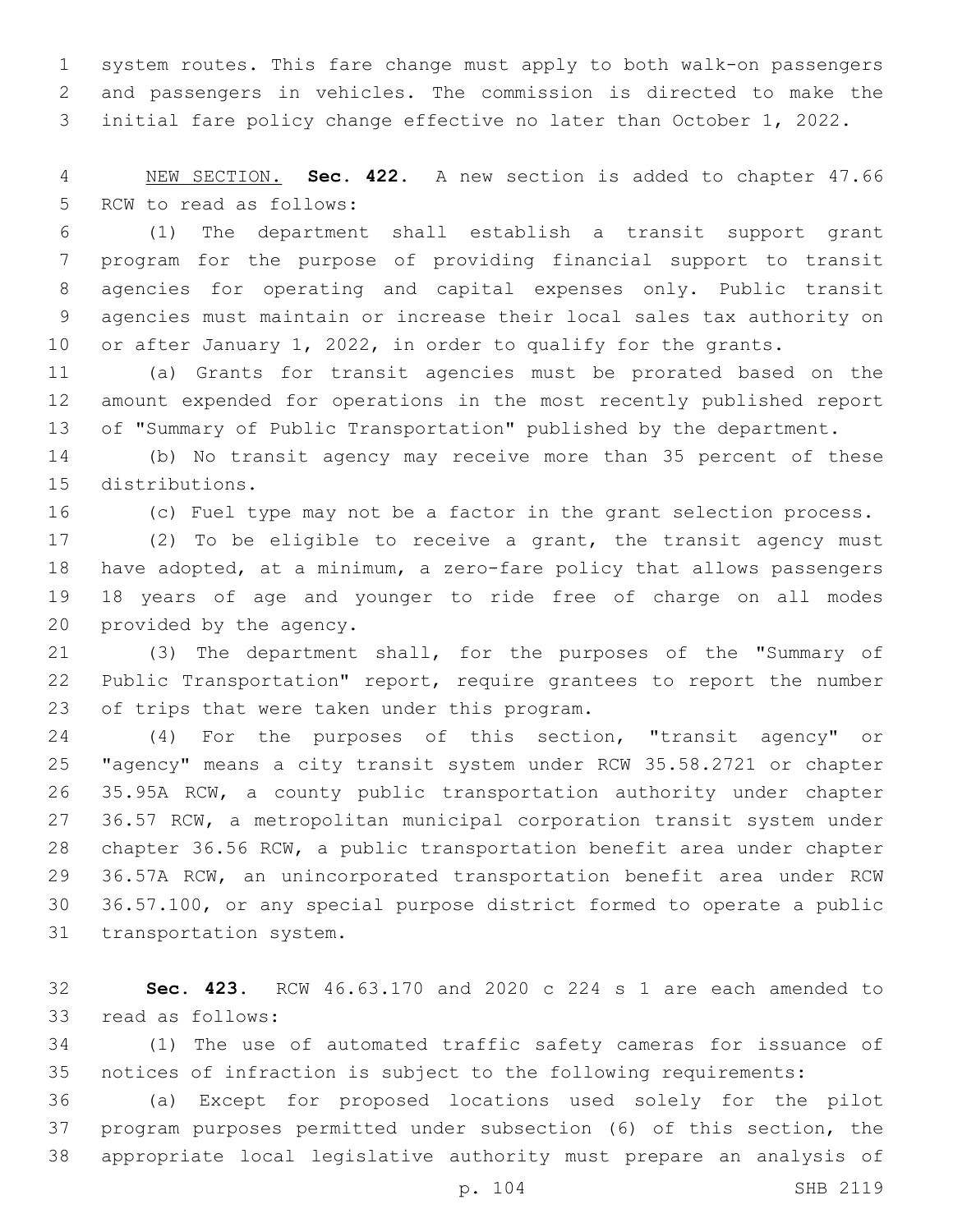the locations within the jurisdiction where automated traffic safety cameras are proposed to be located: (i) Before enacting an ordinance allowing for the initial use of automated traffic safety cameras; and (ii) before adding additional cameras or relocating any existing camera to a new location within the jurisdiction. Automated traffic safety cameras may be used to detect one or more of the following: 7 Stoplight, railroad crossing, (( $\Theta$ ) school speed zone 8 violations( $(\div)$ ), speed violations on any roadway identified in a school walk area as defined in RCW 28A.160.160, speed violations in 10 public park speed zones, hospital speed zones, speed violations 11 subject to (c) or (d) of this subsection( $(\frac{1}{r})$ ), or violations included in subsection (6) of this section for the duration of the pilot program authorized under subsection (6) of this section. At a minimum, the local ordinance must contain the restrictions described in this section and provisions for public notice and signage. Cities and counties using automated traffic safety cameras before July 24, 2005, are subject to the restrictions described in this section, but are not required to enact an authorizing ordinance. Beginning one year after June 7, 2012, cities and counties using automated traffic safety cameras must post an annual report of the number of traffic accidents that occurred at each location where an automated traffic safety camera is located as well as the number of notices of infraction issued for each camera and any other relevant information about the automated traffic safety cameras that the city or county deems appropriate on the city's or county's website.

26 (b) $(i)$  Except as provided in (c) and (d) of this subsection and subsection (6) of this section, use of automated traffic safety 28 cameras is restricted to the following locations only:  $((+i))$  (A) Intersections of two or more arterials with traffic control signals that have yellow change interval durations in accordance with RCW 47.36.022, which interval durations may not be reduced after 32 placement of the camera;  $((+i+1)(n-1)(k+1))$  (B) railroad crossings; ((and 33 (iii))) (C) school speed zones; (D) roadways identified in a school walk area as defined in RCW 28A.160.160; (E) public park speed zones, as defined in (b)(ii) of this subsection; and (F) hospital speed 36 zones, as defined in (b)(ii) of this subsection.

(ii) For the purposes of this section:

 (A) "Public park speed zone" means the marked area within public park property and extending 300 feet from the border of public park property (I) consistent with active park use; and (II) where signs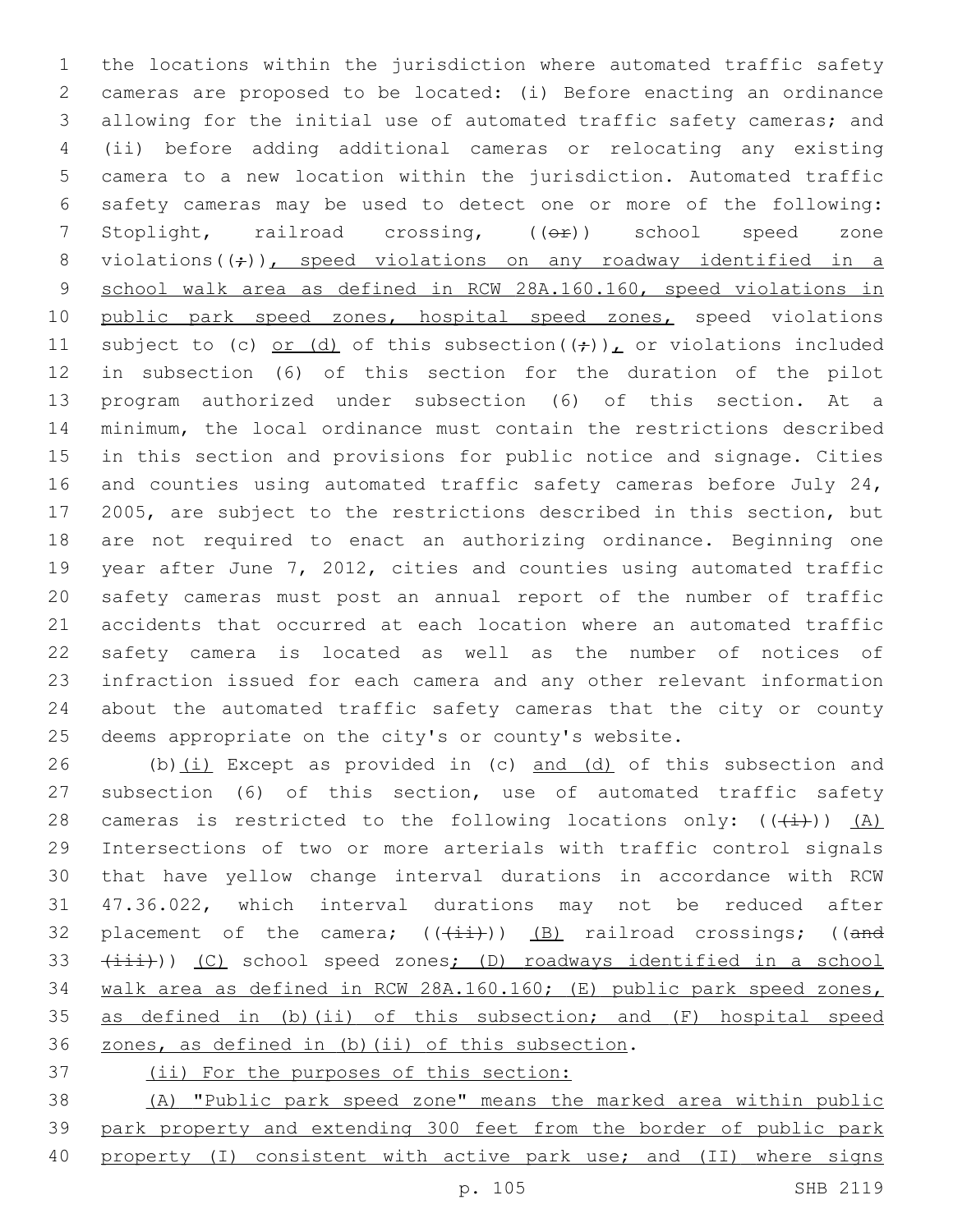are posted to indicate the location is within a public park speed 2 zone.

 (B) "Hospital speed zone" means the marked area within hospital property and extending 300 feet from the border of hospital property (I) consistent with hospital use; and (II) where signs are posted to indicate the location is within a hospital speed zone, where "hospital" has the same meaning as in RCW 70.41.020.

 (c) ((Any)) In addition to the automated traffic safety cameras authorized under (d) of this subsection, any city west of the Cascade 10 mountains with a population of more than ((one hundred ninety-five 11 thousand)) 195,000 located in a county with a population of fewer 12 than ((one million five hundred thousand)) 1,500,000 may operate an automated traffic safety camera to detect speed violations subject to 14 the following limitations:

 (i) A city may only operate one such automated traffic safety 16 camera within its respective jurisdiction; and

 (ii) The use and location of the automated traffic safety camera must have first been authorized by the Washington state legislature 19 as a pilot project for at least one full year.

 (d)(i) Cities may operate at least one automated traffic safety camera under this subsection to detect speed violations, subject to the requirements of (d)(ii) of this subsection. Cities may operate 23 one additional automated traffic safety camera to detect speed violations for every 10,000 residents included in the city's population. Cameras must be placed in locations that comply with one of the following:

 (A) The location has been identified as a priority location in a local road safety plan that a city has submitted to the Washington state department of transportation and where other speed reduction measures are not feasible or have not been sufficiently effective at reducing travel speed;

 (B) The location has a significantly higher rate of collisions than the city average in a period of at least three years prior to installation and other speed reduction measures are not feasible or have not been sufficiently effective at reducing travel speed; or

 (C) The location is in an area within the city limits designated by local ordinance as a zone subject to specified restrictions and penalties on racing and race attendance.

 (ii) A city locating an automated traffic safety camera under 40 this subsection (1)(d) must complete an equity analysis that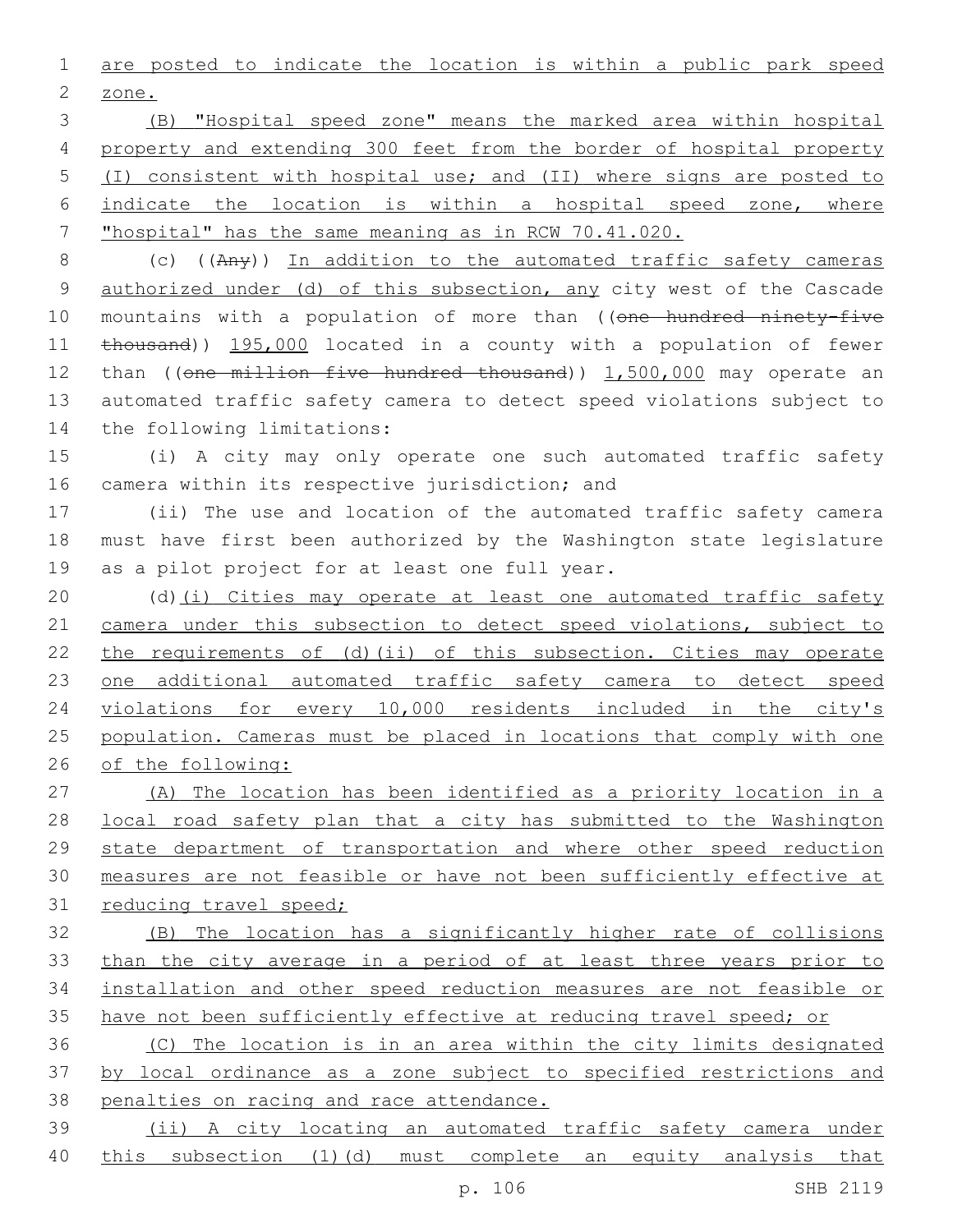evaluates livability, accessibility, economics, education, and environmental health, and shall consider the outcome of that analysis when identifying where to locate an automated traffic safety camera.

 (e) All locations where an automated traffic safety camera is used to detect speed violations on roadways identified in a school walk area, speed violations in public park speed zones, speed violations in hospital speed zones, or speed violations under (d) of this subsection must be clearly marked by placing signs in locations that clearly indicate to a driver either: (i) That the driver is within a school walk area, public park speed zone, or hospital speed 11 zone; or (ii) that the driver is entering an area where speed violations are enforced by an automated traffic safety camera. Signs 13 placed in automated traffic safety camera locations after June 7, 2012, must follow the specifications and guidelines under the manual of uniform traffic control devices for streets and highways as 16 adopted by the department of transportation under chapter 47.36 RCW.

 (f) Automated traffic safety cameras may only take pictures of the vehicle and vehicle license plate and only while an infraction is occurring. The picture must not reveal the face of the driver or of passengers in the vehicle. The primary purpose of camera placement is to take pictures of the vehicle and vehicle license plate when an infraction is occurring. Cities and counties shall consider installing cameras in a manner that minimizes the impact of camera 24 flash on drivers.

 (( $\left(\frac{1}{12}\right)$ ) (g) A notice of infraction must be mailed to the 26 registered owner of the vehicle within ((fourteen)) 14 days of the 27 violation, or to the renter of a vehicle within (( $f$ ourteen)) 14 days of establishing the renter's name and address under subsection (3)(a) of this section. The law enforcement officer issuing the notice of infraction shall include with it a certificate or facsimile thereof, based upon inspection of photographs, microphotographs, or electronic images produced by an automated traffic safety camera, stating the facts supporting the notice of infraction. This certificate or facsimile is prima facie evidence of the facts contained in it and is admissible in a proceeding charging a violation under this chapter. The photographs, microphotographs, or electronic images evidencing the violation must be available for inspection and admission into evidence in a proceeding to adjudicate the liability for the infraction. A person receiving a notice of infraction based on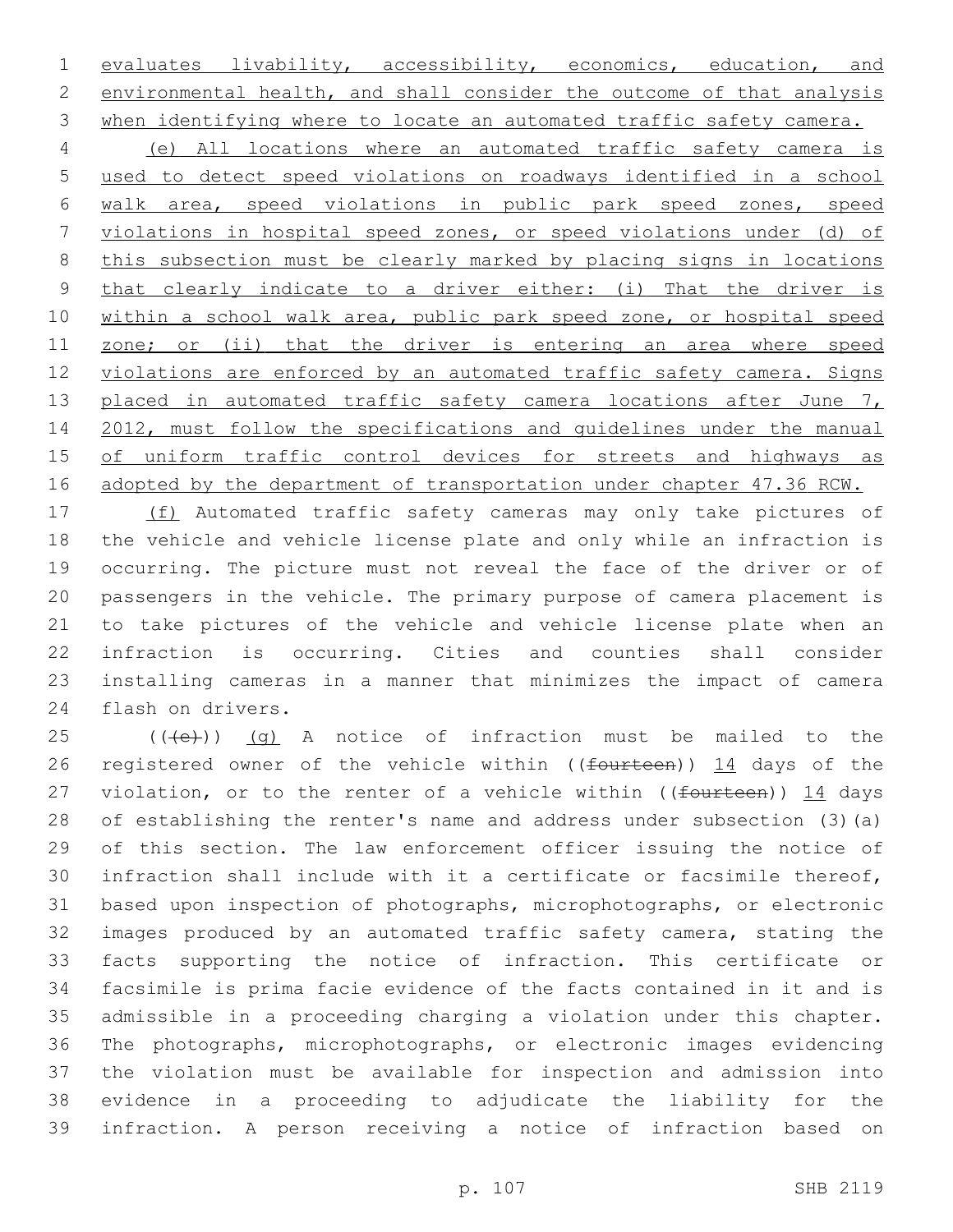evidence detected by an automated traffic safety camera may respond 2 to the notice by mail.

 (( $(f)$ )) (h) The registered owner of a vehicle is responsible for an infraction under RCW 46.63.030(1)(d) unless the registered owner overcomes the presumption in RCW 46.63.075, or, in the case of a rental car business, satisfies the conditions under subsection (3) of this section. If appropriate under the circumstances, a renter identified under subsection (3)(a) of this section is responsible for 9 an infraction.

10 (((+q))) (i) Notwithstanding any other provision of law, all photographs, microphotographs, or electronic images, or any other personally identifying data prepared under this section are for the exclusive use of law enforcement in the discharge of duties under this section and are not open to the public and may not be used in a court in a pending action or proceeding unless the action or proceeding relates to a violation under this section. No photograph, microphotograph, or electronic image, or any other personally identifying data may be used for any purpose other than enforcement of violations under this section nor retained longer than necessary 20 to enforce this section.

 (( $\left(\frac{h}{h}\right)$ ) (j) All locations where an automated traffic safety 22 camera is used must be clearly marked at least  $((\text{thirty}))$  30 days prior to activation of the camera by placing signs in locations that clearly indicate to a driver that he or she is entering a zone where 25 traffic laws are enforced by an automated traffic safety camera. Signs placed in automated traffic safety camera locations after June 27 7, 2012, must follow the specifications and guidelines under the manual of uniform traffic control devices for streets and highways as adopted by the department of transportation under chapter 47.36 RCW.

 $((+i+))$   $(k)$  If a county or city has established an authorized automated traffic safety camera program under this section, the compensation paid to the manufacturer or vendor of the equipment used must be based only upon the value of the equipment and services provided or rendered in support of the system, and may not be based upon a portion of the fine or civil penalty imposed or the revenue 36 generated by the equipment.

 (l) If a city is operating an automated traffic safety camera to 38 detect speed violations on roadways identified in a school walk area, speed violations in public park speed zones, speed violations in hospital speed zones, or speed violations under (d) of this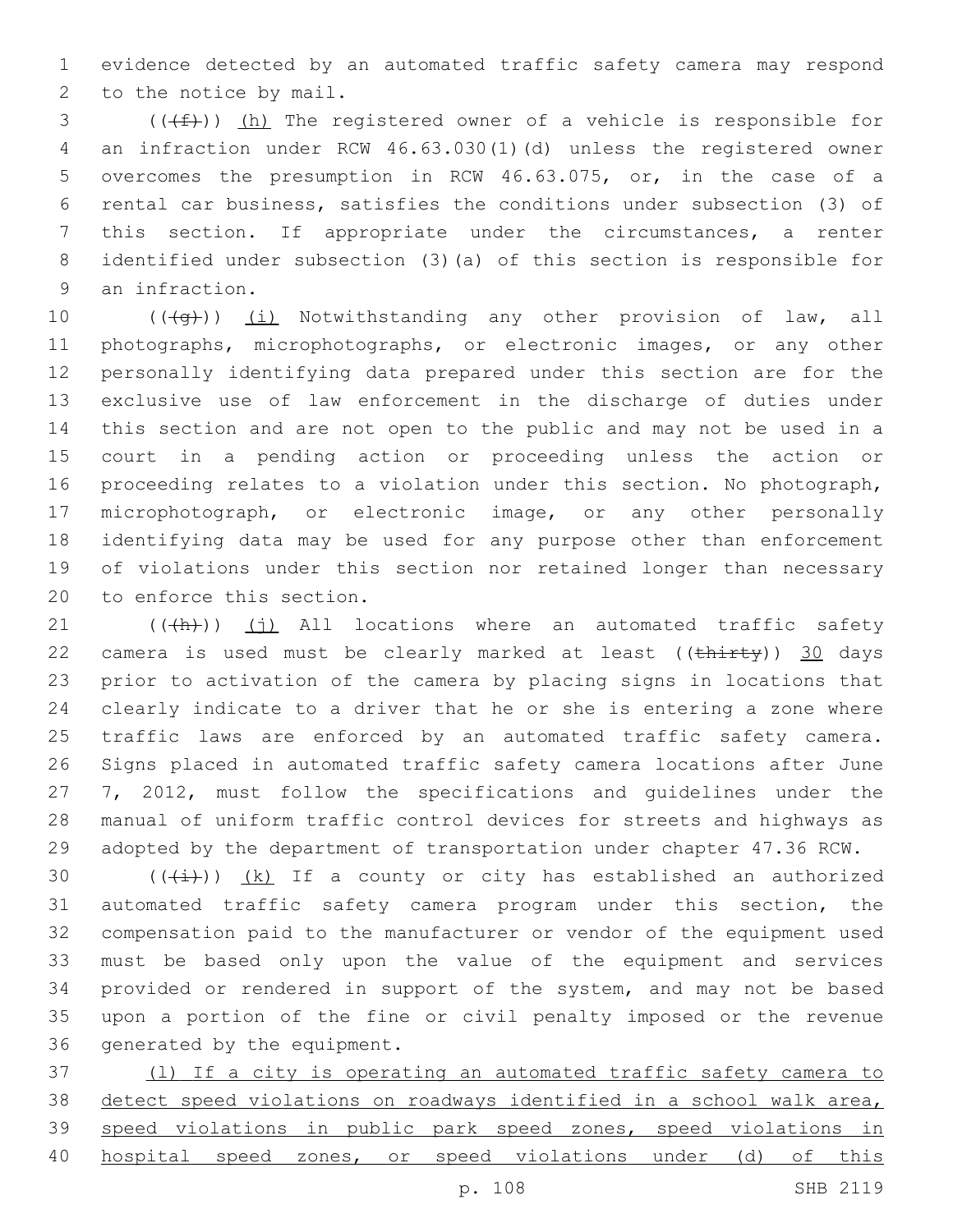1 subsection, the city shall remit monthly to the state 50 percent of 2 the noninterest money received for infractions issued by those cameras excess of the cost to administer, install, operate, and maintain the automated traffic safety cameras, including the cost of processing infractions. Money remitted under this subsection to the state treasurer shall be deposited in the Cooper Jones active transportation safety account created in RCW 46.68.480. This subsection (1)(l) does not apply to automated traffic safety cameras authorized for stoplight, railroad crossing, or school speed zone 10 violations.

 (2) Infractions detected through the use of automated traffic safety cameras are not part of the registered owner's driving record under RCW 46.52.101 and 46.52.120. Additionally, infractions generated by the use of automated traffic safety cameras under this section shall be processed in the same manner as parking infractions, including for the purposes of RCW 3.50.100, 35.20.220, 46.16A.120, and 46.20.270(2). Except as provided otherwise in subsection (6) of this section, the amount of the fine issued for an infraction generated through the use of an automated traffic safety camera shall not exceed the amount of a fine issued for other parking infractions within the jurisdiction. However, the amount of the fine issued for a traffic control signal violation detected through the use of an automated traffic safety camera shall not exceed the monetary penalty for a violation of RCW 46.61.050 as provided under RCW 46.63.110, 25 including all applicable statutory assessments.

 (3) If the registered owner of the vehicle is a rental car business, the law enforcement agency shall, before a notice of infraction being issued under this section, provide a written notice to the rental car business that a notice of infraction may be issued to the rental car business if the rental car business does not, within ((eighteen)) 18 days of receiving the written notice, provide 32 to the issuing agency by return mail:

 (a) A statement under oath stating the name and known mailing address of the individual driving or renting the vehicle when the 35 infraction occurred; or

 (b) A statement under oath that the business is unable to determine who was driving or renting the vehicle at the time the infraction occurred because the vehicle was stolen at the time of the infraction. A statement provided under this subsection must be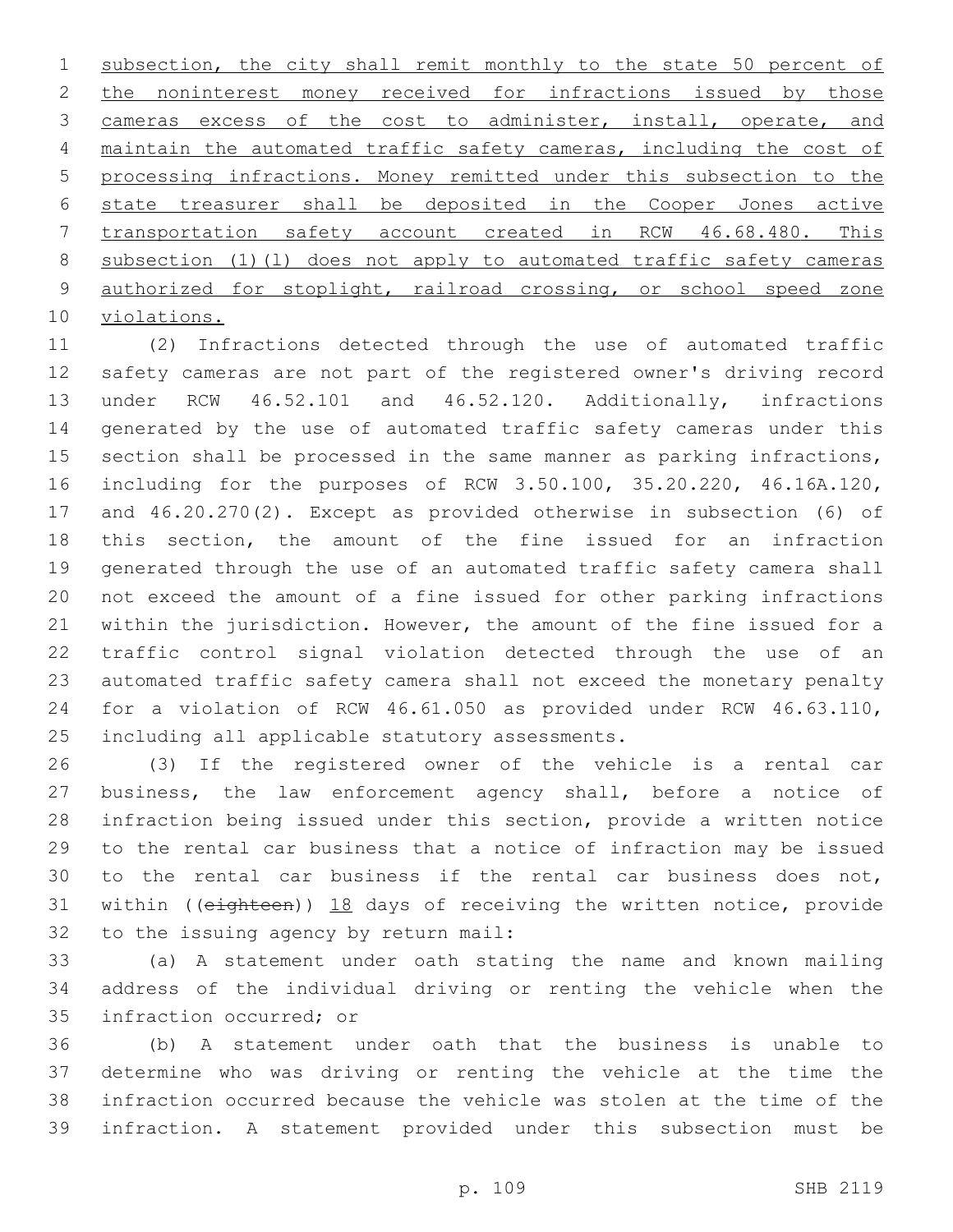accompanied by a copy of a filed police report regarding the vehicle 2 theft; or

 (c) In lieu of identifying the vehicle operator, the rental car 4 business may pay the applicable penalty.

 Timely mailing of this statement to the issuing law enforcement agency relieves a rental car business of any liability under this 7 chapter for the notice of infraction.

 (4) Nothing in this section prohibits a law enforcement officer from issuing a notice of traffic infraction to a person in control of a vehicle at the time a violation occurs under RCW 46.63.030(1) (a), (b), or (c).

 (5)(a) For the purposes of this section, "automated traffic safety camera" means a device that uses a vehicle sensor installed to work in conjunction with an intersection traffic control system, a railroad grade crossing control system, or a speed measuring device, and a camera synchronized to automatically record one or more sequenced photographs, microphotographs, or electronic images of the rear of a motor vehicle at the time the vehicle fails to stop when facing a steady red traffic control signal or an activated railroad grade crossing control signal, or exceeds a speed limit as detected 21 by a speed measuring device.

 (b) For the purposes of the pilot program authorized under subsection (6) of this section, "automated traffic safety camera" also includes a device used to detect stopping at intersection or crosswalk violations; stopping when traffic obstructed violations; public transportation only lane violations; and stopping or traveling in restricted lane violations. The device, including all technology 28 defined under "automated traffic safety camera," must not reveal the face of the driver or the passengers in vehicles, and must not use any facial recognition technology in real time or after capturing any information. If the face of any individual in a crosswalk or otherwise within the frame is incidentally captured, it may not be made available to the public nor used for any purpose including, but not limited to, any law enforcement action, except in a pending action or proceeding related to a violation under this section.

36 (6)(a)(i) A city with a population greater than (( $f$ ive hundred thousand)) 500,000 may adopt an ordinance creating a pilot program authorizing automated traffic safety cameras to be used to detect one or more of the following violations: Stopping when traffic obstructed violations; stopping at intersection or crosswalk violations; public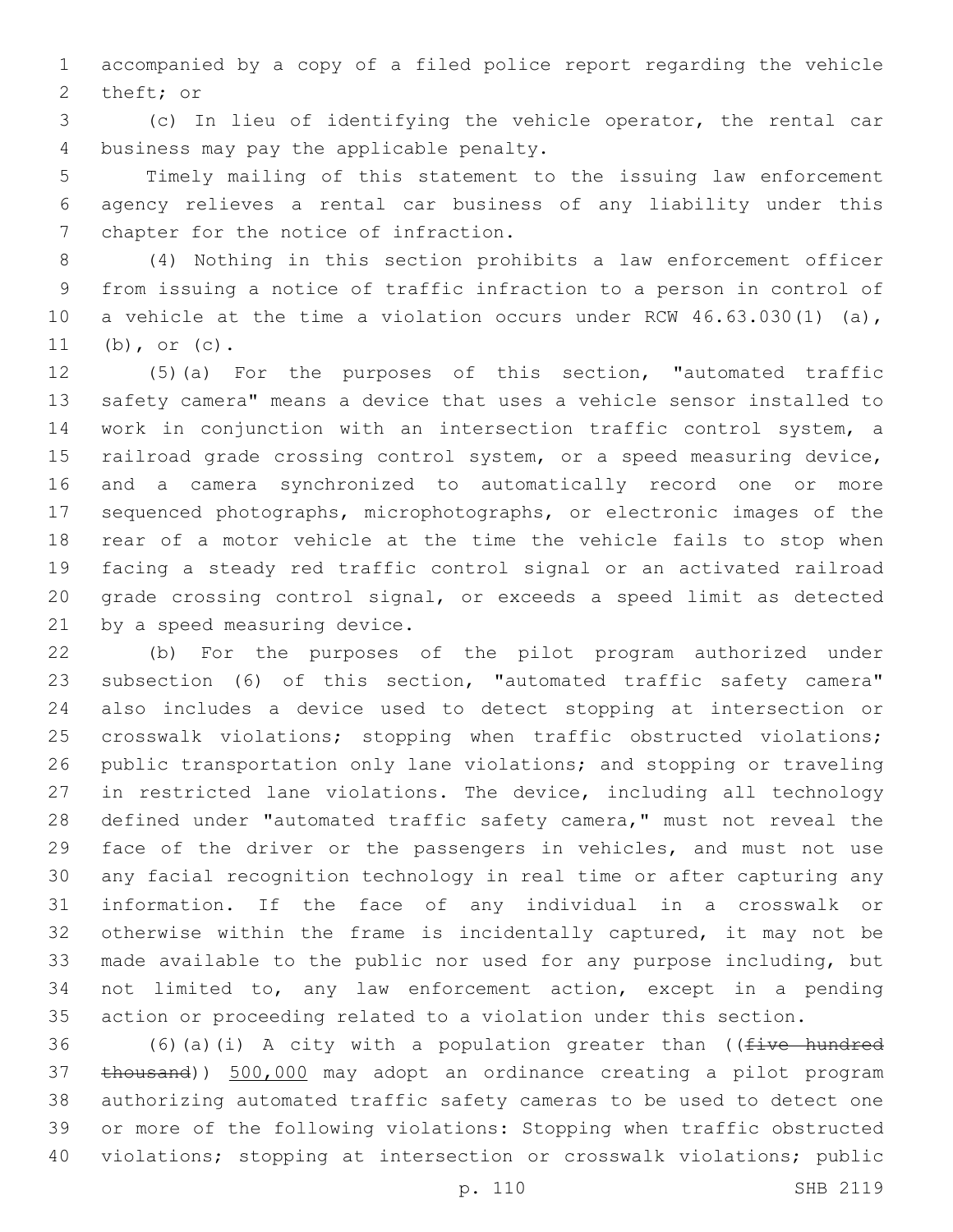transportation only lane violations; and stopping or traveling in restricted lane violations. Under the pilot program, stopping at intersection or crosswalk violations may only be enforced at the 4 ((twenty)) 20 intersections where the city would most like to address safety concerns related to stopping at intersection or crosswalk violations. At a minimum, the local ordinance must contain the restrictions described in this section and provisions for public 8 notice and signage.

 (ii) Except where specifically exempted, all of the rules and restrictions applicable to the use of automated traffic safety cameras in this section apply to the use of automated traffic safety cameras in the pilot program established in this subsection (6).

 (iii) As used in this subsection (6), "public transportation vehicle" means any motor vehicle, streetcar, train, trolley vehicle, 15 ferry boat, or any other device, vessel, or vehicle that is owned or operated by a transit authority or an entity providing service on behalf of a transit authority that is used for the purpose of carrying passengers and that operates on established routes. "Transit authority" has the meaning provided in RCW 9.91.025.

 (b) Use of automated traffic safety cameras as authorized in this subsection (6) is restricted to the following locations only: Locations authorized in subsection (1)(b) of this section; and midblock on arterials. Additionally, the use of automated traffic safety cameras as authorized in this subsection (6) is further 25 limited to the following:

 (i) The portion of state and local roadways in downtown areas of the city used for office and commercial activities, as well as retail shopping and support services, and that may include mixed residential 29 uses;

 (ii) The portion of state and local roadways in areas in the city within one-half mile north of the boundary of the area described in 32 (b)(i) of this subsection;

 (iii) Portions of roadway systems in the city that travel into and out of (b)(ii) of this subsection that are designated by the Washington state department of transportation as noninterstate 36 freeways for up to four miles; and

 (iv) Portions of roadway systems in the city connected to the portions of the noninterstate freeways identified in (b)(iii) of this subsection that are designated by the Washington state department of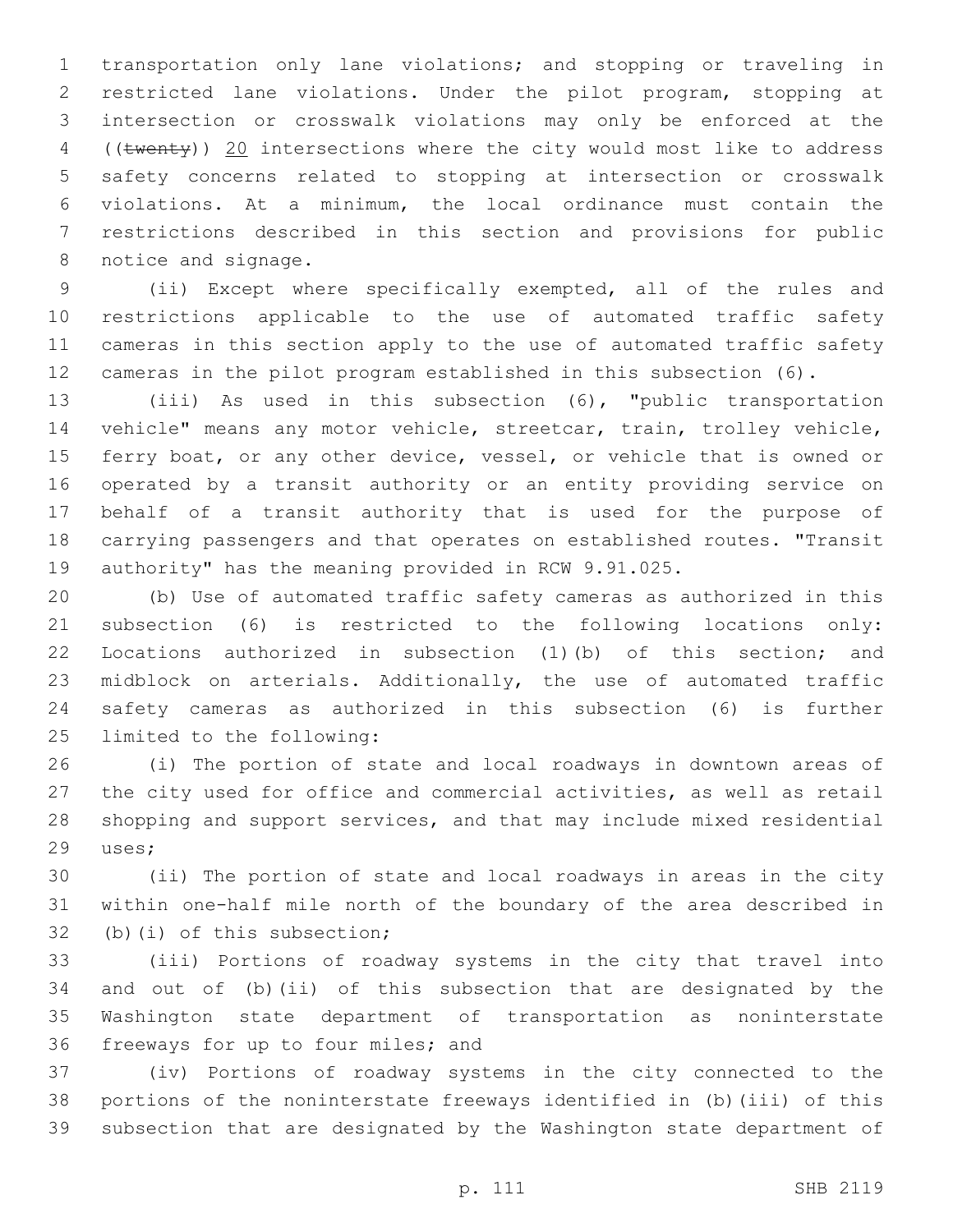transportation as arterial roadways for up to one mile from the intersection of the arterial roadway and the noninterstate freeway.

 (c) However, automated traffic safety cameras may not be used on 4 an on-ramp to an interstate.

 (d) From June 11, 2020, through December 31, 2020, a warning notice with no penalty must be issued to the registered owner of the vehicle for a violation generated through the use of an automated traffic safety camera authorized in this subsection (6). Beginning January 1, 2021, a notice of infraction must be issued, in a manner 10 consistent with subsections  $(1)$   $((+e))$   $(g)$  and  $(3)$  of this section, for a violation generated through the use of an automated traffic safety camera authorized in this subsection (6). However, the penalty 13 for the violation may not exceed ((seventy-five dollars))  $$75.$ 

 (e) For infractions issued as authorized in this subsection (6), a city with a pilot program shall remit monthly to the state 16 ((fifty)) 50 percent of the noninterest money received under this subsection (6) in excess of the cost to install, operate, and maintain the automated traffic safety cameras for use in the pilot program. Money remitted under this subsection to the state treasurer shall be deposited in the Cooper Jones active transportation safety 21 account created in RCW 46.68.480. The remaining ( $(f$ ifty)) 50 percent retained by the city must be used only for improvements to transportation that support equitable access and mobility for persons 24 with disabilities.

 (f) A transit authority may not take disciplinary action, regarding a warning or infraction issued pursuant to this subsection (6), against an employee who was operating a public transportation vehicle at the time the violation that was the basis of the warning 29 or infraction was detected.

 (g) A city that implements a pilot program under this subsection (6) must provide a preliminary report to the transportation committees of the legislature by June 30, ((2022)) 2024, and a final report by January 1, ((2023)) 2025, on the pilot program that includes the locations chosen for the automated traffic safety cameras used in the pilot program, the number of warnings and traffic infractions issued under the pilot program, the number of traffic infractions issued with respect to vehicles registered outside of the county in which the city is located, the infrastructure improvements made using the penalty moneys as required under (e) of this subsection, an equity analysis that includes any disproportionate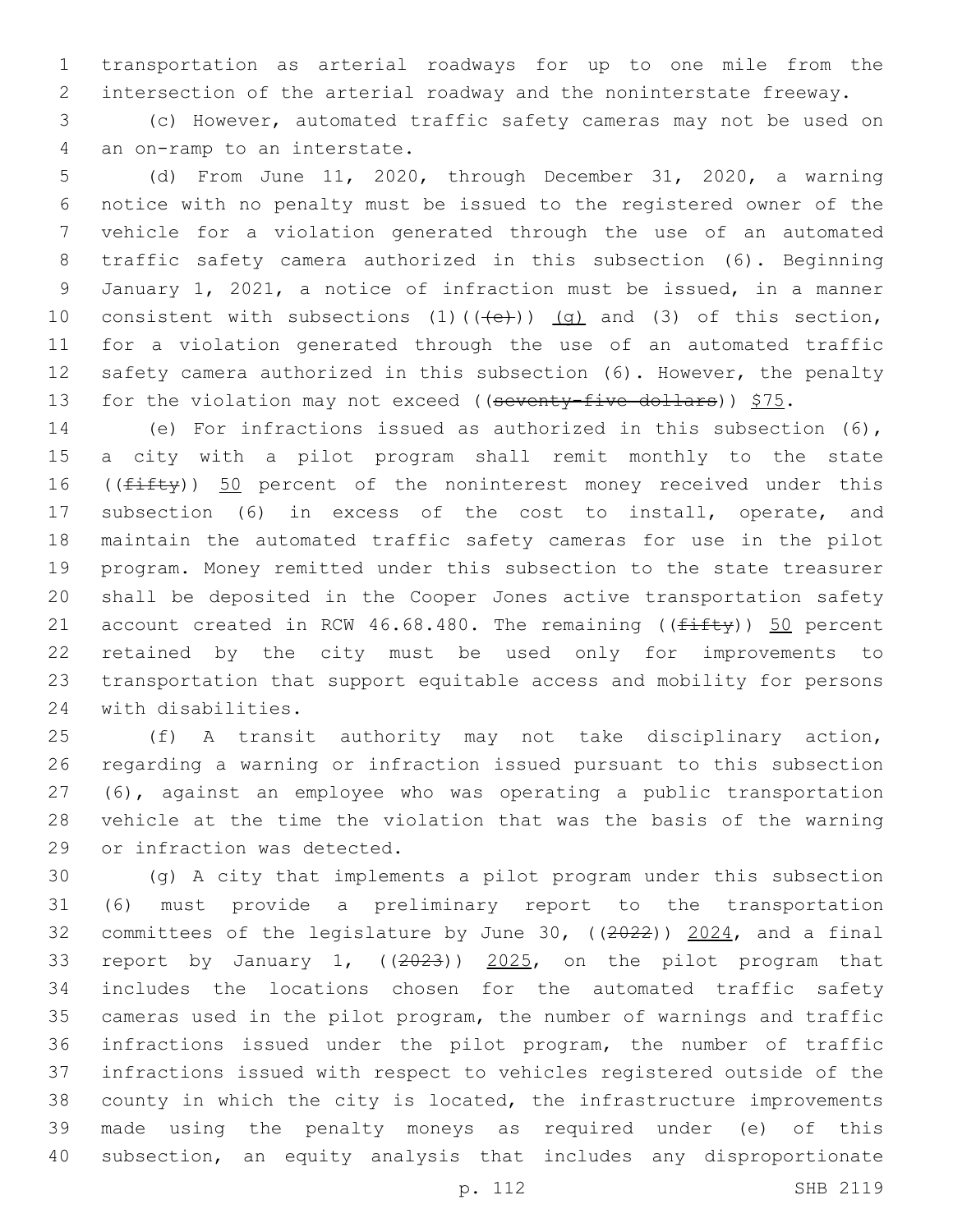impacts, safety, and on-time performance statistics related to the impact on driver behavior of the use of automated traffic safety cameras in the pilot program, and any recommendations on the use of automated traffic safety cameras to enforce the violations that these cameras were authorized to detect under the pilot program.

 **Sec. 424.** RCW 46.63.170 and 2015 3rd sp.s. c 44 s 406 are each 7 amended to read as follows:

 (1) The use of automated traffic safety cameras for issuance of notices of infraction is subject to the following requirements:

 (a) The appropriate local legislative authority must prepare an analysis of the locations within the jurisdiction where automated traffic safety cameras are proposed to be located: (i) Before enacting an ordinance allowing for the initial use of automated traffic safety cameras; and (ii) before adding additional cameras or relocating any existing camera to a new location within the jurisdiction. Automated traffic safety cameras may be used to detect 17 one or more of the following: Stoplight, railroad crossing,  $(\overline{e^*})$ 18 school speed zone violations( $(\div)$ ), speed violations on any roadway identified in a school walk area as defined in RCW 28A.160.160, speed 20 violations in public park speed zones, hospital speed zones, or speed 21 violations subject to (c)  $or$  (d) of this subsection. At a minimum, the local ordinance must contain the restrictions described in this section and provisions for public notice and signage. Cities and counties using automated traffic safety cameras before July 24, 2005, are subject to the restrictions described in this section, but are not required to enact an authorizing ordinance. Beginning one year 27 after June 7, 2012, cities and counties using automated traffic safety cameras must post an annual report of the number of traffic accidents that occurred at each location where an automated traffic safety camera is located as well as the number of notices of infraction issued for each camera and any other relevant information about the automated traffic safety cameras that the city or county deems appropriate on the city's or county's website.

 (b)(i) Except as provided in (c) and (d) of this subsection, use of automated traffic safety cameras is restricted to the following 36 locations only:  $((+i))$   $(A)$  Intersections of two arterials with traffic control signals that have yellow change interval durations in accordance with RCW 47.36.022, which interval durations may not be 39 reduced after placement of the camera;  $((+i+1)(n-1)$  failroad

p. 113 SHB 2119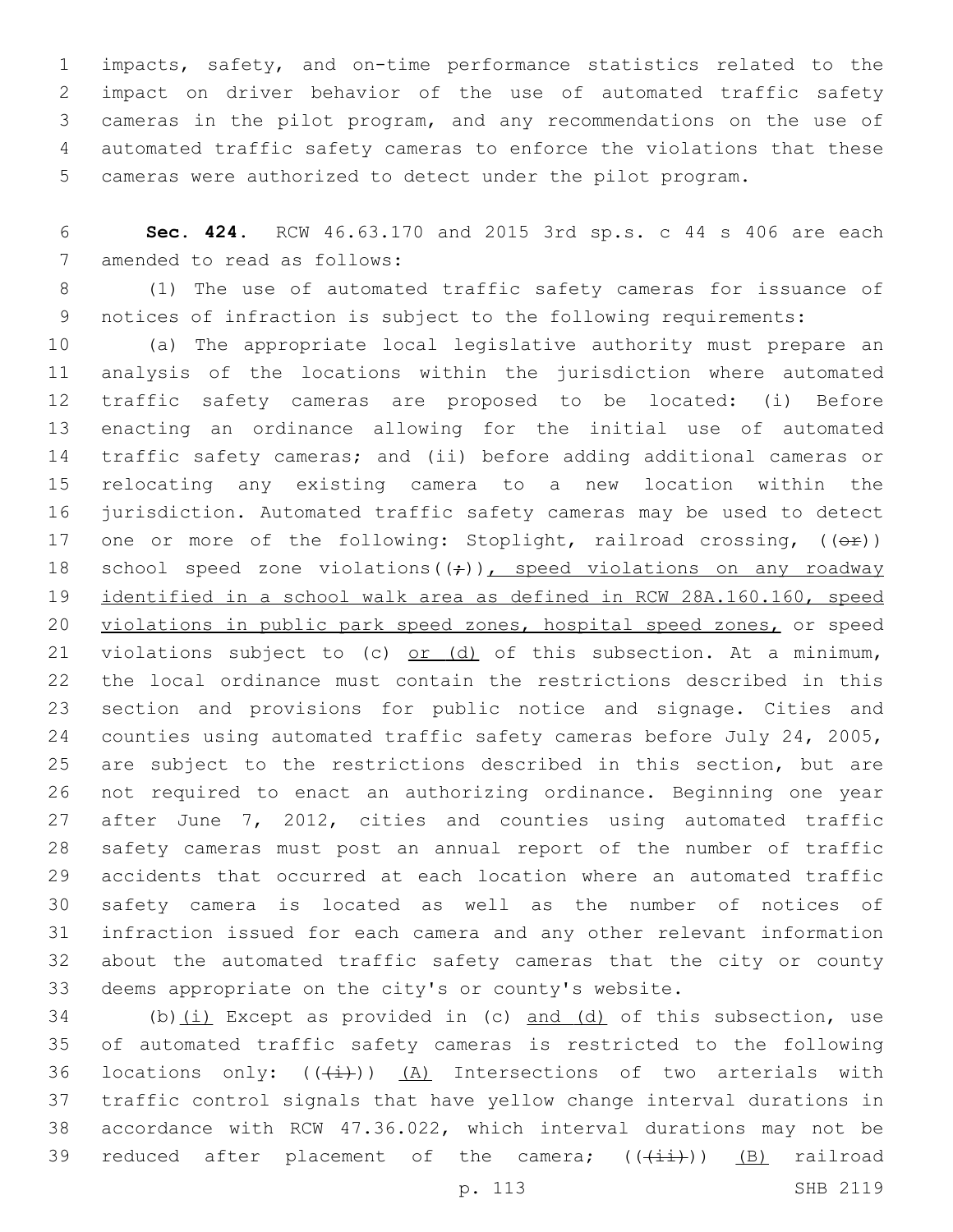1 crossings; ((and (iii))) (C) school speed zones; (D) roadways identified in a school walk area as defined in RCW 28A.160.160; (E) public park speed zones, as defined in (b)(ii) of this subsection; and (F) hospital speed zones, as defined in (b)(ii) of this 5 subsection.

(ii) For the purposes of this section:

 (A) "Public park speed zone" means the marked area within public park property and extending 300 feet from the border of public park property (I) consistent with active park use; and (II) where signs are posted to indicate the location is within a public park speed zone.

 (B) "Hospital speed zone" means the marked area within hospital property and extending 300 feet from the border of hospital property 14 (I) consistent with hospital use; and (II) where signs are posted to indicate the location is within a hospital speed zone, where "hospital" has the same meaning as in RCW 70.41.020.

 (c) ((Any)) In addition to the automated traffic safety cameras 18 authorized under (d) of this subsection, any city west of the Cascade 19 mountains with a population of more than ((one hundred ninety-five thousand)) 195,000 located in a county with a population of fewer 21 than ((one million five hundred thousand)) 1,500,000 may operate an automated traffic safety camera to detect speed violations subject to 23 the following limitations:

 (i) A city may only operate one such automated traffic safety 25 camera within its respective jurisdiction; and

 (ii) The use and location of the automated traffic safety camera must have first been authorized by the Washington state legislature 28 as a pilot project for at least one full year.

 (d)(i) Cities may operate at least one automated traffic safety camera under this subsection to detect speed violations, subject to the requirements of (d)(ii) of this subsection. Cities may operate one additional automated traffic safety camera to detect speed violations for every 10,000 residents included in the city's population. Cameras must be placed in locations that comply with one of the following:

 (A) The location has been identified as a priority location in a local road safety plan that a city has submitted to the Washington state department of transportation and where other speed reduction measures are not feasible or have not been sufficiently effective at reducing travel speed;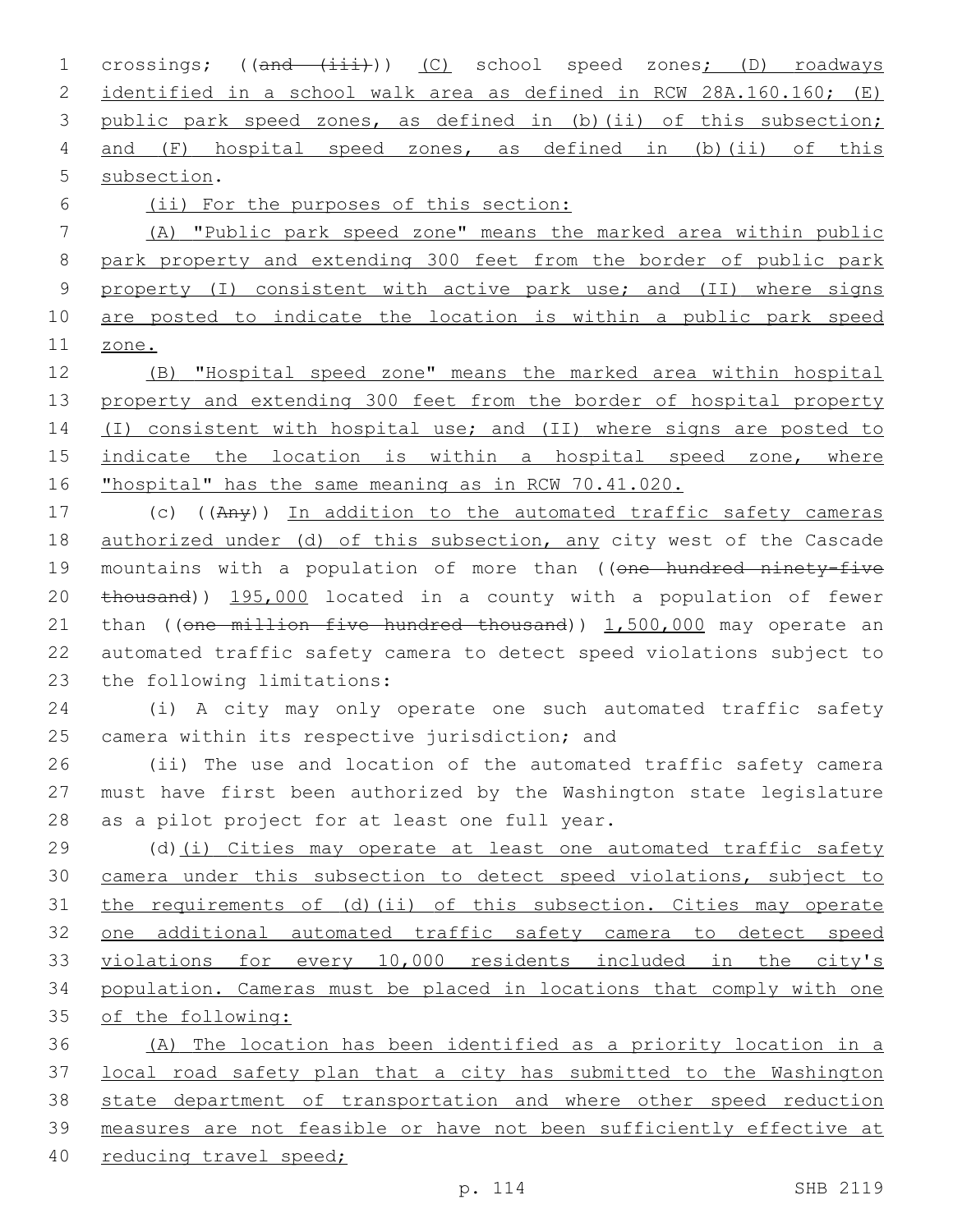(B) The location has a significantly higher rate of collisions 2 than the city average in a period of at least three years prior to installation and other speed reduction measures are not feasible or 4 have not been sufficiently effective at reducing travel speed; or

 (C) The location is in an area within the city limits designated by local ordinance as a zone subject to specified restrictions and penalties on racing and race attendance.

 (ii) A city locating an automated traffic safety camera under this subsection (1)(d) must complete an equity analysis that 10 evaluates livability, accessibility, economics, education, and environmental health, and shall consider the outcome of that analysis 12 when identifying where to locate an automated traffic safety camera.

 (e) All locations where an automated traffic safety camera is used to detect speed violations on roadways identified in a school walk area, speed violations in public park speed zones, speed violations in hospital speed zones, or speed violations under (d) of this subsection must be clearly marked by placing signs in locations that clearly indicate to a driver either: (i) That the driver is within a school walk area, public park speed zone, or hospital speed zone; or (ii) that the driver is entering an area where speed 21 violations are enforced by an automated traffic safety camera. Signs 22 placed in automated traffic safety camera locations after June 7, 23 2012, must follow the specifications and quidelines under the manual of uniform traffic control devices for streets and highways as adopted by the department of transportation under chapter 47.36 RCW.

26 (f) Automated traffic safety cameras may only take pictures of the vehicle and vehicle license plate and only while an infraction is occurring. The picture must not reveal the face of the driver or of passengers in the vehicle. The primary purpose of camera placement is to take pictures of the vehicle and vehicle license plate when an infraction is occurring. Cities and counties shall consider installing cameras in a manner that minimizes the impact of camera 33 flash on drivers.

 (( $\left(\frac{1}{10}\right)$ ) (q) A notice of infraction must be mailed to the 35 registered owner of the vehicle within ((fourteen)) 14 days of the 36 violation, or to the renter of a vehicle within ((fourteen)) 14 days of establishing the renter's name and address under subsection (3)(a) of this section. The law enforcement officer issuing the notice of infraction shall include with it a certificate or facsimile thereof, based upon inspection of photographs, microphotographs, or electronic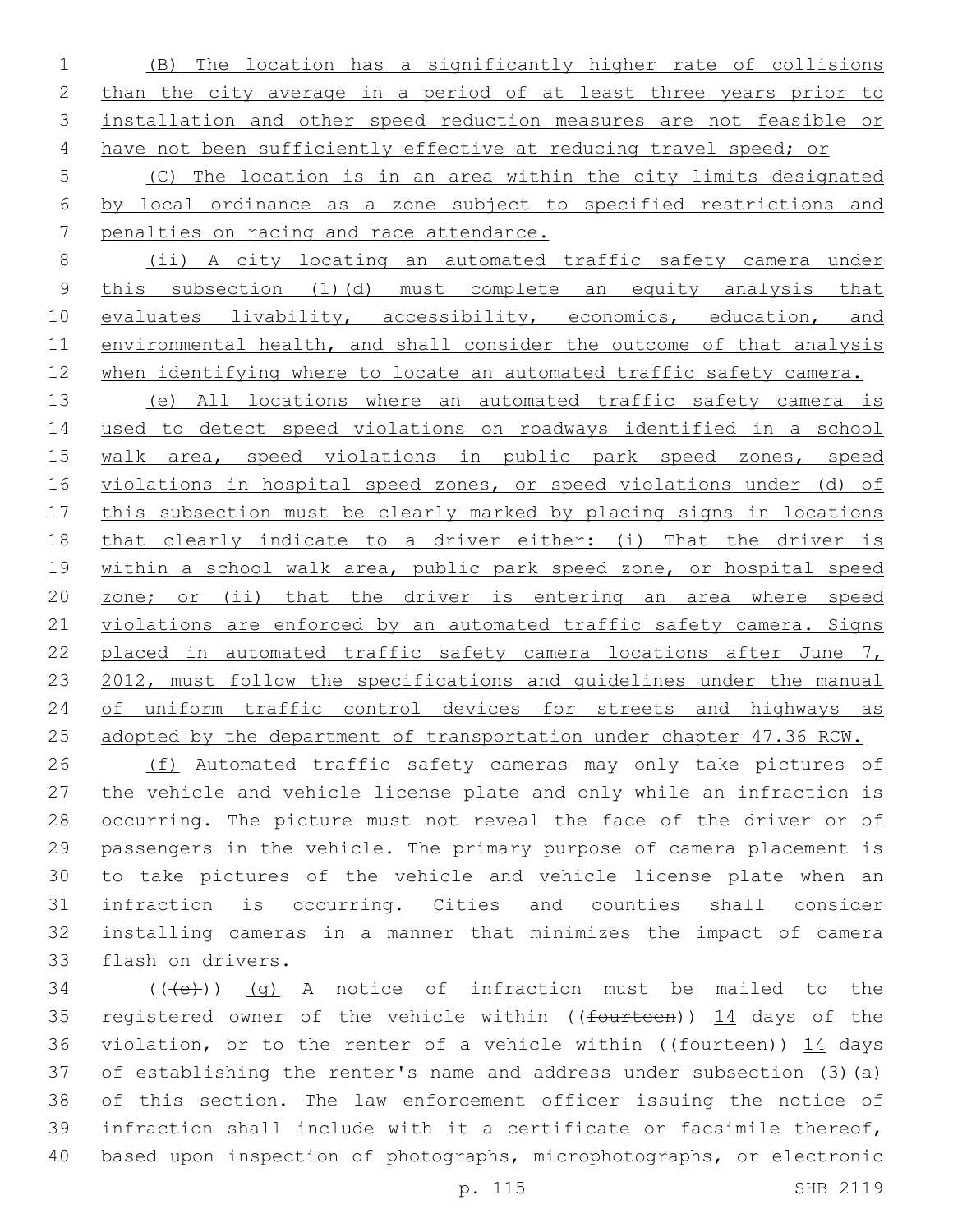images produced by an automated traffic safety camera, stating the facts supporting the notice of infraction. This certificate or facsimile is prima facie evidence of the facts contained in it and is admissible in a proceeding charging a violation under this chapter. The photographs, microphotographs, or electronic images evidencing the violation must be available for inspection and admission into evidence in a proceeding to adjudicate the liability for the infraction. A person receiving a notice of infraction based on evidence detected by an automated traffic safety camera may respond 10 to the notice by mail.

 $((\text{#}))$  (h) The registered owner of a vehicle is responsible for an infraction under RCW 46.63.030(1)(d) unless the registered owner overcomes the presumption in RCW 46.63.075, or, in the case of a rental car business, satisfies the conditions under subsection (3) of 15 this section. If appropriate under the circumstances, a renter identified under subsection (3)(a) of this section is responsible for 17 an infraction.

 $((+q))$   $(i)$  Notwithstanding any other provision of law, all photographs, microphotographs, or electronic images prepared under this section are for the exclusive use of law enforcement in the discharge of duties under this section and are not open to the public and may not be used in a court in a pending action or proceeding unless the action or proceeding relates to a violation under this section. No photograph, microphotograph, or electronic image may be used for any purpose other than enforcement of violations under this section nor retained longer than necessary to enforce this section.

 (( $\frac{h}{h}$ )) (j) All locations where an automated traffic safety 28 camera is used must be clearly marked at least ((thirty)) 30 days prior to activation of the camera by placing signs in locations that clearly indicate to a driver that he or she is entering a zone where traffic laws are enforced by an automated traffic safety camera. Signs placed in automated traffic safety camera locations after June 7, 2012, must follow the specifications and guidelines under the manual of uniform traffic control devices for streets and highways as adopted by the department of transportation under chapter 47.36 RCW.

 $((\overline{(\dagger)}))(k)$  If a county or city has established an authorized automated traffic safety camera program under this section, the compensation paid to the manufacturer or vendor of the equipment used must be based only upon the value of the equipment and services provided or rendered in support of the system, and may not be based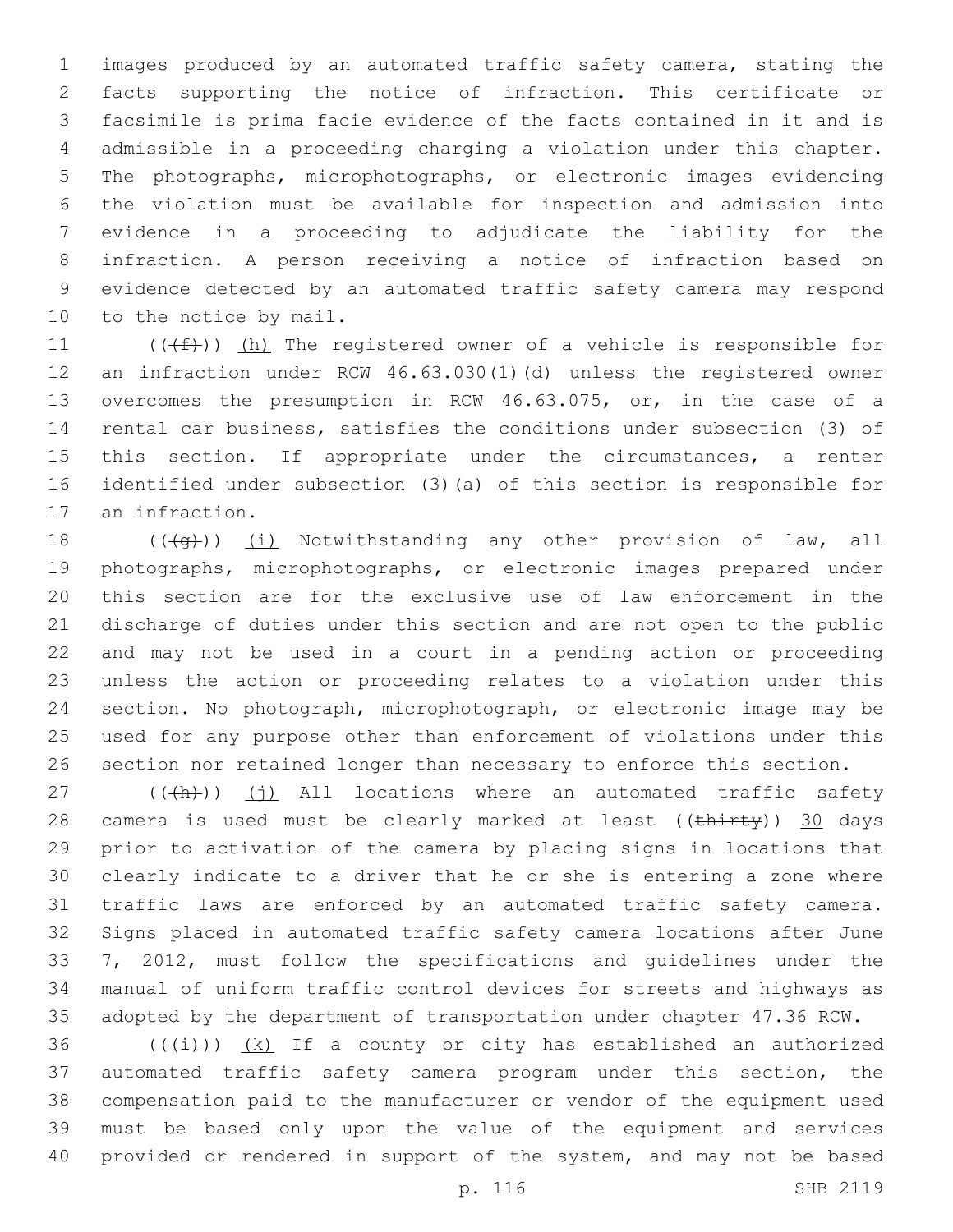upon a portion of the fine or civil penalty imposed or the revenue 2 generated by the equipment.

 (l) If a city is operating an automated traffic safety camera to detect speed violations on roadways identified in a school walk area, speed violations in public park speed zones, speed violations in hospital speed zones, or speed violations under (d) of this subsection, the city shall remit monthly to the state 50 percent of 8 the noninterest money received for infractions issued by those 9 cameras excess of the cost to administer, install, operate, and 10 maintain the automated traffic safety cameras, including the cost of processing infractions. Money remitted under this subsection to the state treasurer shall be deposited in the Cooper Jones active 13 transportation safety account created in RCW 46.68.480. This subsection (1)(l) does not apply to automated traffic safety cameras 15 authorized for stoplight, railroad crossing, or school speed zone violations.

 (2) Infractions detected through the use of automated traffic safety cameras are not part of the registered owner's driving record under RCW 46.52.101 and 46.52.120. Additionally, infractions generated by the use of automated traffic safety cameras under this section shall be processed in the same manner as parking infractions, including for the purposes of RCW 3.50.100, 35.20.220, 46.16A.120, and 46.20.270(2). The amount of the fine issued for an infraction generated through the use of an automated traffic safety camera shall not exceed the amount of a fine issued for other parking infractions within the jurisdiction. However, the amount of the fine issued for a traffic control signal violation detected through the use of an automated traffic safety camera shall not exceed the monetary penalty for a violation of RCW 46.61.050 as provided under RCW 46.63.110, 30 including all applicable statutory assessments.

 (3) If the registered owner of the vehicle is a rental car business, the law enforcement agency shall, before a notice of infraction being issued under this section, provide a written notice to the rental car business that a notice of infraction may be issued to the rental car business if the rental car business does not, within ((eighteen)) 18 days of receiving the written notice, provide 37 to the issuing agency by return mail:

 (a) A statement under oath stating the name and known mailing address of the individual driving or renting the vehicle when the 40 infraction occurred; or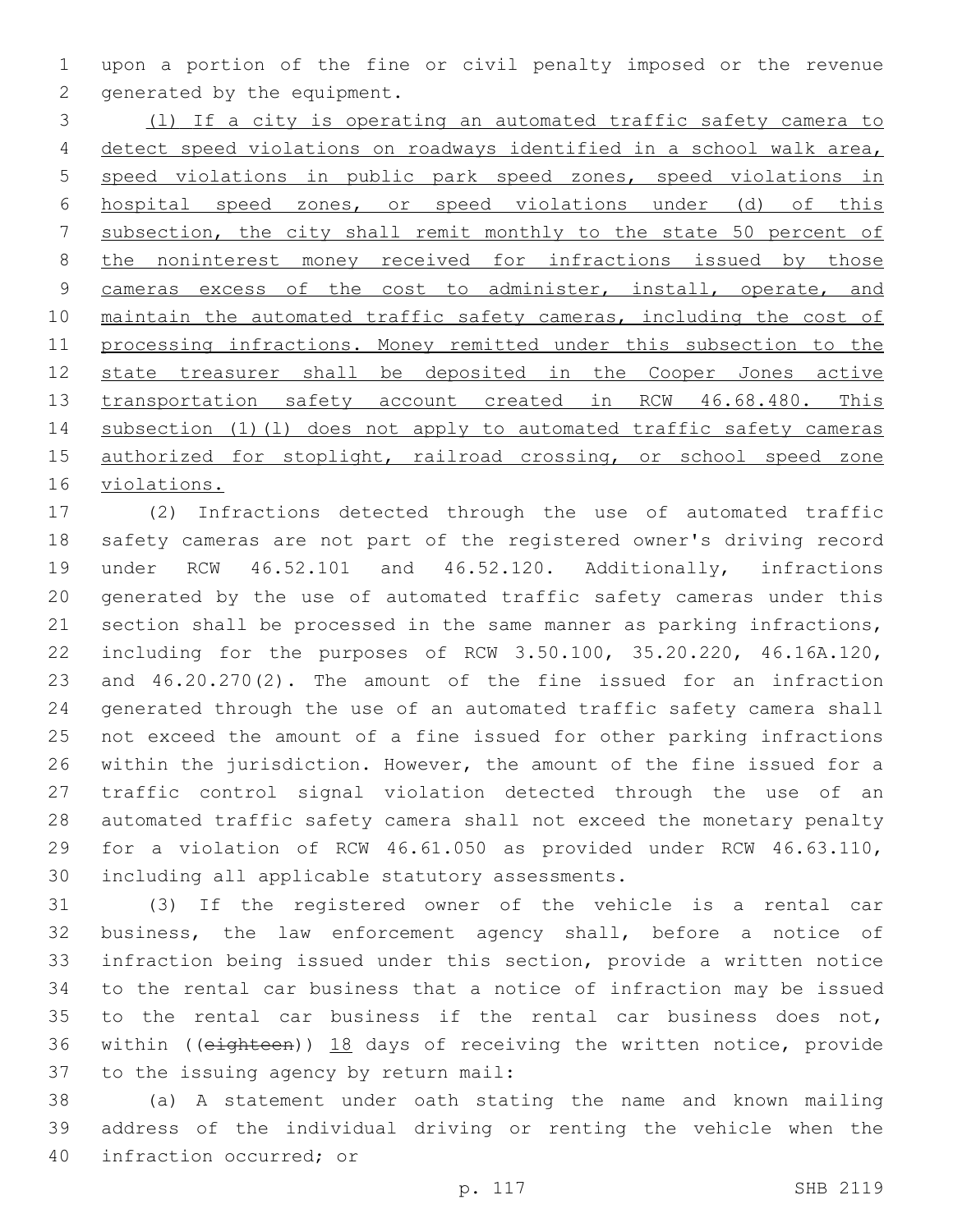(b) A statement under oath that the business is unable to determine who was driving or renting the vehicle at the time the infraction occurred because the vehicle was stolen at the time of the infraction. A statement provided under this subsection must be accompanied by a copy of a filed police report regarding the vehicle 6 theft; or

 (c) In lieu of identifying the vehicle operator, the rental car 8 business may pay the applicable penalty.

 Timely mailing of this statement to the issuing law enforcement agency relieves a rental car business of any liability under this 11 chapter for the notice of infraction.

 (4) Nothing in this section prohibits a law enforcement officer from issuing a notice of traffic infraction to a person in control of a vehicle at the time a violation occurs under RCW 46.63.030(1) (a), (b), or (c).

 (5) For the purposes of this section, "automated traffic safety camera" means a device that uses a vehicle sensor installed to work in conjunction with an intersection traffic control system, a railroad grade crossing control system, or a speed measuring device, and a camera synchronized to automatically record one or more sequenced photographs, microphotographs, or electronic images of the rear of a motor vehicle at the time the vehicle fails to stop when facing a steady red traffic control signal or an activated railroad grade crossing control signal, or exceeds a speed limit as detected 25 by a speed measuring device.

 (6) During the 2011-2013 and 2013-2015 fiscal biennia, this section does not apply to automated traffic safety cameras for the purposes of section 216(5), chapter 367, Laws of 2011 and section 29 216(6), chapter 306, Laws of 2013.

 NEW SECTION. **Sec. 425.** A new section is added to chapter 47.56 31 RCW to read as follows:

 The legislature recognizes the need to reduce congestion and improve mobility on the Interstate 405 and state route number 167 corridors, and finds that performance on the corridors has not met the goal that average vehicle speeds in the express toll lanes remain above 45 miles per hour at least 90 percent of the time during peak hours. Therefore, the legislature intends that the commission reevaluate options at least every two years to improve performance on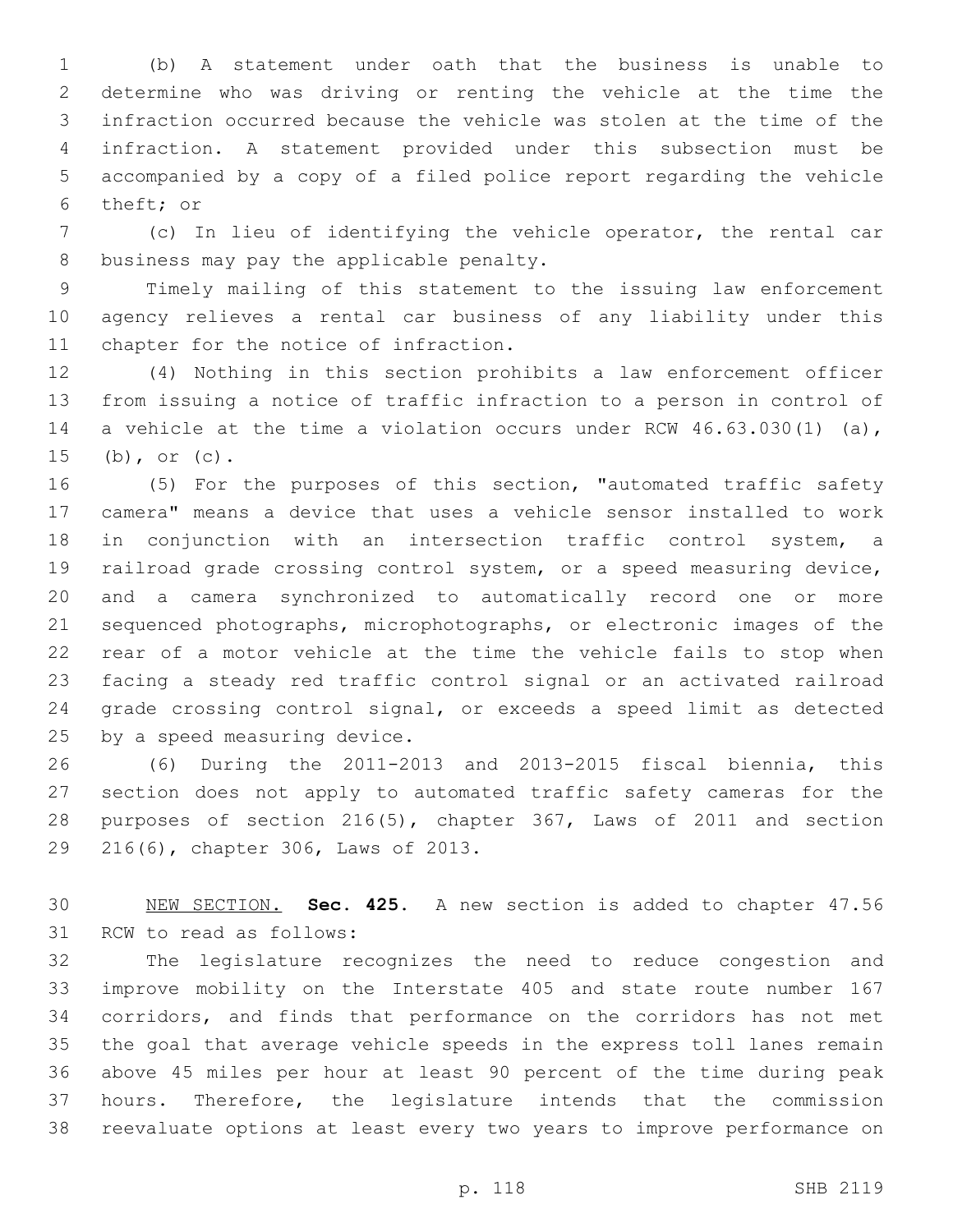the Interstate 405 and state route number 167 corridors, pursuant to 2 RCW 47.56.880 and 47.56.850.

 **Sec. 426.** RCW 70A.65.230 and 2021 c 316 s 26 are each amended to 4 read as follows:

 (1) It is the intent of the legislature that each year the total investments made through the carbon emissions reduction account created in RCW 70A.65.240, the climate commitment account created in RCW 70A.65.260, the natural climate solutions account created in RCW 9 70A.65.270, ((and)) the air quality and health disparities 10 improvement account created in RCW 70A.65.280, the climate transit programs account created in section 104 of this act, and the climate 12 active transportation account created in section 103 of this act, 13 achieve the following:

 (a) A minimum of not less than 35 percent and a goal of 40 percent of total investments that provide direct and meaningful benefits to vulnerable populations within the boundaries of overburdened communities identified under chapter 314, Laws of 2021; 18 and

 (b) In addition to the requirements of (a) of this subsection, a minimum of not less than 10 percent of total investments that are used for programs, activities, or projects formally supported by a resolution of an Indian tribe, with priority given to otherwise qualifying projects directly administered or proposed by an Indian tribe. An investment that meets the requirements of both this subsection (1)(b) and (a) of this subsection may count toward the 26 minimum percentage targets for both subsections.

 (2) The expenditure of moneys under this chapter must be consistent with applicable federal, state, and local laws, and treaty rights including, but not limited to, prohibitions on uses of funds 30 imposed by the state Constitution.

 (3) For the purposes of this section, "benefits" means 32 investments or activities that:

 (a) Reduce vulnerable population characteristics, environmental burdens, or associated risks that contribute significantly to the cumulative impact designation of highly impacted communities;

 (b) Meaningfully protect an overburdened community from, or support community response to, the impacts of air pollution or 38 climate change; or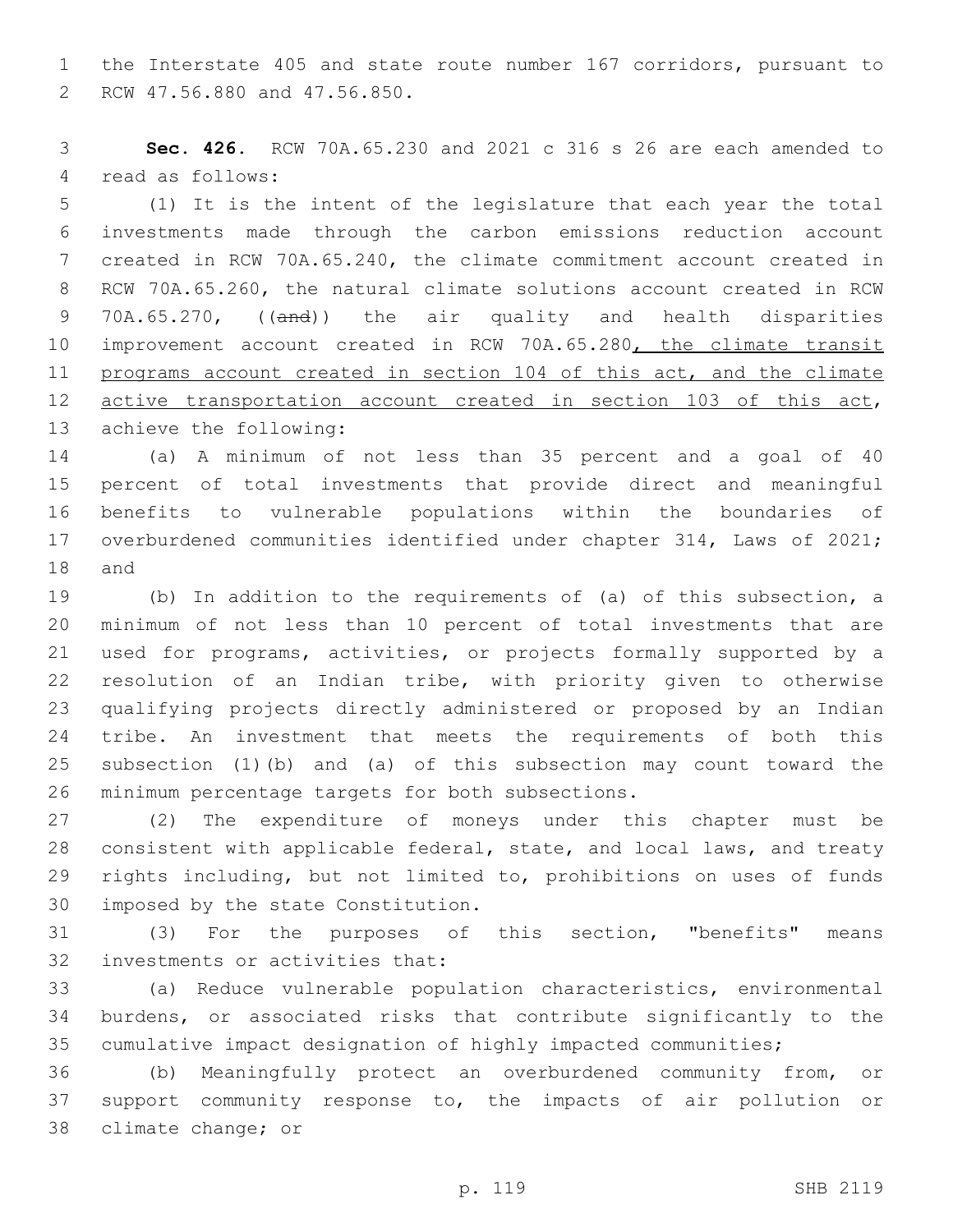(c) Meet a community need identified by vulnerable members of the community that is consistent with the intent of this chapter.

 (4) The state must develop a process by which to evaluate the impacts of the investments made under this chapter, work across state agencies to develop and track priorities across the different eligible funding categories, and work with the environmental justice 7 council pursuant to RCW 70A.65.040.

8 (( $\left($  ( $\left($   $\left\langle$   $\right\langle$   $\right\rangle$   $\right)$  No expenditures may be made from the carbon emissions 9 reduction account created in RCW 70A.65.240, the climate investment account created in RCW 70A.65.250, or the air quality and health disparities improvement account created in RCW 70A.65.280 if, by 12 April 1, 2023, the legislature has not considered and enacted request 13 legislation brought forth by the department under RCW 70A.65.060 that 14 outlines a compliance pathway specific to emissions-intensive, trade- exposed businesses for achieving their proportionate share of the 16 state's emissions reduction limits through 2050.))

 NEW SECTION. **Sec. 427.** The legislature finds that in order to meet the statewide greenhouse gas emissions limits in RCW 70A.45.020 and 70A.45.050, the state must drastically reduce vehicle greenhouse gas emissions. A critical strategy to meet those goals is transitioning to zero emissions vehicles and this transition requires ongoing purposeful interagency coordination and cooperation. As such, it is the intent of the legislature to create a formal interagency council responsible for coordinating the state's transportation electrification efforts to ensure the state is leveraging state and federal resources to the best extent possible and to ensure zero emissions incentives, infrastructure, and opportunities are available and accessible to all Washingtonians.

 The legislature further finds that in order to meet the statewide greenhouse gas emissions limits in the transportation sector of the economy, more resources must be directed toward achieving zero emissions transportation and transit, while continuing to relieve energy burdens that exist in overburdened communities.

 NEW SECTION. **Sec. 428.** (1) There is hereby created an interagency electric vehicle coordinating council jointly led by the Washington state department of commerce and the Washington state department of transportation with participation from the following agencies: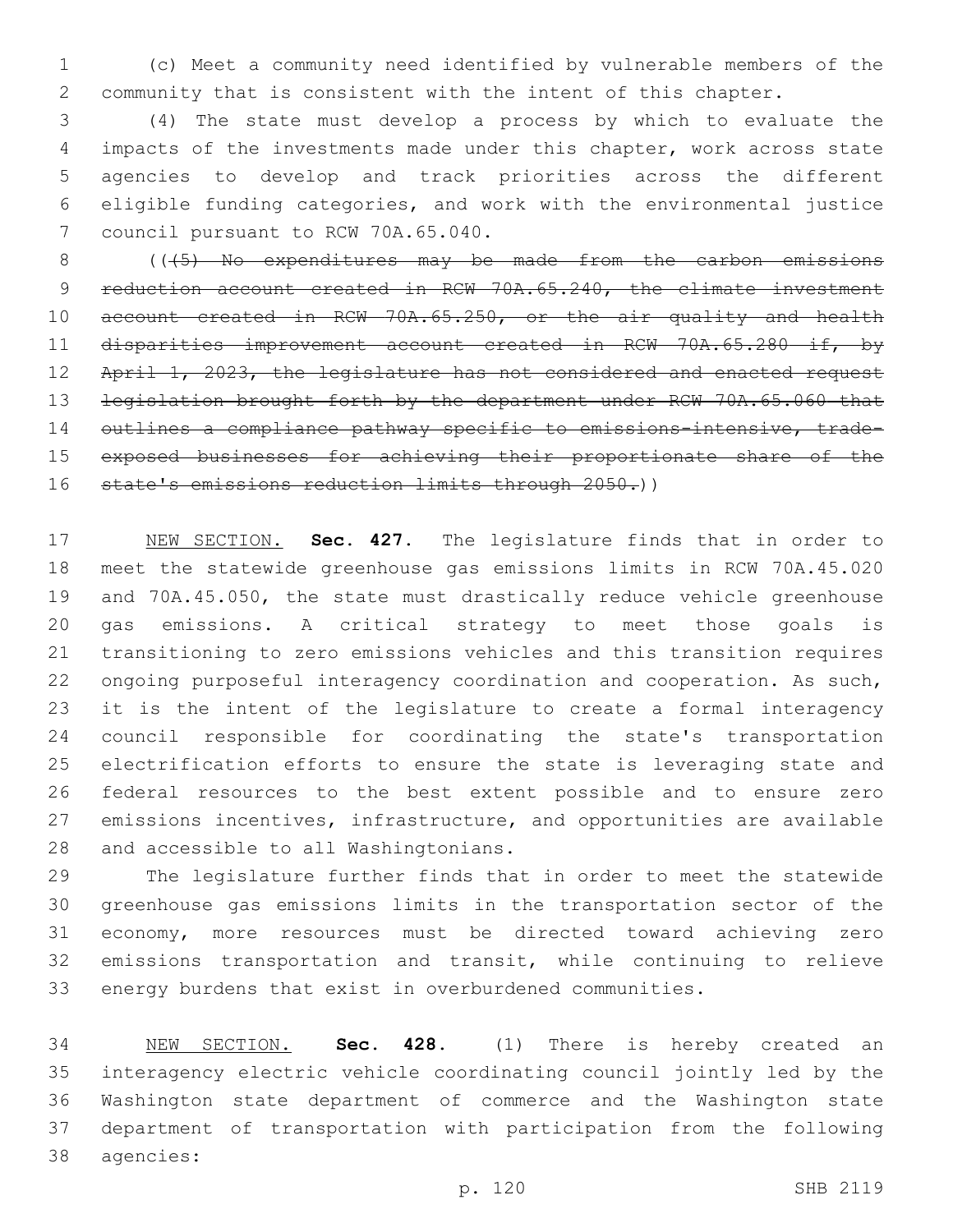- (a) The office of financial management;1
- 2 (b) The department of ecology;
- 3 (c) The department of enterprise services;
- (d) The state efficiency and environmental performance office;
- 5 (e) The department of agriculture;
- (f) The department of health;6
- (g) The utilities and transportation commission;

 (h) A representative from the office of the superintendent of public instruction knowledgeable on issues pertaining to student 10 transportation; and

 (i) Other agencies with key roles in electrifying the 12 transportation sector.

 (2) The Washington state department of commerce and Washington state department of transportation shall assign staff in each agency to lead the council's coordination work and provide ongoing reports to the governor and legislature including, but not limited to, the transportation, energy, economic development, and other appropriate 18 legislative committees.

 NEW SECTION. **Sec. 429.** (1) Interagency electric vehicle coordinating council responsibilities include, but are not limited to:

 (a) Development of a statewide transportation electrification strategy to ensure market and infrastructure readiness for all new 24 vehicle sales;

 (b) Identification of all electric vehicle infrastructure grant- related funding to include existing and future opportunities, 27 including state, federal, and other funds;

 (c) Coordination of grant funding criteria across agency grant programs to most efficiently distribute state and federal electric vehicle-related funding in a manner that is most beneficial to the state, advances best practices, and recommends additional criteria that could be useful in advancing transportation electrification;

 (d) Development of a robust public and private outreach plan that 34 includes engaging with:

 (i) Community organizers and the environmental justice council to develop community-driven programs to address zero emissions transportation needs and priorities in overburdened communities; and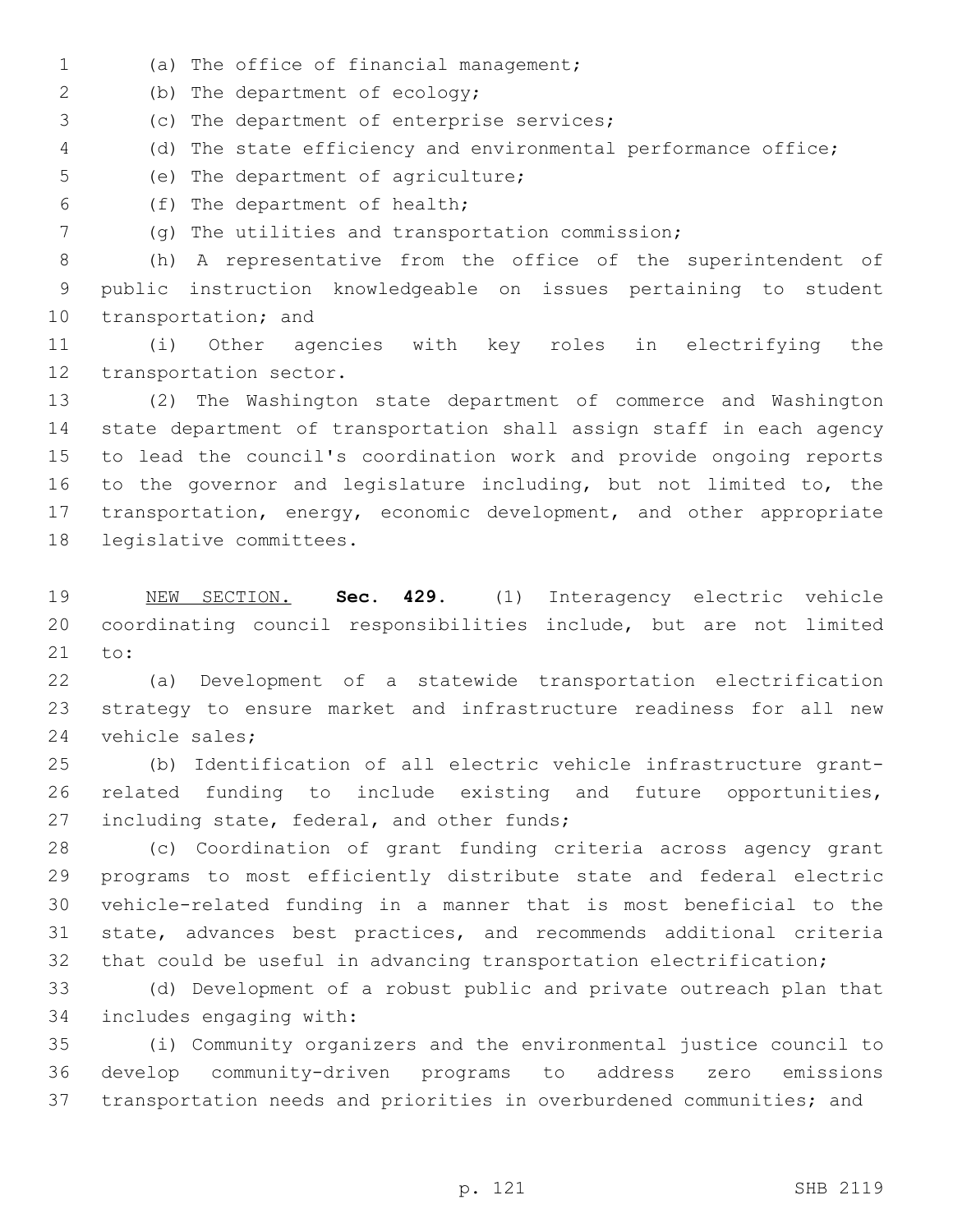(ii) Local governments to explore procurement opportunities and work with local government and community programs to support 3 electrification;

 (e) Creation of an industry electric vehicle advisory committee; 5 and

 (f) Ensuring the statewide transportation electrification strategy, grant distribution, programs, and activities associated with advancing transportation electrification benefit vulnerable and 9 overburdened communities.

 (2) The council shall provide an annual report to the appropriate committees of the legislature summarizing electric vehicle implementation progress, gaps, and resource needs.

 **Sec. 430.** RCW 46.68.480 and 2020 c 224 s 2 are each amended to read as follows:14

 The Cooper Jones active transportation safety account is created in the state treasury. All receipts from penalties collected under 17 RCW  $46.63.170$  ( $(46)$   $(e)$ )) shall be deposited into the account. Expenditures from the account may be used only to fund grant projects 19 or programs for bicycle, pedestrian, and nonmotorist safety 20 improvement ((administered by the Washington traffic safety 21 eommission)). The account is subject to allotment procedures under chapter 43.88 RCW. Moneys in the account may be spent only after 23 appropriation.

 NEW SECTION. **Sec. 431.** A new section is added to chapter 47.60 25 RCW to read as follows:

 It is the intent of the legislature to fully fund the vessel and terminal electrification program in accordance with the Washington state ferries 2040 long range plan. The legislature finds that to attain the 2040 target fleet size of 26 vessels, a biennial replacement schedule is necessary to ensure the level of ferry service and reliability expected by the public. Therefore, by June 30, 2025, the legislature will secure funding options, including but not limited to a vessel surcharge, to devote the resources necessary to fulfill the vessel and terminal needs outlined in the 2040 long 35 range plan.

 NEW SECTION. **Sec. 432.** Washington state's target zero program envisions Washington having policies that will lead to zero deaths of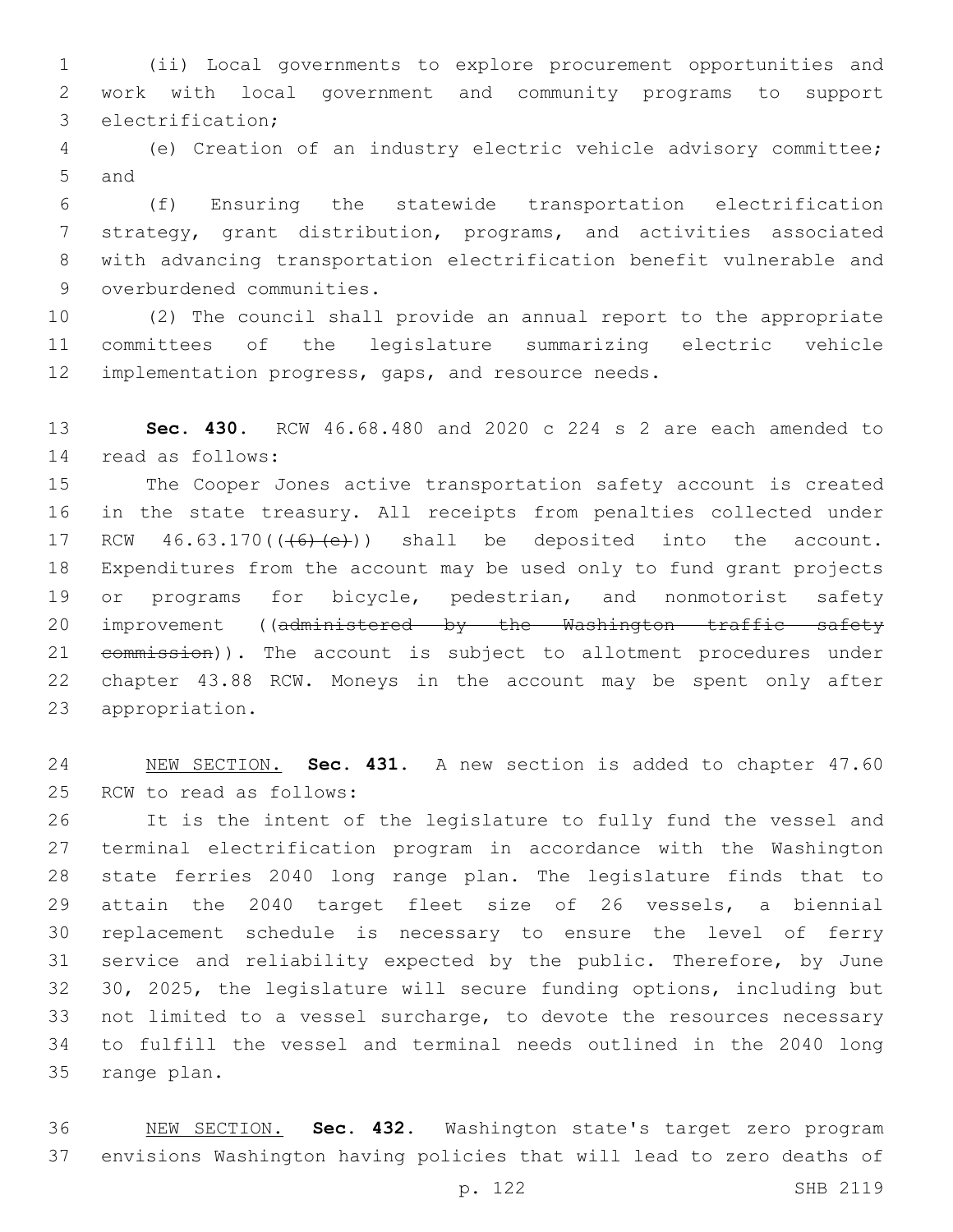people using the transportation system. For almost two decades more than 200 people have lost their lives annually in circumstances where a vehicle unintentionally left its lane of travel. Such fatalities made up 48 percent of all traffic-related fatalities in 2019. There are multiple ways to make improvements on the highway system that have been proven in other locations to help reduce lane departures and fatalities. Sections 433 and 434 of this act are intended to direct resources towards deploying such improvements by requiring the Washington state department of transportation to create a program that is focused on addressing this specific safety concern.

 NEW SECTION. **Sec. 433.** A new section is added to chapter 47.04 12 RCW to read as follows:

 (1)(a) When an appropriation is made for this purpose, the department shall establish a reducing rural roadway departures program to provide funding for safety improvements specific to preventing lane departures in areas where the departure is likely to cause serious injuries or death. Funding under this program may be 18 used to:

 (i) Widen roadway shoulders or modify roadway design to improve 20 visibility or reduce lane departure risks;

 (ii) Improve markings and paint on roadways, including making markings on roads more visible for vehicles with lane departure 23 technology;

24 (iii) Apply high friction surface treatments;

 (iv) Install rumble strips, signage, lighting, raised barriers, medians, guardrails, cable barriers, or other safety equipment, including deployment of innovative technology and connected 28 infrastructure devices;

 (v) Remove or relocate fixed objects from rights-of-way that pose a significant risk of serious injury or death if a vehicle were to 31 collide with the object due to a lane departure;

 (vi) Repair or replace existing barriers that are damaged or 33 nonfunctional; or

 (vii) Take other reasonable actions that are deemed likely to address or prevent vehicle lane departures in specific areas of 36 concern.

 (b) The department must create a program whereby it can distribute funding or install safety improvements listed in (a) of this subsection on state, county, small city, or town roads in rural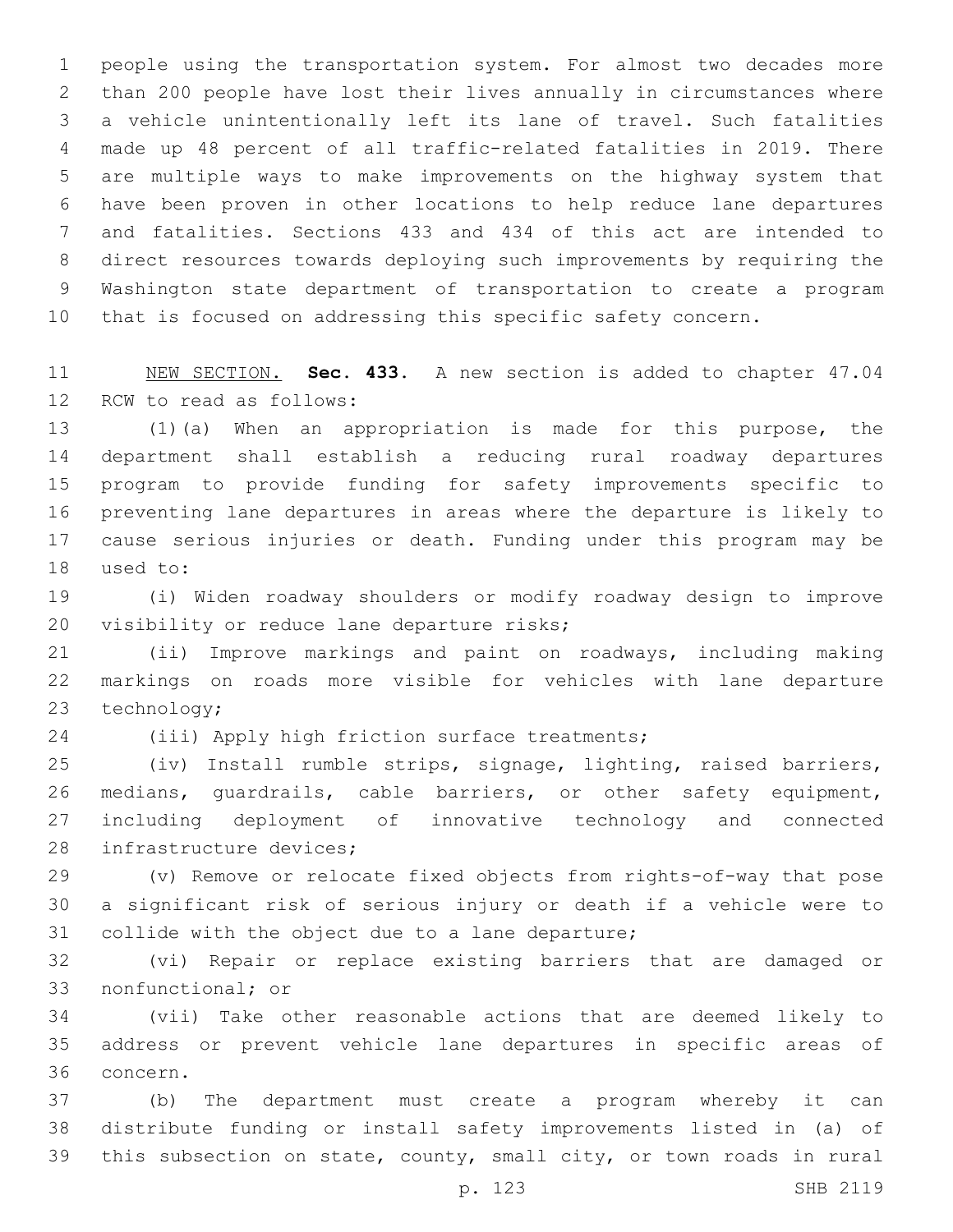areas that have a high risk of having or actually have incidents of serious injuries or fatalities due to vehicle lane departures. Any installation of safety measures that are not under the jurisdiction of the department must be done with permission from the entity that is responsible for operation and maintenance of the roadway.

 (c) The department's program must create a form and application process whereby towns, small cities, counties, and transportation benefit districts may apply for program funding for high risk areas in their jurisdictions in need of safety improvements.

 (d) Subject to the availability of amounts appropriated for this specific purpose, the department must issue program funding for purposes defined in (a) and (b) of this subsection in a geographically diverse manner throughout the state. Criteria used to assess a location can include the communities inability or lack of resources to make the corrections themselves and to make corrections 16 where there has been historic disparate impacts.

 (e) By December 31st of each year when there is funding distributed in accordance with this program, the department must provide the transportation committees of the legislature and the traffic safety commission with a list of locations that received funding and a description of the safety improvements installed there.

 (2) During the first five years of the program, the department must track incidence of lane departures at the locations where the new infrastructure is installed and evaluate the effectiveness of the 25 safety improvements.

 **Sec. 434.** RCW 46.68.060 and 2021 c 333 s 706 are each amended to 27 read as follows:

 There is hereby created in the state treasury a fund to be known as the highway safety fund to the credit of which must be deposited all moneys directed by law to be deposited therein. This fund must be used for carrying out the provisions of law relating to driver licensing, driver improvement, financial responsibility, cost of furnishing abstracts of driving records and maintaining such case records, and to carry out the purposes set forth in RCW 43.59.010, 35 ((and)) chapters 46.72 and 46.72A RCW, and section 433 of this act. During the 2013-2015 and 2015-2017 fiscal biennia, the legislature may transfer from the highway safety fund to the Puget Sound ferry operations account, the motor vehicle fund, and the multimodal transportation account such amounts as reflect the excess fund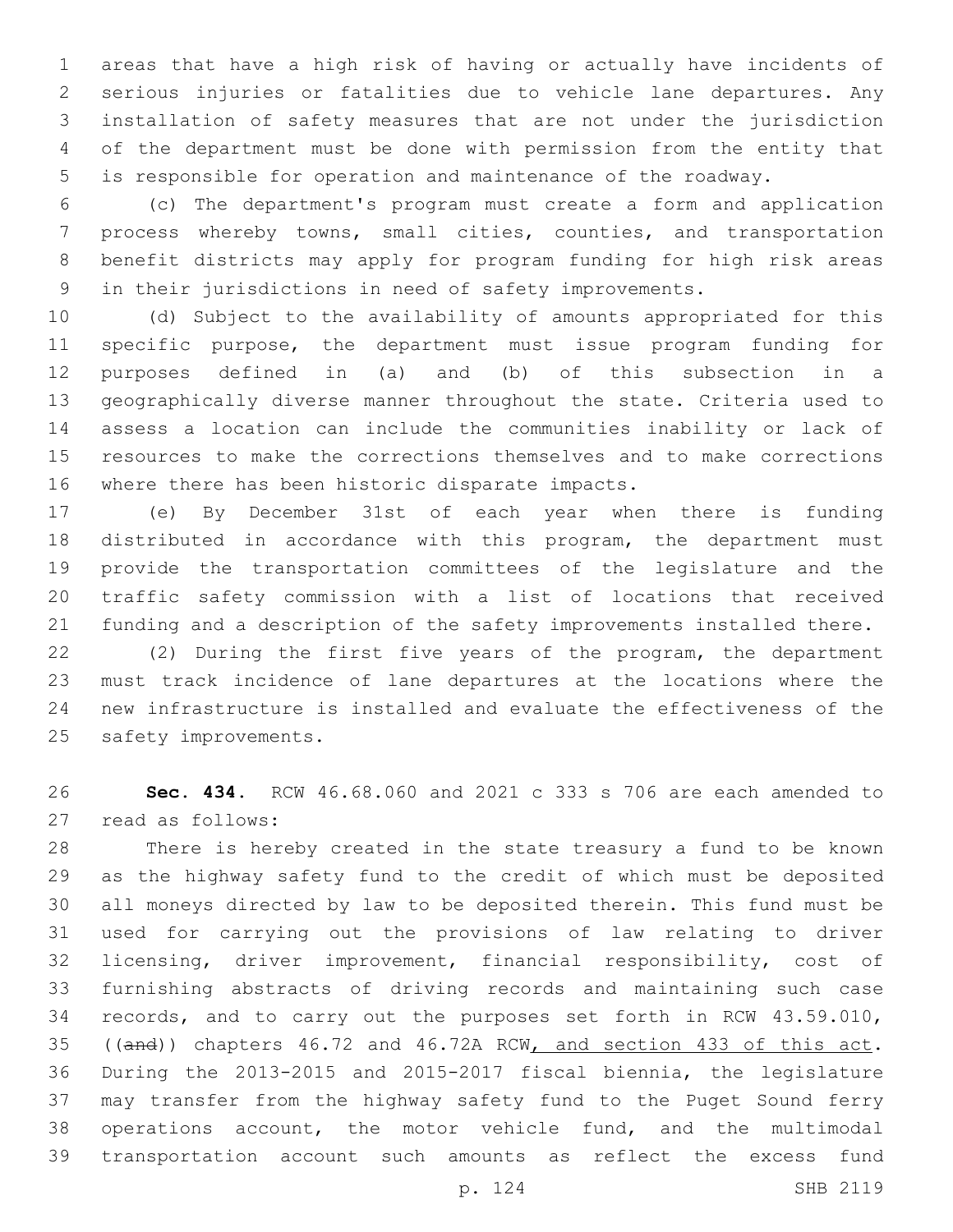balance of the highway safety fund. During the 2017-2019, 2019-2021, and 2021-2023 fiscal biennia, the legislature may direct the state treasurer to make transfers of moneys in the highway safety fund to the multimodal transportation account and the state patrol highway 5 account.

## **Part V Miscellaneous**

 NEW SECTION. **Sec. 501.** Sections 415 and 427 through 429 of this act constitute a new chapter in Title 43 RCW.

 NEW SECTION. **Sec. 502.** If any provision of this act or its application to any person or circumstance is held invalid, the remainder of the act or the application of the provision to other persons or circumstances is not affected.

 NEW SECTION. **Sec. 503.** Sections 310 and 403 of this act expire July 1, 2024.

 NEW SECTION. **Sec. 504.** Section 404 of this act takes effect 17 July 1, 2024.

 **Sec. 505.** 2020 c 224 s 3 (uncodified) is amended to read as 19 follows:

Section 1 of this act expires June 30, ((2023)) 2025.

 NEW SECTION. **Sec. 506.** Section 423 of this act expires June 30, 2025.

 NEW SECTION. **Sec. 507.** Section 424 of this act takes effect June 30, 2025.

 NEW SECTION. **Sec. 508.** Sections 312, 408 through 414, and 421 of this act are necessary for the immediate preservation of the 27 public peace, health, or safety, or support of the state government and its existing public institutions, and take effect immediately.

 NEW SECTION. **Sec. 509.** Sections 212, 213, 216, and 217 of this act take effect October 1, 2022.